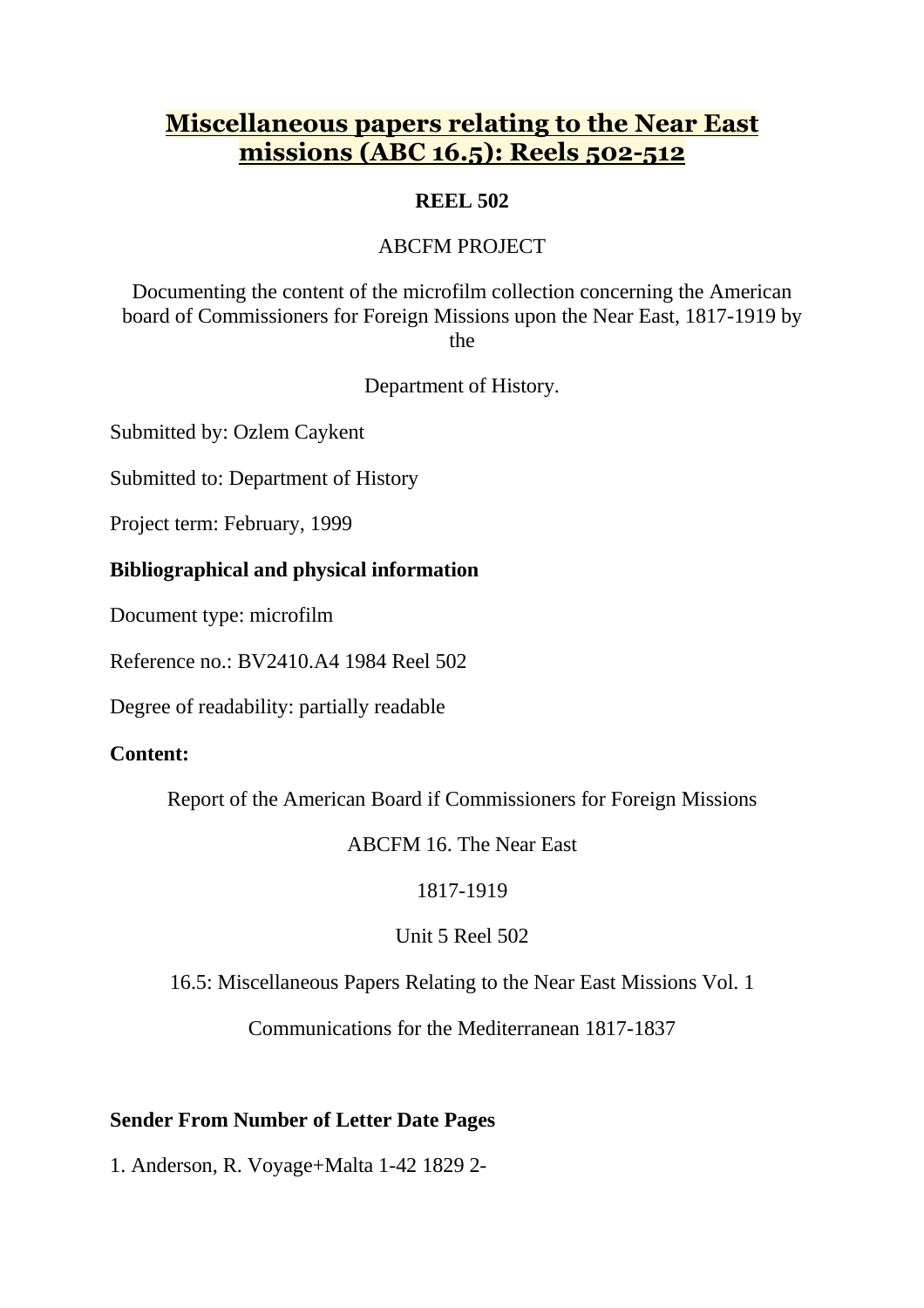Gerfu, Lante,

Navarin, Smyrna

2. Parsons, L. Hebron 43-57 1818 110-

Brownington, Troy

Bristol, Jerusalem,

Smyrna, Alexandria

3. Fisk, P. Smyrna, Malta 58-79 1821- 142-

Jerusalem, Bairut 1825

Alexandria,Cairo, Jaffa

4. Wollf, J. Jerusalem 80 1829 216-

5. Fisk, P. Syria 81-92 1825 219-

6. Gridley, E. Smyrna, Malta 93-114 1826- 251-

Gibraltar 1827

(An illustration of the Temple of Kybele at Lardes, Malta)

7. Brewa, J. Constantinople 115-125 1827 375-

Island of Princes

8.Goodell,W., Bird Malta 126-127 1825 428-

and Smith Lazaret, Boston, 1826, 1828

Bairut

9. Goodell, W. Boston, Bairut 128-147 1825- 435-

Malta 1828

10.Semple, D. Malta, Bairut 148- 1821, 1827 497-

11.Bird, Isaac Bairut, Boston 149-157 1827,1828 500-

Lazeret 1829, 1830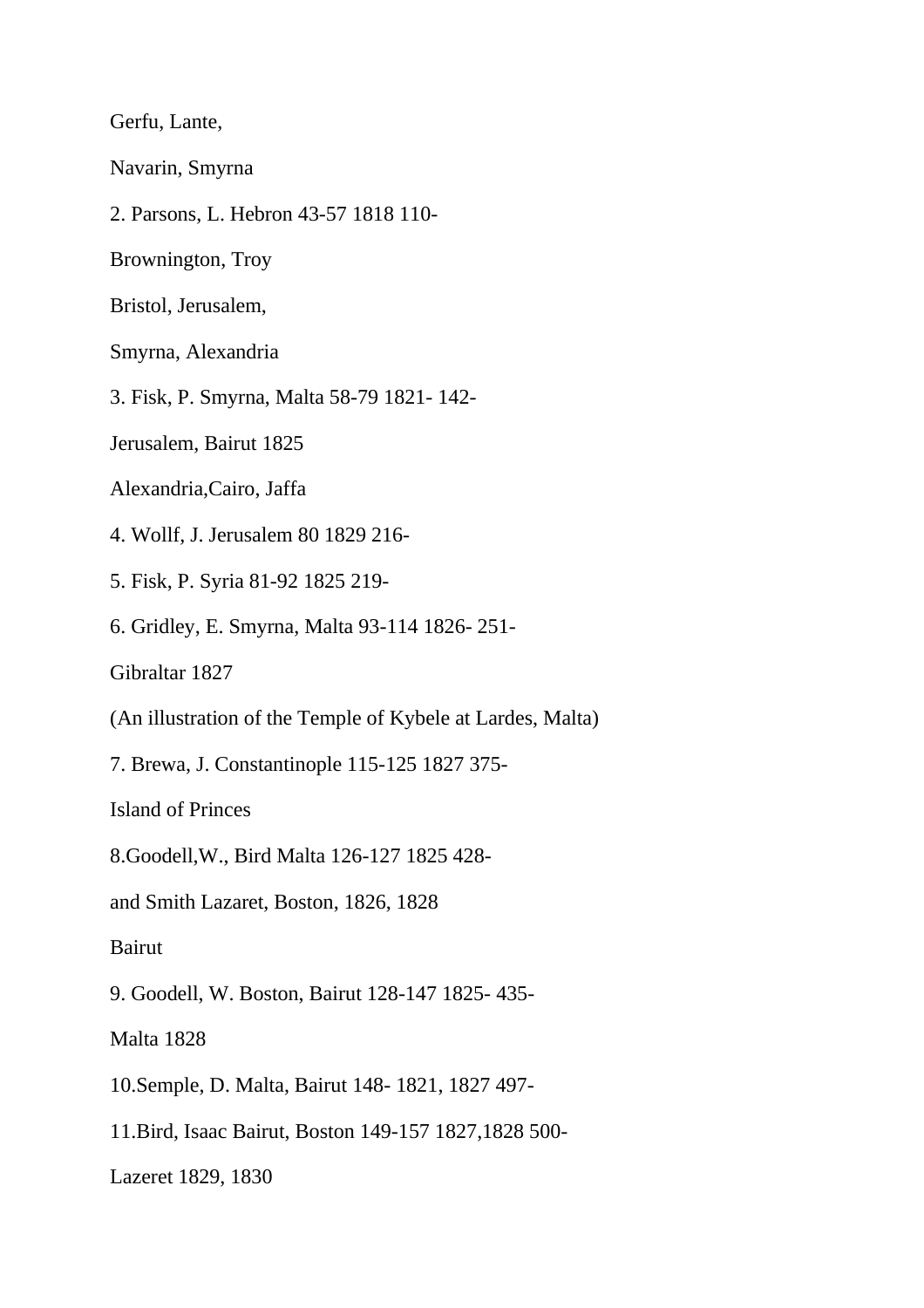(His Journals in Africa 155-157)

12. King, J. Der El Kamar, 158-171 1825, 1827 626-

Boston, Shelbourne

New York, Eguina

13. Smith, E. Bairut 172 1827 666-

14. Paxton, J. D. Bairut 173 1827 677-

15. Smith, E. Smyrna 174- 1827 685-

16. Semple, D. Smyrna 175 1837 698-

17. Adger, J.B. Smyrna 176 1837 702

18. Hallock, H. Malta 177 1827 721-

19. Asaad, Esh S. Bairut 178-180 1826, 1827 723-

(Public Statement of Asaad, Esh Skidrak 179)

20. Wolff, J. Jerusalem, Cyprus 181-193 1829,1830 740-

Lazarette, Malta

(Wolffs Travels from Simlah to Kurnaul, Advertisement of Wolffs Accounts of Travels)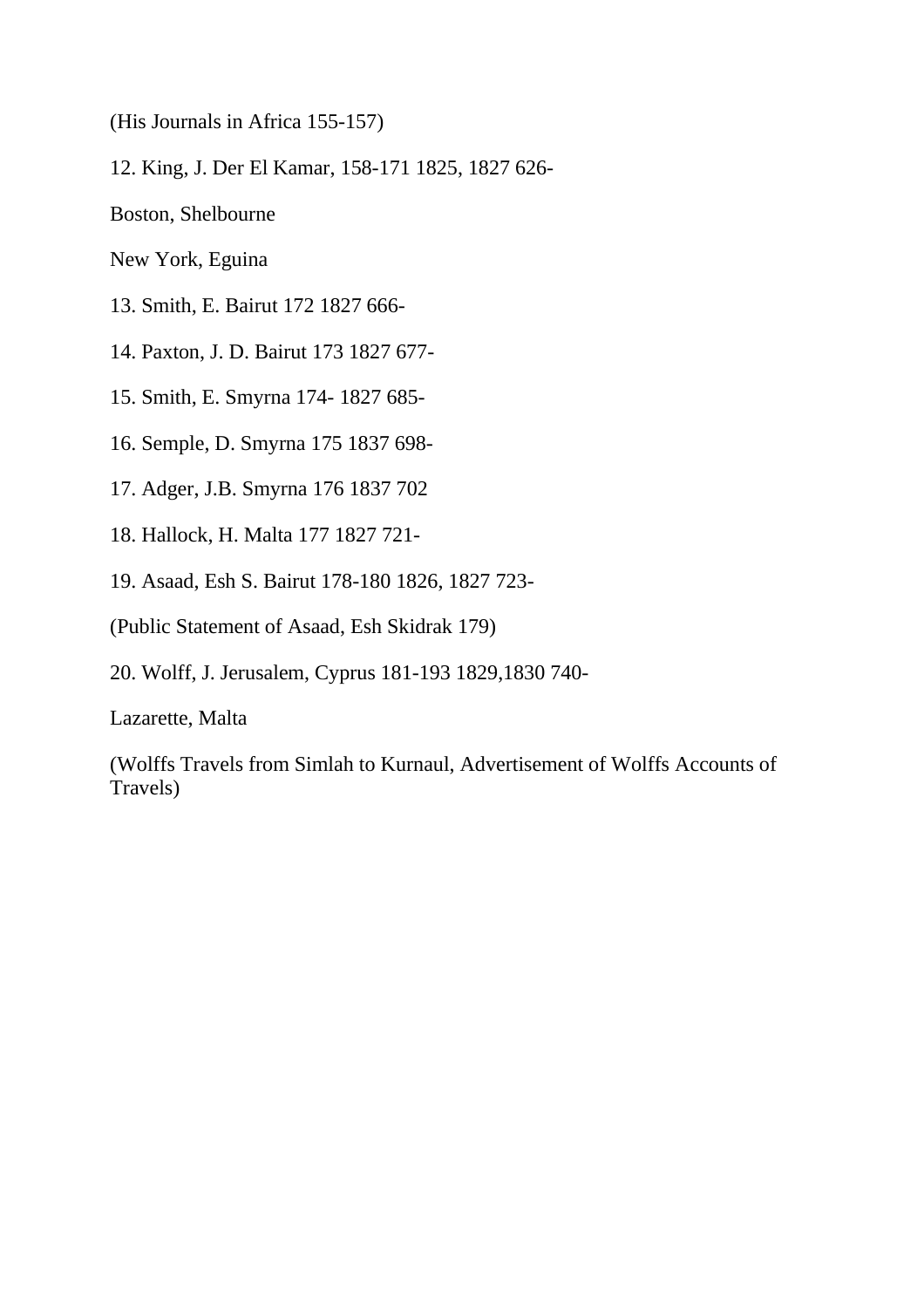## **REEL 503**

Submitted by: Ozlem Caykent

Submitted to: Department of History

Project term: February, 1999

# **Bibliographical and physical information**

Document type: microfilm

Reference no.: BV2410.A4 1984 Reel 503 vol. 2

Degree of readability: some parts readable, some hardly readable

# **Content:**

Hints and Cautions addressed to Missionaries destined to the Mediterranean. (1834- 1836) By William Goodell and William G. Schauffler

Sender Receiver pages

1. Letters from Mr Goodell to Mr Anderson 1

2. " " to the corresponding

secretary, Malta, 1829

Missionary Herald 13

3. " " " Mr. W. Thomson 15

4. " " " Mr. Anderson 20

5. " " " Mr. Schneider 28

- 6. " " " " 31
- 7. " " " " 49
- 8. " " " " 56
- 9. " " " " 67
- 10. " " " " 89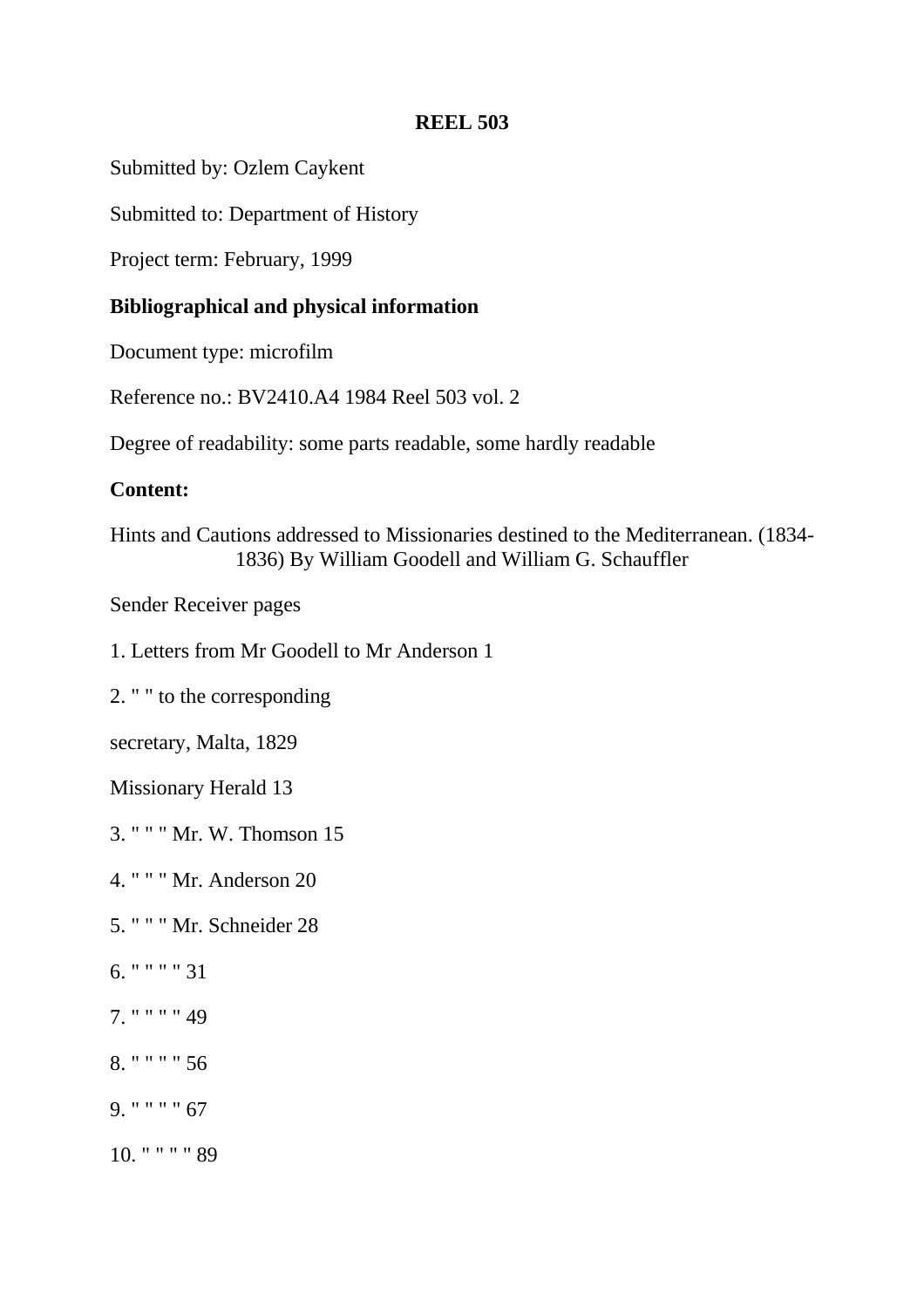11. " " " " 105

12. " " " " 117

13. " Rev. H.G.O. Dwight " Rev. E. Smith 129

14. " " " Mr. Adger 144

Hints and cautions to Mediterranean Missionaries, 98, by Goodell and W. G. Schauffler

15. " D.Temple (From the 'Catholic Epistle of the Temple) 177

16. Letters from Mr. Goodell to Mr Anderson 188

17. " " " " 191 18. " " " " 199

Thoughts on Mohammedan and Jewish Missions, being a continuetion of the hints and cautions by Reverend M. Goodell, Dwight and Temple addressed to the Rev. T. L. Merrick.

19.Letters from Rev. W. Schauffler to Mr Merrick 203

20. " " " " 209 21. " " " " 217 22. " " " " 229 23. " " " " 248 24. " " " " 280 25. " " " " 292 26. " " " " 303 27. " " "' " 315 28. " " " " 325 29. " " " " 333 30. " " " " 355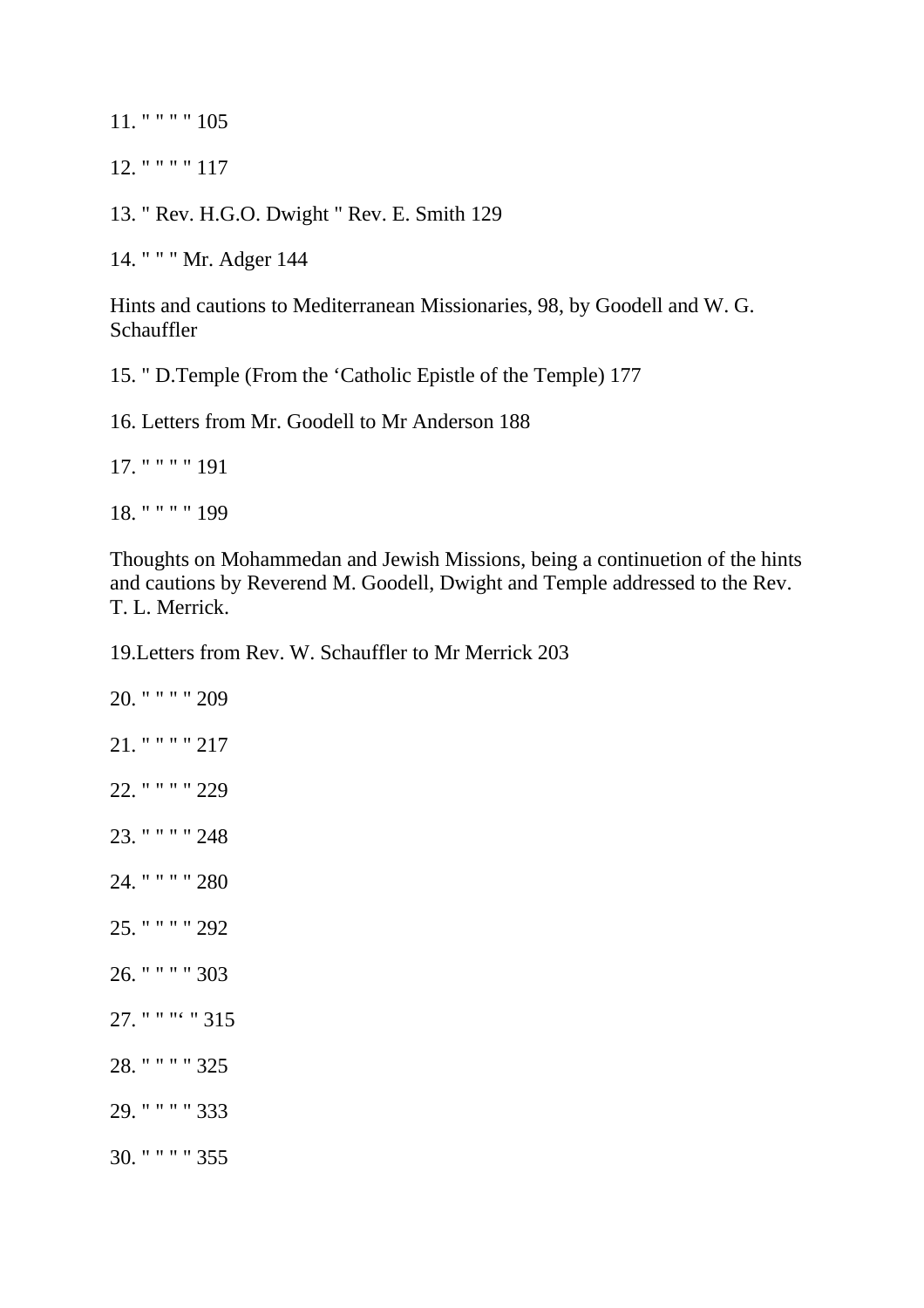- 31. " " " " 358
- 32. " " " " 364
- 33. " " " " 375
- 34. " " " " 390
- 35. " " " " 396
- 36. " " " " 400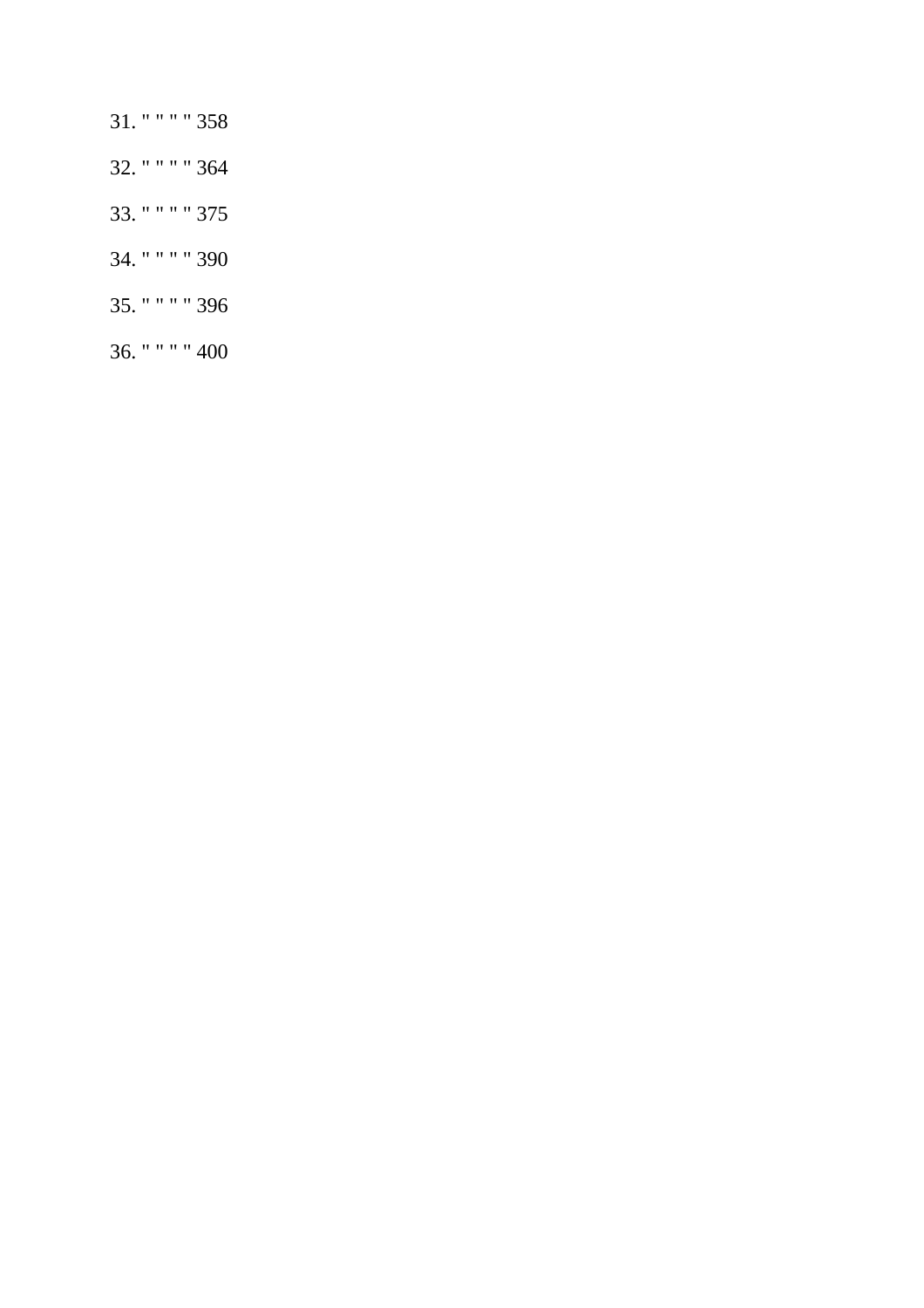## **REEL 504**

Submitted by : Tolga Akkaya Submitted to : Department of History Project term (month, year) : February 1999

### **Bibliographical and physical information**

Document type : microfilm Reference no. : BV2410.a4 1984 Reel 504 vol. 5 Degree of readability : documents: readable; letters: partially readable (e.g. readable, partially readable, hardly readable, unreadable)

**Content [\*]**

Unit 5: Near East, 1817-1919 (ABC 16) Miscellaneous papers relating to the Near East missions (ABC 16.5) Reel 504 vol. 5: Near East 1860-1931, documents, letters [supplementary] Section 1. Near East 1860-1900, documents, letters Section 2. Near East 1919-1931, documents, letters [supplementary]

### SECTION 1: NEAR EAST 1860-1900, DOCUMENTS, LETTERS

## **I. Documents……1-89j**

A. American Board personnel and expenditures in Turkish Empire, summary, 1829-1885……1

- B. Bibliographical materials……2-8b
	- 1. Bird, Isaac, 1793-1876…….2-5
	- 2. Bliss, Isaac G., died 1889…….6
	- 3. Daniels, Mary, commissioned 1865…….7
	- 4. Dwight, Harrison Gary Otis, 1803-62…….8a
	- 5. Wheeler, Crosby H., 1823-96…….8b
- C. European Turkey Mission……9a-15
	- 1. Annual meeting of European Turkey Mission, 12-19 April 1892…….9
	- 2. Missionary news from Bulgaria, January-April 1885……10-11
	- 3. Letter re American Board policy, by W. H. Belden……12
	- 4. Stations……13-15
		- a) Samakov station……13-14
			- (1) Sketch of Samakov station, by Rev. H. C. Heskell D. D.……13

 (2) First annual report of Industrial Department of American Collegiate Institute, 1887……14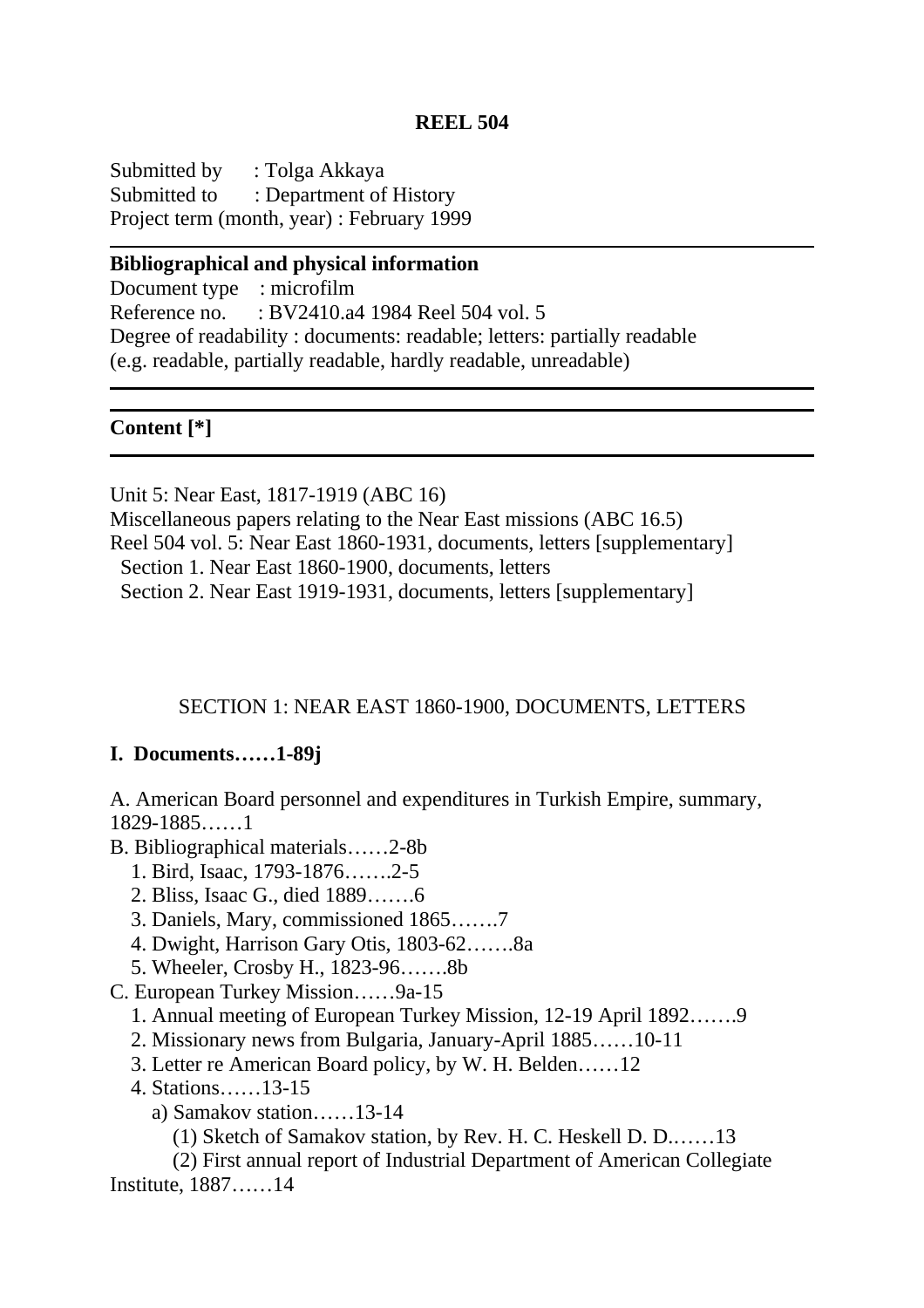b) Sofia station……15

(1) Rooms in American kindergarten……15

D. Miscellaneous printed matter……16a-27

1. Letter from Deacon Moses, April 1861……16

2. Sermon on titles, by Blind Hohannes, 1876……17

 3. Appeal to Christian public of Great Britain, by A. Hardy and N. G. Clark, 1878……18

4. The gospel in Asia Minor, 1879……19

5. Special prayer requested for our missionaries in Turkey, 1879……20

6. Another familiar letter from central Turkey, by T. D. Christie, 1881……21

7. Bible reading among Armenians, by Josephine L. Coffing, 1882……22a

8. The leaflet on the "Armenian conflict," by C. Hamlin, 1883……22b

9. Americans in Turkey, Philadelphia Press, April 1884……23

10. Private memorandum on schools, January-December 1886……24

11. American rights in Turkey, 1892……25

12. Proposed work for the blind in Turkey, 1894 or latter……26

 13. Message from the US president to senate, re treatment by Turkish government of Armenians

naturalized in US, January 1896……27

 14. Laura B. Chambarlin: leaves from her scrapbook or her printed letters and articles, 1879-1886 (see

below, III C 2)……155-177

E. Stations in Turkey-in-Asia……28a-77

 1. Ainteb: history of station through December 1856 (received 1892)…… 28b-28c

2. Bardezaj-High School, by J. E. Pierce, 1890……28d

3. Constantinople

a) American school for girls: Scutari, 1882-86……29-31

b) Robert Collage (include history of the collage), 1890 (?)……32-37

c) Theological seminary, including the course of study, 1885……38-41

4. Erzroom, leaflet……42

5. Harpoot……43-69

a) Euphrates Collage (Armenian Collage)……43-64

(1) Promotional printed matter……43-52

(2) Financial papers and related statements……53-64

b) Harpoot news 1878, 1881, 1882, 1883 (incomplete)……65-69

6. Marash, 2 leaflets……70-71

7. Mardin, leaflet……72

8. Mosul, appropriations for 1897-8……73

9. Sivas station reports, 1890, 1891, 1892, 1894……74-76

10. Tarsus: St. Poul's institute, printed letter from president Christie……77

F. Special collection of documents and letters (re the Armenian conflict of 1895- 6)……78a-89

1. Appeal to evangelical alliance (American branch)……78

2. From bishop of Choonkoosh to the patriarch at Constantinople……79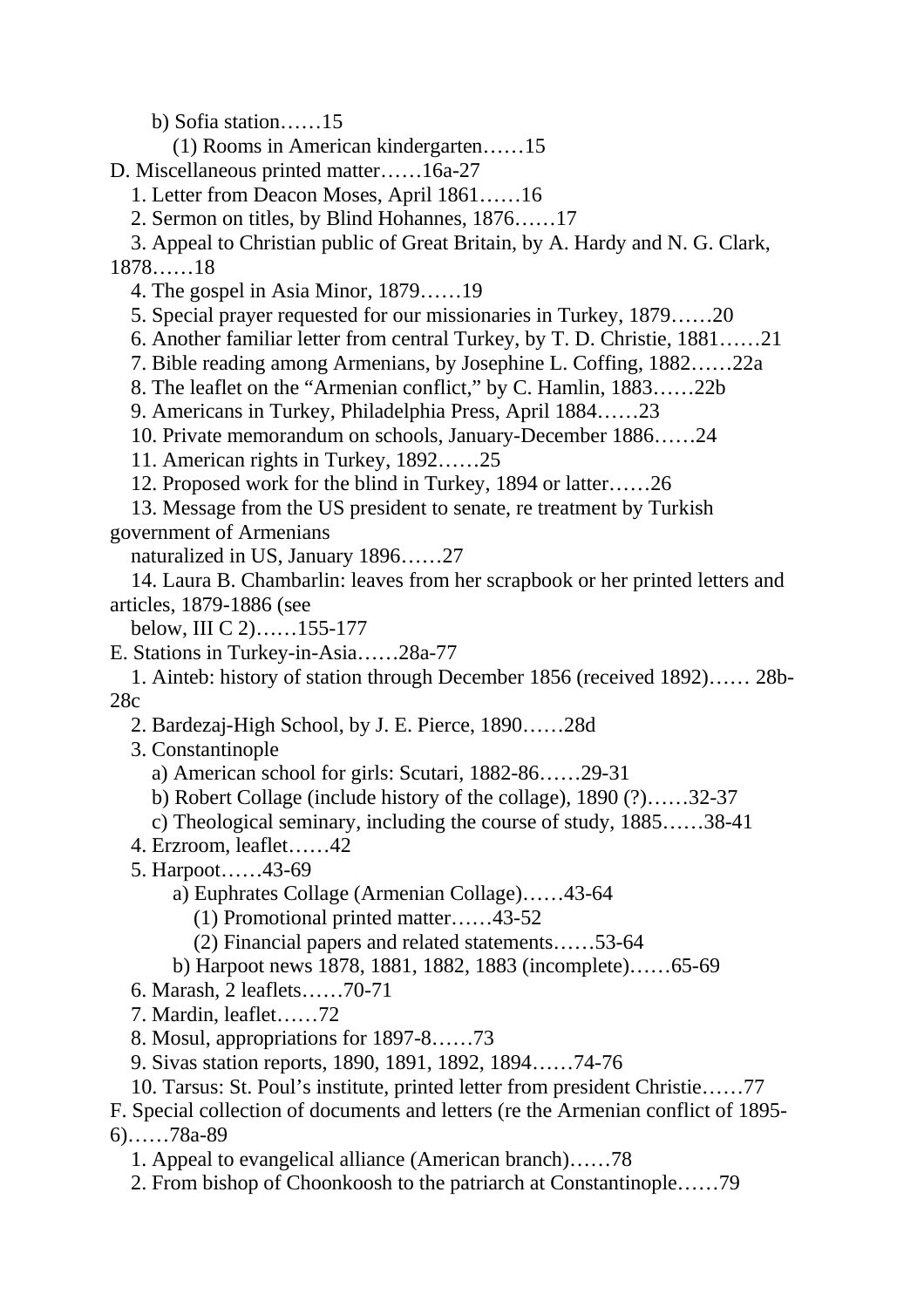3. Statistical outgraves in the Harpoot vilayet……80

4. Statement of losses at Harpoot……81

5. Letters from Harpoot missionaries……82-89

a) O. P. Allen, 1895……82

b) Emma Barnum, 1895……83-84

c) H. N. Barnum, 1895……85

d) C. P. Gates,1895……86-87

e) Emily Wheeler……88

f) S. A. Wheeler, 1895……89

G. Papers on the relations of missionaries to the native church, bequeathed to the American board by one

of its secretaries, George W. Wood (Wood collection 1861-7)……89b-89j

 1. Statement (translation) addressed to all Christian churches by the Pera Protestant American church,

Constantinople 1861 (copy)……89c

 2. Explanatory documents by a committee of Constantinople station (copy), 1861……89d

3. Letter of Chaplain C. B. Gribble (original)……89e

4. Letter of the mission committee to Chaplain Gribble, 1864……89f

5. Letter of secretary Wood to Chaplain Gribble……89g

 6. Letters from Henry Venn, secretary of C.M.S., to Henry Jones, secretary of Turkish mission aid

secretary, 1865……89h

 7. Report (copy) of committee on relations between missionaries and native pastor ad churches,

1866……89i

 8. Report (copy) of a larger committee on the sane subject, adopted by the mission in 1867……89j

## **II. Letters……90a-104**

A. Barnum, H. N., 1976-78……90-91

B. English, Janet (Mrs. Wm. F.), 1890……92-93

C. Rowle, Carrie P.……94-99

D. Hamlin, Mary E (Mrs.)……100

E. House, J. Henry, 1886-87……101-102

F. Hubbard, Emma, 1892……103

G. Perry, Henry T., 1895……104a

H. Riggs, Edward, 1867-69……104b

I. Riggs, Elias, 1870……104c

J. Van Lennap, Henry J., autobiographical, 1868-87……104d-104f

## **SECTION 2. NEAR EAST 1919-1931, DOCUMENTS, LETTERS [SUPPLEMENTARY]**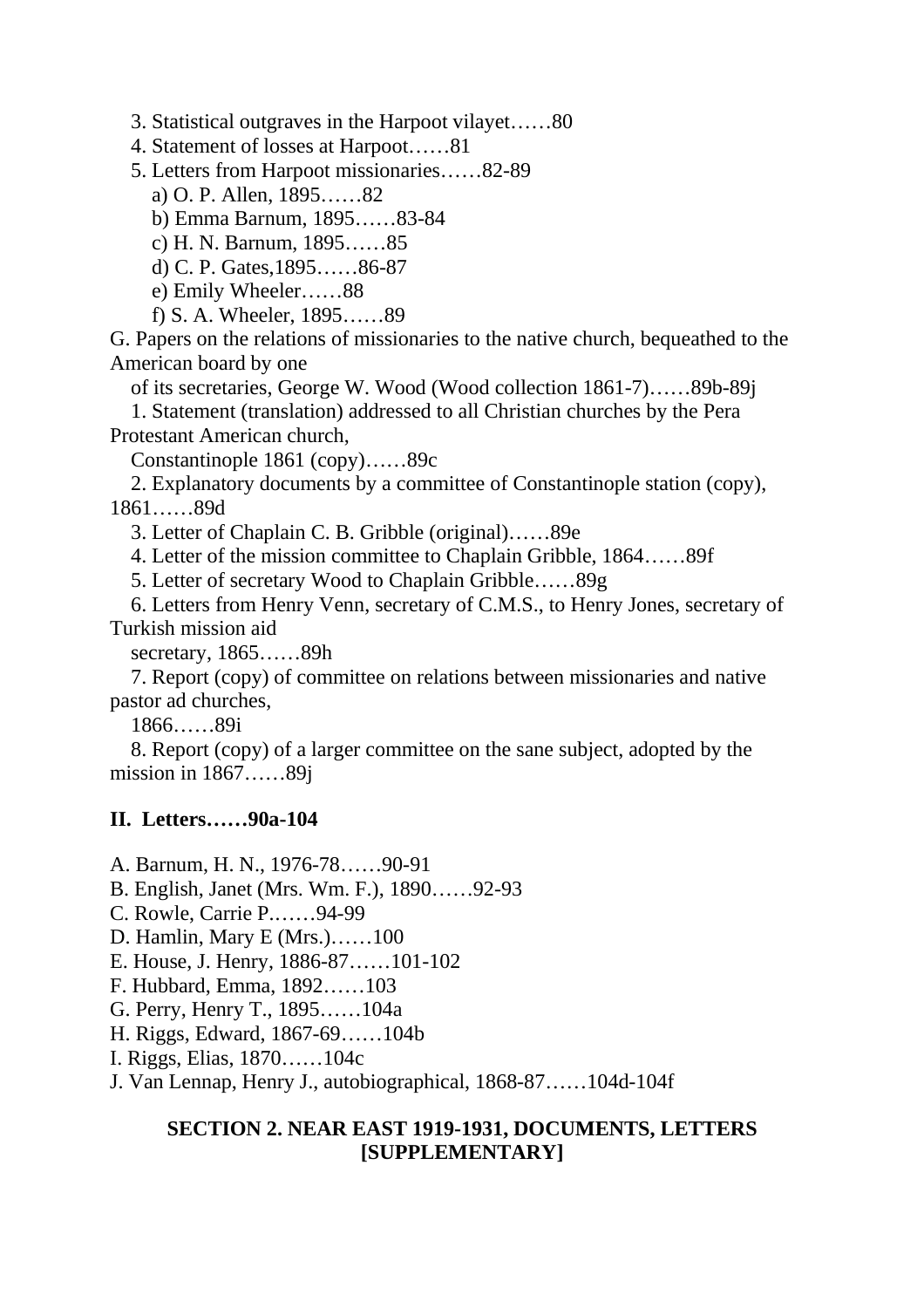## **III. Documents……105a-199**

A. Mission……105a-128e

1. Educational……105b-118

 a) Athens school of religion: summer work report 1925, 1927, 1931……105b-108

b) Educational council, Near East mission, 1927-1929……109-117

 c) American school of girls, Scutari: letter to "Jeffrey" about dolls received, 1925……118

2. Mission meeting……119a-119b

a) Annual sermon, by Ernest Pye, 1923……119a

b) Mission meeting studies, by Ernest Pye, 1925……119b

 3. Re Henry Martyn's tomb, letters of W. Paton and E. W. Riggs, 1928……120- 122

 4. News bulletins of the American Board mission in Syria, 1926-1927, nos. 2-7 inclusive……123-128a

5. Tributes……128b-128f

a) Chambers, Robert and Elizabeth L.……128b

b) Christie, T.D.……128c

c) Graffam, Louise……128d-128e

d) Holt, Sophie S.……128f

B. Union matters……129a-142

1. Conference on institute of higher learning, Beirut 1924……129-132

2. Protest against US rearmament……133

 3. Committee on cooperation in the Near East: scholarships for graduate study letter, 1929……134

4. Near East relief reports……135-142

a) On orphans, 1925……135-136

b) On religious nurture, church relationships, etc., 1926……137-142

C. The press……143-177

 1. Translations from current Turkish press; July 1925 - editorial from Jumhuriet November 26, 1925; February 1926 - summaries of Turkish news from the weakly servet-i finoon……145-154

 2. Laura B. Chambarlin: leaves from her scrapbook or her printed letters and articles,

1879-1886……155-177

D. Re national groups……179-186

 1. Protest against Armenian atrocities: letters to Armenian Congregationalists by Ralph S. Harlow,

1922……179

2. Greek evangelical church synod: appeal to the American Board of

Commissioners for Foreign

 Missions, 1919……180 3. Moslems……181-186

a) Islam and the Christian world (Constantinople), by L. Lavonian,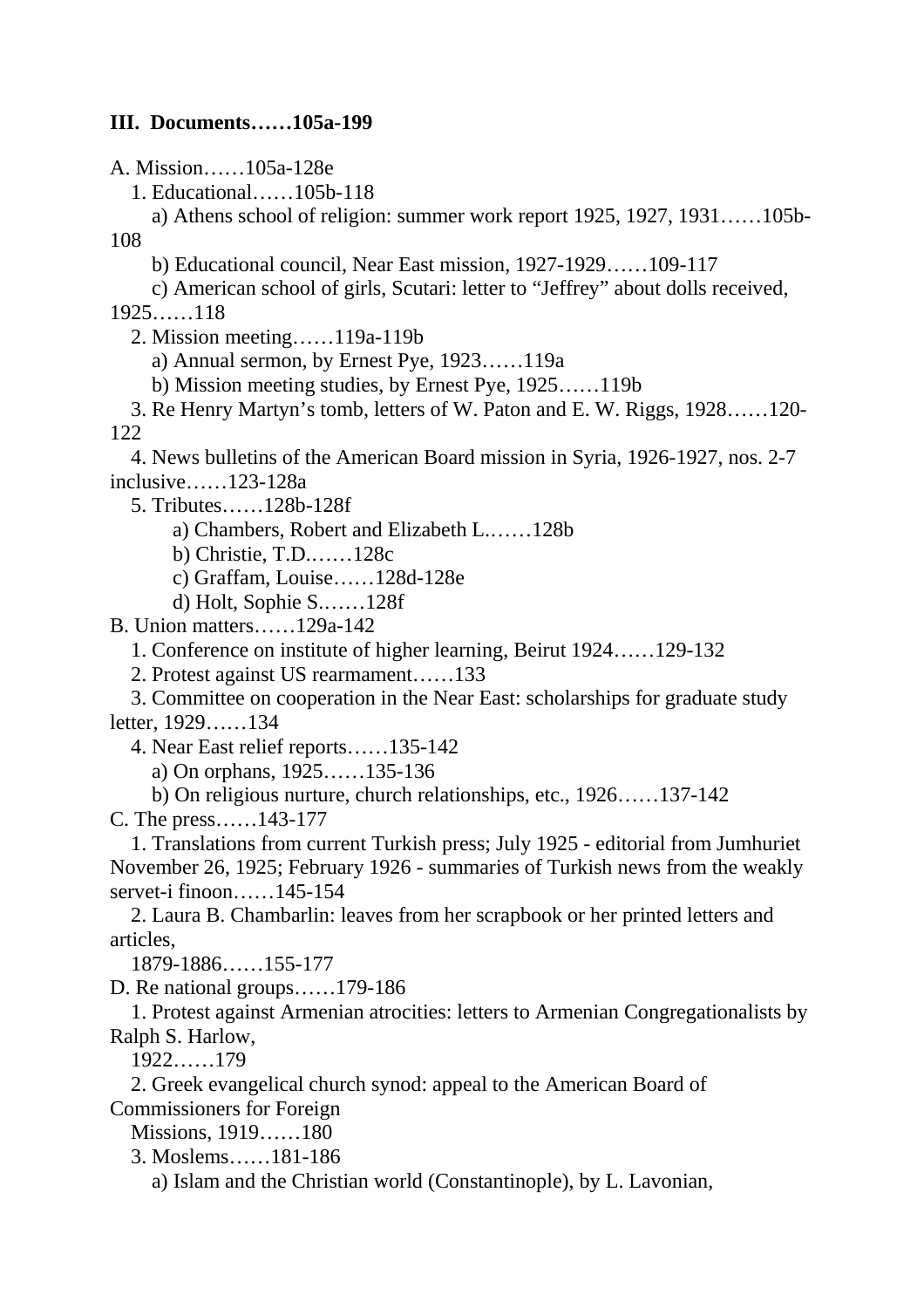1922……181

 b) Bosnian Moslem, by Dr. N. Kuzmany (covering letters by W. W. Peet)……182-183

c) The Moslem facing the future (undated), by Samuel M. Zwemer……184

d) Fellowship of prayer for Moslems, November 1928……185

 e) American Christian literature society for Moslems, directors' minutes, December 1928……186

E. Articles……187-199

 1. Miss Ruth Woodsmall and the American missionary in Turkey on the Lausanne Treaty, 1923

 $(?) \dots . . 188$ 

 2. Opium industry in former Ottoman Empire, by G. Bie Raundal, 1923……192- 196

 3. Sericulture (and Brausa): letter with report of the silk association of America, 1923-24 by G. Bie

Raundal, 1924……189-191

4. Touring in No-men's-land, by J. R. Brewster, 1924……197

5. "If thy world," by Alma Johnson, 1924……198

 6. Hassan's use of his leisure, by Tine, Poul W. and Demingroth, Adams, 1928……199

## **IV. Letters……200-235**

A. J. L. Barton to the American Board Group from the Near East, 1922-

1923……201-212

B. Missionaries……213-235

- 1. Bury, Elizabeth A.……213-214
- 2. Crockett, Helen M.…… 215-217
- 3. Green, Olive……218-221
- 4. Lawrence, Clarissa D.……222
- 5. Marden, (Mrs.) Etta D.……223
- 6. Matter, Lucy……224-232
- 7. Nilson, Poul E.……233-234
- 8. Sewny, (Mrs.) Lillian C.……235

[\*] This content is, basically, a transcription of a typescript and handwriting indexes located inside the microfilm. Any additional information found in the microfilm is included to the table of content. Italic numbers refer the page numbers. Pagination in the present content was transcribed as found in the microfilm; no attempt has been made to regularize the page numbers.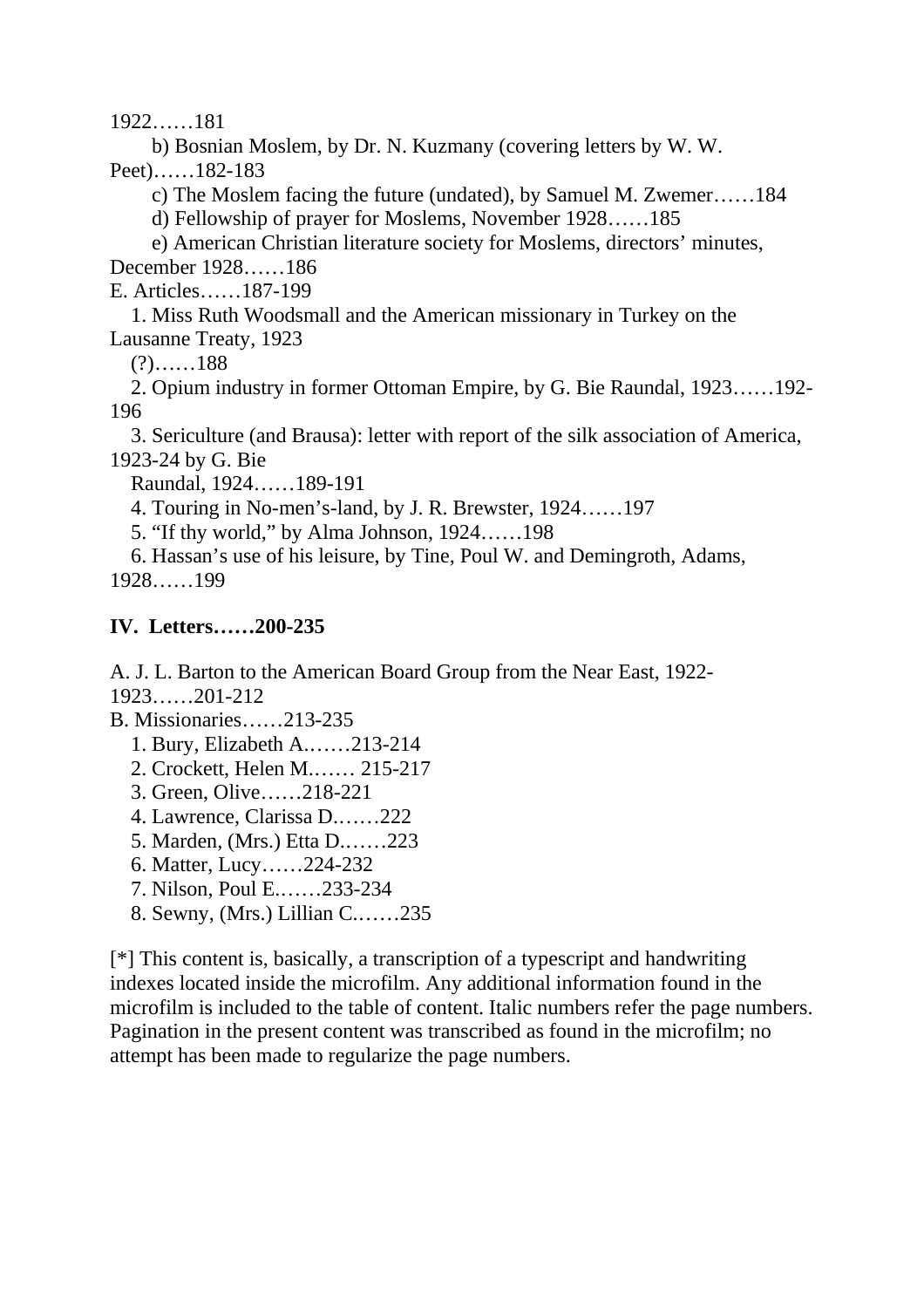# **REEL 505**

Submitted by : Metin Bezikoglu Submitted to : Department of History Project term ( month, year) : October 2000

### **Bibliographical and physical information**

Document type : microfilm<br>Reference no. : BV2410.A : BV2410.A4 1984 Reel 505

R : Readable HR : Hardly Readable UR : Unreadable PR : Partially Readable

### TURKEY AND THE BALKANS 1900-1919

### DOCUMENTS (SUPLEMENTARY) (VOL.-1)

### NEAR EAST 1900-19

#### Supplementary Vol. II. Documents

## **Table of Contents**

| $\mathbf I$ | <b>Western Turkey Mission</b>                               | $1 - 34$  |  |
|-------------|-------------------------------------------------------------|-----------|--|
| П.          | <b>Central Turkey Mission</b>                               | 35-48     |  |
| Ш.          | <b>Eastern Turkey Mission</b>                               | 49-59     |  |
| IV.         | <b>Balkan Mission</b>                                       | $60 - 67$ |  |
| V.          | Statistics of American Colleges in Turkey, 1912-13          | 68        |  |
| VI.         | Deaths and Testimonials                                     | 69-85     |  |
| VII.        | Secretary James L. Barton                                   |           |  |
|             | A. Trip to Near East with Relief Expedition, 1919           | 86-101    |  |
|             | Letters to Dr. Barton from or about the Near East<br>В.     | 102-128   |  |
| VIII.       | Letter to the ABCFM Centenary from the Armenian Evangelical |           |  |
|             | Alliance of America 1906.                                   | 129       |  |
| IX.         | United States Government and the Near East                  |           |  |
|             | A. Documents                                                | 130-147   |  |
|             | <b>B.</b> Letters                                           | 148-259   |  |
| X.          | Articles                                                    |           |  |
| XI.         | The Press                                                   |           |  |
|             | A. In English                                               | 278-282   |  |
|             | <b>B.</b> Translations                                      | 283-284   |  |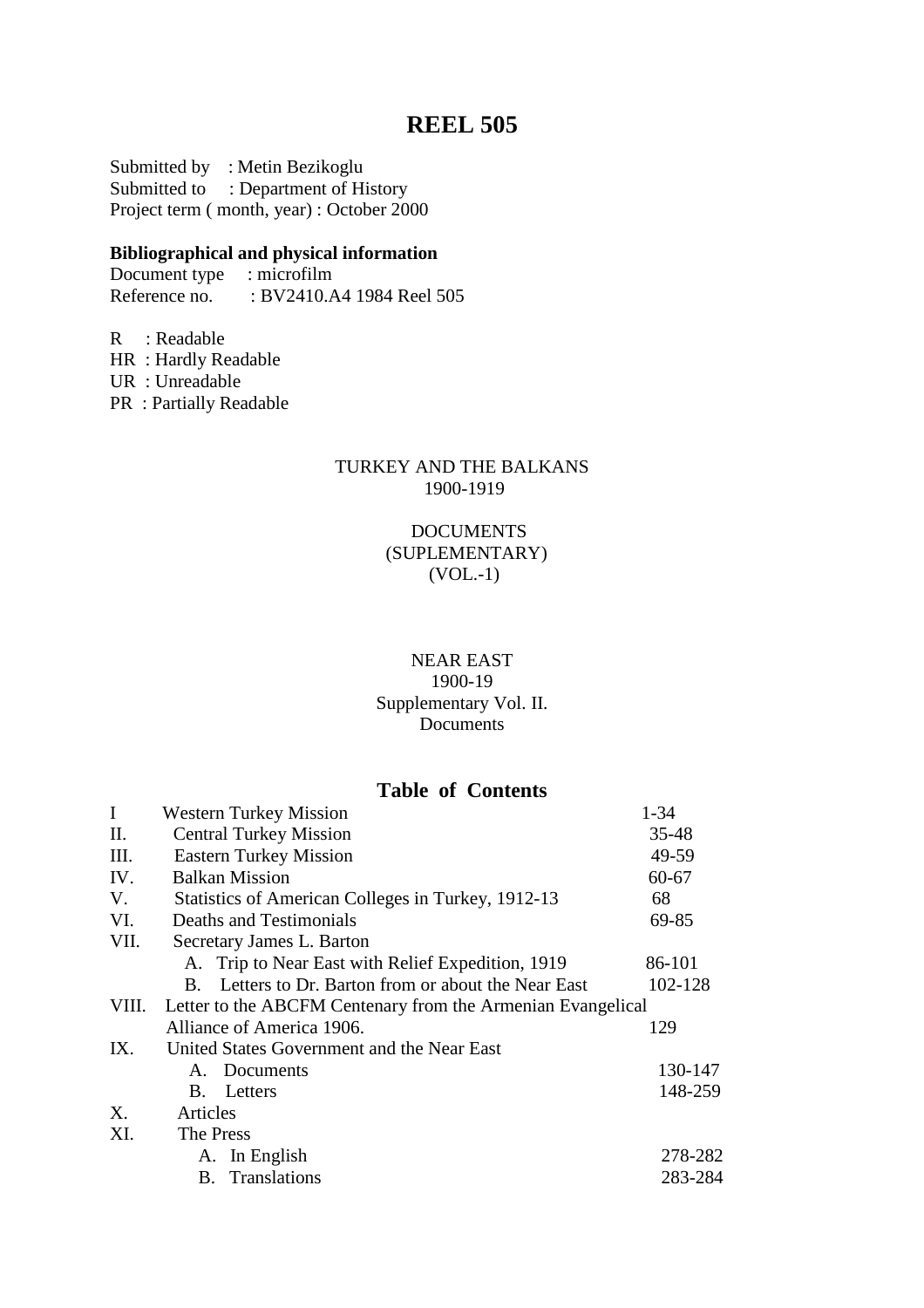1) Index of Unitero/ List of names in alphabetical order/ HR

Index of Sulved Malter/ Tables of contents referred to when needed/ index of places, institutions in alphabetical order/ HR

- 2-) Contents/
	- I. Western Turkey Mission
		- A. General
			- 1.
			- $2<sup>1</sup>$
		- B. Stations and Out stations

3-) Bible House Constantinople/ March  $2<sup>nd</sup>$  1905/ To Evangelical Christian Workers in Turkey/ R.

4-) Letter / From Edward P. case to Dr. Barton/ Sept.  $15^{th}$ , 1912/ R

 Medical College Examination/ Examinations at Haidar Pasha (1912)/ Ecole Imperiale de Medecine, Constantinople.

5-)News Paper/ Bosphorus News/ March 16<sup>th</sup>, 1910/ Bible House, Constantinople, No.1/R Page 1.

- Foreword

P. 2.

- Notes

P. 3

- Laymen's Movement
- The Missionary Cruise
- World Missionary Conference

P. 4

- E. B. Haskel Writes from Salonica
- News Paper/ Bosphorus News/ March 23rd, 1910/ Bible House, Constantinople, No.2/ R Page 1-3
	- A Report Sent by Mr Sterret from Urumia

P. 3 - 4

- Industrial Relief Work, Baghche Region

News Paper/ Bosphorus News/March  $30<sup>th</sup>$ , 1910/Bible House, Constantinople, No.3/R Page 1.

- The Tzar of Bulgaria in Constantinople
- Government Aid for non-Moslem Schools

P. 1-4

- American College for Girls, Charter Day Anniversary.
- P. 4
	- Other Events of the Week

P. 5

- Notes
- 5-) News Paper/ Bosphorus News/ April 6<sup>th</sup>, 1910/ Bible House, Constantinople, No.4/R Page 1.
	- King Peter in Constantinople
	- The Union Loses its Case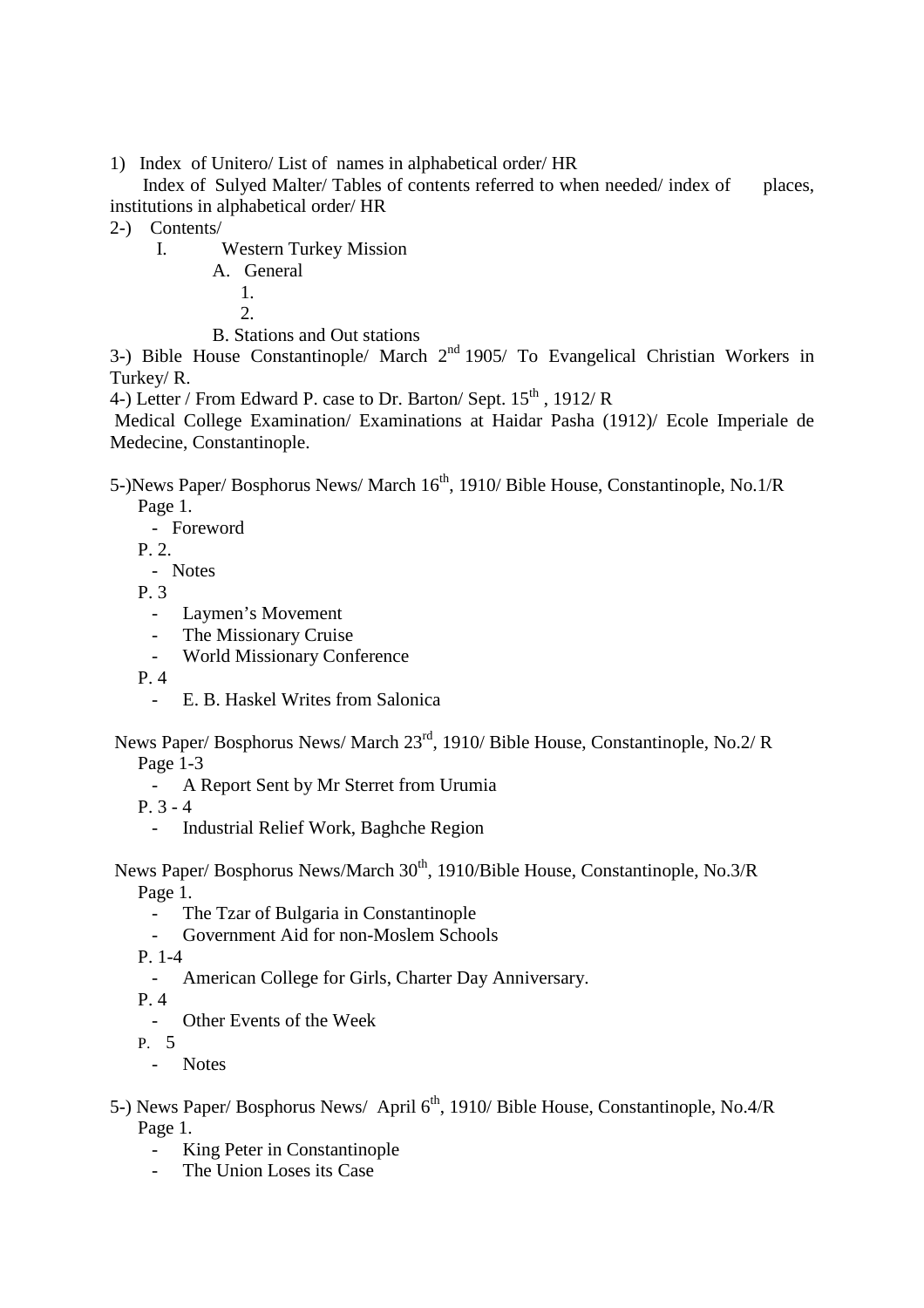- An Armenian Association

P.1-2

- The Ottoman Parliament<br>- Relief work in Aintab
- Relief work in Aintab

P. 3

-The Missionary Cruise

P. 4

- American College Notes
- Note<sub>s</sub>
- 6-) News Paper/ Bosphorus News/ April 13th, 1910/ Bible House, Constantinople, No.5/R Page 1.
	- The Armenian Church and Public Meetings
	- The Ottoman Parliament

P.2

- American College for Girls, in Memoriam, Borden P. Bowne, President of the Board of Trustees

P.3-4

- The American National Red Cross

P. 5

- A World- Congress
- Notes

P. 6

- Revenues of the Ottoman Government for the Month of February
- Advertisements

7-) A Leaflet/ Evangelical Christianity in Constantinople/ first Evangelical Church in Stamboul/ Read its Story./ R

15-) United Prayer/ Issued by the Executive Committee of the Constantinople Christian Workers' Union/ May 1922/ R

Page 1-19

- Special Objects for Prayer for the Month of May
- Fred B. Smith in Constantinople
- P. 20
	- Daily Bible Readings for May
- P. 21
	- The Social Translation of the Gospel
- P. 22
	- Comment

8-) American relief work in Konia/ Oct. 1916/ PR

American Hospital, Konia/ Nov. 15<sup>th</sup>, 1916/R

Reports and Letters

Page. 1

- E. D. Cushman
- W. M. post
- E. D. Cushman

P. 2

- Paula Schaefer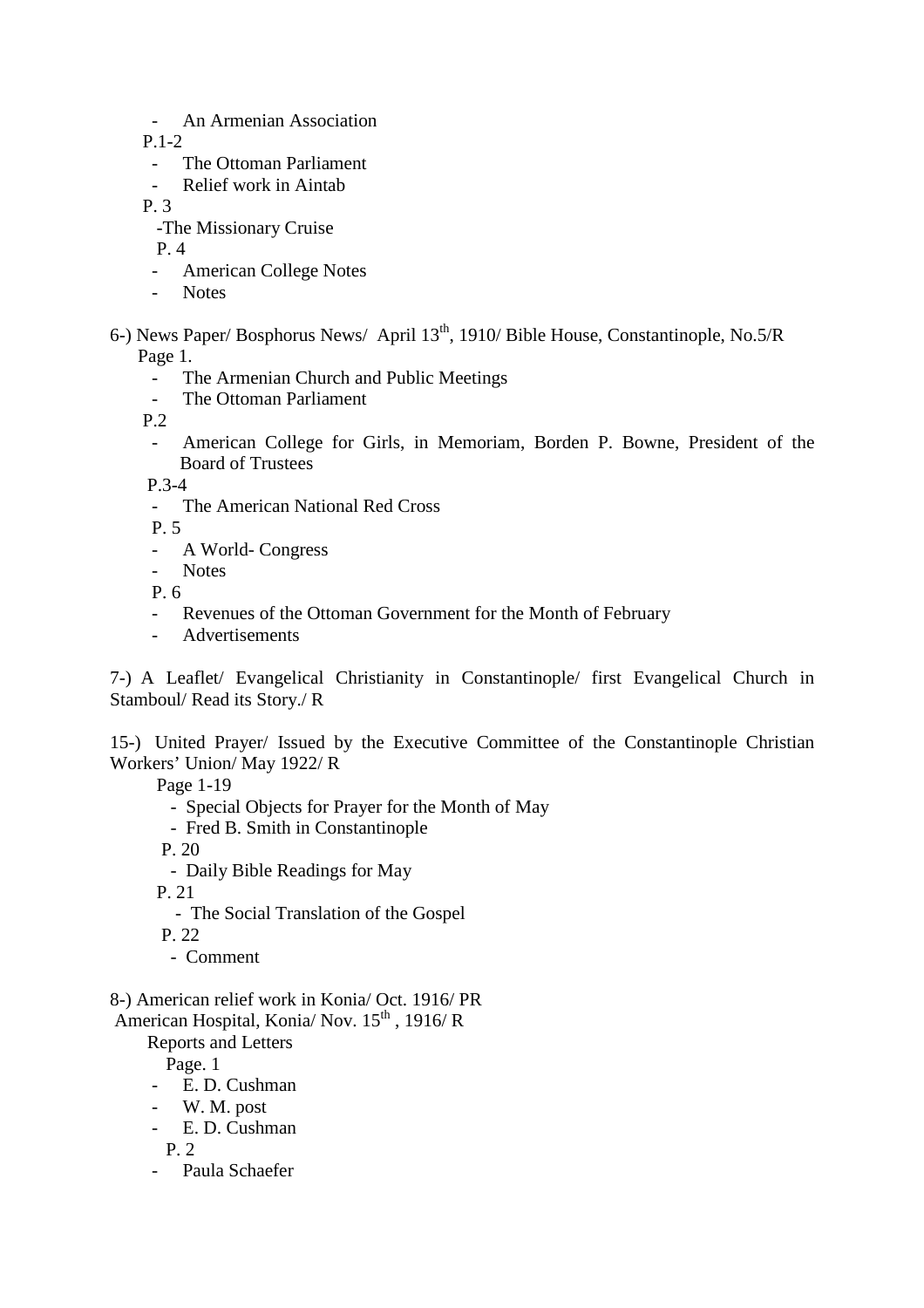Rohner (Miss Beatrice)

9-) Marsovan Turkey, Letter from W. J. Carrington to ....... / May  $8<sup>th</sup>$  1900/ with a picture of a group of a little girls/ R

Marsovan, Turkey, May 7<sup>th</sup>, 1900, Myra Tracy, R

Anatolia College, Marsovan, Turkey/ May 8<sup>th</sup>, 1900 by C. C. Tracy (President, Anatolia College) /R.

10-) Letter/ from Edward Lincoln Smith to James L. Barton. / May, 25<sup>th</sup> 1916/ R.

11-) Letter/ from George R. Montgomery to E. L. Smith/ April  $27<sup>th</sup>$ , 1916./R

- 12) Estimate for Needs for Marsovan (1919)/ hand writing/ HR
- 13-) Booklet/ R
	- Page. 1. A Picture of Sivas Teachers' College
	- P.2. Notes from Sivas
	- P.3 A Sketch of the College
	- P.4 Buildings
	- P.5-7. Girls' School
	- P. 8. Sivas Orphanage Building
	- The Alumni Fund

Notes from Sivas/ No. 6./R

- Page. 1. Station Losses
- P. 2 Teachers' College
	- Medical Work
- P.3 Education of Girls
- Primary Departments

14-) A summary from "Near East Relief in Sivas"/R.

Page 1.

-War Relief

- Present Work

- P. 2.
	- -Sivas Hospital
	- -Industrial Work
	- -Men's Industries
- P. 3.

-Our Farms

15-) Historical Sketch of Mission Work in the Smyrna Field 1820-1904.

-Contents

-Introduction/Cass Arthur Reed/ October 1933.

 - Historical Sketch of Mission Work in the Smyrna Field 1820-1844, Marcellus Bowen

-Historical Sketch of Mission Work in the Smyrna Field 1844-1904, Lyman Bartlett -Dedication of the Collegiate Institute for Girls in Smyrna.

- 16- Letter./ From D. K. Getchell to Dr Greene/ February, 23, 1910./ R
- 17- Letter./ From G. Part to Dr Greene/ 21 February 1910./ R
- 18- Letter./ From L. S. Cranford to J. K. Greene/ 16 Feb. 1910/ HR
- 19- Letter./ From ........ to J. K. Greene / 21 Feb. 1910/ R
- 20- Letter./ From ........ to J. K. Greene /22 Feb. 1910/ HR
- 21- Letter./ From Henry K. Lingate to J. K. Greene /24 Feb. 1910./HR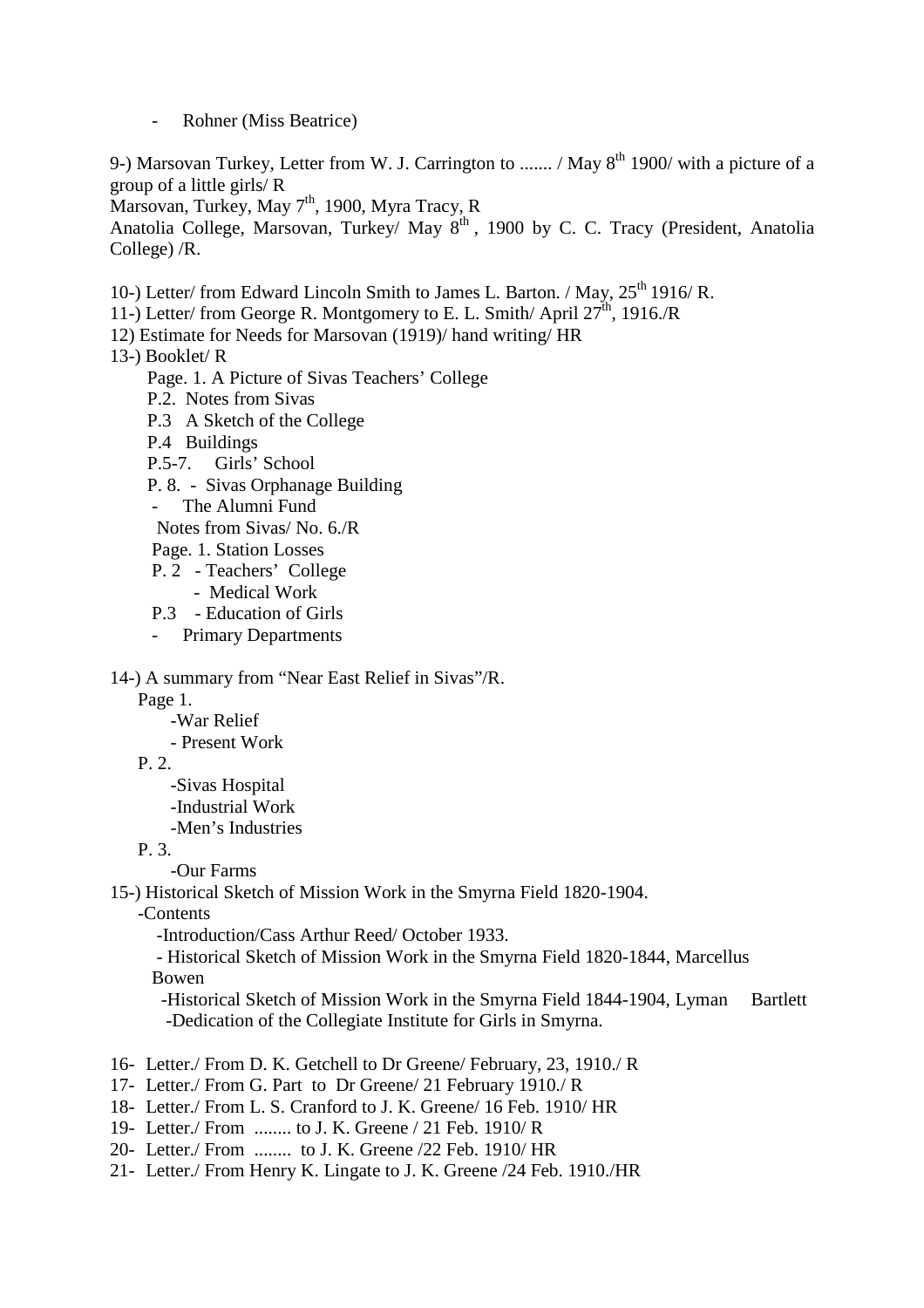| 22- Letter./ From William S. Dott to J. K. Greene / 24 Feb. 1910/ HR<br>23- Propositions May 13 1910.<br>24- Letter./ From S. A. to Dr James L. Barton/ 15 May 1910/ HR<br>25- Letter./ From B. E.  to Dr James L. Barton / 16 May 1910/ R/ Attached two<br>certificates<br>26- Letter./ From A. Dodd to Francis O. Winslow/ 4 October 1910/ R<br>27- Letter./ From to Francis O. Winslow/ 5 October 1910/ R<br>28- Letter./ From A. Dodd to Francis O. Winslow/ 4 October 1910/ R<br>29- Letter./ From A. Dodd to James L. Barton/ 4 October 1910/ R<br>30- Letter./ From A. Dodd to Francis O. Winslow/ 5 October 1910/ R<br>31- Letter./ From  to James L. Barton/ 13 October 1910/ R<br>32- Letter./ From  to Frank H. Wiggin/ 24 October 1910/ R<br>33- Letter./ From  to James L. Barton/ 24 October 1910/R<br>34- Letter./ From A. Dodd to James L. Barton/ 2 November 1910/R |       |
|--------------------------------------------------------------------------------------------------------------------------------------------------------------------------------------------------------------------------------------------------------------------------------------------------------------------------------------------------------------------------------------------------------------------------------------------------------------------------------------------------------------------------------------------------------------------------------------------------------------------------------------------------------------------------------------------------------------------------------------------------------------------------------------------------------------------------------------------------------------------------------------|-------|
| <b>II. Central Turkey Mission</b>                                                                                                                                                                                                                                                                                                                                                                                                                                                                                                                                                                                                                                                                                                                                                                                                                                                    |       |
| A. Stations and Outstations                                                                                                                                                                                                                                                                                                                                                                                                                                                                                                                                                                                                                                                                                                                                                                                                                                                          |       |
| 1. Aintab                                                                                                                                                                                                                                                                                                                                                                                                                                                                                                                                                                                                                                                                                                                                                                                                                                                                            |       |
| a. Akyol Christian Association, 1912                                                                                                                                                                                                                                                                                                                                                                                                                                                                                                                                                                                                                                                                                                                                                                                                                                                 | 35    |
| Report by J. E. Merril<br>Hadjin<br>2.                                                                                                                                                                                                                                                                                                                                                                                                                                                                                                                                                                                                                                                                                                                                                                                                                                               | 36    |
| a. The Situation, by Edith Cold, 1915                                                                                                                                                                                                                                                                                                                                                                                                                                                                                                                                                                                                                                                                                                                                                                                                                                                | 37    |
| Kessab<br>3.                                                                                                                                                                                                                                                                                                                                                                                                                                                                                                                                                                                                                                                                                                                                                                                                                                                                         |       |
| a. Church Building Fund Account, 1913                                                                                                                                                                                                                                                                                                                                                                                                                                                                                                                                                                                                                                                                                                                                                                                                                                                | 38    |
| b. Brief History of the Protestant Church                                                                                                                                                                                                                                                                                                                                                                                                                                                                                                                                                                                                                                                                                                                                                                                                                                            | 39    |
| Marash<br>4.                                                                                                                                                                                                                                                                                                                                                                                                                                                                                                                                                                                                                                                                                                                                                                                                                                                                         |       |
| a. Extracts from Leaflet on "Orphanage Farm," 1906                                                                                                                                                                                                                                                                                                                                                                                                                                                                                                                                                                                                                                                                                                                                                                                                                                   | 40-41 |
| b. Theological Seminary, 1911-12                                                                                                                                                                                                                                                                                                                                                                                                                                                                                                                                                                                                                                                                                                                                                                                                                                                     | 42    |
| Oorfa<br>5.                                                                                                                                                                                                                                                                                                                                                                                                                                                                                                                                                                                                                                                                                                                                                                                                                                                                          |       |
| a. Reports of Boys' Industries. 1905, 1911                                                                                                                                                                                                                                                                                                                                                                                                                                                                                                                                                                                                                                                                                                                                                                                                                                           | 43-44 |
| b. Reports of Shattuck School for the Blind, 1911, 1913.                                                                                                                                                                                                                                                                                                                                                                                                                                                                                                                                                                                                                                                                                                                                                                                                                             | 45-46 |
| c. Appeal for Building Shattuck Memorial Hall                                                                                                                                                                                                                                                                                                                                                                                                                                                                                                                                                                                                                                                                                                                                                                                                                                        | 47    |
| <b>Tarsus</b><br>6.                                                                                                                                                                                                                                                                                                                                                                                                                                                                                                                                                                                                                                                                                                                                                                                                                                                                  |       |
| a. Letter Saint Paul's Institute, 1914 from John H. MacCracken                                                                                                                                                                                                                                                                                                                                                                                                                                                                                                                                                                                                                                                                                                                                                                                                                       | 48    |
|                                                                                                                                                                                                                                                                                                                                                                                                                                                                                                                                                                                                                                                                                                                                                                                                                                                                                      |       |
| 35. Akyol Christian Association/Aintab, Turkey-in-Asia<br>What It is                                                                                                                                                                                                                                                                                                                                                                                                                                                                                                                                                                                                                                                                                                                                                                                                                 |       |
| What It has                                                                                                                                                                                                                                                                                                                                                                                                                                                                                                                                                                                                                                                                                                                                                                                                                                                                          |       |
| What It needs                                                                                                                                                                                                                                                                                                                                                                                                                                                                                                                                                                                                                                                                                                                                                                                                                                                                        |       |
| 36. The Hospital/Report/HR                                                                                                                                                                                                                                                                                                                                                                                                                                                                                                                                                                                                                                                                                                                                                                                                                                                           |       |
| 37. The Hadjin Situation by Miss Cold/Dec 15, 1915/R                                                                                                                                                                                                                                                                                                                                                                                                                                                                                                                                                                                                                                                                                                                                                                                                                                 |       |
| 1- Difficulties of Past Two Years                                                                                                                                                                                                                                                                                                                                                                                                                                                                                                                                                                                                                                                                                                                                                                                                                                                    |       |
| 2- The Leaving of the Mennonite Missionaries                                                                                                                                                                                                                                                                                                                                                                                                                                                                                                                                                                                                                                                                                                                                                                                                                                         |       |
| 3- Our Return in the Spring                                                                                                                                                                                                                                                                                                                                                                                                                                                                                                                                                                                                                                                                                                                                                                                                                                                          |       |
| 4- Miss Vaughan's Situation when I left                                                                                                                                                                                                                                                                                                                                                                                                                                                                                                                                                                                                                                                                                                                                                                                                                                              |       |
| 38. What the Protestants of Kessab have Done for Their Church, Destroyed by Fire during                                                                                                                                                                                                                                                                                                                                                                                                                                                                                                                                                                                                                                                                                                                                                                                              |       |
| the Recent Disturbances./R                                                                                                                                                                                                                                                                                                                                                                                                                                                                                                                                                                                                                                                                                                                                                                                                                                                           |       |
| 39. A Brief History of the Protestant Church in Kessab with Some Facts About the Present                                                                                                                                                                                                                                                                                                                                                                                                                                                                                                                                                                                                                                                                                                                                                                                             |       |
| Conditions./R                                                                                                                                                                                                                                                                                                                                                                                                                                                                                                                                                                                                                                                                                                                                                                                                                                                                        |       |
| 40. Letter From Miss Uline to Mrs Elizabeth N. Hazeltine/ 22 Jan., 1937/ R                                                                                                                                                                                                                                                                                                                                                                                                                                                                                                                                                                                                                                                                                                                                                                                                           |       |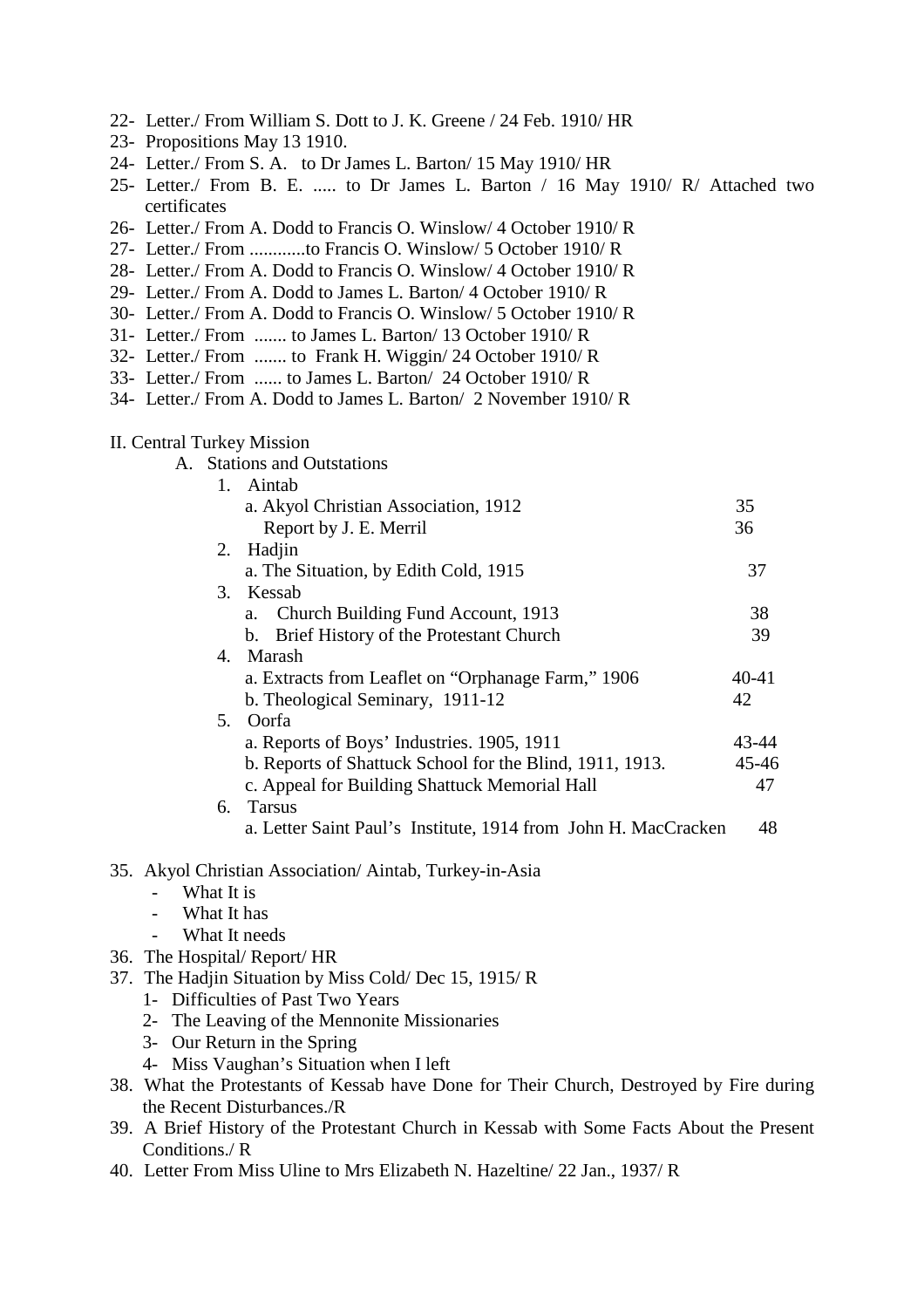| 41. Attached a Leaflet "Marash Orphanage Farm" by A.C. Salmond.<br>42. Marash Theological Seminary/ Announcement, 1911-1912/ Marash/R<br>43. Report of Boy's Industries in connection with American Mission in Oorfa in Turkey<br>44. The American Industrial Institute, Oorfa, Turkey. report for the year 1911/R.<br>45. Shattuck School for the Blind, Oorfa, Turkey. Report for 1910-1911.<br>46. Shattuck School for the Blind, Oorfa, Turkey. Report for 1912-1913.<br>47. Shattuck Memorial Hall/R<br>48. Letter. From  to James L. Barton/Dec. 21, 1914/R |    |
|-------------------------------------------------------------------------------------------------------------------------------------------------------------------------------------------------------------------------------------------------------------------------------------------------------------------------------------------------------------------------------------------------------------------------------------------------------------------------------------------------------------------------------------------------------------------|----|
| П.<br><b>Eastern Turkey Mission</b>                                                                                                                                                                                                                                                                                                                                                                                                                                                                                                                               |    |
| A. Statement: The Mission to Eastern Turkey                                                                                                                                                                                                                                                                                                                                                                                                                                                                                                                       |    |
| A. N. Andrus, Clerc, 1904                                                                                                                                                                                                                                                                                                                                                                                                                                                                                                                                         | 49 |
| <b>B.</b> Stations                                                                                                                                                                                                                                                                                                                                                                                                                                                                                                                                                |    |
| 1. Erivan:                                                                                                                                                                                                                                                                                                                                                                                                                                                                                                                                                        |    |
| Why closed, Myrtle O. Shane<br>a.                                                                                                                                                                                                                                                                                                                                                                                                                                                                                                                                 |    |
| 2. Erzroom:                                                                                                                                                                                                                                                                                                                                                                                                                                                                                                                                                       |    |
| a Letter about the Fire, 1904 by R. J. Stapleton                                                                                                                                                                                                                                                                                                                                                                                                                                                                                                                  | 51 |
| 3. Harpoot                                                                                                                                                                                                                                                                                                                                                                                                                                                                                                                                                        |    |
| a Harpoot Station (Leaflet).                                                                                                                                                                                                                                                                                                                                                                                                                                                                                                                                      | 52 |
| b. Euphrates College                                                                                                                                                                                                                                                                                                                                                                                                                                                                                                                                              |    |
| 1-) Report of Female Departments, 1903.                                                                                                                                                                                                                                                                                                                                                                                                                                                                                                                           | 53 |
| 2-) Appeal for Industrial Departments, 1904                                                                                                                                                                                                                                                                                                                                                                                                                                                                                                                       |    |
| 3-) Appeal for Expansion, 1907                                                                                                                                                                                                                                                                                                                                                                                                                                                                                                                                    |    |
| 4-) Euphrates College Press, 1908, 1909, 1910.                                                                                                                                                                                                                                                                                                                                                                                                                                                                                                                    | 57 |
| c. Theological Seminary Announcement, 1910                                                                                                                                                                                                                                                                                                                                                                                                                                                                                                                        |    |
| 4. Mardin                                                                                                                                                                                                                                                                                                                                                                                                                                                                                                                                                         |    |
| a. Cultural and Vocational School                                                                                                                                                                                                                                                                                                                                                                                                                                                                                                                                 | 58 |
| 5. Van:                                                                                                                                                                                                                                                                                                                                                                                                                                                                                                                                                           |    |
| a. Report of Medical Department, 1907                                                                                                                                                                                                                                                                                                                                                                                                                                                                                                                             | 59 |
| 49 B-) The Mission to Eastern Turkey/R<br>1- Evangelistic<br>2- Educational<br>3- Medical                                                                                                                                                                                                                                                                                                                                                                                                                                                                         |    |
| 50-) The Reasons Given by the Government for Closing the American Board Work in                                                                                                                                                                                                                                                                                                                                                                                                                                                                                   |    |
| Erivan                                                                                                                                                                                                                                                                                                                                                                                                                                                                                                                                                            |    |
| 51-) Letter From S. Stapleton to Friends of the E. T. M./ Jan. 1, 1904/R                                                                                                                                                                                                                                                                                                                                                                                                                                                                                          |    |
| 52-) Page. 1. A Leaflet/ Harpoot Station in Eastern Turkey                                                                                                                                                                                                                                                                                                                                                                                                                                                                                                        |    |

P.2.

- Where It is
- What It is
- How to get There

P.3

- Who are There
- The Correspondent
	- P.4
	- What is Done There<br>- What is needed There
	- What is needed There
	- P.5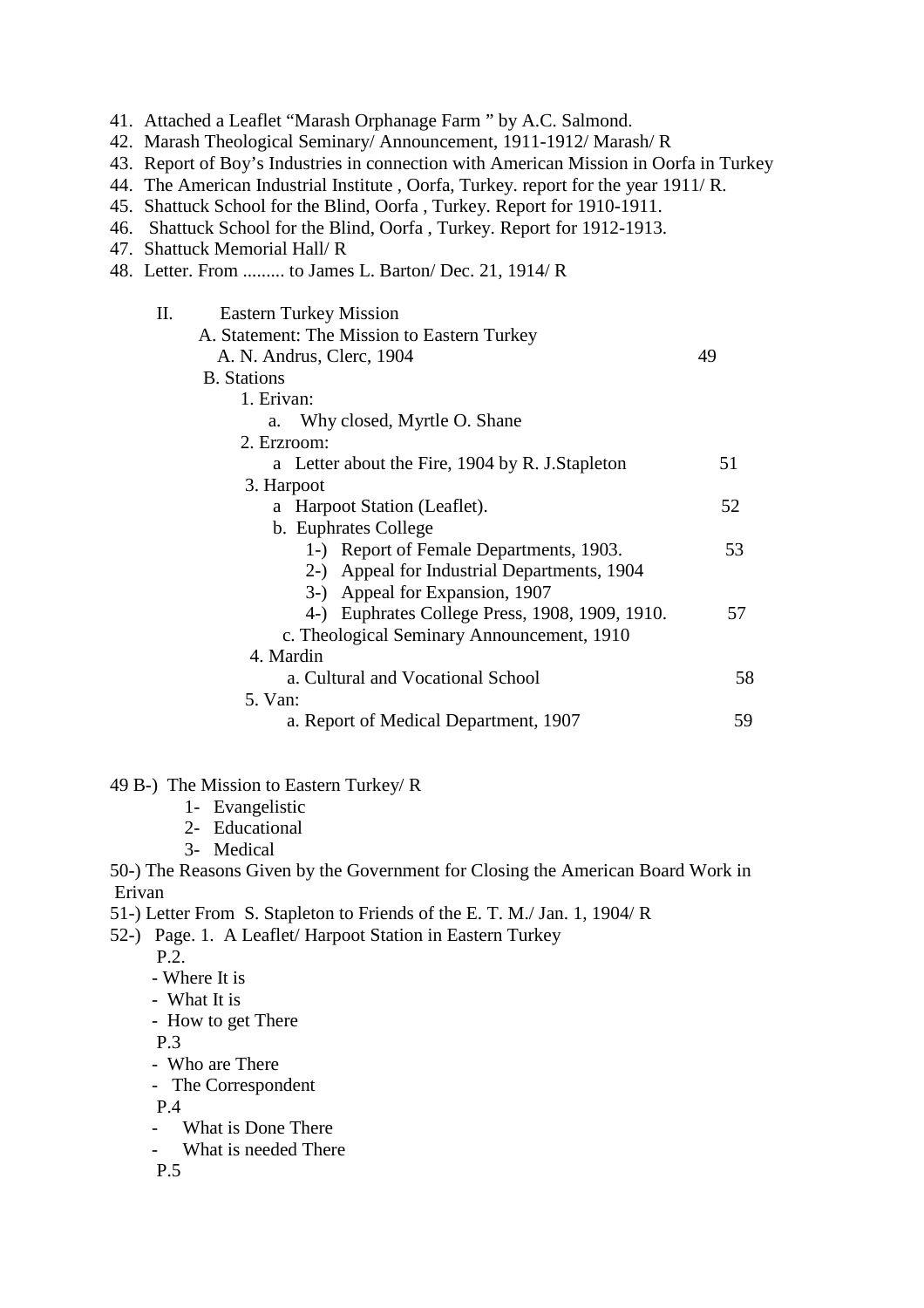- Good Literature
- The Cost
	- Station Plan Motto
- 53-) Reports of Female departments of Euphrates College 1902-1903.
- 54-) Appeal for Industrial Department/ July 23, 1904.
- 55-) Euphrates College, Harpoot, Turkey
- 56-) Euphrates College Press
	- Announcement/ Henry H. Riggs, President, 1908
	- Its Purposes and Its Needs,
- 57-) Announcement of the eastern Turkey Mission, Theological Seminary at Harpoot, 1906.
- 58-) Mardin Cultural and Vocational School
- 59-) Annual Report of the Van Medical Department, for the year 1907

#### 60A

| III. | <b>Balkan Mission</b>                                          |       |
|------|----------------------------------------------------------------|-------|
|      | A. Albania                                                     |       |
|      | 1. The First Albanian School, by E. S. Akrabova, 1907          | 60    |
|      | B. Bulgaria                                                    |       |
|      | 1. General                                                     |       |
|      | a. Temperance Work                                             | 61    |
|      | b. War, Christianity and the Church, Article by A. S. Tsanoff, |       |
|      | 1915                                                           | 62    |
|      | 2.<br><b>Stations</b>                                          |       |
|      | Samokov<br>$a_{-}$                                             |       |
|      | Collegiate and Theological School                              | 63-64 |
|      | Sofia<br>b.                                                    |       |
|      | American Kindergarten                                          | 65    |
|      | C. European Turkey                                             |       |
|      | 1. Manastir Girls' Boarding School Building Plan, 1911         | 66    |
|      | 2. Thessalonica Agricultural and Industrial Institute, 1906    |       |

- 60B- The First Albanian School. By Evanka S. Akrabova/ July 25, 1907.
- 61-) Items as to Temperance Work in Bulgaria/ R Evangelical School Press, Samakov, 1910.
- 62-) War, Christianity and the Church by Andreu S. Gsanoff.
- 63-) Collegiate and Theological Institute, Samakov, Bulgaria/ Robert Thomson, President/ R
- 64-) Statement Concerning the Collegiate and Theological Institute/ R, March 29, 1907.
- 65-) The American Kindergarten, in Sofia, Bulgaria, Feb. 24, 1906, J. F. Clarke.
- 66- ) Manastir Girls' Boarding School Building Plan, 1911
- 67-) Thessalonica Agricultural and Industrial Institute, In Macedonia, Turkey, 1906
- 68-) Table of Attendance at American Colleges in Turkey 1912-1913.

#### 69A-)

VI. Deaths and Testimonials

| A'. Allen Orson P.          | 69B'  |
|-----------------------------|-------|
| A". Graffam, Mary Louise    | 69B   |
| B. Greene, Joseph Kingsbury | 69C   |
| C. Hamlin Cyrus             | 69D   |
| D. Knapp, Rev. George P.    | 70-71 |
| E. Leslie, Francis Hayes    | 72-82 |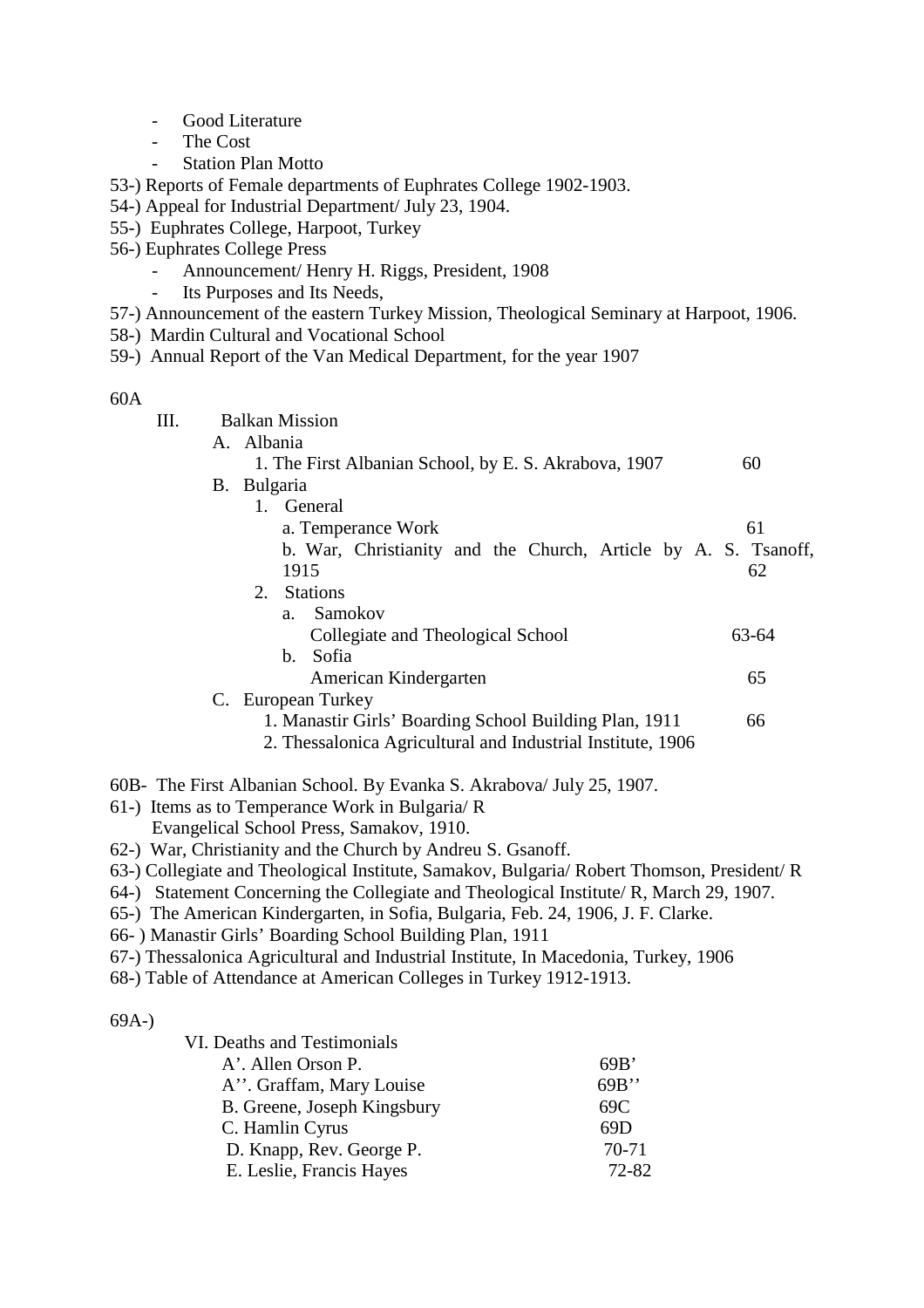| F. Schwester, Martha  | 83  |
|-----------------------|-----|
| G. Shepard, Freed D.  | 84A |
| H. Washburn, George   | 84B |
| I. Wilson, Dr. Samuel | 85  |

- 69B'-) Remarks at the Funeral of Rev. O. P. Allen, Oct, 1918./R
- 69B''-) Marry Graffam Decorated, 1917.
- 69C-) Dr. Greene Taken at Advanced Age
	- Died Feb. 10, 1917
	- Noted Missionary Author Yields to an Attack of Pneumonia.
- 69D-) The Man for the Times, Hamlin Cyrus.
- 70- Letter From ...... to James L. Barton/ Jan. 7, 1916/ R
- 71- Letter From Myrth O. Shane to Herr Schenbner Richter/ October 15, 1915/ R
- 72- UR
- 73- Statement of Mr. Stevens
- 74- Letter From F. D. Shepard to A. R. Hoover/ November 20, 1915/ R
- 75- Letter From F. D. Shepart to W. W. Peet/ November 19, 1915/R
- 76- Letter From ..... to J. L. Barton/ February 12, 1916/ R
- 77- Statement "My Last Statement" F. H. Leslie, February 16, 1916/ R
- 78- Facts regarding H. F. Leslie's Death/ February 16, 1916/ R
- 79- Letter From H. Morgenthau to the Secretary of State/ December 21, 1915/ R
- 80- Letter From J. B. Jackson to Henry Morgenthau/ December 4, 1915
- 81- Letter From H. Morgenthau to the Secretary of State/ December 7, 1915/ R
- 82- Letter From the Secretary of State to J. L. Barton/ February 8, 1916/ R
- 83- Letter From grisell H. McLaren to Herr von Schenbner Richter/ October 15,1915/ R
- 84A- Letter From the third Assistant Secretary of the Secretary of State to J. L. Barton/ January 6, 1916/ R
- 84B- George Washburn/ R
- 85 Letter From Second Secretary of the Acting Secretary of State to J. L. Barton/ July 7, 1916/ R.
- 86a'- VII Secretary James L. Barton

|    | A. Trip to Near East with Relief Expedition, 1919    |         |
|----|------------------------------------------------------|---------|
|    | 1. Letters and cablegrams                            | 86-100  |
| 2. | Report of Trip Across Armenia and Anatolia           | 101     |
|    | B. Letters to Dr. Barton from or about the Near East |         |
|    | 1. Lord James Bryce, 1916-9                          | 102-106 |
|    | 2. Re Relief Work                                    |         |
|    | a. Cairo: Stephen van R. Trowbridge, 1916            | 107-114 |
|    | b. Palestine: Edwin St. J. Ward, M. D., 1918         | 115-117 |
|    | c. Cablegrams re Need, 1916, 1918                    | 118-121 |
|    | d. Cablegram of Gratitude, 1917                      | 122     |
|    | e. Dodd, wilson F., M. D., 1916                      | 123     |
|    | 3. Miscellaneous                                     |         |
|    | 1913 - Henry Imer<br>124                             |         |
|    | Cincinnati Department of Charity                     | 125-126 |
|    | 1914 - W. W. Peet                                    | 127     |
|    | 1917 – Henry T. Perry                                | 128A    |
|    | 1918 - Harold Buxton, Armenian Fund                  | 128B    |
|    | 4. Re Relief Promotion in America 1915-16            |         |
|    | Cleveland H. Dodge                                   | 129 C-D |
|    |                                                      |         |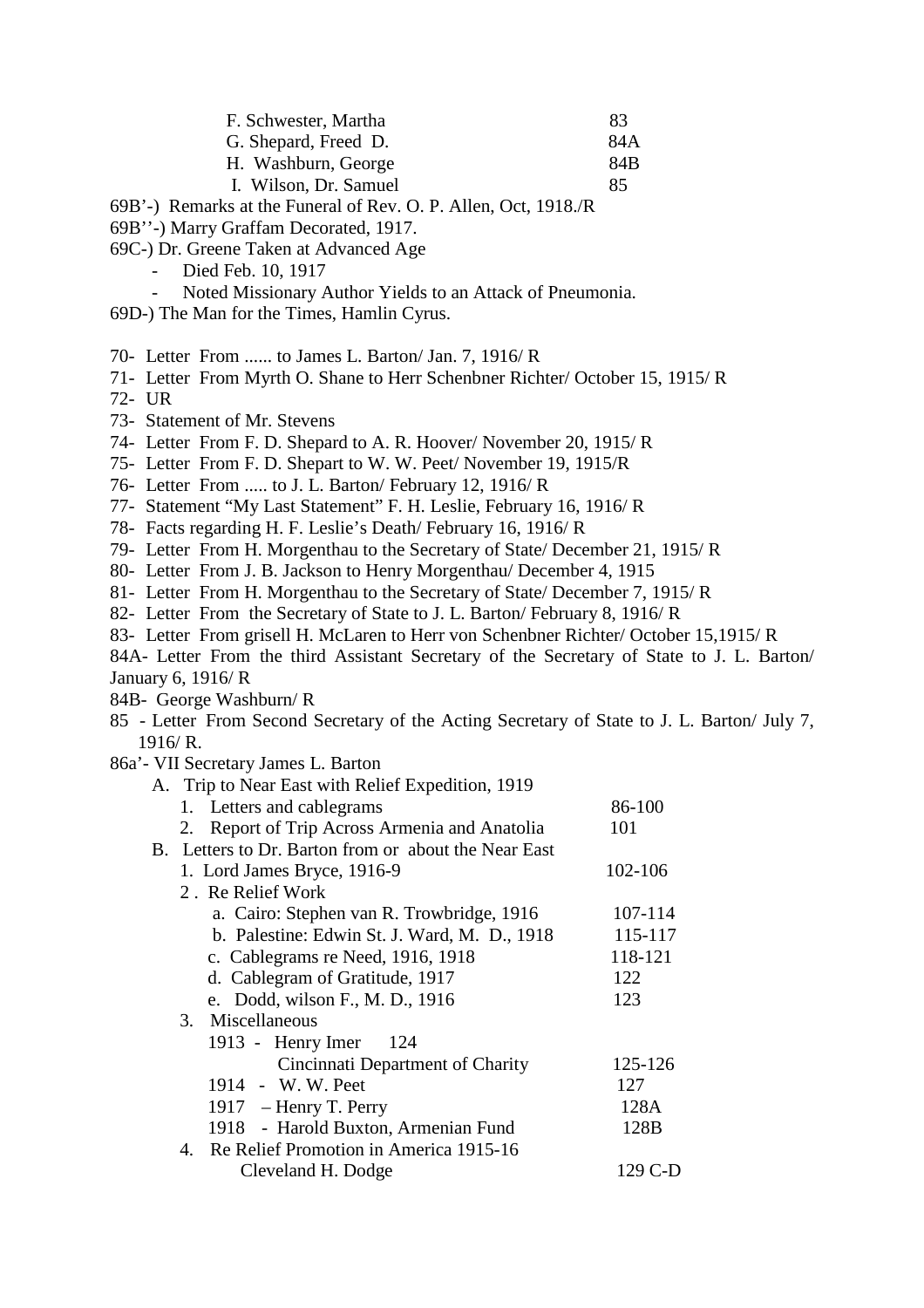C. V. Vickrey 129 E-H

- 86a''- Letter From Acting Secretary of State to the Ambassadors of the United States at London, Paris and Rome/ December 11, 1918/R
- 86b- Letter From William Phillips to C. V. Vickrey / February 14, 1919/ R
- 87- Cablegram from Barton to Navy Radio, Boston/ March 10, 1919/ HR
- 88- Cablegram from Barton to Department of State, Washington/ March 12, 1919/ HR
- 89- Cablegram from Barton to Navy Radio, New York/ March 14, 1919/ R
- 90- Letter From James L. Barton to Mr. Wiggins/ March 15, 1919/ R
- 91- Letter From ...... to E. B. C/ Aintab, March 19, 1919/ UR.
- 92- Cablegram From J. L. Barton to Government Cairo, April 1, 1919/ R.
- 93- Cablegram From J. L. Barton to ...... April 7, 1919/ HR.
- 94- Letter From J. L. Barton to H. E. B. Case/ May 27, 1919/ R
- 95- Letter From J. L. Barton to William E. Strong / May 27, 1919/ R
- 96- Letter From J. L. Barton to Enoch F. Bell/ May 26, 1919/R
- 97- Letter From J. L. Barton to Enoch F. Bell/ June 29, 1919/ HR
- 98- "On Rail Road in Bulgaria" by J. L. Barton/ July 7, 1919/ R
- 99- Letter From J. L. Barton to ......./ UR
- 100-Letter From J. L. Barton to Enoch F. Bell/ July 22, 1919/ HR
- 101- Cablegram From Barton to New York/ August 8, 1919/ R. Report of Trip Across Armenia and Anatolia / June 27..../ R.
- 102- Letter From .......... to J. L. Barton / January 20, 1916/ HR
- 103- Letter From James Bayce to J. L. Barton / June 8, 1916/ HR
- 104- Letter From James Bayce to J. L. Barton / June 16, 1916/ HR
- 105- Letter From James Bayce to J. L. Barton / August 25, 1916/ HR
- 106- Letter From ...... to J. L. Barton / November 27, 1919/ R
- 107- Letter From ...... to J. L. Barton / January 4, 1916/ R
- 108- Letter From ...... to J. L. Barton / Feb 15, 1916/ R
- 109- Letter From ...... to J. L. Barton / March 22, 1916/ R
- 110- Circular Vote/ March 23, 1916/R
- 111- Letter From Stephan H. to J. L. Barton / March 28, 1916/ R
- 112- Letter From Stephan H. to J. L. Barton / April 11, 1916/ HR
- 113- Letter From Armenian ....... to S. Trowbridge / May 10, 1916/ R
- 114- Letter From Stephan H. to J. L. Barton / May 29, 1916/ R
- 115- Letter From John Ward to J. L. Barton / October 19, 1918/ R
- 116- Letter From John Ward to J. L. Barton / December 4, 1918/ R
- 117- Letter From John Ward to J. L. Barton / December 18, 1918/ R
- 118- Cablegram From ...... to....../ January 25, 1916/ PR
- 119- 120-121 [ There is no entry]
- 122- Cablegram From .... to ..../ June 1917/ R
- 123- Letter From William S. Dodd to J. L. Barton / September 7, 1916/ PR
- 124- Letter From Henry...... to J. L. Barton / March 30, 1913/ R
- 125- Telegraph, December 13, 1913/ R
- 126- UR
- 127- Letter From ..... to J. L. Barton / November 16, 1914/ PR
- 128a- Letter From Henry P. to J. L. Barton / May 7, 1917/ HR
- 128b- Cablegram/ November 20, 1918/ PR
- 128c- Letter From ..... to J. L. Barton / September 13, 1915/ R.
- 128d- Letter From J. L. Barton to Cleveland H. Dodge/ September 14, 1915/ R
- 128e- Letter From ..... to J. L. Barton / July 14, 1916/ R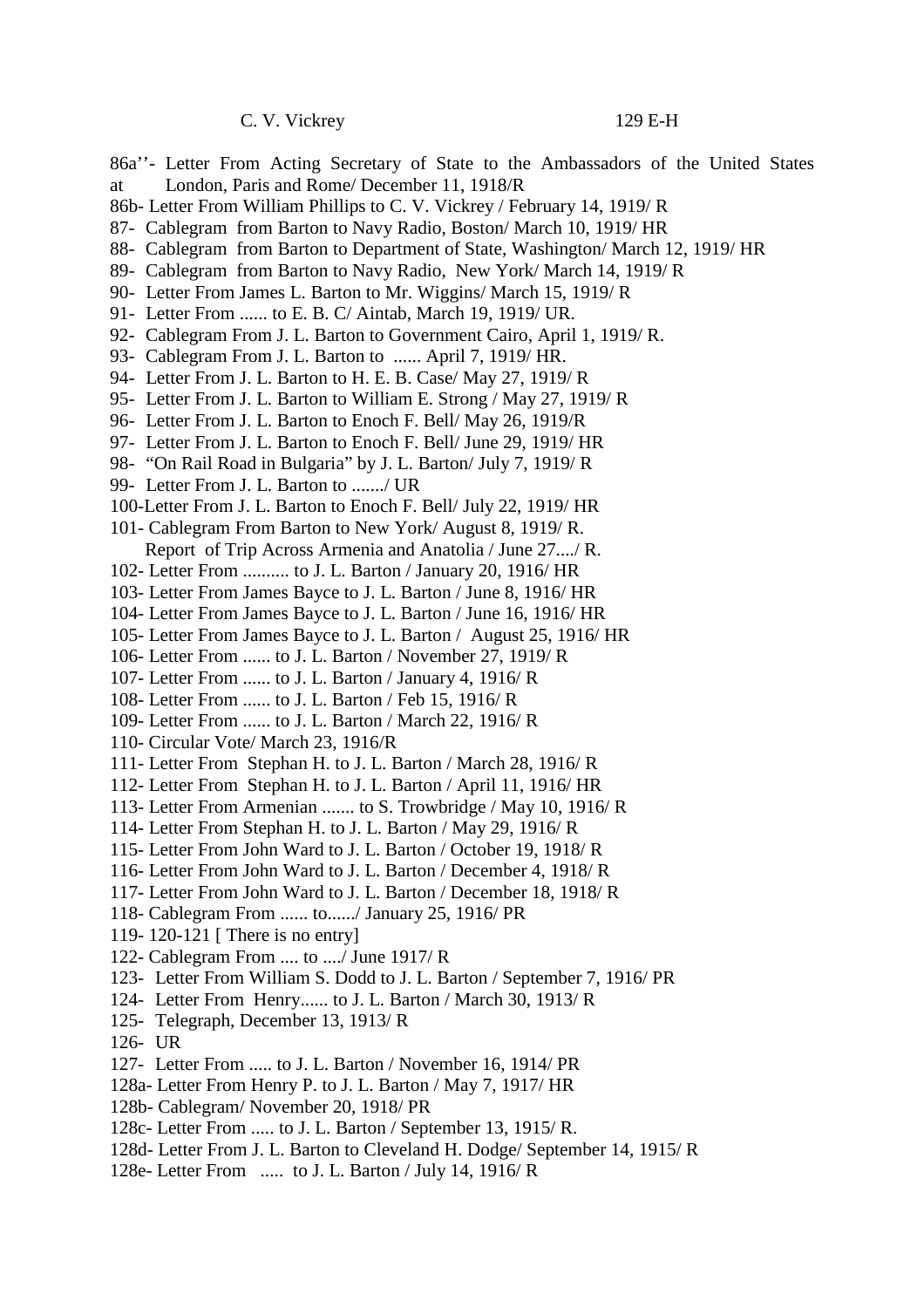128f- Letter From ..... to J. L. Barton / September 6, 1916/ R

128g- Letter From Charles V. Vickrey to J. L. Barton / October 6, 1916/ R

128h- Letter From C. V. Vickrey to J. L. Barton / November 11, 1916/ R

129- Letter From Armenian Evangelical Alliance of America to the Directors and Members of ABCFM/ September 1906/ R

130-

X. United States Government and the Near East

A. Documents

| Appeal to President Theodore Roosevelt for American Rights in Turkey<br>1. |         |
|----------------------------------------------------------------------------|---------|
| Account of the Delegation<br>a.                                            | 131     |
| Statement by Samuel B. Capen, Pres. ABCFM<br>b.                            | 132     |
| Printed Letter to the President<br>$c_{\rm}$                               | 133A    |
| d. Letter from D. Steward Dodge to S. F. Wilkins                           | 133B    |
| 2. Our Interests in Turkey, by V. A. Tsanoff                               | 134     |
| (Boston Evening Transcript, Sept. 1903)                                    |         |
| Letter From Henry Morgentau to Sec. E. L. Smith of<br>3.                   |         |
| the ABCFM., 1916                                                           | 135     |
| American Educational, Medical, Industrial, Benevolent<br>4.                |         |
| and Religious Institutions in Turkey, 1916.                                | 136     |
| with a Letter to Secretary of State, 1916                                  |         |
| 5. Telegram from national Council to J. L. Barton, 1918                    | 137     |
| 6. Cablegrams and Telegrams re Extended Near East                          |         |
| Relief in Persia and Siberia                                               | 138-147 |
| B. Correspondence                                                          |         |
| 1. In America                                                              |         |
| Department of State<br>a.                                                  | 148-244 |
| Senators<br>$\mathbf{b}$ .                                                 | 245-248 |
| $2^{\circ}$<br>In the Near East                                            |         |
| Aleppo Consulate<br>a.                                                     | 249     |
| Athens Legation<br>$\mathbf{b}$ .                                          | 250-251 |
| <b>Constantinople Embassy</b><br>c.                                        | 252-255 |
| London Consulate- General<br>d.                                            | 256-257 |
| Paris Embassy<br>e.                                                        | 258-259 |
|                                                                            |         |

- 131- Account of the Delegation/R
- 132- Statement by Samuel B. Capen/ PR
- 133A- Letter From ..... to President of USA/ R
- 133B- Letter from D. Steward Dodge to S. F. Wilkins/ PR
- 134- Our Interests in Turkey, by V. A. Tsanoff (Boston Evening Transcript, Sept. 1903)
- 135- Letter From Henry Morgentau to Sec. E. L. Smith of the ABCFM/ March 18, 1916
- 136- Letter From ABCFM. to Robert Lansing/ April 6, 1916./ R
- 137- Telegram From National Council to J. L. Barton/ November 1, 1918/ R
- 138- Cablegram From ..... to Barton/ 1918/ R
- 139- UR
- 140- Telegram From R. Lansing To American Board/ May 29, 1918/ HR
- 141- Letter From .........to Herbert E. B. Case/ May 29, 1918./ R
- 142- Cablegram From Goodsell to ........./ May 30, 1918/ R
- 143- Copy of Telegram From C. V. Vickrey/ June 6, 1918/R Copy of Telegram From Frank L. Polk / June 6, 1918/R
- 144- Letter From ....... to J. L. Barton/ December 16, 1915/ HR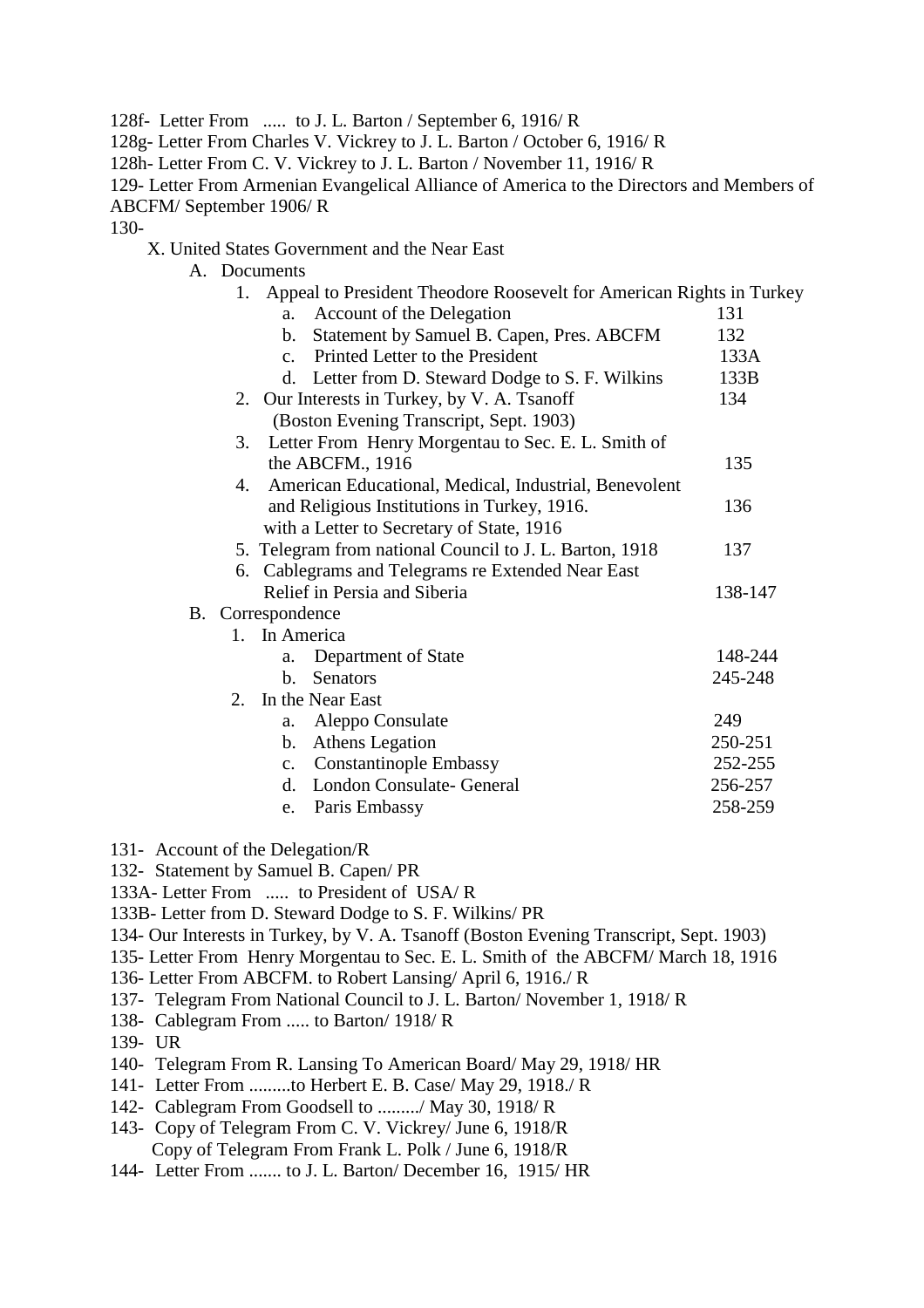- 145- Cablegram/ November 13, 1918/ R
- 146- Letter From ......... to H. E. B. Case/ February 10, 1919/ R
- 147- Letter From ......... to H. E. B. Case/ March 4, 1919/ R
- 148- Letter From ........... to J. L. Barton/ January 5, 1916/ R
- 149- Letter From ........... to J. L. Barton/ January 8, 1916/ R
- 150- Letter From ........... to J. L. Barton/ January 13, 1916/ R
- 151- Letter From Second Assistant Secretary to J. L. Barton/ February 5, 1916/ R
- 152- Accounts on the Telegram dated January 26, 1916/ R
- 153- Letter From Assistant Secretary to H. E. B. Case/ March 21, 1916/ R
- 154- Letter From Hoffman Philip to the Secretary of State/ February 23, 1916/ R
- 155- Letter From Second Assistant Secretary to J. L. Barton/ March 22, 1916/ R
- 156- Letter From Chief Bureau of Accounts to J. L. Barton/ March 31, 1917/ R
- 157- Letter From Second Assistant Secretary to J. L. Barton/ April 8, 1916/ R
- 158- Letter From Second Assistant Secretary to J. L. Barton/ April 8, 1916/ R
- 159- Letter From Second Assistant Secretary to J. L. Barton/ April 18, 1916/ R
- 160A- Letter From Second Assistant Secretary to ABCFM/ April 22, 1916/ R
- 160B- Letter From H. Philip to the Secretary of State/ march 20, 1916/ R
- 161- Letter From Second Assistant Secretary to J. L. Barton/ April 27, 1916/ R
- 162- Letter From ...... to the Sec. of State/ March 31, 1916/ R
- 163- Letter From H. Philip to ...../ ...../ PR Enclosures:
	- Embassy to Porte, March 1, 1916
- 164- Porte to Embassy, March 29, 1916/ in French/ R
- 165- Porte to Embassy, March 29, 1916/ translation into English/ R
- 166- Letter From Second Assistant Secretary to J. L. Barton/ May 10, 1916/ R.
- 167- Letter From Second Assistant Secretary to J. L. Barton/ May 11, 1916/ R.
- 168- Report/ on Situation on Different Localities: Aleppo, Marash, Aintab, Tarsus, Adana, Sivas, Konia, Harput, Marsovan, Cesarea, Smyrna, Brusa/ R
- 169- Letter From Assistant Secretary to H.E. B. Case/ May 17, 1916/ R.
- 170- Letter From Hoffman Philip to the Sec. of State/ April 13, 1916/R
- 171- Note Verbale/ to Sublime Porte/ April 18, 1916/ R
- 172- Letter From Second Assistant Secretary to J. L. Barton/ June 16, 1916/ R.
- 173- Letter From Hoffman Philip to the Sec. of State/ May 15, 1916/R
- 174- Note Verbale/ Porte to Embassy/ 13 May 1916/ in French and translation into English/ R
- 175- Letter From Second Assistant Sec. to J. L. Barton/ June 22, 1916/ R
- 176- Letter From Hoffman Philip to the Sec. of State/ April 13, 1916/R
- 177- Note Verbale/ Embassy to Porte/ May 16, 1916/ R
- 178- ?
- 179- Statement to Sublime Porte from Hoffman Philip/ May 29, 1916/ R
- 180- Letter From Henry K. Wingate to ..../ May 17, 1916/ R
- 181- Letter From 3rd Assistant Sec. to J. L. Barton/ July 29, 1916/ R
- 182- Letter From 3rd Assistant Sec. to J. L. Barton/ August 1, 1916/ R
- 183- Letter From 3rd Assistant Sec. to J. L. Barton/ August 2, 1916/ R
- 184- Letter From M. J. E. to Secretary of State/ July 3, 1916/ R
- 185- Letter From 3rd Assistant Sec. to J. L. Barton/ August 3, 1916/ R
- 186- Letter From 2<sup>nd</sup> Assistant Sec. to J. L. Barton/ August 5, 1916/R
- 187- Porte to Embassy/ June 26, 1916/in French/ R
- 188- Porte to Embassy/ June 26, 1916/ Translation into English/ R
- 189- Letter From 2<sup>nd</sup> Assistant Sec. to J. L. Barton/ September 14, 1916/ R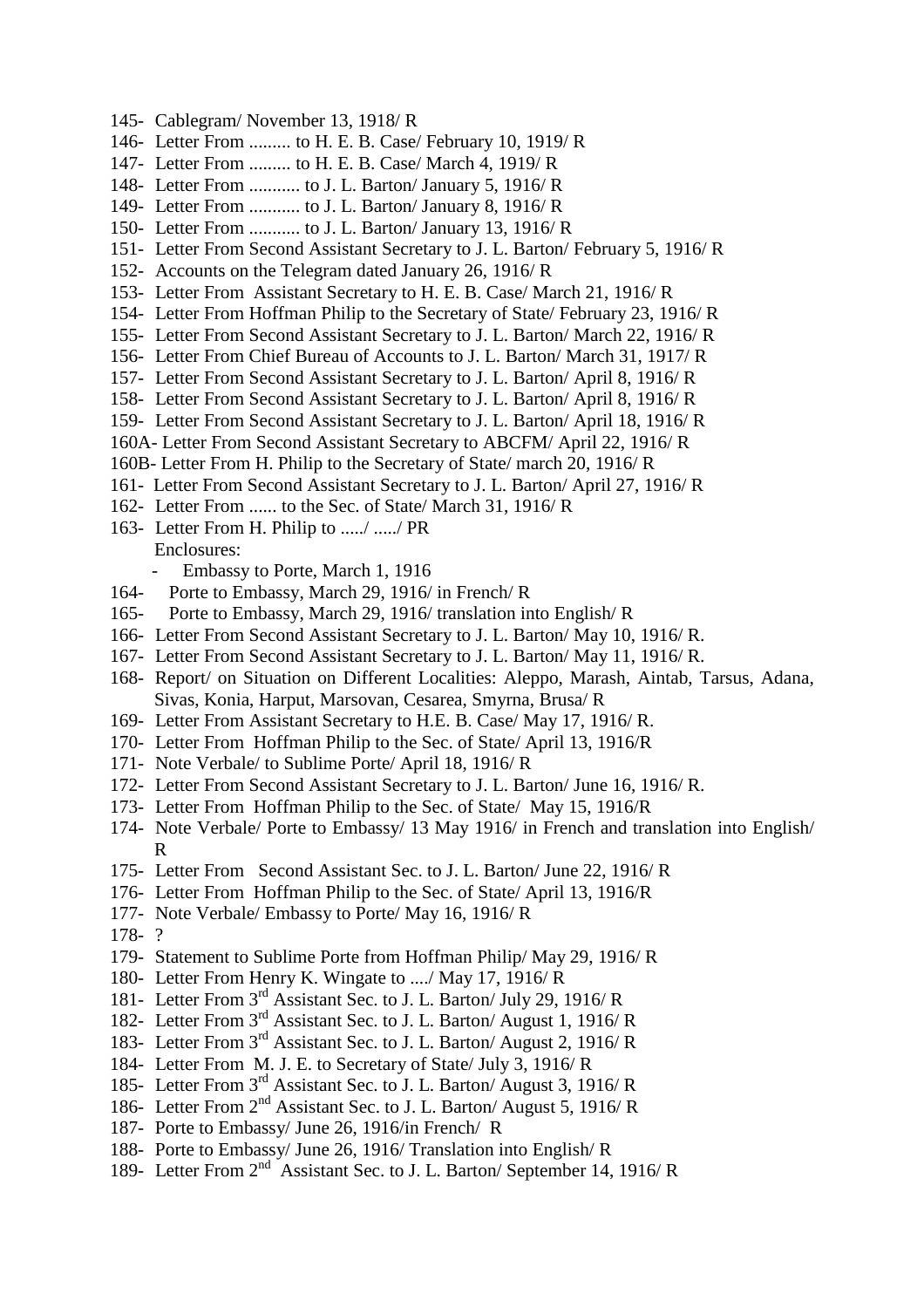190- Letter From 2<sup>nd</sup> Assistant Sec. to J. L. Barton/ September 19, 1916/R 191- Letter From 2<sup>nd</sup> Assistant Sec. to J. L. Barton/ September 14, 1916/R 192- Letter From Hoffman Philip to the Sec. of State/ August 14, 1916/ R 193- Letter From 3rd Assistant Sec. to J. L. Barton/ September 26, 1916/ R 194- Letter From Assistant Sec. to J. L. Barton/ September 26, 1916/ R 195- Letter From ........to J. L. Barton/ September 30, 1916/ PR 196- Letter From 2nd Assistant Sec. to J. L. Barton/ October 6, 1916/ R 197a- Letter From 2<sup>nd</sup> Assistant Sec. to J. L. Barton/November 20, 1916/R 197b- Letter From 2<sup>nd</sup> Assistant Sec. to J. L. Barton/November 22, 1916/R 198- Letter From 2<sup>nd</sup> Assistant Sec. to J. L. Barton/November 25, 1916/R 199- Letter From 3rd Assistant Sec. to J. L. Barton/ November 27, 1916/ R 200- Letter From Assistant Sec. to J. L. Barton/ December 4, 1916/ R 201- Letter From Embassy of French Republic to the Secretary of State/ Nov. 25, 1916 202- Letter From Josephus Daniels to the Secretary of State/ November 27, 1916/ R 203- Letter From 2<sup>nd</sup> Assistant Sec. to J. L. Barton/ December 8, 1916/R 204- Letter From 2<sup>nd</sup> Assistant Sec. to J. L. Barton/ December 19, 1916/R 205- Letter From Director of the Consular Service to J. L. Barton/ Dec. 23, 1916/ R 206- Letter From 2<sup>nd</sup> Assistant Sec. to J. L. Barton/ January 10, 1917/R 207- Letter From 2<sup>nd</sup> Assistant Sec. to J. L. Barton/ January 12, 1917/R 208- Letter From 2<sup>nd</sup> Assistant Sec. to J. L. Barton/ January 22, 1917/ R 209- Letter From Assistant Sec. to J. L. Barton/ February 8, 1917/ R 210- Letter From Assistant Sec. to J. L. Barton/ February 28, 1917/ R 211- Letter From Assistant Sec. to ABCFM/ March 3, 1917/ R 212- Letter From William Warfield to Sec. of State/ December 23, 1916/ R 213- Letter From 2<sup>nd</sup> Assistant Sec. to J. L. Barton/ March 12, 1917 214- Letter From Assistant Sec. to J. L. Barton/ May 8 1917/ R 215- Telegram From Mr. Dodge to State Department/ May 15, 1917/ R 216- Letter From Assistant Sec. to J. L. Barton/ May 16, 1917/ R 217- Letter From Assistant Sec. to J. L. Barton/ May 23, 1917/R 218- Copy of the Telegram From W. W. Peet to Sec. of State/ May 21, 1917/ R 219- Letter From 2nd Assistant Sec. to J. L. Barton/ June 11, 1917/ R 220- Letter From 2<sup>nd</sup> Assistant Sec. to J. L. Barton/ June 31, 1917/ R 221- Letter From 2<sup>nd</sup> Assistant Sec. to J. L. Barton/ July 5, 1917/ R 222- Letter From 2<sup>nd</sup> Assistant Sec. to J. L. Barton/ July 24, 1917/ R 223- ? 224- Letter From 2<sup>nd</sup> Assistant Sec. to J. L. Barton/ August 15, 1917/ R 225- Copy of the Telegram from Peet to Barton/ August 8, 1917/ R 226- Letter From Acting Chief, Division of Western European Affairs to Barton/ September 12, 1917/ R 227- Letter From 3<sup>rd</sup> Assistant Sec. to J. L. Barton/ September 19, 1917/ R 228- Letter From A. H. P. to J. L. Barton/ October 13, 1917/ R 229- Letter From 2<sup>nd</sup> Assistant Sec. to J. L. Barton/November 21, 1917/R 230- Copy of the Memorandum for Communication to the Netherland Minister at Constantinople/ London, 31 July, 1917/ R. 231- Memorandum, signed by G. Ahlgren/ Constantinople, August 28, 1917/ R 232- Telegram From R. Lansing, the Sec. of State, to J. L. Barton/ March 29, 1918/ R 233- Copy of the Telegram from R. Lansing to C. V. Vickrey/ April 15, 1918/ R 234- Copy of the Telegram from Cairo to Sec. of State/ December 27, 1918/ R

- 235- Copy of the Telegram from Sir Mark Sykes to Fernstal, Boston/ 30 Dec., 1918/ R
- 236- Telegram from F. L. Polk to J. L. Barton/ December 31, 1918/ R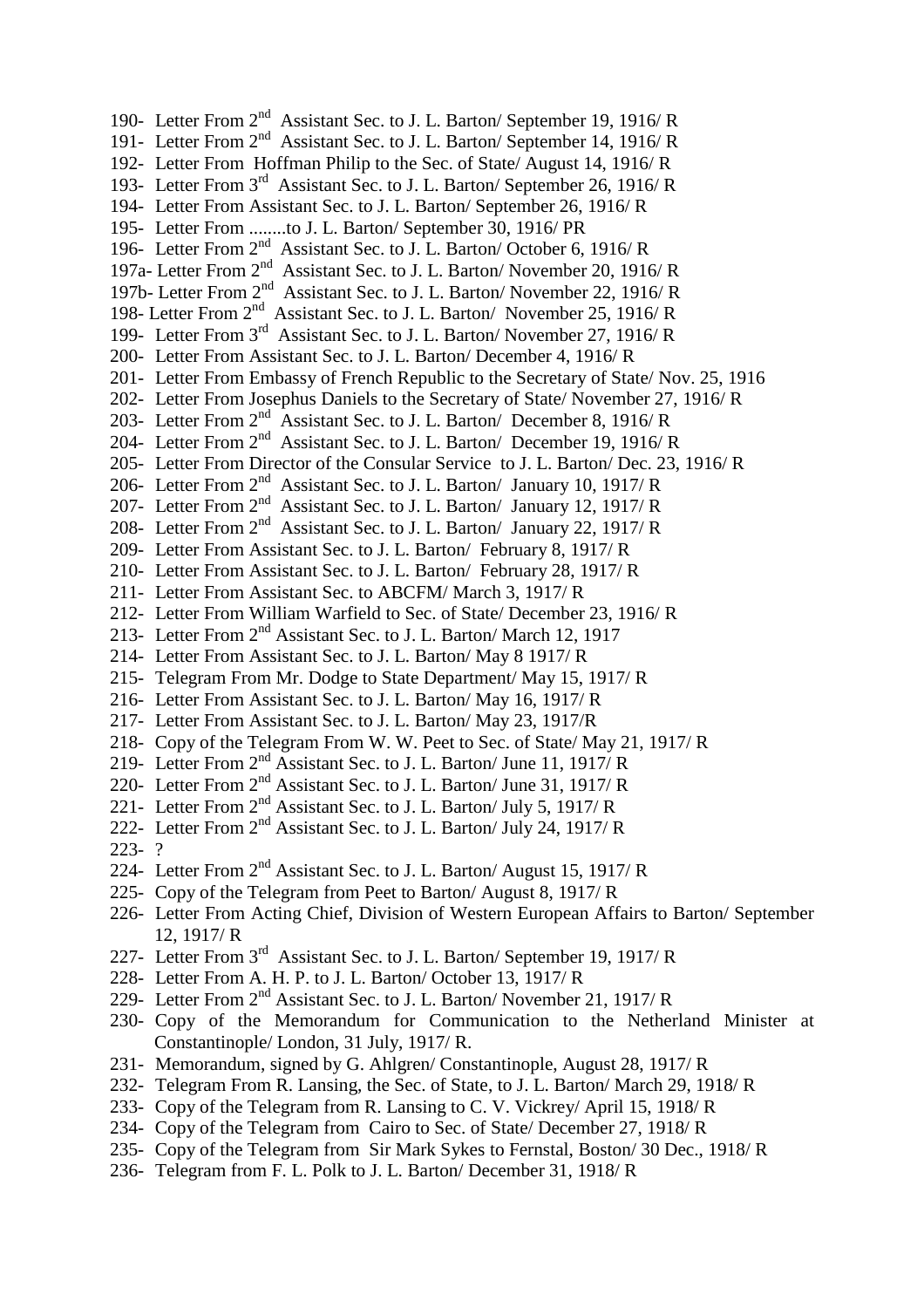- 237- Letter from 2<sup>nd</sup> Assistant Sec. to ABCFM/ April 2, 1919/ R
- 238- Letter from American Consul-Generale to Sec. of State/ February 27, 1919/ R
- 239- Letter from Paraskevopoulos to American Consul-General/ in French and its Translation/ February 19, 1919/ R
- 240- Letter from W. Phillips to Mr. Wiggin/....../ R
- 241- Letter from 3rd Assistant Sec. to W. Strong/ July 24, 1919/ R
- 242- Letter from ......... to J. L. Barton/ August 21, 1919/ R
- 243- Letter from ......... to J. L. Barton/ September 14, 1919/ R
- 244- Letter from 2<sup>nd</sup> Assistant Sec. to J. L. Barton/ December, 1919/R
- 245- Letter from ......... to A. B. Patten/ November 10, 1919/ R
- 246- Letter from James P. to A. B. Patten/ November 10, 1919/ R
- 247- Letter from H. B. B to A. B. Patten/ November 10, 1919/ R
- 248- Letter from C. S. Page to C. C. Adams / November 15, 1919/ R
- 249- Letter from American Consul to ABCFM/ October 28, 1919/ R
- 250- Letter from Frederick C. Chalot, to W. E. Strong/ march 11, 1919/ R
- 251- Letter from American Minister to H. E. B Case/ March 29, 1919/ R
- 252- Letter from H. Morgenthau to Sec. of State/ November 8, 1915/ R
- 253- Letter from H. Morgenthau to Sec. of State/ November 24, 1915/ R
- 254- Note Verbale (copy)/ November 24, 1915/ R
- 255- Letter from....... to J. L. Barton/ December 8, 1916/ PR
- 256- Cablegram from Skimmer, Consul General , Barton/ February 9, 1915/ R
- 257- Letter from B. H. to Barton/ May 25, 1916/ R
- 258- Embassy of USA in Paris/ April 20, 1916/ R
- 259- Embassy of USA in Paris/ April 20, 1916/ R

260-

XI. Articles

| 1914- American Interests in Turkey with Tables of Expenditure       | $260A-B$ |
|---------------------------------------------------------------------|----------|
| a- of all Christian Agecies                                         | 261A     |
| b- of the American Board                                            | 261B     |
| 1915 - War Notes, Talas, 1914-15 G. D. Irwin                        | 262      |
| with Addenda on "Saving of the War Notes"                           | 263-264  |
| 1916- Report on Armenian Relief in Trans-Caucasus                   | 265      |
| 1916- Restoration of Armenian Refugees to Their Home- Samuel Wilson | 266      |
| 1916- Zeiton Prior to Deportation-rev. D. Andreasian                | 267      |
| 1917- The Claim of Turkey- J. K. Birge                              | 268-269  |
| 1917 - The Turkish Races and Missionary Endeavor by I. N. Camp      | 270      |
| 1917- "For This Cause Came I into the World" Mrs. T. T. Holway      | 271      |
| 1917- History of Religious Toleration in Turkey, J. L. Barton       | 272      |
| 1917 - Review of Legal Rights of Nationalities and Other Groups     |          |
| in Turkey (A. K. Austin?)                                           | 273      |
| 1919- Miss (Mary L.) Graffam's Own Story (Dictated)                 | 274      |
| 1919- A Trip to Village of Shar- B. Khachodourian                   | 275      |
| Undated- Consular District of Smyrna                                | 276      |
| Stories of Armenian Orphans in the Caucasus                         | 277      |
|                                                                     |          |

- 260A- Article, American Interest in the Turkish Empire/R
- 260B- Article, American Interest in Turkey/R
- 261A- Tables of Expenditures of all Christian Agencies/R
- 261B- American Board Expenditures in Turkey, 1819-1915/R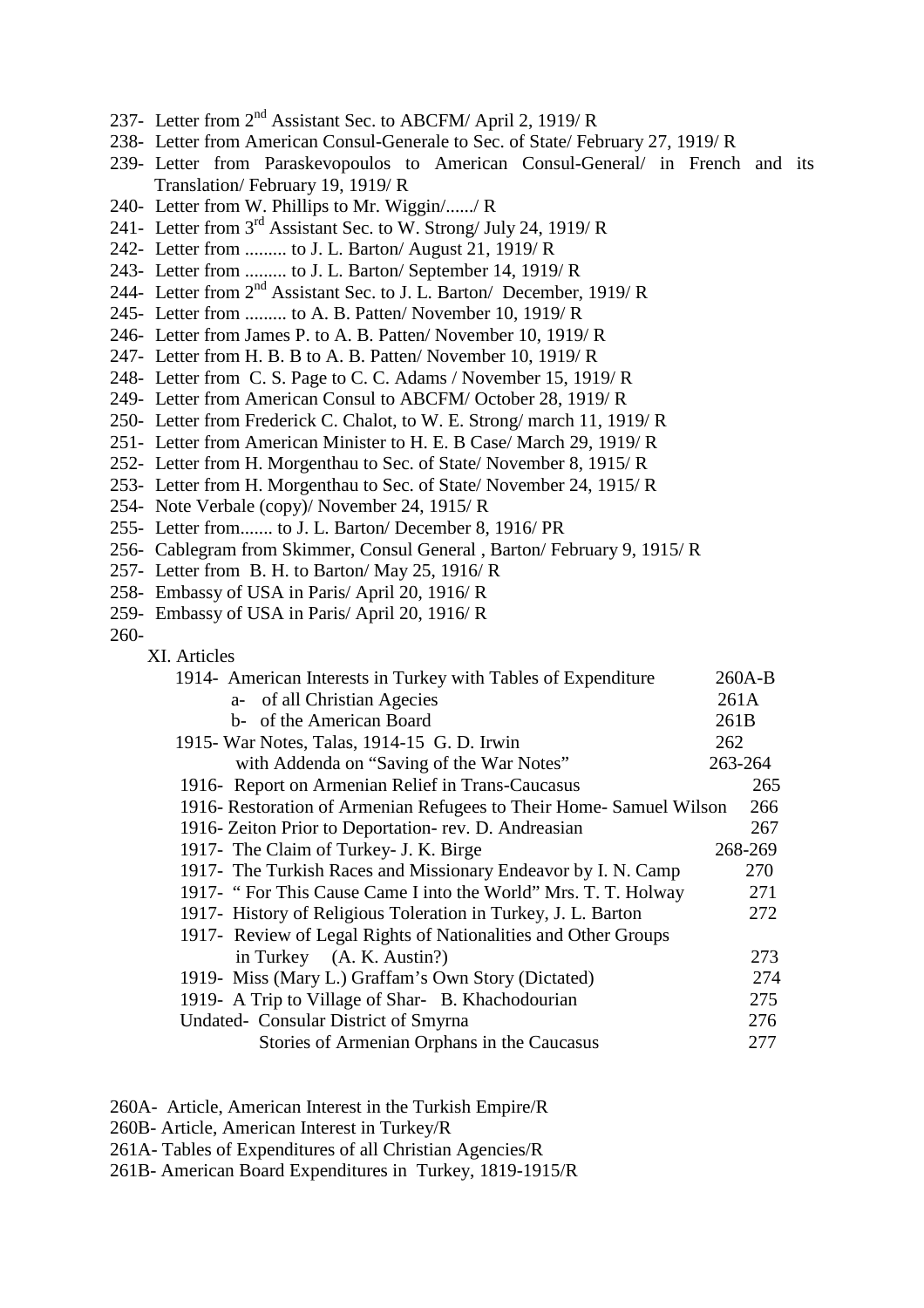- 262- War Notes, by Genevieve D. Irwin Talas, 1914-15 / November 14, 1914/R
- 263- Addenna- On Saving of Enclosed "War Notes" Incidents/ PR
- 264- An Incident of the pre-War days and its sequence/ PR
- 265- A General Report on Relief Work among the Armenian in Trans-Caucasus/ PR
- 266- Restoration of the Armenian Refugees to their Homes- Samuel G. Wilson/ PR
- 267- Events in Zeiton Prior to the Deportation- record by Dikran Andreasian/ R
- 268- Letter from ........... to J. L. Barton/ May 8, 1917/ R
- 269- The Claim of Turkey- J. K. Birge/ R
- 270- The Turkish Races and Missionary Endeavor by I. N. Camp/ PR
- 271- " For This Cause Came I into the World" Mrs. T. T. Holway / PR
- 272- The History of Religious Toleration in Turkey/ R
- 273- Review of Legal Rights of Nationalities and Other Groups in Turkey, J. L. Barton
	- The Capitulations did not Originate with the Turks
	- Low Concerning to Foreignersthe Right of Holding Real Estate in the Ottoman Empire
	- Protocol Proclaimed by the President of the United States, October 29, 1874.
	- Protocol
- 274- Miss Graffam's Own Story/ R
- 275- A Trip to Village of Shar/ B. Khachodourian/ R
- 276- General Information Regarding to Consular District of Smyrna/ R
- 277- Stories of Armenian Orphans now in the Caucasus, and Their Experiences/ R
	- A Record of some Individual Cases of Orphans
	- Sarkisian

#### 278A-

XII. The Press

| A. In English                                                            |       |
|--------------------------------------------------------------------------|-------|
| 1. Re Miss Ellen Stone's Captivity and Release, 1901-2                   | 278B  |
| 2. War on American Colleges in Turkey, 1903                              | 279   |
| 3. The Fire at Scutari College, 1905                                     | 280   |
| 4. Bosphorus News, April 1910                                            | 281   |
| 5. Relieving Refugees (H. I. Gardner), 1910                              | 282A  |
| 6. An Irish Moslem, 1914                                                 | 282B  |
| <b>B.</b> Translations                                                   |       |
| 1. Yesterday a Fief, Today Our Country from "Hilal", Apr. 1916           | 283   |
| 2. Interview of the Metropolitan of Athens, from "Hestia" March 1919 284 |       |
| 3. From "Beyan-ul-Hakk", March 1911                                      | 285-6 |

- 278B- Newspaper, The Boston Globe/ Wednesday, Sept. 25, 1901/ PR
- 279- Newspaper, ....River/ Daily News/ July 22, 1903/ War on American Colleges/ R
- 280- Newspaper, The Levant Herald & Eastern E. Press/ Constantinople/ December 18, 1905/ The Fire at Scutari College/ R
- 281- Newspaper, Bosphorus News/ April 13, 1910/ Constantinople/ No. 5
- 282A- Newspaper, Saturday Chronicle/ New Haven/ Relieving Refugees/ March 5, 1910/ R
- 282B- Newspaper, From the East and the West/ January 1914/ An Irish Moslem/ R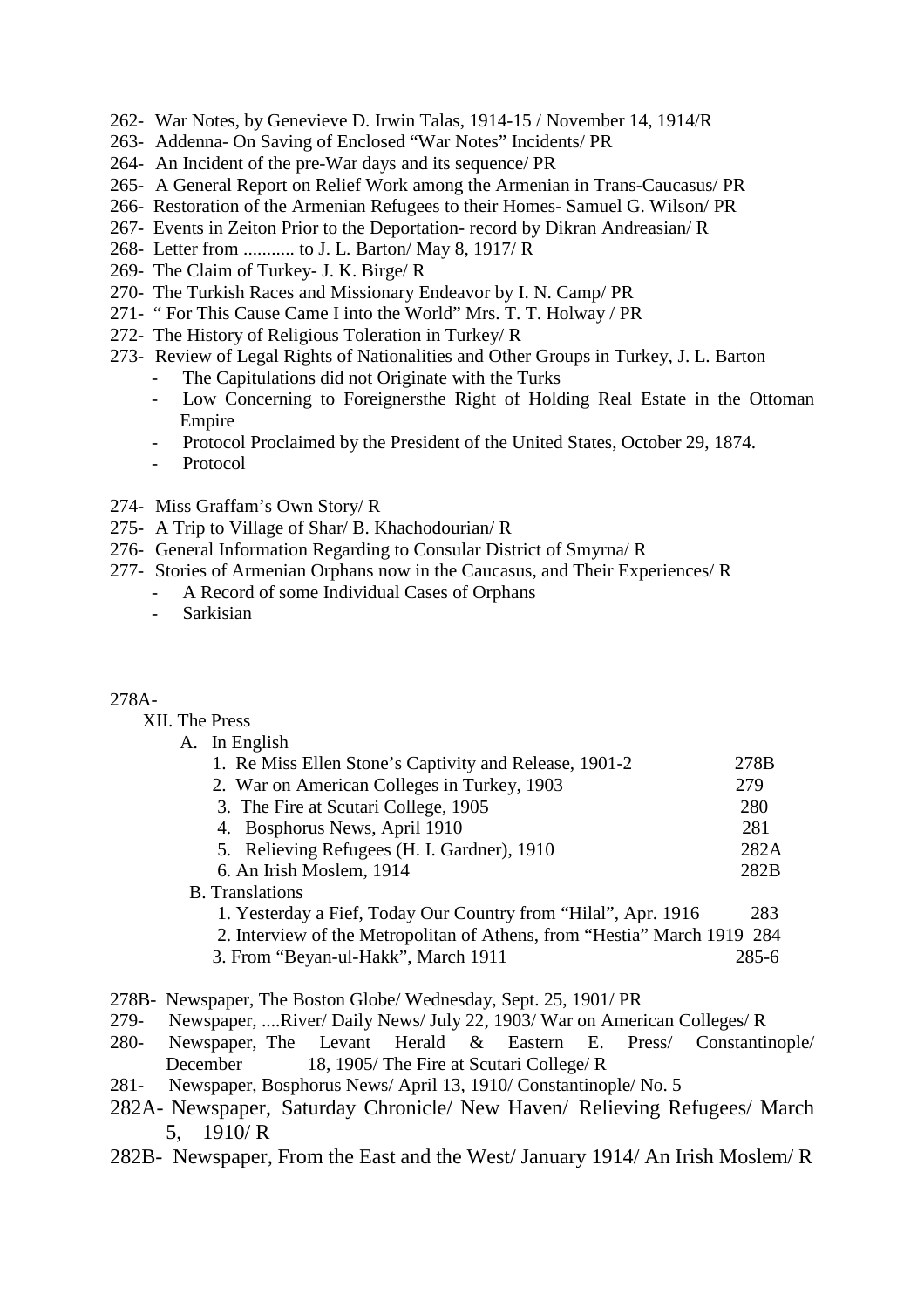- 283- Yesterday a Fief Today Our Country/ Translation of an Editorial in the "Hilal" fo April 4, 1916./R
- 284- Translation of an Interview of the Metropolitan of Athens in the Newspaper "Hestia" of Athens, March 27-30 1919/R
- 285- Copy of a Letter from W. W. Peet to Dr J. L. Barton/ April 11, 1911/ R attached a tarnslation from "Beyan-ul-Hakk"/ Constantinople/ March 7, 1911/ R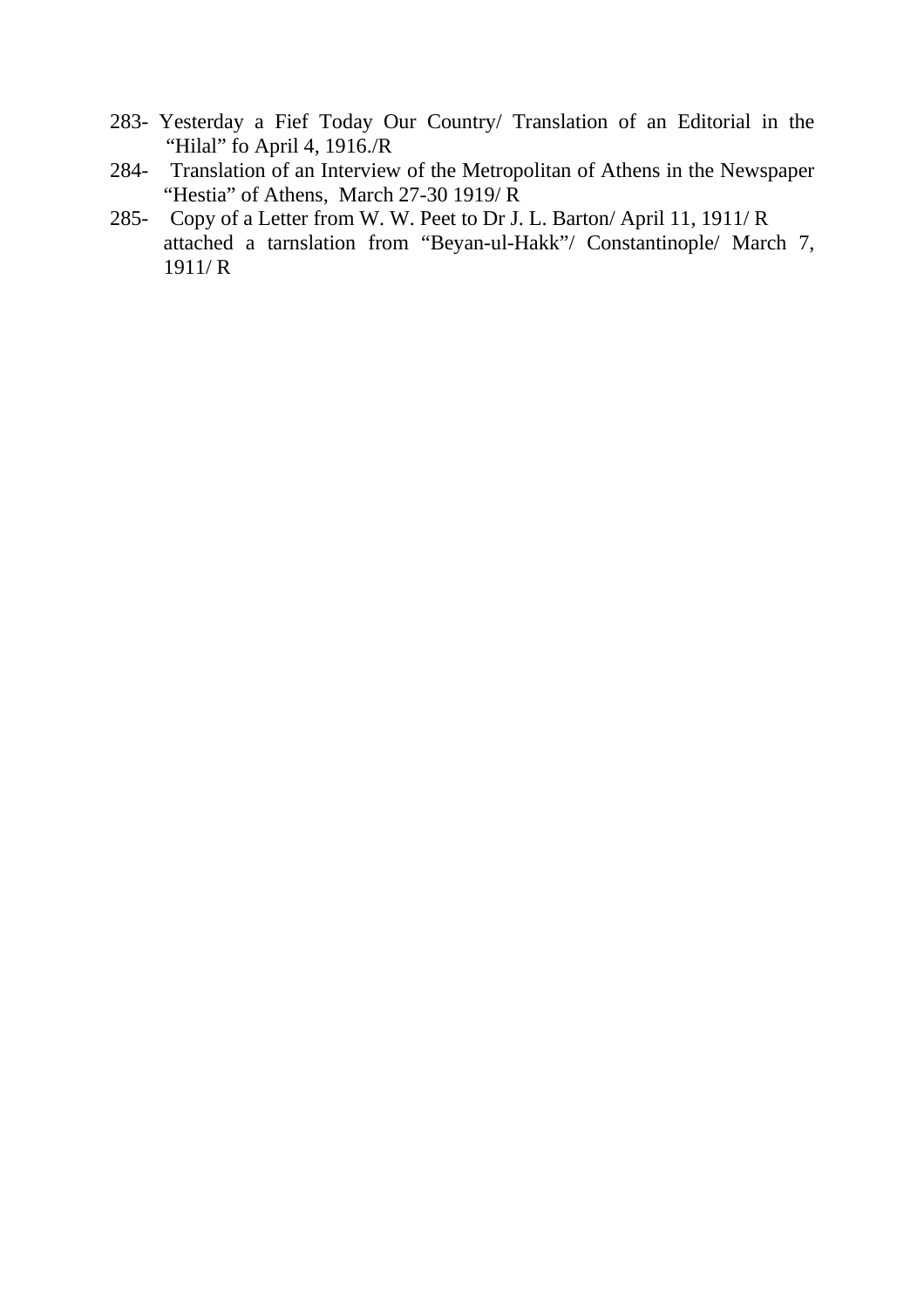# **REEL 506**

Submitted by : Metin Bezikoglu

Submitted to : Department of History Project term ( month, year) : November 2000

### **Bibliographical and physical information**

Document type : microfilm

Reference no. : BV2410.A4 1984 Reel 506

- R : Readable
- HR : Hardly Readable
- UR : Unreadable
- PR : Partially Readable

### TURKEY AND THE BALKANS 1900-1919

### Estimates

Appropriations

1909-1919

Anatolia College

1886 - July 1924

Supplementary

(Vol. II)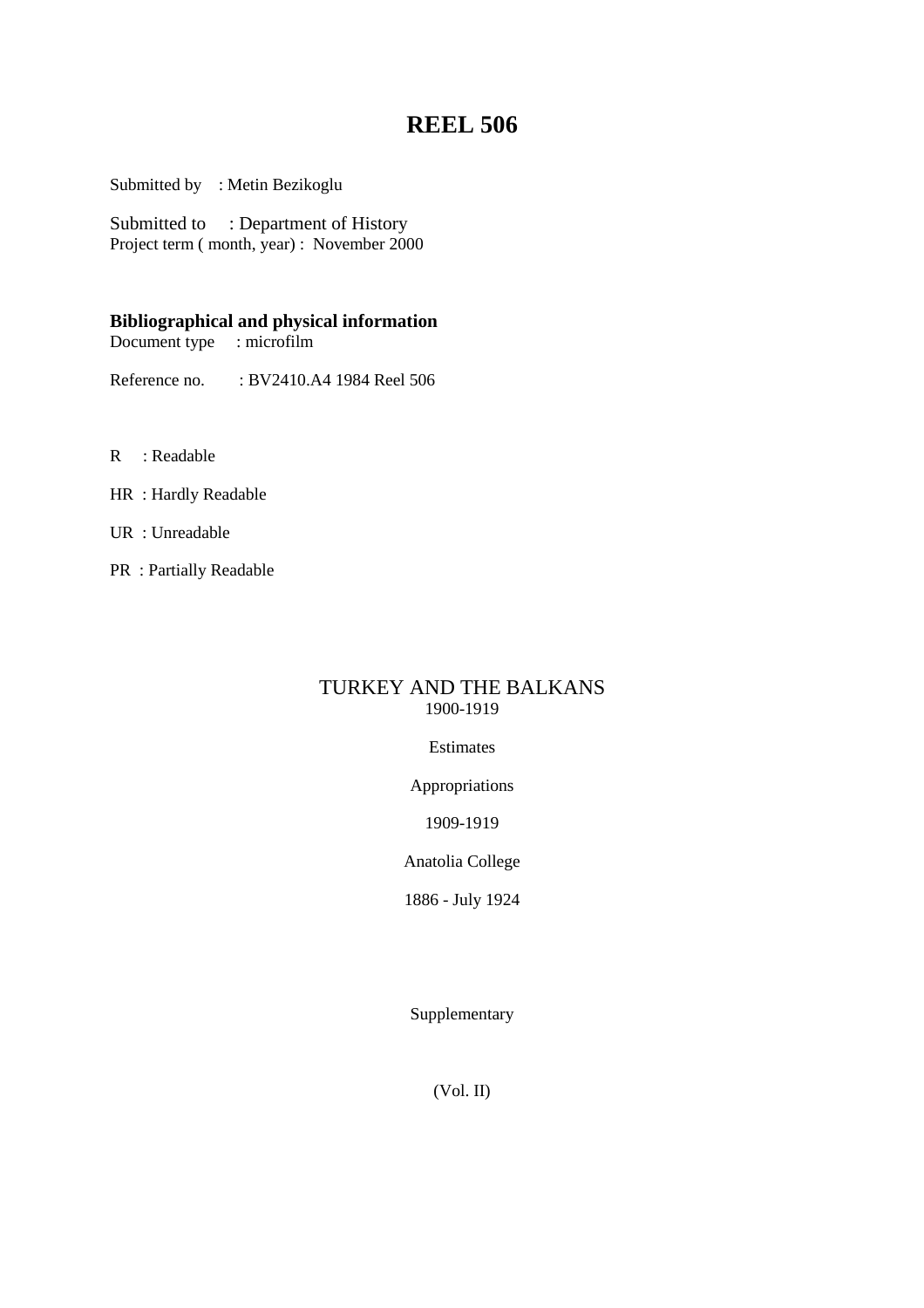## **Table of Contents**

| L.<br><b>Estimates</b>   | $1 - 33$   |
|--------------------------|------------|
| II. Appropriations       | 34-79      |
| III. Anatolia College    | $80 - 394$ |
| A. Documents             | 80-158     |
| $\mathbf{B}$ .<br>Letter | 159-394    |

1-

Table of Contents

| I. Estimates                  |         |
|-------------------------------|---------|
| A. Central Turkey 1906-1916   | $2-9$   |
| B. Eastern Turkey 1909-1915   | $10-16$ |
| C. European Turkey 1909-1913, |         |
| The Balkans 1915-1918         | 17-25   |
| D. Western Turkey 1909-1916   | 26-33   |

## II. Appropriations

| (Balkans- See European Turkey) | 34-79 |
|--------------------------------|-------|
| A. Central Turkey 1909-1919    | 35-45 |
| B. Eastern Turkey 1909-1919    | 46-56 |
| C. Egypt, $1919$ only          | 57    |
| D. European Turkey 1909-1914   |       |
| The Balkans 1914-1919          |       |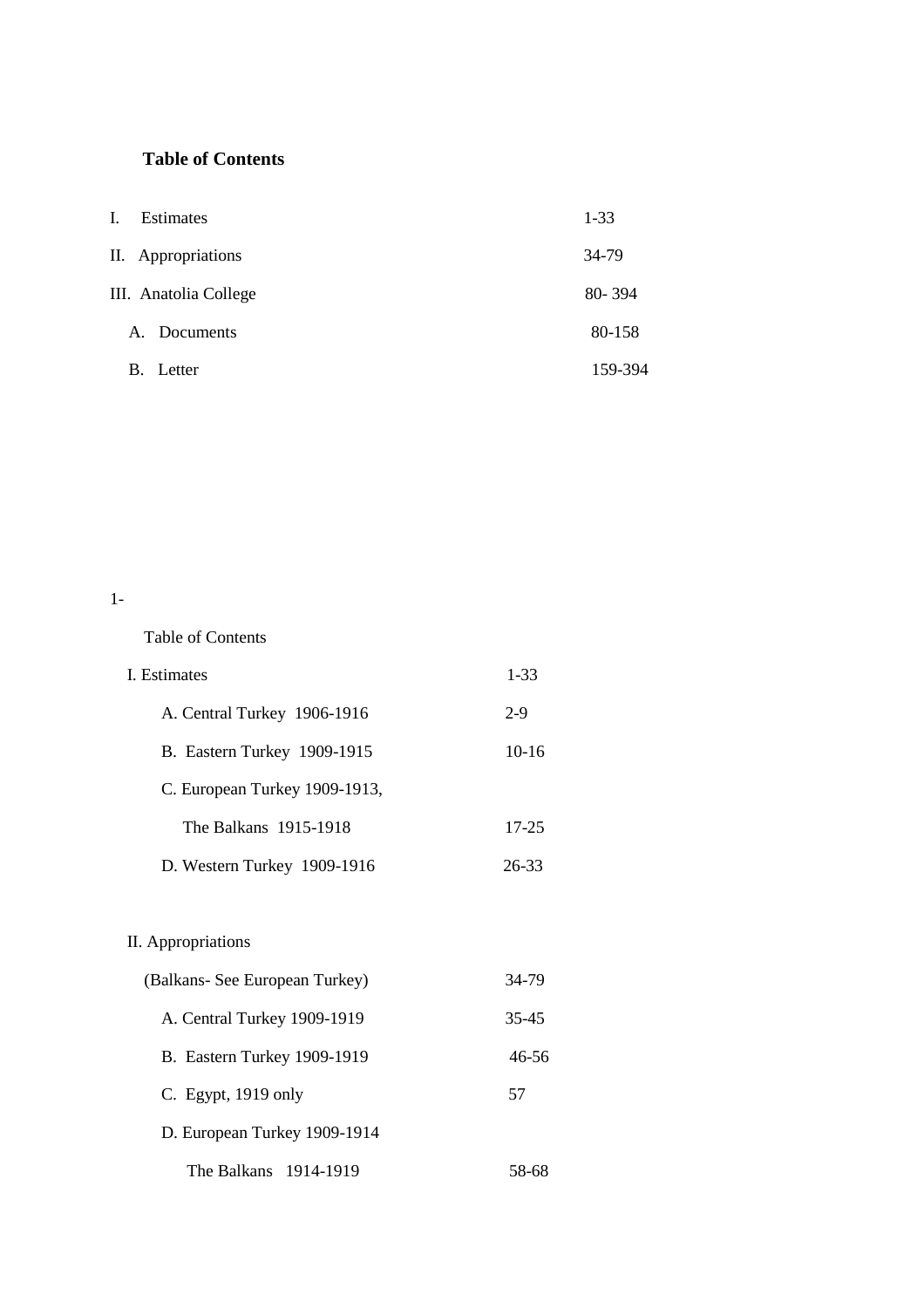### E. Western Turkey 1909-1919

(Russia- See Eastern Turkey 1917, 1918)

### III. Anatolia College

| Supplementary Material, 1886- July 1924 | 80-394  |
|-----------------------------------------|---------|
| A. Documents. See Deatil                | 81-158  |
| B. Letters. See Detail                  | 159-394 |

### 2- Estimates- Central Turkey Mission- 1909/R

- American Board/ Salaries
- Woman's Board/ Salaries
- General Work
- Specials
- Aintab, Oorfa, Adana, Kessab, Hajin, Marash,
- Summary

#### 3- Estimates- Central Turkey Mission- 1910/R

- American Board/ Salaries
- Woman's Board/ Salaries
- General Work
- Specials
- Aintab, Oorfa, Adana, Kessab, Hajin, Marash,
- Summary
- 4- Estimates- Central Turkey Mission- 1911/R
	- American Board/ Salaries
	- Woman's Board/ Salaries
	- General Work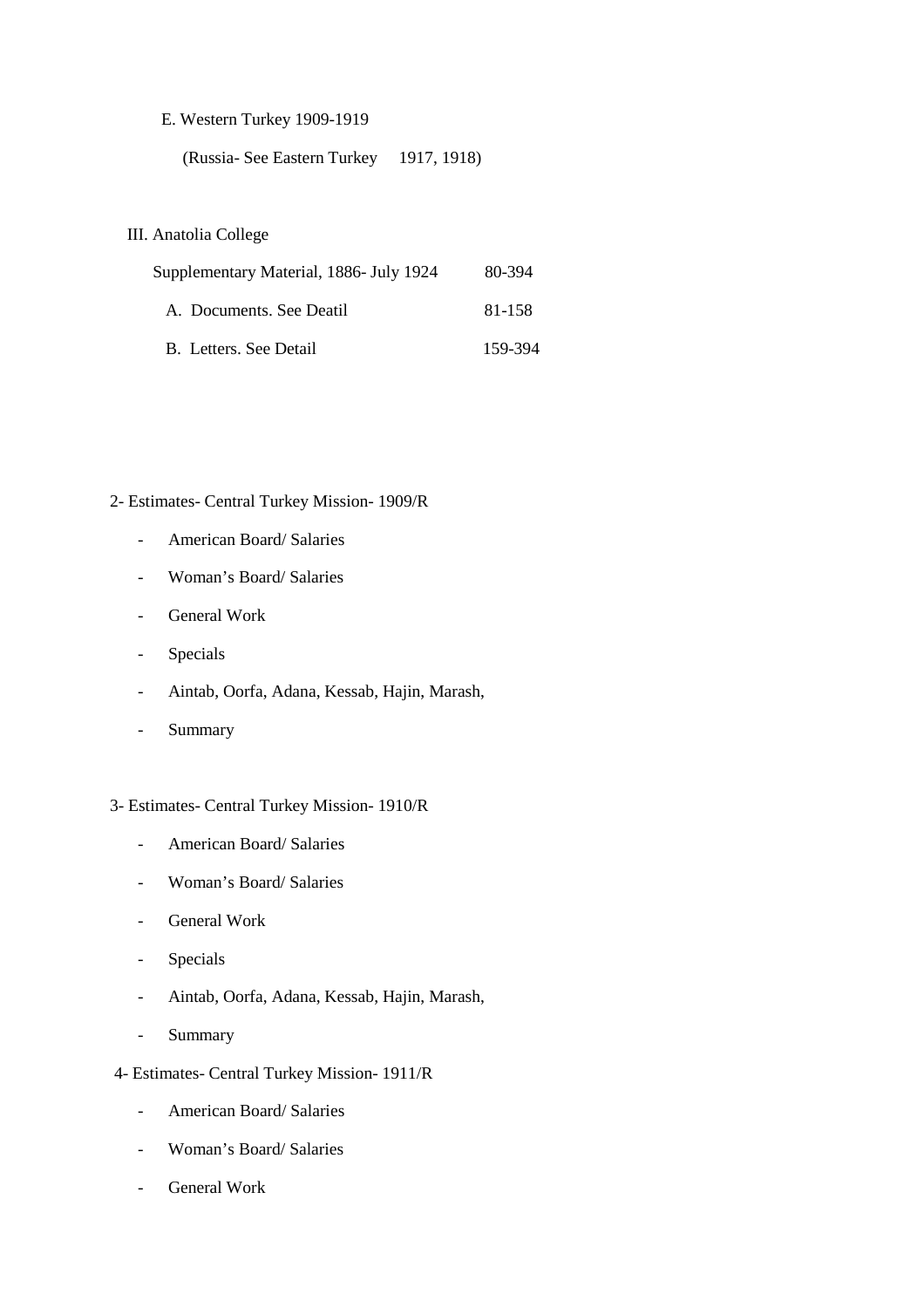- Specials
- Aintab, Oorfa, Adana, Kessab, Hajin, Marash,
- Summary

### 5- Estimates- Central Turkey Mission- 1912/R

- American Board/ Salaries
- Woman's Board/ Salaries
- General Work
- Specials
- Aintab, Oorfa, Adana, Kessab, Hajin, Marash,
- Summary
- 6- Estimates- Central Turkey Mission- 1913/R
	- American Board/ Salaries
	- Woman's Board/ Salaries
	- General Work
	- Specials
	- Aintab, Oorfa, Adana, Kessab, Hajin, Marash,
	- Summary

#### 7- Estimates- Central Turkey Mission- 1914/R

- American Board/ Salaries
- Woman's Board/ Salaries
- General Work
- Specials
- Aintab, Oorfa, Adana, Kessab, Hajin, Marash,
- Summary
- 8- Estimates- Central Turkey Mission- 1915/R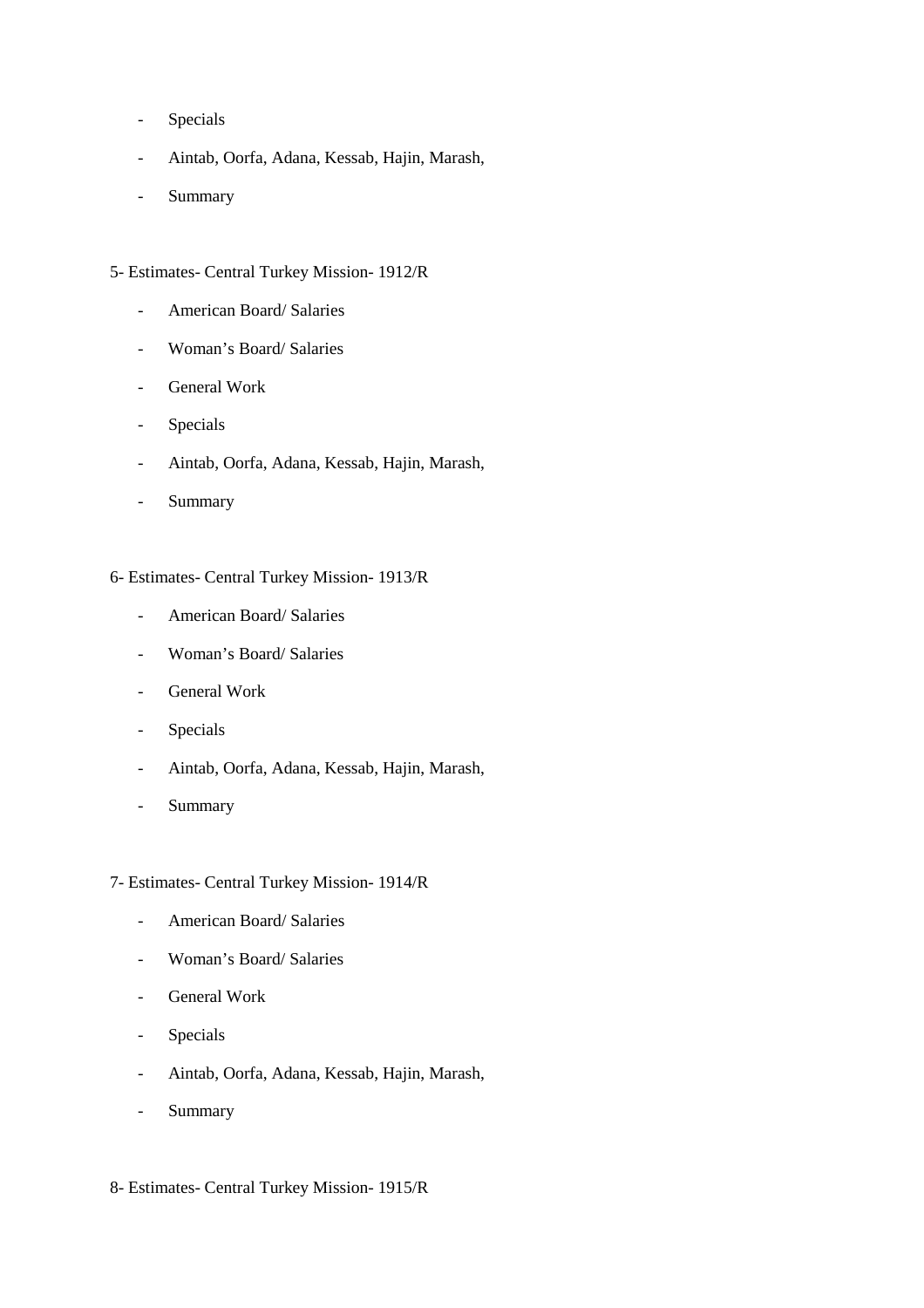- American Board/ Salaries
- Woman's Board/ Salaries
- General Work
- Specials
- Aintab, Oorfa, Adana, Kessab, Hajin, Marash,
- Summary

### 9- Estimates- Central Turkey Mission- 1916/R

- American Board/ Salaries
- Woman's Board/ Salaries
- General Work
- Specials
- Aintab, Oorfa, Adana, Kessab, Hajin, Marash,
- Summary

#### 10- Estimates- EasternTurkey Mission- 1909/R

- American Board/ Salaries/General Work
- Harpoot, Mardin, Bitlis, Van, Erzroom, Diarbekir
- Woman's Board/ Salaries/ General Work
- Harpoot, Mardin, Bitlis, Van, Erzroom, Diarbekir
- Summary

#### 11- Estimates- EasternTurkey Mission- 1910/R

- American Board/ Salaries/General Work
- Mardin, Bitlis, Van, Erzroom, Harpoot
- Woman's Board/ Salaries/ General Work
- Mardin, Bitlis, Van, Erzroom, Harpoot
- Summary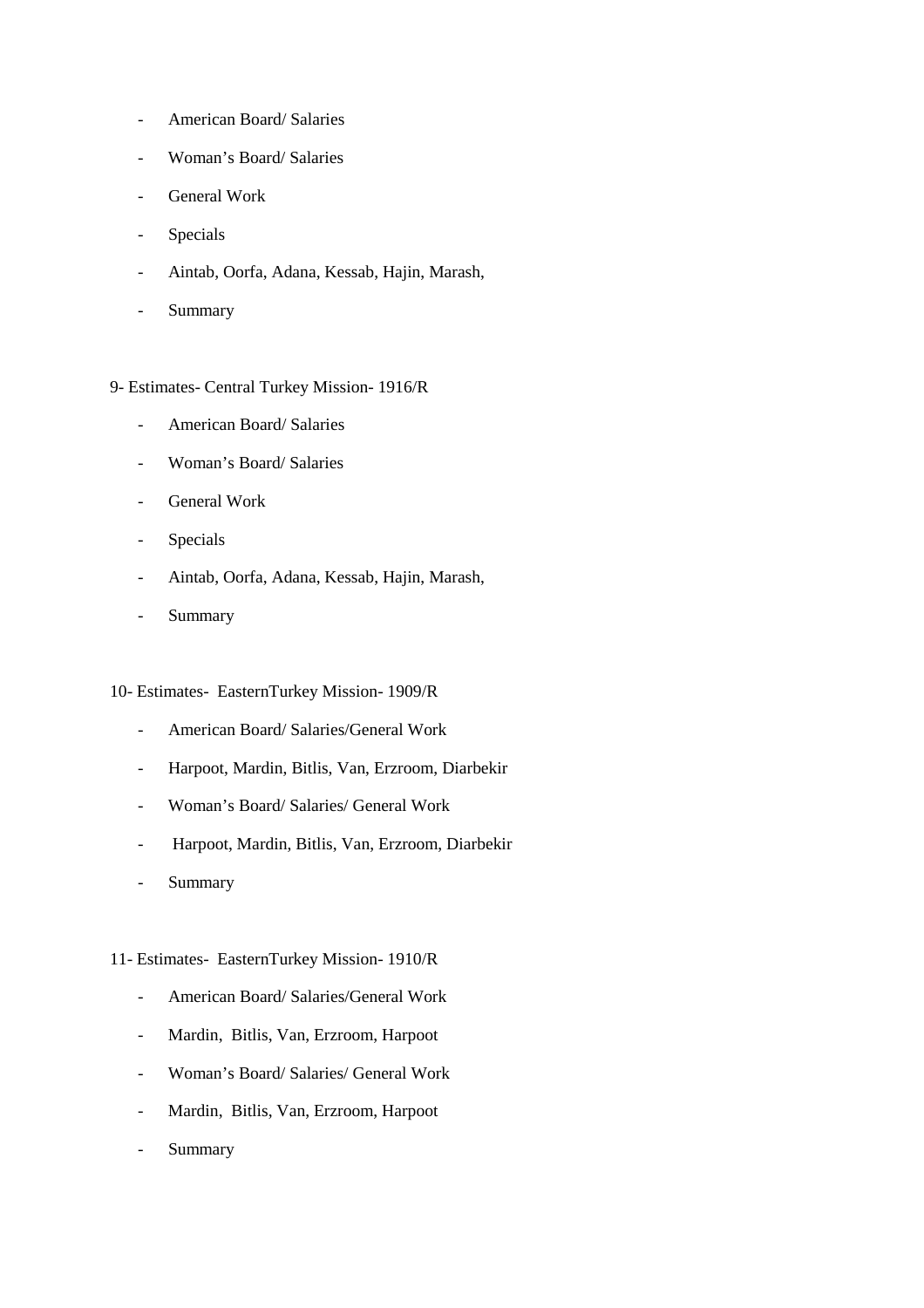- 12- Estimates- EasternTurkey Mission- 1911/R
	- American Board/ Salaries/General Work
	- Mardin, Bitlis, Van, Erzroom, Harpoot
	- Woman's Board/ Salaries/ General Work
	- Mardin, Bitlis, Van, Erzroom, Harpoot
	- Summary

13- Estimates- EasternTurkey Mission- 1912/R

- American Board/ Salaries/General Work
- Mardin, Bitlis, Van, Erzroom, Harpoot
- Woman's Board/ Salaries/ General Work
- Mardin, Bitlis, Van, Erzroom, Harpoot
- Summary
- 14- Estimates- EasternTurkey Mission- 1913/R
	- American Board/ Salaries/General Work
	- Mardin, Bitlis, Van, Erzroom, Harpoot
	- Woman's Board/ Salaries/ General Work
	- Mardin, Bitlis, Van, Erzroom, Harpoot
	- Summary

15- Estimates- EasternTurkey Mission- 1914/R

- American Board/ Salaries/General Work
- Mardin, Bitlis, Van, Erzroom, Harpoot
- Woman's Board/ Salaries/ General Work
- Mardin, Bitlis, Van, Erzroom, Harpoot
- Summary

#### 16- Estimates- EasternTurkey Mission- 1915/R

- American Board/ Salaries/General Work
- Mardin, Bitlis, Van, Erzroom, Harpoot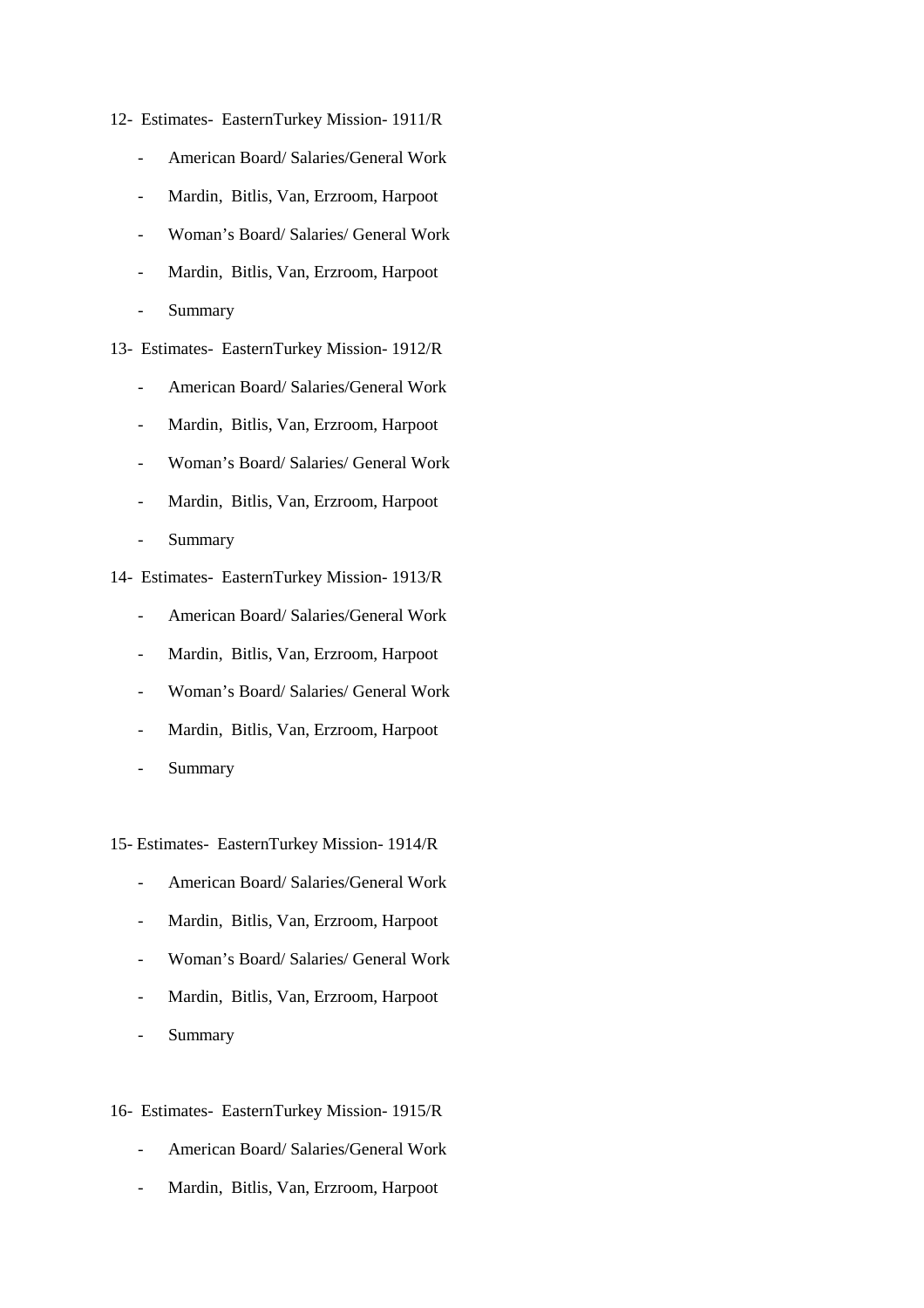- Woman's Board/ Salaries/ General Work
- Mardin, Bitlis, Van, Erzroom, Harpoot
- Summary
- 17- Estimates- European Turkey Mission- 1909/R
	- American Board/ Salaries
	- Woman's Board/ Salaries/ Language Study
	- American Board/ Kortcha Station/ Monastir Station/ Philippopolis Station/ Salonika/ Samokov Station/ General
	- Woman's Board/ Philippopolis Station/ Sofia/ Kortcha Station/ Monastir Station/ Salonika/ Samokov Station/ General/ Specials
	- Summary

18- Estimates- European Turkey Mission- 1910/R

- American Board/ Salaries/ Kortcha Station/ Monastir Station/ Philippopolis Station/ Salonika/ Samokov Station/ General
- Woman's Board/ Salaries/ Philippopolis Station/ Sofia/ Kortcha Station/ Monastir Station/ Salonika/ Samokov Station/ General/ Specials
- Summary

19- Estimates- European Turkey Mission- 1911/R

- American Board/ Salaries
- Woman's Board/ Salaries
- American Board/ General work/ Kortcha Station/ Monastir Station/ Philippopolis Station/ Salonika/ Samokov Station/ Albania
- Woman's Board/ Philippopolis Station/ Sofia/ Kortcha Station/ Monastir Station/ Salonika/ Samokov Station/ General/ Specials
- **Summary**

#### 20- Estimates- European Turkey Mission- 1912/R

- American Board/ Salaries
- Woman's Board/ Salaries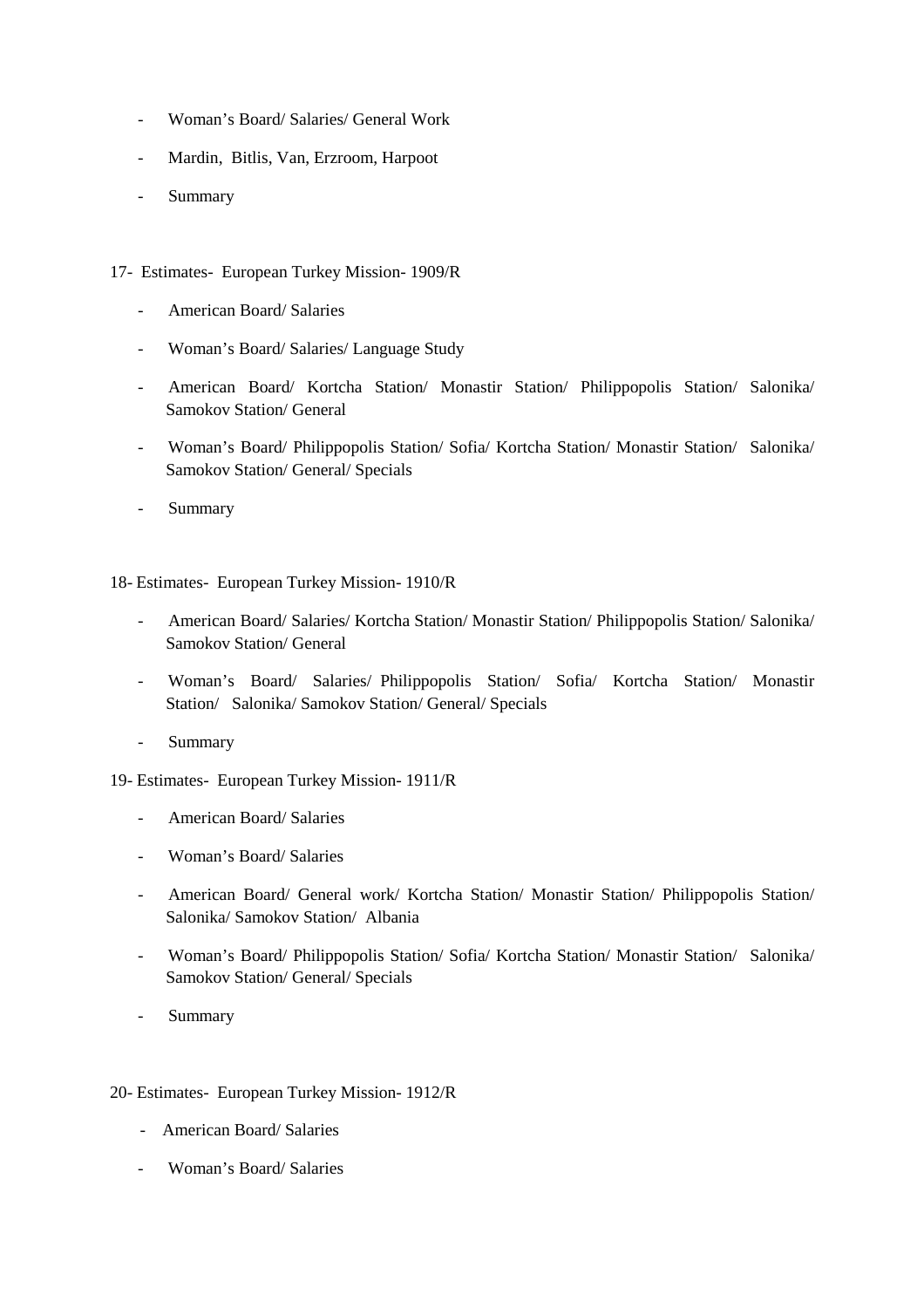- American Board/ General work/ Kortcha Station/ Monastir Station/ Philippopolis Station/ Salonika/ Samokov Station/ Albania
- Woman's Board/ Philippopolis Station/ Sofia/ Kortcha Station/ Monastir Station/ Salonika/ Samokov Station/ General/ Specials
- Summary
- 21- Estimates- European Turkey Mission- 1913/R
	- American Board/ Salaries
	- Woman's Board/ Salaries
	- American Board/ General work/ Kortcha Station/ Monastir Station/ Philippopolis Station/ Salonika/ Samokov Station/ Albania
	- Woman's Board/ Philippopolis Station/ Sofia/ Kortcha Station/ Monastir Station/ Salonika/ Samokov Station/ General/ Specials
	- Summary

22- Estimates- Balkan Mission- 1915/R

- American Board/ Salaries
- Woman's Board/ Salaries
- American Board/ General work/ Kortcha Station/ Monastir Station/ Philippopolis Station/ Salonika/ Samokov Station/ Albania
- Woman's Board/ Philippopolis Station/ Sofia/ Kortcha Station/ Monastir Station/ Salonika/ Samokov Station/ General/ Specials
- Summary

23- Estimates- Balkan Mission- 1916/R

- American Board/ Salaries
- Woman's Board/ Salaries
- American Board/ General work/ Kortcha Station/ Monastir Station/ Philippopolis Station/ Salonika/ Samokov Station/ Albania
- Woman's Board/ Philippopolis Station/ Sofia/ Kortcha Station/ Monastir Station/ Salonika/ Samokov Station/ General/ Specials
- Summary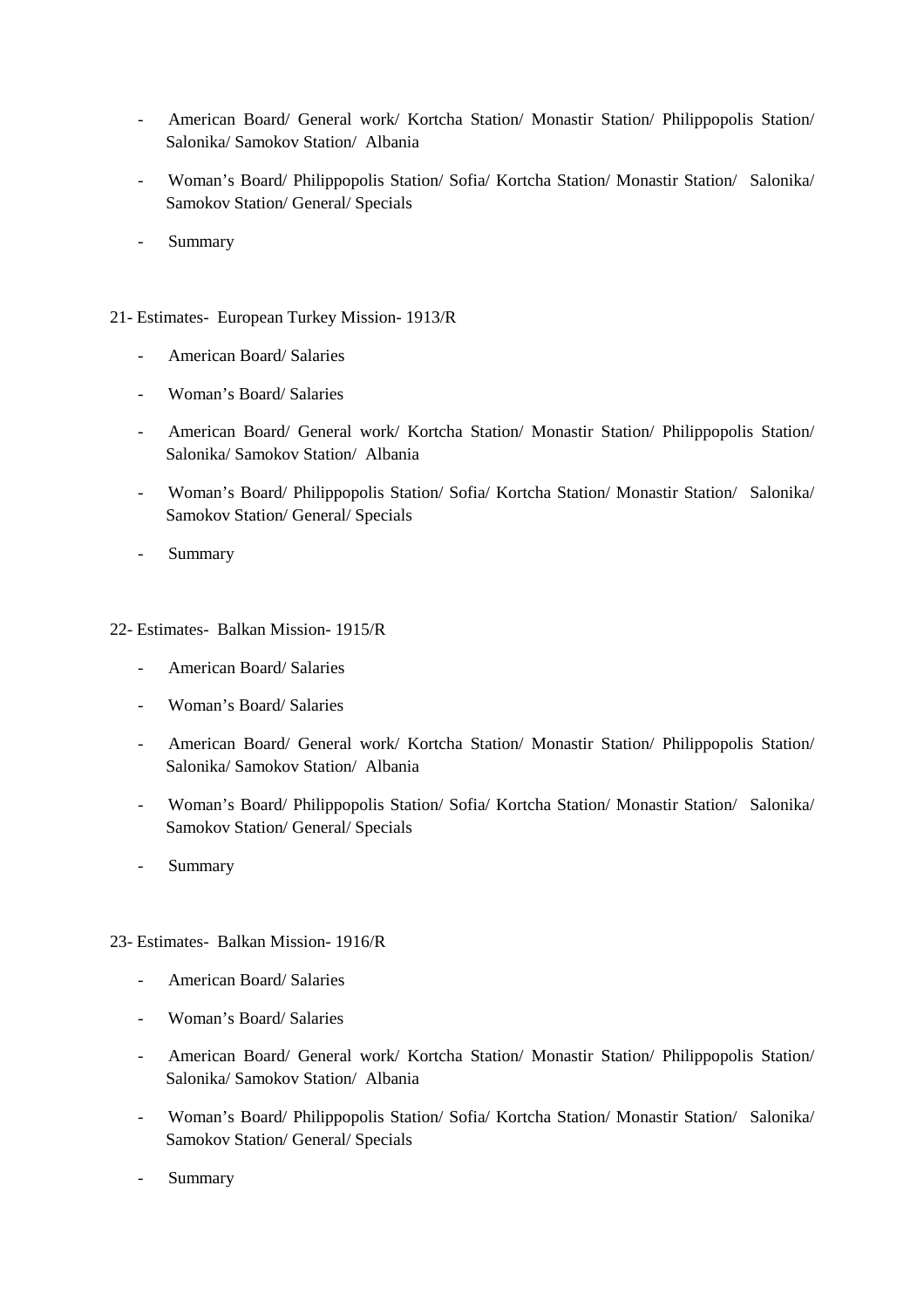#### 24- Estimates- Balkan Mission- 1917/R

- American Board/ Salaries
- Woman's Board/ Salaries
- American Board/ General work/ Kortcha Station/ Monastir Station/ Philippopolis Station/ Salonika/ Samokov Station/ Albania
- Woman's Board/ Philippopolis Station/ Sofia/ Kortcha Station/ Monastir Station/ Salonika/ Samokov Station/ General/ Specials
- Summary
- 25- Estimates- Balkan Mission- 1918/R
	- American Board/Salonika/ Salaries
	- General work.

26- Estimates- Western Turkey Mission- 1909/R

- American Board/ Salaries/ General work/ Treasury Dept./ Publication dept./ Brousa, Constantinople, Nicomedia, Cesarea, Smyrna, Marsoan, Sivas, Trebizond.
- **Special**
- Woman's Board/ Salaries/ General Work/ Brousa, Constantinople, Nicomedia, Cesarea, Smyrna, Marsoan, Sivas, Trebizond
- American College for Girls.
- **Special**
- Summary.

#### 27- Estimates- Western Turkey Mission- 1910/R

- American Board/ Salaries/ General work/ Treasury Dept./ Publication dept./ Brousa, Constantinople, Nicomedia, Cesarea, Smyrna, Marsoan, Sivas, Trebizond.
- Special
- Woman's Board/ Salaries/ General Work/ Brousa, Constantinople, Nicomedia, Cesarea, Smyrna, Marsoan, Sivas, Trebizond
- American College for Girls.
- **Special**
- Summary.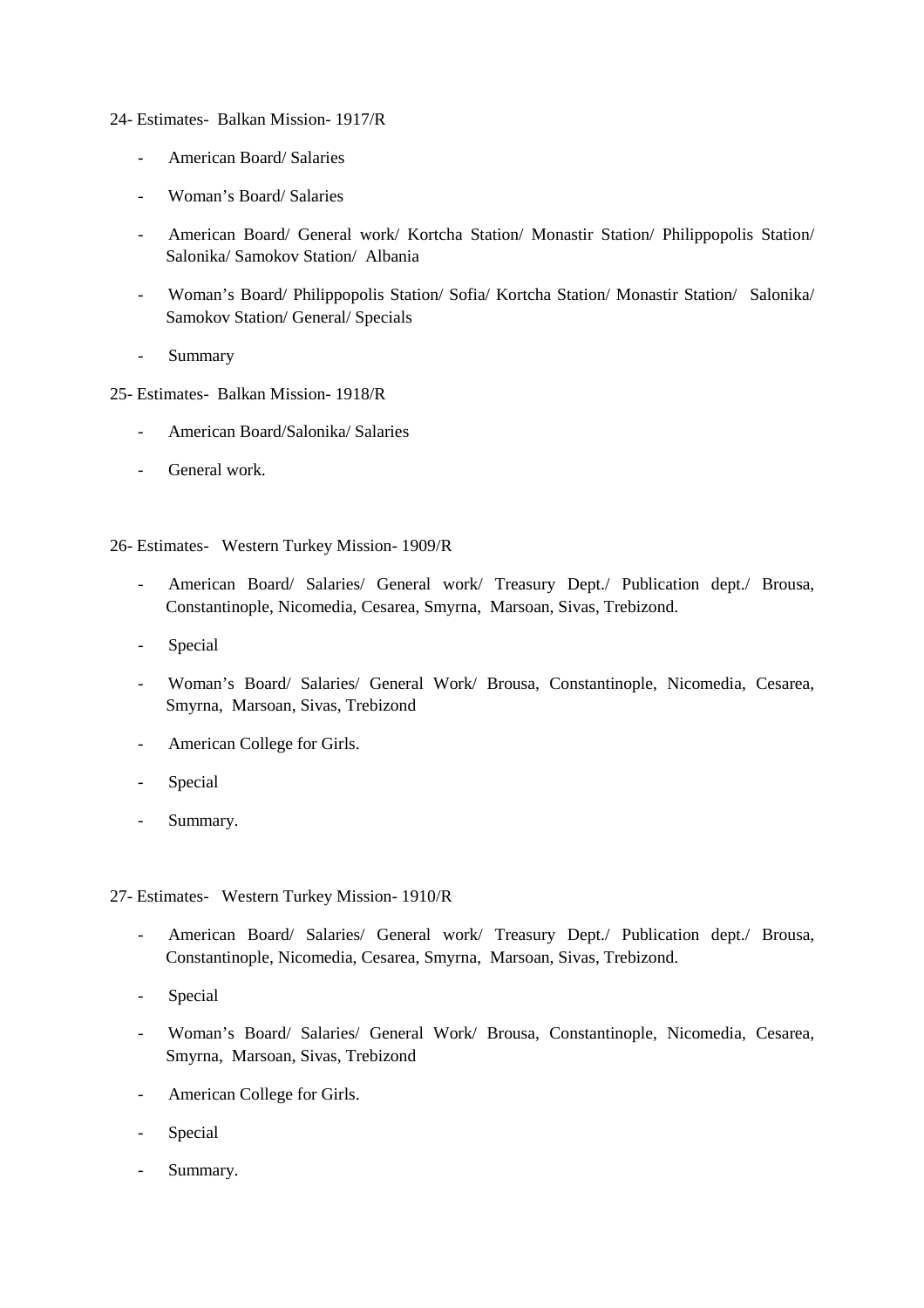- 28- Estimates- Western Turkey Mission- 1911/R
	- American Board/ Salaries/ General work/ Treasury Dept./ Publication dept./ Brousa, Constantinople, Nicomedia, Cesarea, Smyrna, Marsoan, Sivas, Trebizond.
	- Special
	- Woman's Board/ Salaries/ General Work/ Brousa, Constantinople, Nicomedia, Cesarea, Smyrna, Marsoan, Sivas, Trebizond
	- American College for Girls.
	- Special
	- Summary.
- 29- Estimates- Western Turkey Mission- 1912/R
	- American Board/ Salaries/ General work/ Treasury Dept./ Publication dept./ Brousa, Constantinople, Nicomedia, Cesarea, Smyrna, Marsoan, Sivas, Trebizond.
	- Special
	- Woman's Board/ Salaries/ General Work/ Brousa, Constantinople, Nicomedia, Cesarea, Smyrna, Marsoan, Sivas, Trebizond
	- American College for Girls.
	- Special
	- Summary.

30- Estimates- Western Turkey Mission- 1913/R

- American Board/ Salaries/ General work/ Treasury Dept./ Publication dept./ Brousa, Constantinople, Nicomedia, Cesarea, Smyrna, Marsoan, Sivas, Trebizond.
- Special
- Woman's Board/ Salaries/ General Work/ Brousa, Constantinople, Nicomedia, Cesarea, Smyrna, Marsoan, Sivas, Trebizond
- American College for Girls.
- Special
- Summary.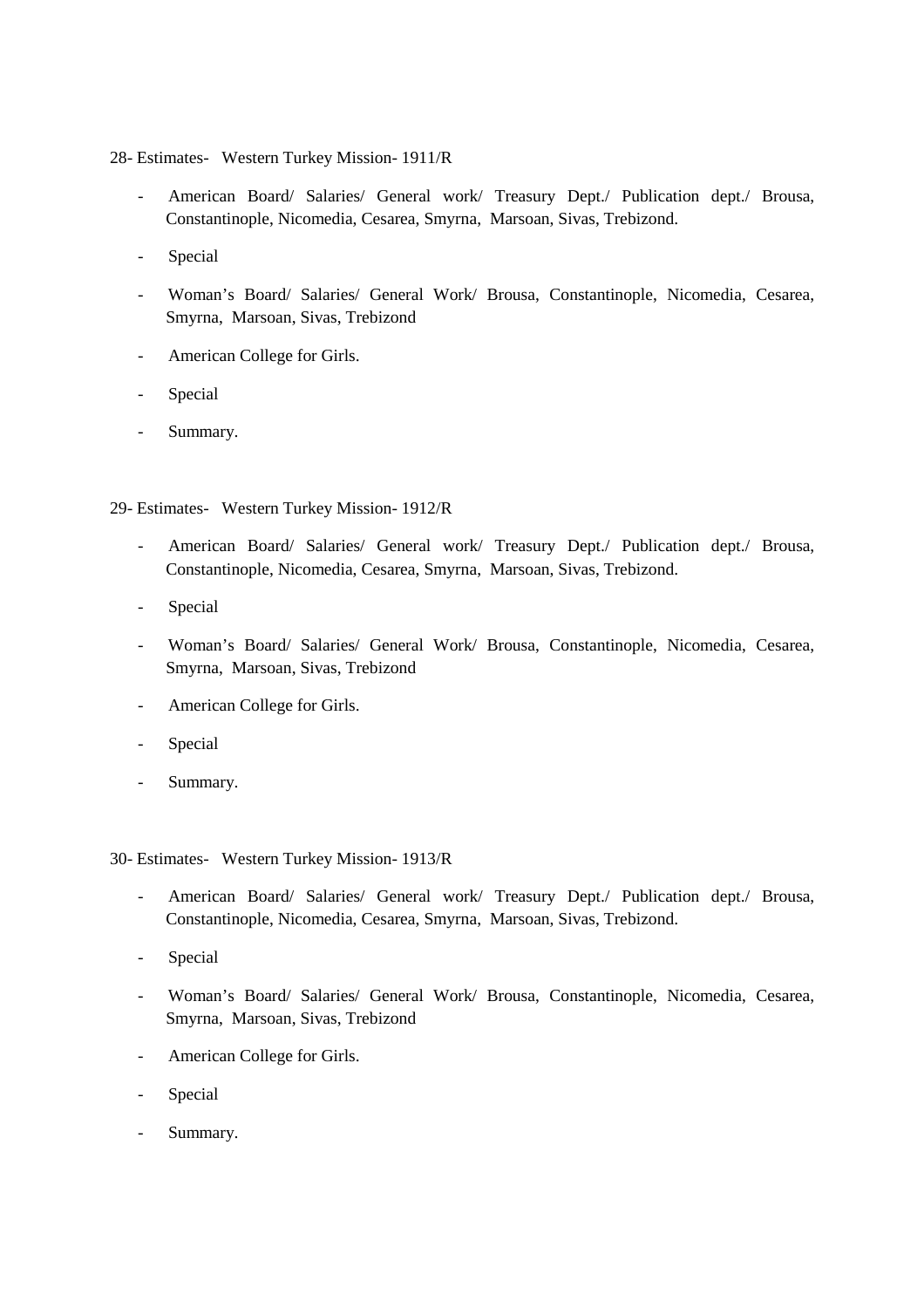31- Estimates- Western Turkey Mission- 1914/R

- American Board/ Salaries/ General work/ Treasury Dept./ Publication dept./ Brousa, Constantinople, Nicomedia, Cesarea, Smyrna, Marsoan, Sivas, Trebizond.
- Special
- Woman's Board/ Salaries/ General Work/ Brousa, Constantinople, Nicomedia, Cesarea, Smyrna, Marsoan, Sivas, Trebizond
- American College for Girls.
- Special
- Summary.
- 32- Estimates- Western Turkey Mission- 1915/R
	- American Board/ Salaries/ General work/ Treasury Dept./ Publication dept./ Brousa, Constantinople, Nicomedia, Cesarea, Smyrna, Marsoan, Sivas, Trebizond.
	- Special
	- Woman's Board/ Salaries/ General Work/ Brousa, Constantinople, Nicomedia, Cesarea, Smyrna, Marsoan, Sivas, Trebizond
	- American College for Girls.
	- Special
	- Summary.

### 33- Estimates- Western Turkey Mission- 1916/R

Note: Same as 1915.

# 34- [There is no entry]

# 35- Appropriations, ABCFM-1909/ R

- Central Turkey/ Salaries/ General Work
- Appropriations of WBM for 1909 Central Turkey
- Appropriations of WBMI for 1909 Central Turkey Mission

# 36- Appropriations, ABCFM-1910/ R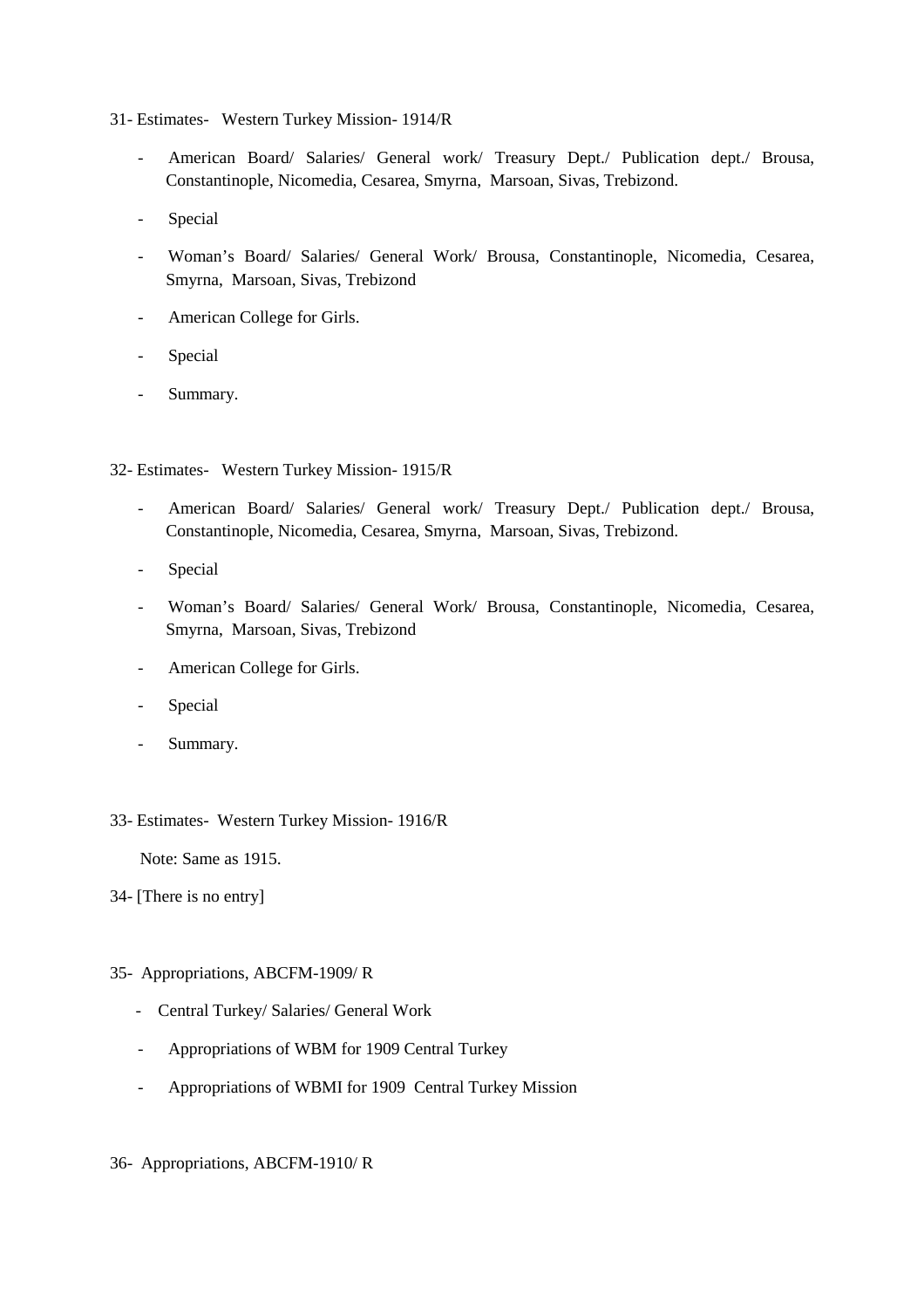- Central Turkey/ Salaries/ General Work
- Appropriations of WBM for 1910 Central Turkey
- Appropriations of WBMI for 1910 Central Turkey Mission

# 37- Appropriations, ABCFM-1911/ R

- Central Turkey/ Salaries/ General Work
- Appropriations of WBM for 1911 Central Turkey
- Appropriations of WBMI for 1911 Central Turkey Mission

# 38- Appropriations, ABCFM-1912/ R

- Central Turkey/ Salaries/ General Work
- Appropriations of WBM for 1912 Central Turkey
- Appropriations of WBMI for 1912 Central Turkey Mission
- 39- Appropriations, ABCFM-1913/ R
	- Central Turkey/ Salaries/ General Work
	- Appropriations of WBM for 1913 Central Turkey
	- Appropriations of WBMI for 1913 Central Turkey Mission

# 40- Appropriations, ABCFM-1914/ R

- Central Turkey/ Salaries/ General Work
- Appropriations of WBM for 1914 Central Turkey
- Appropriations of WBMI for 1914 Central Turkey Mission

# 41- Appropriations, ABCFM-1915/ R

- Central Turkey/ Salaries/ General Work
- Appropriations of WBM for 1915 Central Turkey
- Appropriations of WBMI for 1915 Central Turkey Mission
- 42- Appropriations, ABCFM-1916/ R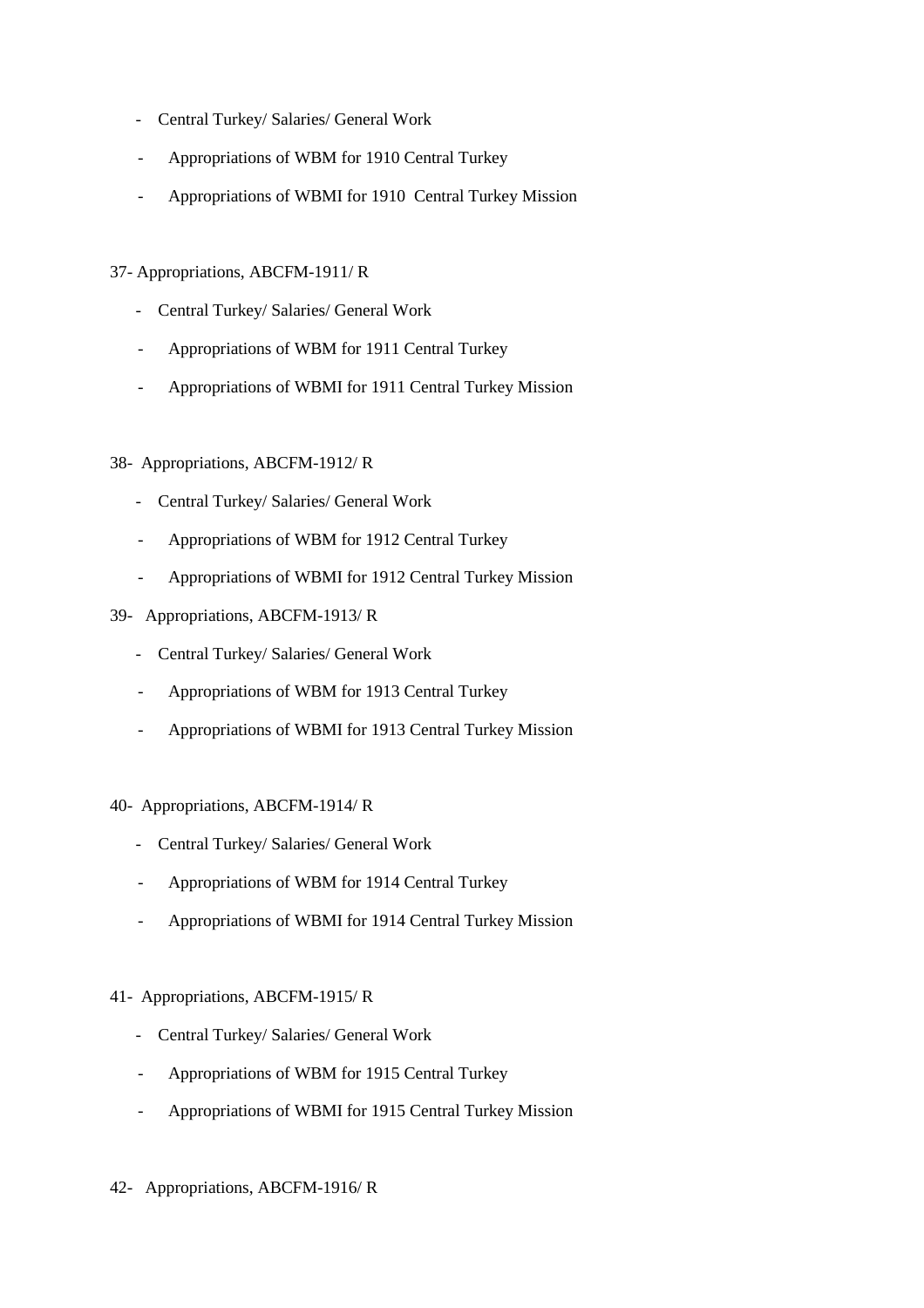- Central Turkey/ Salaries/ General Work
- Appropriations of WBM for 1916 Central Turkey
- Appropriations of WBMI for 1916 Central Turkey Mission
- 43- Appropriations, ABCFM-1917/ R
	- Central Turkey/ Salaries/ General Work
	- Appropriations of WBM for 1917 Central Turkey
	- Appropriations of WBMI for 1917 Central Turkey Mission
- 44- Appropriations, ABCFM-1918/ R
	- Central Turkey/ Salaries/ General Work
	- Appropriations of WBM for 1918 Central Turkey
	- Appropriations of WBMI for 1918 Central Turkey Mission
- 45- Appropriations, ABCFM-1919/ R
	- Central Turkey/ Salaries/ General Work
	- Appropriations of WBM for 1919 Central Turkey
	- Appropriations of WBMI for 1919 Central Turkey Mission
- 46- Appropriations, ABCFM-1909/ R
	- Eastern Turkey/ Salaries/ General Work
	- Appropriations of WBM for 1909 Eastern Turkey
	- Appropriations of WBMI for 1909 Eastern Turkey Mission

# 47- Appropriations, ABCFM-1910/ R

- Eastern Turkey/ Salaries/ General Work
- Appropriations of WBM for 1910 Eastern Turkey
- Appropriations of WBMI for 1910 Eastern Turkey Mission
- 48- Appropriations, ABCFM-1911/ R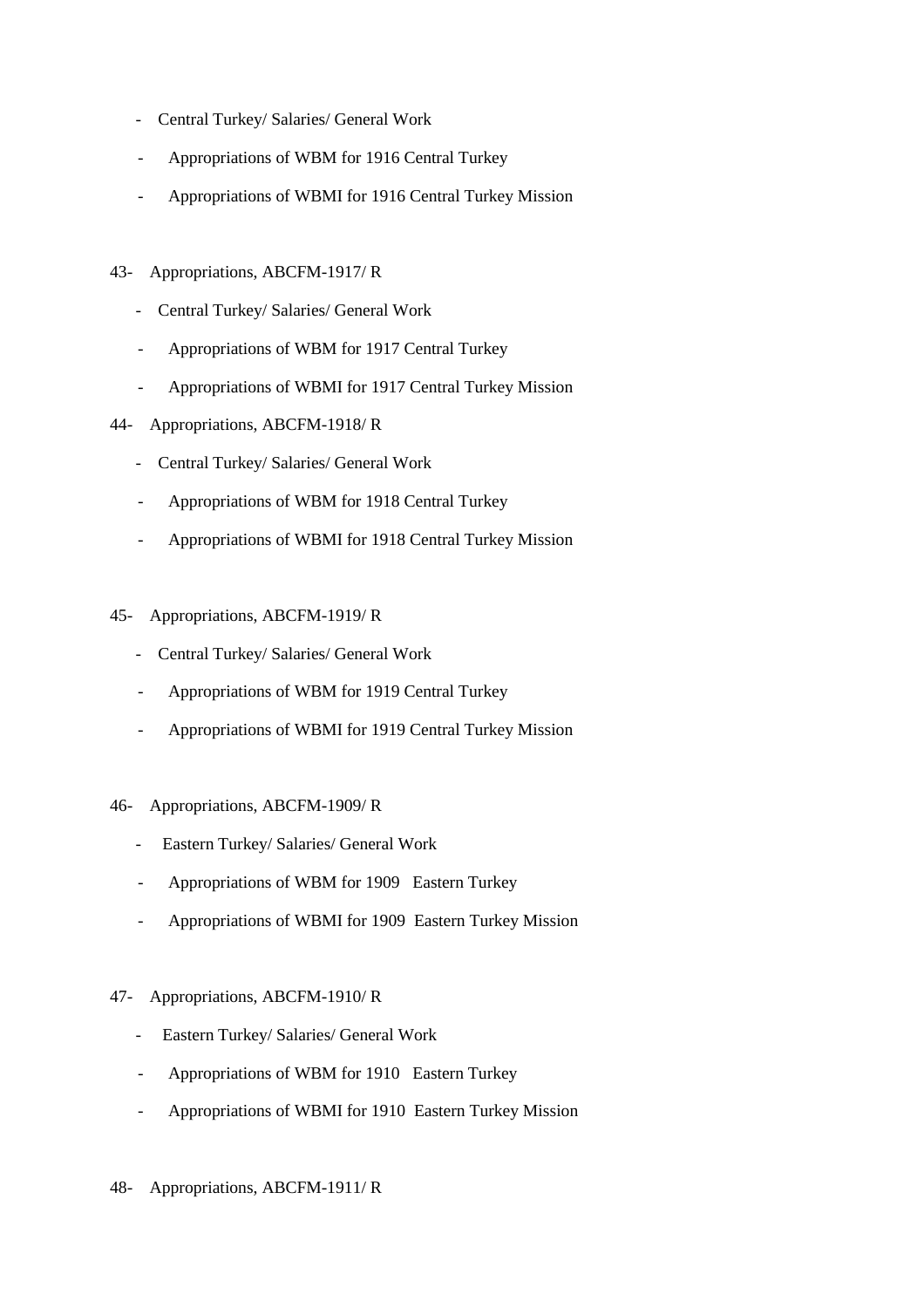- Eastern Turkey/ Salaries/ General Work
- Appropriations of WBM for 1911 Eastern Turkey
- Appropriations of WBMI for 1911 Eastern Turkey Mission
- 49- Appropriations, ABCFM-1912/ R
	- Eastern Turkey/ Salaries/ General Work
	- Appropriations of WBM for 1912 Eastern Turkey
	- Appropriations of WBMI for 1912 Eastern Turkey Mission
- 50- Appropriations, ABCFM-1913/ R
	- Eastern Turkey/ Salaries/ General Work
	- Appropriations of WBM for 1913 Eastern Turkey
	- Appropriations of WBMI for 1913 Eastern Turkey Mission
- 51- Appropriations, ABCFM-1914/ R
	- Eastern Turkey/ Salaries/ General Work
	- Appropriations of WBM for 1914 Eastern Turkey
	- Appropriations of WBMI for 1914 Eastern Turkey Mission
- 52- Appropriations, ABCFM-1915/ R
	- Eastern Turkey/ Salaries/ General Work
	- Appropriations of WBM for 1915 Eastern Turkey
	- Appropriations of WBMI for 1915 Eastern Turkey Mission
- 53- Appropriations, ABCFM-1916/ R
	- Eastern Turkey/ Salaries/ General Work
	- Appropriations of WBM for 1916 Eastern Turkey
	- Appropriations of WBMI for 1916 Eastern Turkey Mission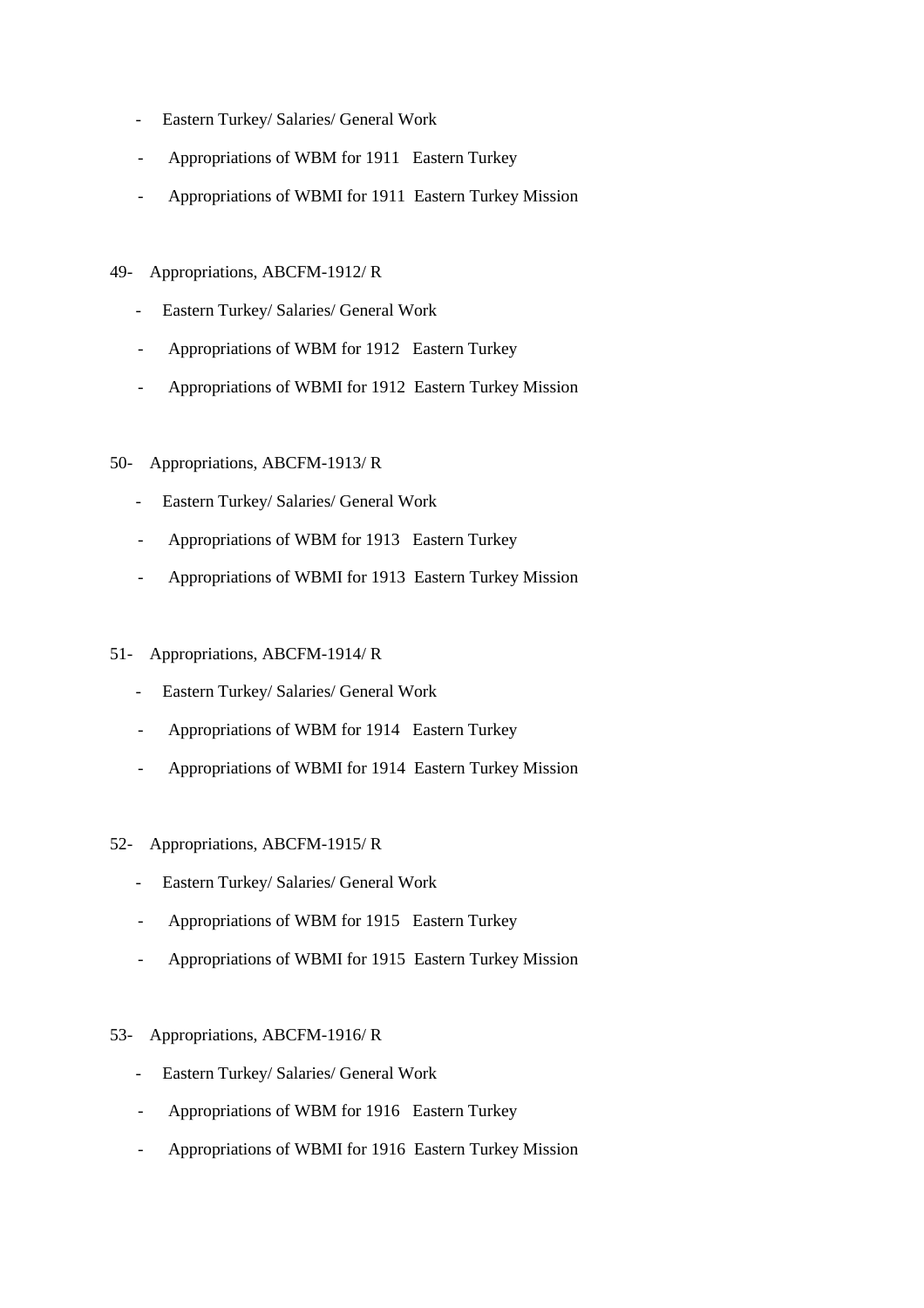- 54- Appropriations, ABCFM-1917/ R
	- Eastern Turkey/ Salaries/ General Work
	- Appropriations of WBM for 1917 Eastern Turkey
	- Appropriations of WBMI for 1917 Eastern Turkey Mission
- 55- Appropriations, ABCFM-1918/ R
	- Eastern Turkey/ Salaries/ General Work
	- Appropriations of WBM for 1918 Eastern Turkey
	- Appropriations of WBMI for 1918 Eastern Turkey Mission

# 56- Appropriations, ABCFM-1919/ R

- Eastern Turkey/ Salaries/ General Work
- Appropriations of WBM for 1919 Eastern Turkey
- Appropriations of WBMI for 1919 Eastern Turkey Mission

# 57- Appropriations, ABCFM-/ R

- Eastern Turkey/ Salaries/ General Work
- Appropriations of WBM for Eastern Turkey
- Appropriations of WBMI for Eastern Turkey Mission
- 58- Appropriations, ABCFM-1909/ R
	- European Turkey/ Salaries/ General Work
	- Appropriations of WBM, European Turkey- 1909
	- Appropriations of WBMI, European Turkey Mission- 1909
- 59- Appropriations, ABCFM-1910/ R
	- European Turkey/ Salaries/ General Work
	- Appropriations of WBM, European Turkey- 1910
	- Appropriations of WBMI, European Turkey Mission- 1910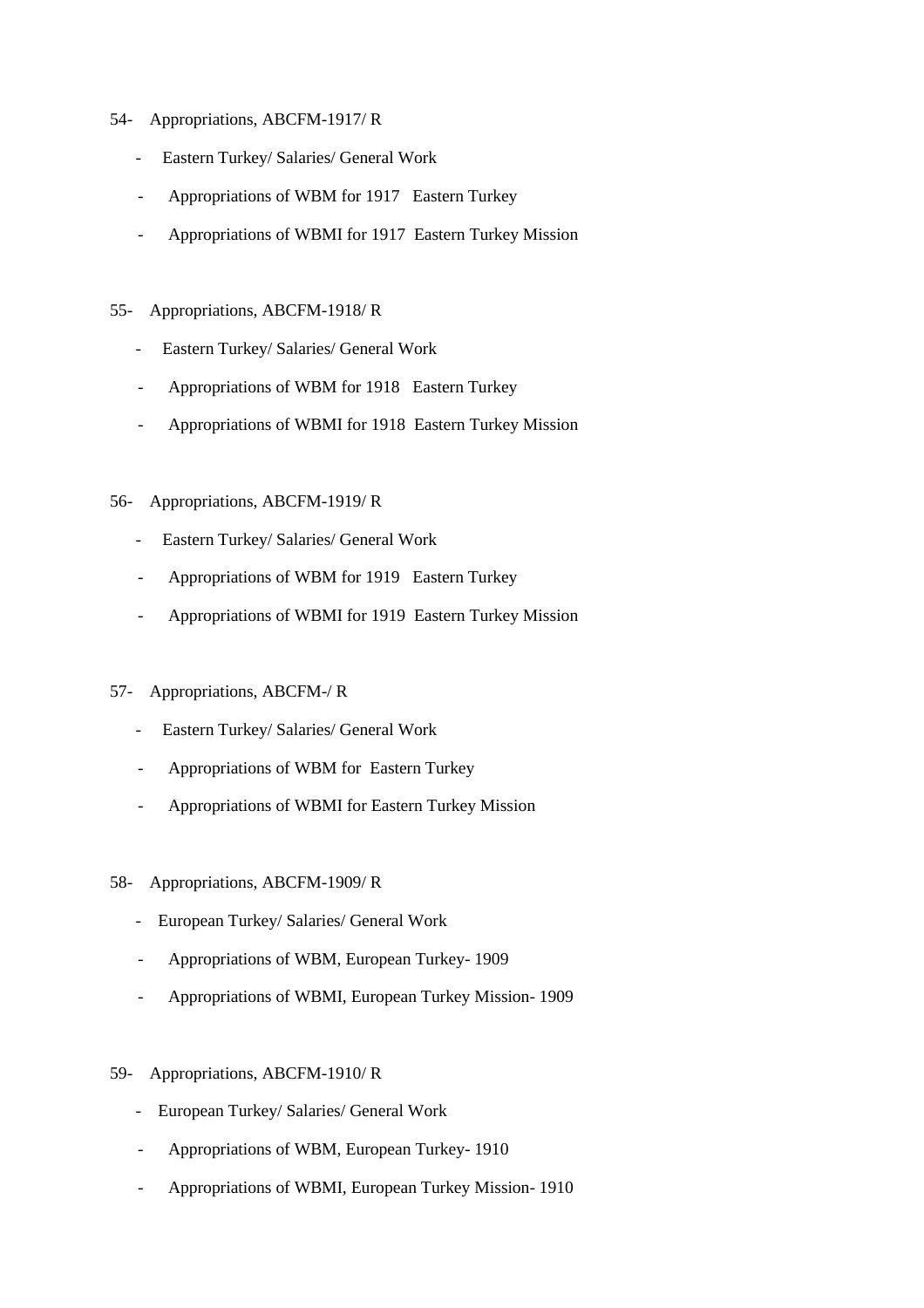- 60- Appropriations, ABCFM-1911/ R
	- European Turkey/ Salaries/ General Work
	- Appropriations of WBM, European Turkey- 1911
	- Appropriations of WBMI, European Turkey Mission- 1911

# 61- Appropriations, ABCFM-1912/ R

- European Turkey/ Salaries/ General Work
- Appropriations of WBM, European Turkey- 1912
- Appropriations of WBMI, European Turkey Mission- 1912

# 62- Appropriations, ABCFM-1913/ R

- European Turkey/ Salaries/ General Work
- Appropriations of WBM, European Turkey- 1913
- Appropriations of WBMI, European Turkey Mission- 1913

# 63- Appropriations, ABCFM-1914/ R

- European Turkey/ Salaries/ General Work
- Appropriations of WBM, European Turkey- 1914
- Appropriations of WBMI, European Turkey Mission- 1914

# 64- Appropriations, ABCFM-1915/ R

- The Balkans/ Salaries/ General Work
- Appropriations of WBM, Balkan- 1915
- Appropriations of WBMI, The Balkan Mission- 1915

# 65- Appropriations, ABCFM-1916/ R

- The Balkans/ Salaries/ General Work
- Appropriations of WBM, Balkan- 1916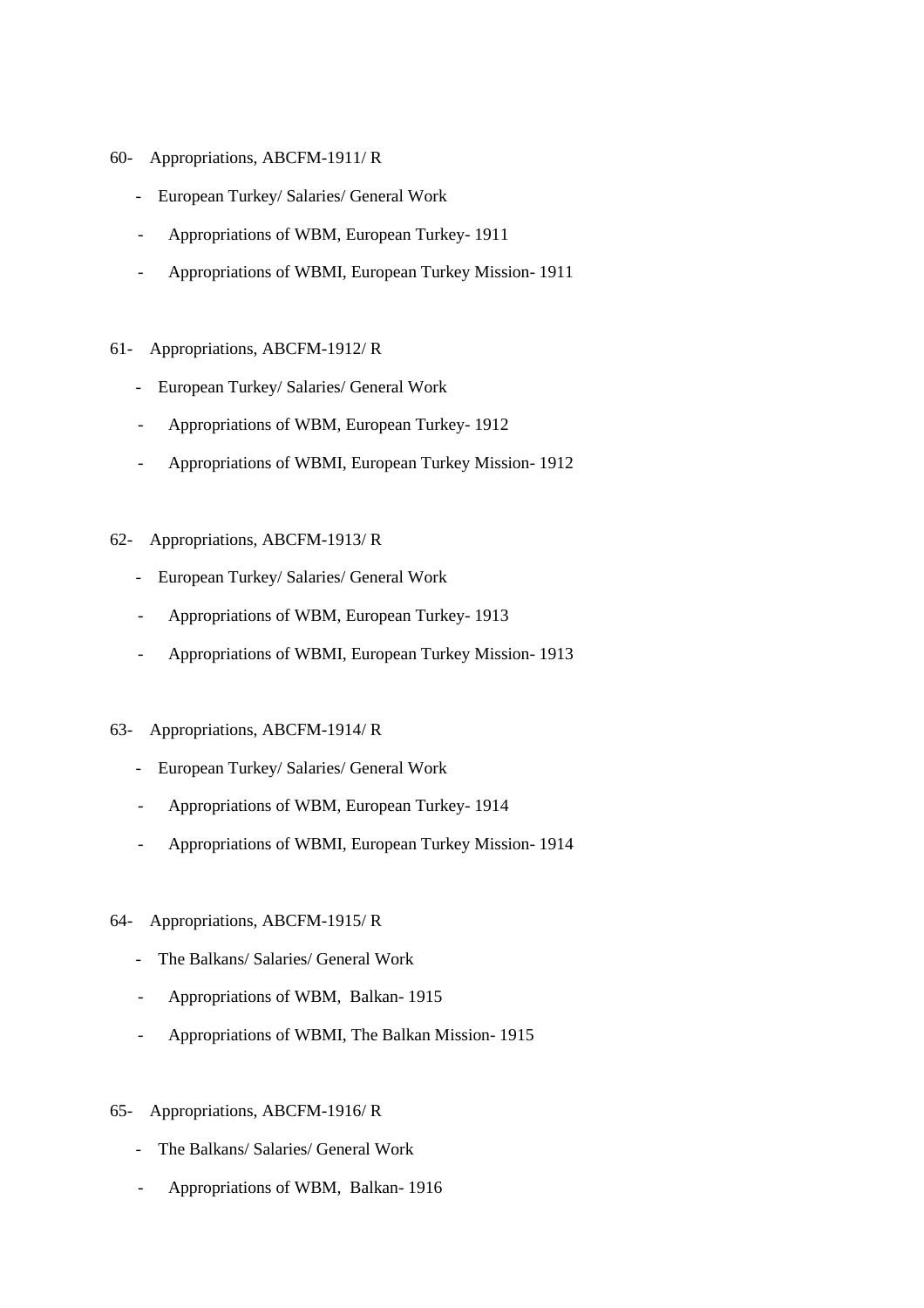- Appropriations of WBMI, The Balkan Mission- 1916
- 66- Appropriations, ABCFM-1917/ R
	- The Balkans/ Salaries/ General Work
	- Appropriations of WBM, Balkan- 1917
	- Appropriations of WBMI, The Balkan Mission- 1917
- 67- Appropriations, ABCFM-1918/ R
	- The Balkans/ Salaries/ General Work
	- Appropriations of WBM, Balkan- 1918
	- Appropriations of WBMI, The Balkan Mission- 1918
- 68- Appropriations, ABCFM-1919/ R
	- The Balkans/ Salaries/ General Work
	- Appropriations of WBM, Balkan- 1919
	- Appropriations of WBMI, The Balkan Mission- 1919
- 69- Appropriations, ABCFM-1909/ R
	- Western Turkey/ Salaries/ General Work
	- Appropriations of WBM, 1909/ Western Turkey
	- Appropriations of WBMI, 1909/ Western Turkey Mission
- 70- Appropriations, ABCFM-1910/ R
	- Western Turkey/ Salaries/ General Work
	- Appropriations of WBM, 1910/ Western Turkey
	- Appropriations of WBMI, 1910/ Western Turkey Mission
- 71- Appropriations, ABCFM-1911/ R
	- Western Turkey/ Salaries/ General Work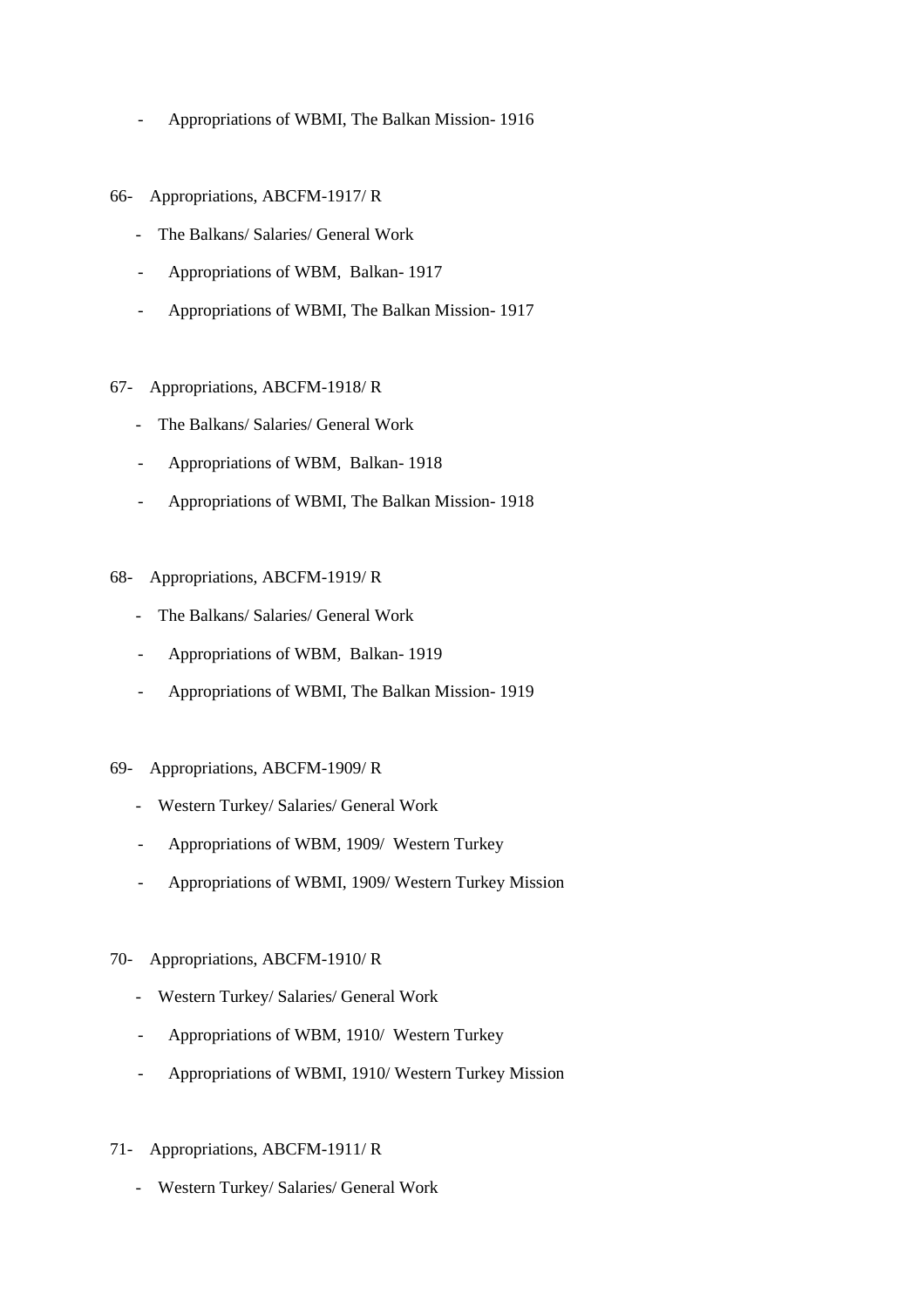- Appropriations of WBM, 1911/ Western Turkey
- Appropriations of WBMI, 1911/ Western Turkey Mission
- 72- Appropriations, ABCFM-1912/ R
	- Western Turkey/ Salaries/ General Work
	- Appropriations of WBM, 1912/ Western Turkey
	- Appropriations of WBMI, 1912/ Western Turkey Mission
- 73- Appropriations, ABCFM-1913/ R
	- Western Turkey/ Salaries/ General Work
	- Appropriations of WBM, 1913/ Western Turkey
	- Appropriations of WBMI, 1913/ Western Turkey Mission
- 74- Appropriations, ABCFM-1914/ R
	- Western Turkey/ Salaries/ General Work
	- Appropriations of WBM, 1914/ Western Turkey
	- Appropriations of WBMI, 1914/ Western Turkey Mission
- 75- Appropriations, ABCFM-1915/ R
	- Western Turkey/ Salaries/ General Work
	- Appropriations of WBM, 1915/ Western Turkey
	- Appropriations of WBMI, 1915/ Western Turkey Mission
- 76- Appropriations, ABCFM-1916/ R
	- Western Turkey/ Salaries/ General Work
	- Appropriations of WBM, 1916/ Western Turkey
	- Appropriations of WBMI, 1916/ Western Turkey Mission
- 77- Appropriations, ABCFM-1917/ R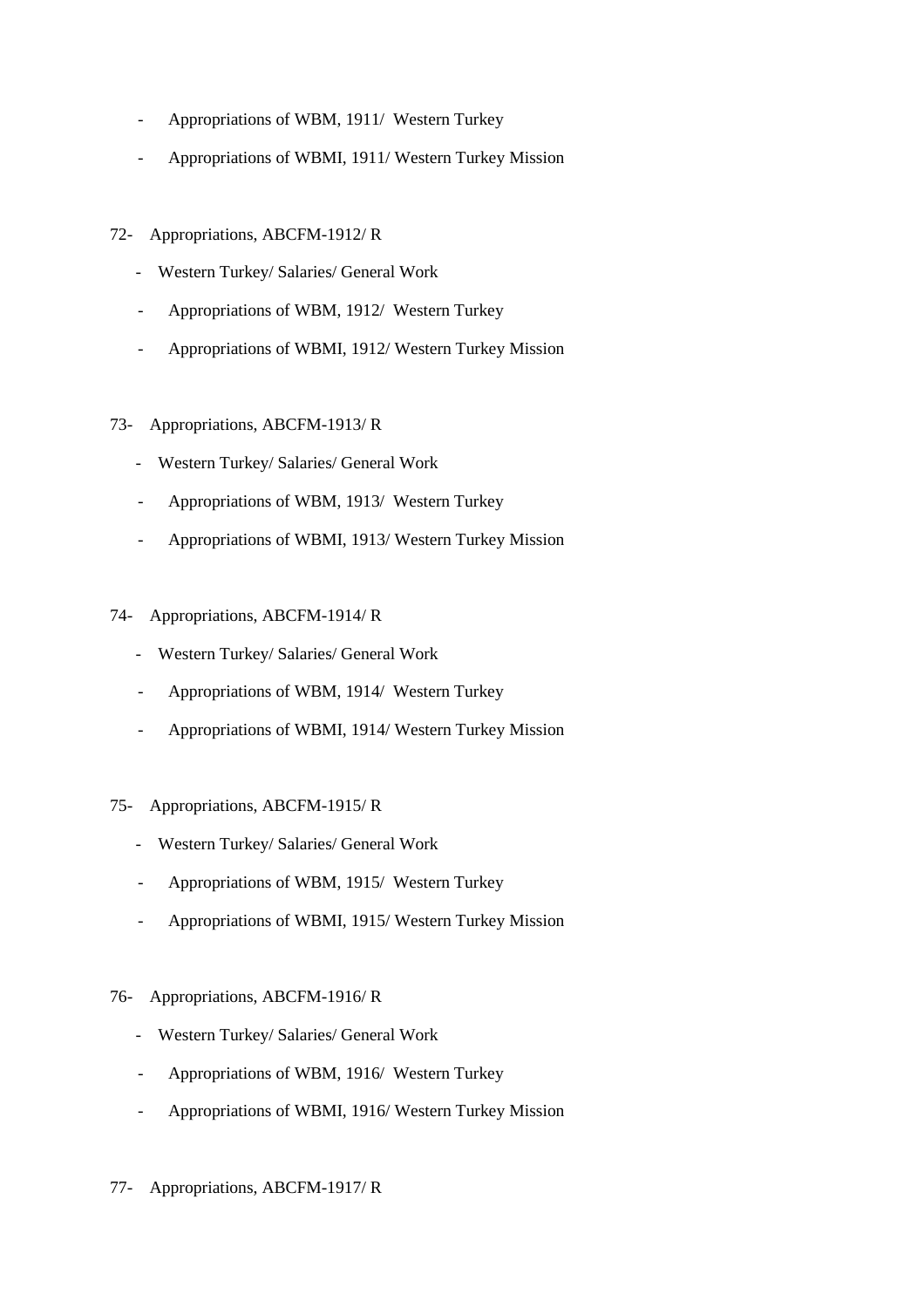- Western Turkey/ Salaries/ General Work
- Appropriations of WBM, 1917/ Western Turkey
- Appropriations of WBMI, 1917/ Western Turkey Mission
- 78- Appropriations, ABCFM-1918/ R
	- Western Turkey/ Salaries/ General Work
	- Appropriations of WBM, 1918/ Western Turkey
	- Appropriations of WBMI, 1918/ Western Turkey Mission

# 79- Appropriations, ABCFM-1919/ R

- Western Turkey/ Salaries/ General Work
- Appropriations of WBM, 1919/ Western Turkey
- Appropriations of WBMI, 1919/ Western Turkey Mission
- 80- Anatolia College/ Supplementary Material, 1886 –1924 (July)

# **I. Documents**

A. Board of Trustees

|    |    | 1. Constitutions, 1894 and 1922 | 81-83 |         |
|----|----|---------------------------------|-------|---------|
|    | 2. | By-Laws, 1913, 1922.            |       | 84-85   |
|    | 3. | Minutes of Meeting, 1920        | 86    |         |
|    | 4. | <b>Financial Statements</b>     |       | 87-96   |
|    | 5. | Requests from Board of Mangers  |       | 97-101  |
|    |    | 6. Inter-Trustee Correspondence |       | 102-103 |
|    |    |                                 |       |         |
| В. |    | Anatolia College                |       |         |
|    |    |                                 |       |         |

| 1. The College Firman (Translation)          | 104B-105 |
|----------------------------------------------|----------|
| 2. Constitution                              | 106      |
| 3. Property, 1915 and Statistics, 1914, 1919 | 107-109  |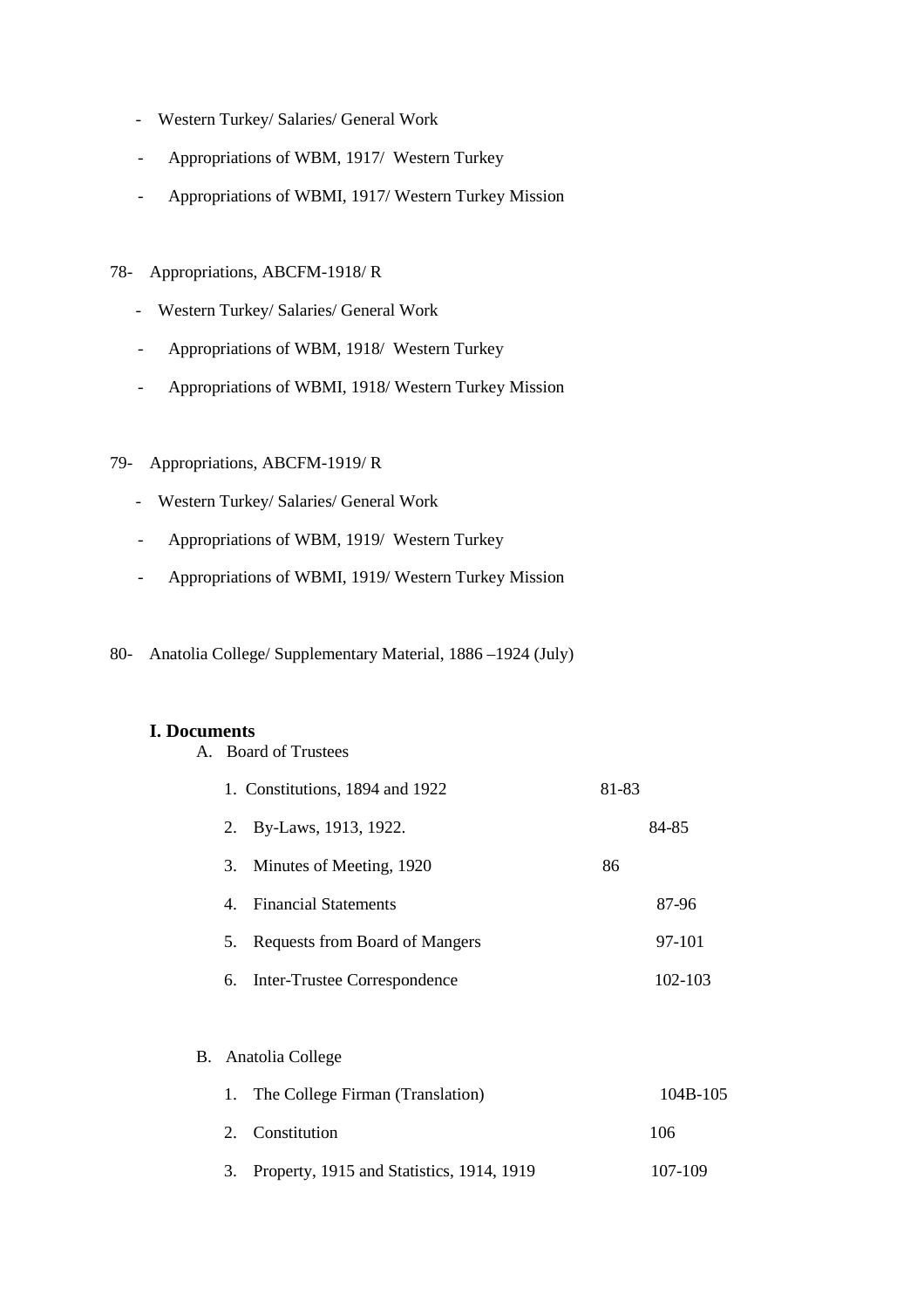| 4.                                                    | Reports, 1922, 1924                          | 110-111A |  |
|-------------------------------------------------------|----------------------------------------------|----------|--|
| 5.                                                    | Financial Statement, 1923, 24                | 111B     |  |
| 6.                                                    | Relating to Change of Location               | 112-122  |  |
|                                                       |                                              |          |  |
|                                                       | C. Publicity and Promotion                   |          |  |
| 1.                                                    | Statement to Interchurch Movement, 1919-1920 | 123-125  |  |
| 2.                                                    | Re Appeal to Hall Estate                     | 126-127  |  |
| 3.                                                    | Letters to Former Students, D. K. Getchell   |          |  |
|                                                       | G. E. White                                  | 128-136  |  |
|                                                       | 4. General Publicity Letters,                | 137-141  |  |
| 5.                                                    | Drafts of Publicity Matter                   | 142-153  |  |
| 6.                                                    | <b>Printed Matter</b>                        | 154-158  |  |
|                                                       |                                              |          |  |
| it to Incomponente the Timeters of Ametalia College/D |                                              |          |  |

81- An Act to Incorporate the Trustees of Anatolia College/ R

Section I. Trustees of Anatolia College

Section II- Sec. VI.

- 82- Chapter 230/ The Commonwealth of Massachusetts/ 1922/ An Act/ R
- 83- Chapter 106/ An Act to Incorporate the Trustees of Anatolia College
- 84- By Laws of the Trustees of Anatolia College/ Sept. 30, 1913/ R
- 85- By Laws- Trustees of Anatolia College/ Amended May 23, 1922/ R
- 86- Annual Meeting/ Trustees of Anatolia College/ Jan. 27, 1920/ R
- 87- Anatolia College ...... and Evaluations/ PR
- 88- Letter from ......... to the Trustees of Anatolia College/ Jan. 17, 1920/ R
- 89- Statement/ College Needs
- 90- In Royalty Account with George F. White/ Feb. 28, 1920/ R
- 91- Anatolia College in account with Dana K. Getchell/ R
- 92- Letter from George F. White to D. K. Getchell/ HR
- 93- Letter from Mr. Riggs to J. L. Barton/ Feb. 5, 1923. R
- 94- Letter from Mr. Belcher to Ernest Riggs/ May 4, 1923/ R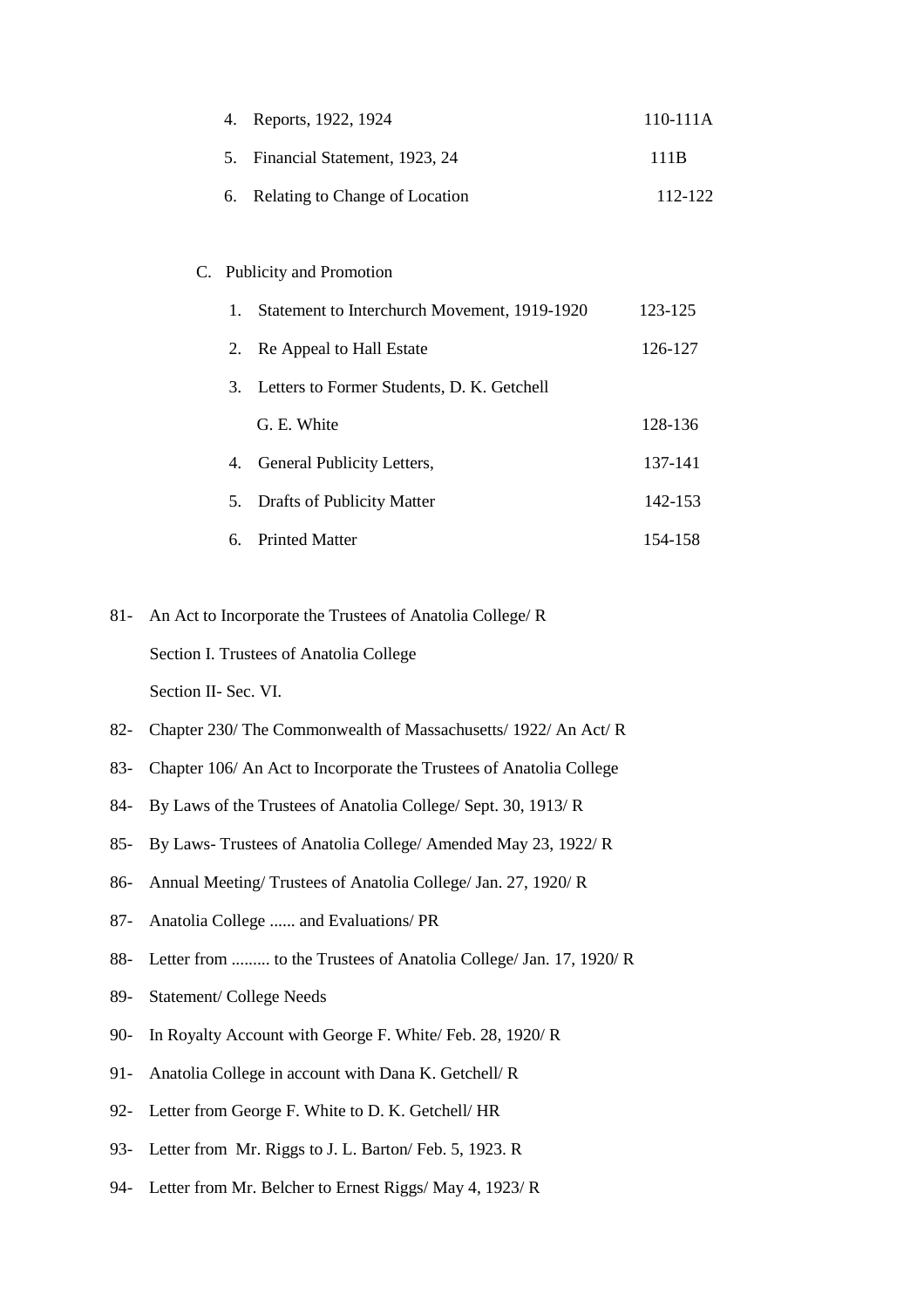- 95- Statement of Anatolia College Funds and their Uses/ R
- 96- Financial Statement Dec. 20, 1923- Aug. 31, 1924/ R
- 97- Staement of G. White/ July 25, 1919/ R
- 98- Plan for Small Practical Farm
- 99- Review- The Mangers of Anatolia College/ July 29, 1920/ R
- 100- Manger Requests for Trustee Action/ March 31, 1924/ R
- 101- Anatolia College/ 1924/ R
- 102- Letter to Trustees of Anatolia College/ March 17, 1924/ R
- 103- Letter from .... to J. L. Barton/ May 7, 1924/ R
- 104- Translation of the College Firman/ Sept. 19 ..../ R
- 105- Letter from L. B. Nercerssian to J. L. Barton/ Sept. 25, 1924/ R
- 106- Constitution of Anatolia College/ R
- 107- The Property Involved December 31, 1915/ R
- 108- Statistics/ R
- 109- Registration and Nationality Report/ Dec. 19, 1919/ R
- 110- President's Report/ January 31, 1922/ R
- 111A- Anatolia College/ Report
- 111B- Financial Statement/ Dec. 20, 1923/ R
- 112- Copy of the Order to George White
- 113- Letter from G. E. White to admiral Mark Bristol/ April 1, 1921/ R
- 114- Translation of the Article titled "Not A School But A Hearth Of Conspiracy" from the Newspaper "Yeni Gun" / HR
- 115- Extract from "Ikdam" dated Aug. 19, 1922/ R Extract from "Tevhid Efkar" dated Aug. 19, 1922
- 116- View of Those at the Home Base in regard to A. C./ R
- 117- Regarding Anatolia College/ Proposal for Discussion Feb. 16, 1924/ R
- 118- Regarding the Location of Anatolia College/ R
- 119- Regarding the Future of Anatolia College/ R
- 120- Reasons Why Anatolia College Should Relocate in Greece/ R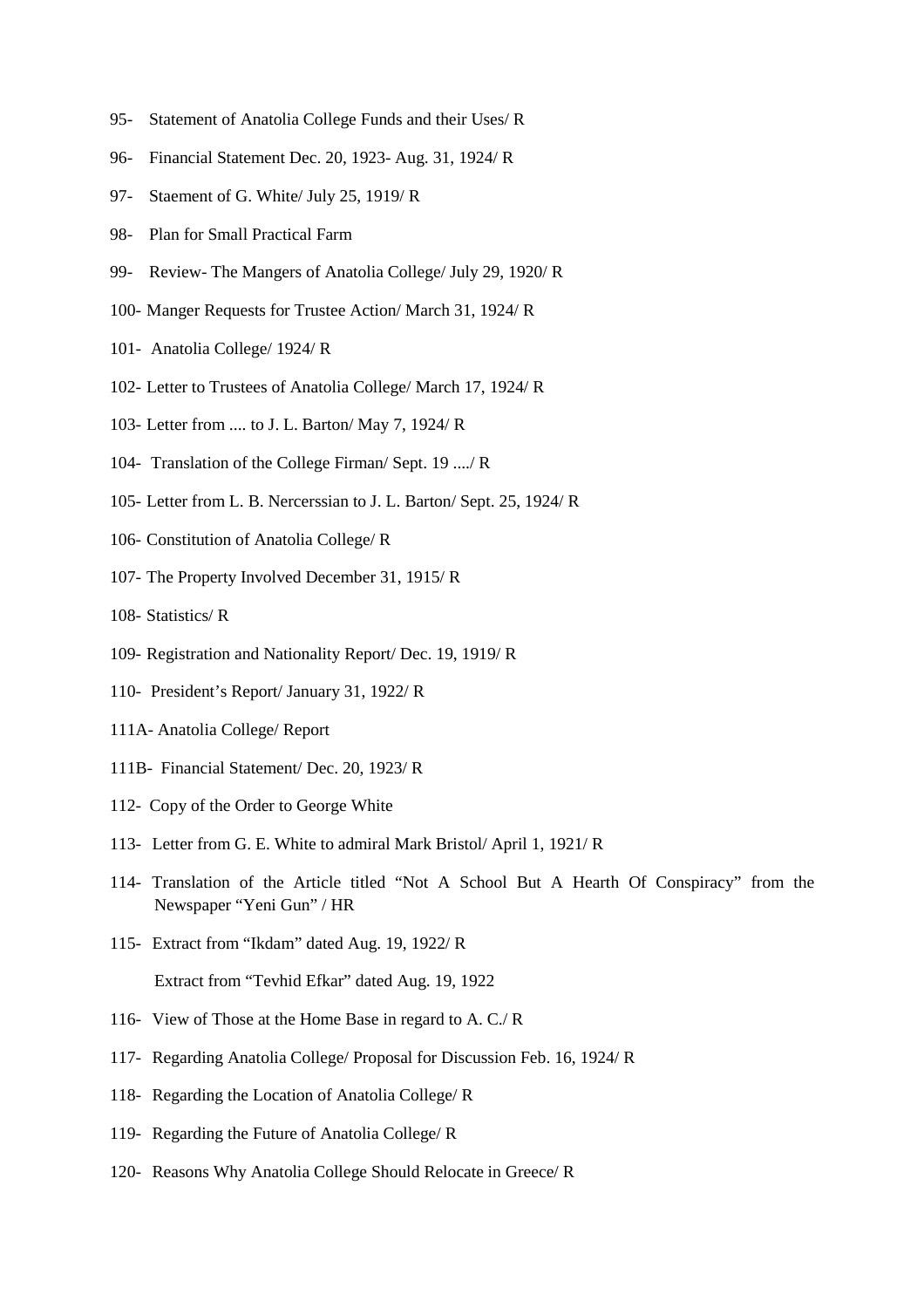- 121- Letter from ...... to J. L. Barton/ July 9, 1924
- 122- Report of the Committee on the Question of Anatolia College/ R
- 123- Copy of the Statement to Interchurch World Movement/ R
- 124- Letter from ........ to Mr. Hawley/ January 13, 1920/ HR
- 125- Letter from .......to Dana K. Getchell/ Aug. 5, 1920/HR
- 126- Letter from Dana K. Getchell to George White/ March 1, 1921/ HR
- 127- Letter from Mr. Johnson to Dr. Patton/ June 2, 1921/ R
- 128- Anatolia College Library Museum Building/ R
- 129- To the Graduates and Former Students of Marsovan Theological Seminary/ March 1914/ R
- 130- Letter to Former Students/ April 21, 1914/ R
- 131- Letter to Former Students/ July 31, 1919/ R
- 132- Letter to Former Students/ June 30, 1920 /R
- 133- Letter to Former Students/ January 12, 1920/ R
- 134- Letter to Former Students/ February 7, 1921/ R
- 135- Letter to Former Students/ May 10, 1921/R
- 136- Letter to Former Students/ September 15, 1921 / R
- 137- Letter to Former Students/ 1919 / R
- 138- Letter to Former Students/ September 20, 1919/ R
- 139- Letter to Former Students/ February 1921/ R
- 140- Letter to Former Students/ September 20, 1921/ r
- 141- Letter to Former Students/ January 6, 1922/ R
- 142- Needs for 1920-1921/ HR
- 143- Anatolia College/ HR
- 144- Anatolia College/ HR
- 145- Anatolia College/ HR
- 146- Anatolia College/ HR
- 147- Anatolia College/ Miscellaneous Student/ HR
- 148- Anatolia College/ HR
- 149- Bulletin Anatolia College/ HR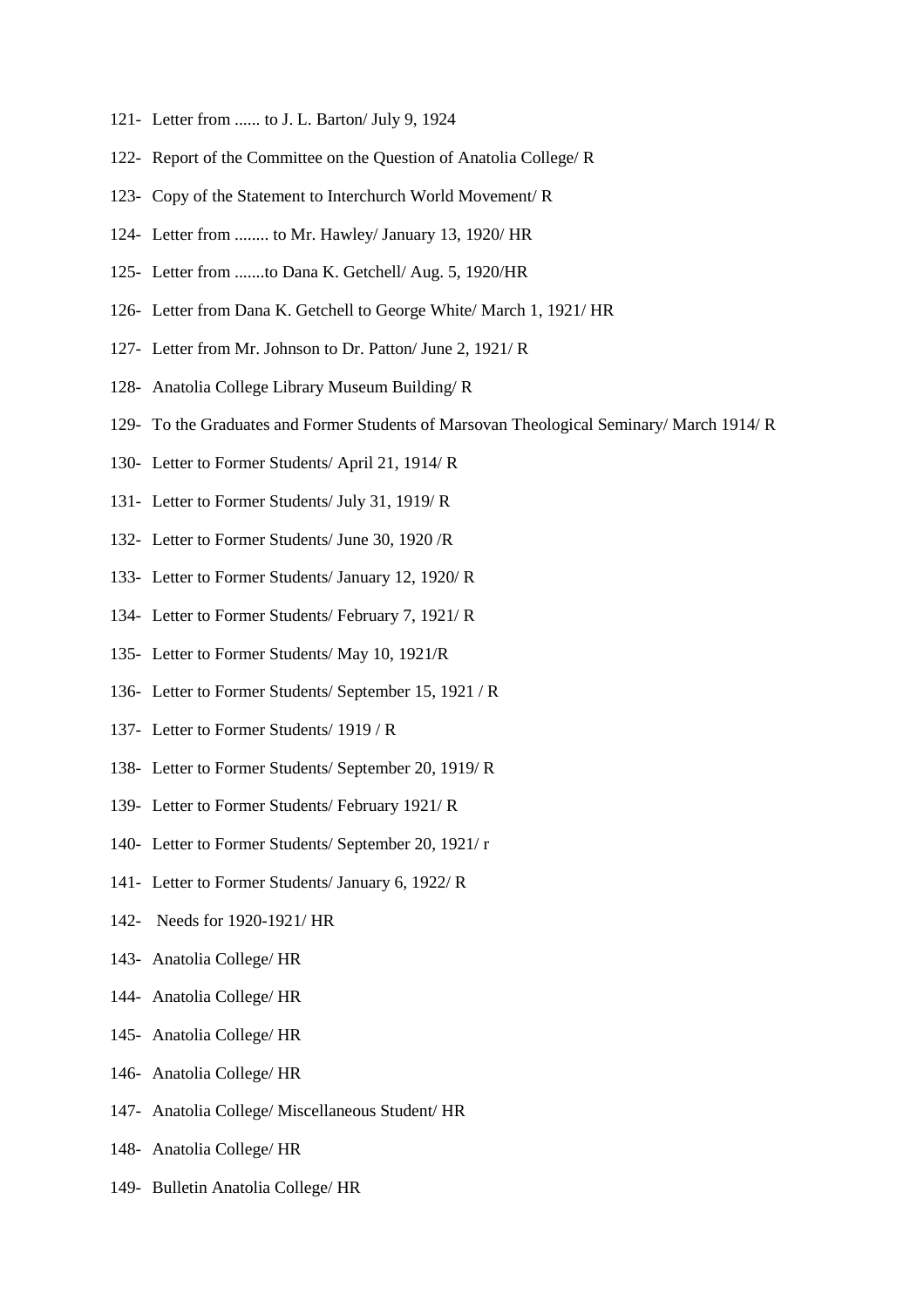- 150- Facts Concerning Anatolia College/ Jan. 1921/ R
- 151- Anatolia College/ Marsovan, Turkey in Asia/ Photographs
- 152- Anatolia College/ R
- 153- For Anatolia College/ R
- 154- Anatolia College/ R
- 155a- A Photograph of the College
- 155b- Union Hall
- 156- Bulletin Anatolia College/ R
- 157- A Map of Turkey-in Asia
- 158B- Anatolia College/ May 31, 1920/ R
- 158A- Anatolia College/ Girls' School/ June 17-23, 1920/ R
- 159- Anatolia College/ Supplementary Material, 1886-1924 (July)

# **II. Letters**

A. Dana K. Getchell Correspondence, 1919 - 1921

|    | 1.             | With American Board Secretaries        | 160-186 |
|----|----------------|----------------------------------------|---------|
|    | 2.             | <b>With Fellow Missionaries</b>        | 187-208 |
|    |                | C. C. Compton                          | 187-188 |
|    |                | L. R. Fowle                            | 189-192 |
|    |                | Marsovan Associates                    | 193-194 |
|    |                | T. D. Riggs                            | 195-208 |
|    | 3.             | <b>From Former Students</b>            | 209-233 |
|    |                | See detail at head of section          |         |
|    | $\mathbf{4}$ . | Miscellaneous                          | 234-276 |
|    |                | See detail at head of section          |         |
|    |                | See also C <sub>2</sub> below          |         |
| В. |                | Esther Robbins White (Mrs.- G. E.)     | 274-276 |
| C. |                | George E. White                        |         |
|    | 1.             | <b>With American Board Secretaries</b> | 277-331 |
|    | 2.             | With D. K. Getchell, 1919-1921         | 332-382 |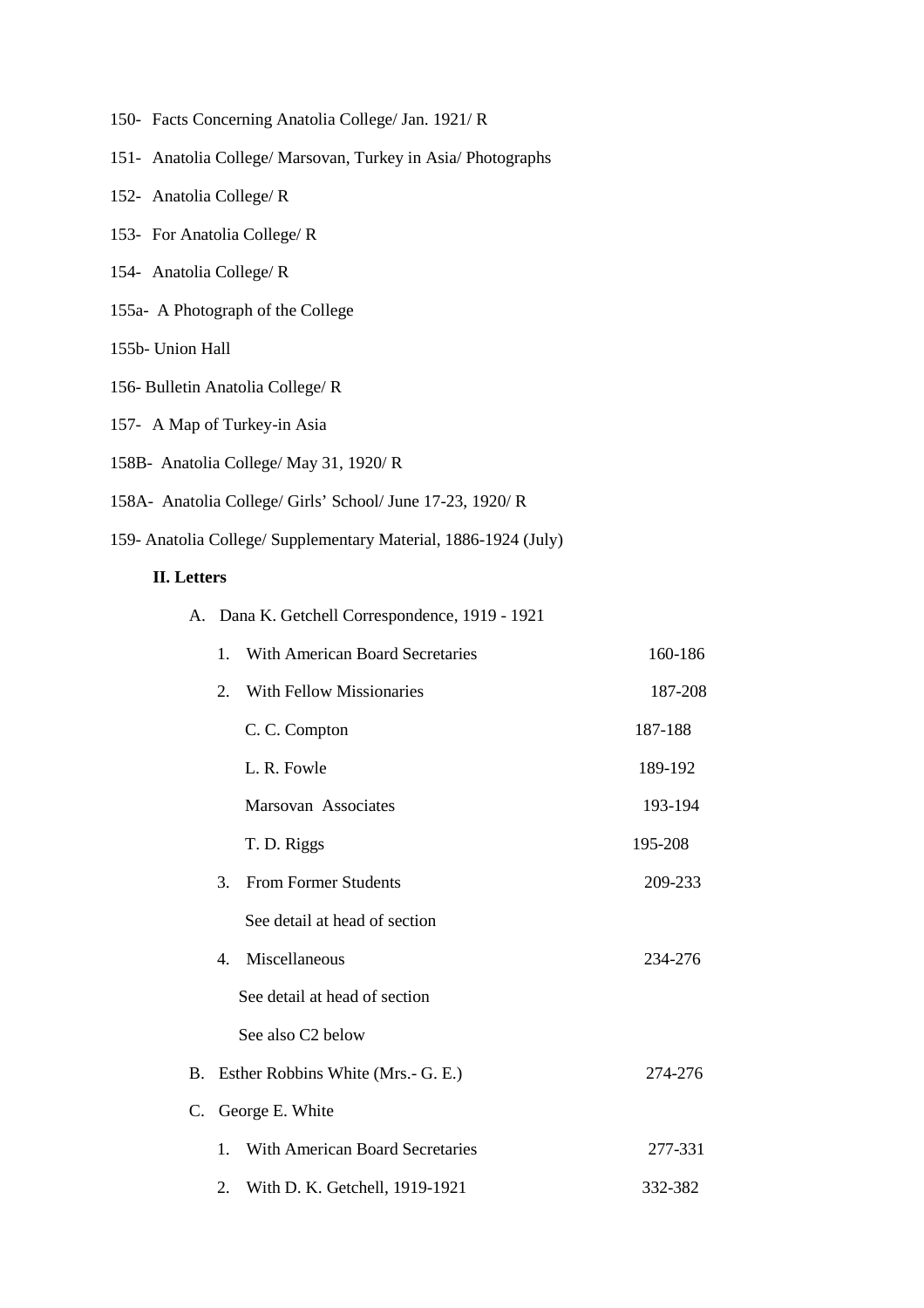| 3.             | With Other Missionaries |         |
|----------------|-------------------------|---------|
|                | <b>Ernest Pye</b>       | 383-384 |
|                | F. W. Lyman             | 385     |
| $\mathbf{4}$ . | Miscellaneous           | 386-394 |
|                | J. A. Blaisdell         | 386     |
|                | W. H. Brainerd          | 387     |
|                | L. J. Colman            | 388     |
|                | Col. J. P. Cooms        | 389     |
|                | C. H. Dodge             | 390     |
|                | H. W. Page              | 391     |
|                | W. J. Shallcross        | 392     |
|                | Prof. Vanausdal         | 393     |
|                | C. V. Vickrey           | 394     |

- 160- Letter from ....... to Mr. Bell/ July 28, 1919/ HR
- 161- Letter from ....... to J. L. Barton/ Nov. 20, 1919/ HR
- 162- Letter from ....... to D. K. Getchell / Dec. 15, 1919/ HR
- 163- Letter from ....... to D. K. Getchell / Dec. 30, 1919/ HR
- 163- Letter from Mr. B. Eddy to D. K. Getchell/ Dec. 30 , 1919/ R
- 164- Letter from ....... to Mr. Brewer Eddy / Dec. 31, 1919/ R
- 165- Letter from ....... to D. K. Getchell / January 23, 1920/ R
- 166- Letter from ....... to J. L. Barton/ Feb. 17, 1920/ R
- 167- Letter from ....... to J. L. Barton/ March 11, 1920/ R
- 168- Letter from ....... to D. K. Getchell / March 11, 1920/ R
- 169- Letter from J. L. Barton to D. K. Getchell / May 12, 1920/ R
- 170- Letter from J. L. Barton to D. K. Getchell / June 7, 1920/ R
- 171- Letter from J. L. Barton to D. K. Getchell / June 28, 1920/ R
- 172- Letter from J. L. Barton to D. K. Getchell / Aug. 12, 1920/ R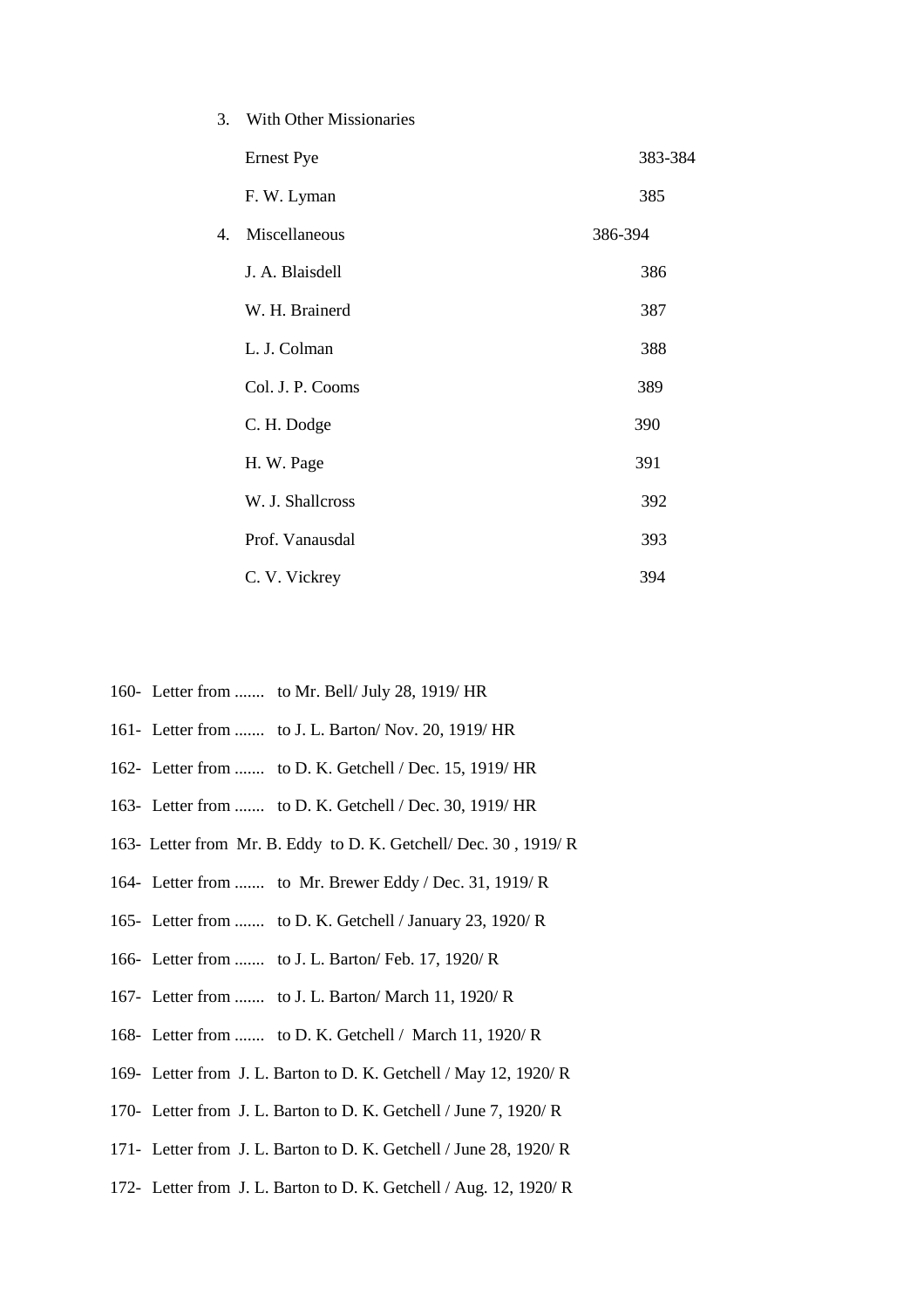- 173- Letter from ........... to J. L. Barton /Aug. 7, 1920/ R
- 174- Letter from J. L. Barton to D. K. Getchell / Aug. 20, 1920/ R
- 175- Letter from ..........to J. L. Barton/ Sept. 2, 1920/ R
- 176- Letter from J. L. Barton to D. K. Getchell / Sept. 8, 1920/ R
- 177- Letter from .......... to Frederick H. Gaskins / Sept. 14, 1920/ R
- 178- Letter from J. L. Barton to D. K. Getchell / Sept 18, 1920/ R
- 179- Letter from ........to J. L. Barton / Sept. 23 , 1920/ R
- 180- Letter from. ...... to D. K. Getchell / Sept. 24, 1920/ R
- 181- Letter from J. L. Barton to D. K. Getchell /Nov. 12, 1920/ R
- 182- Letter from J. L. Barton to D. K. Getchell / Nov. 24, 1920/ R
- 183- Letter from J. L. Barton to the Committee of American Board / Jan. 8, 1921/ R
- 184- Letter from J. L. Barton to D. K. Getchell / Feb. 1, 1921/ R
- 185- Letter from ..... to J. L. Barton / Feb. 2, 1921/ R
- 186- Letter from D. K. Getchell to Cornalius H. Patton/ June 23, 1921/ R
- 187- Letter from ......... to C. C. Compton / Jan. 5, 1920/ R
- 188- Letter from ......... to C. C. Compton / Oct. 7, 1919/ R
- 189- Letter from Luther R. Fowle to D. K. Getchell/ Sept. 28, 1920/ R
- 190- Letter/ UR
- 191- Letter from ........ to Luther R. Fowle/ Oct. 29, 1920/ R
- 192- Letter from D. K. Getchell to Congregational House/ Feb. 11, 1921/ R
- 193- Letter from ............. to ........... / May 14, 1921/ R
- 194- Letter from ............. to ........... / May 24, 1921/ R
- 195- Letter from Riggs to D. K. Getchell / Sept. 26, 1919/ R
- 196- Letter from Riggs to D. K. Getchell / Nov. 11, 1919/ R
- 197- Letter from Riggs to D. K. Getchell / Dec. 20, 1919/ R
- 198- Marsovan station in account with D. K. Getchell/ Dec. 9, 1919/ R
- 199- Letter from ...... to Mr. Riggs / Dec. 31, 1919/ R
- 200- Letter from Theodore Riggs to D. K. Getchell / Apr. 25, 1919/ R
- 201- Letter from Theodore Riggs to D. K. Getchell / June 9, 1920/ HR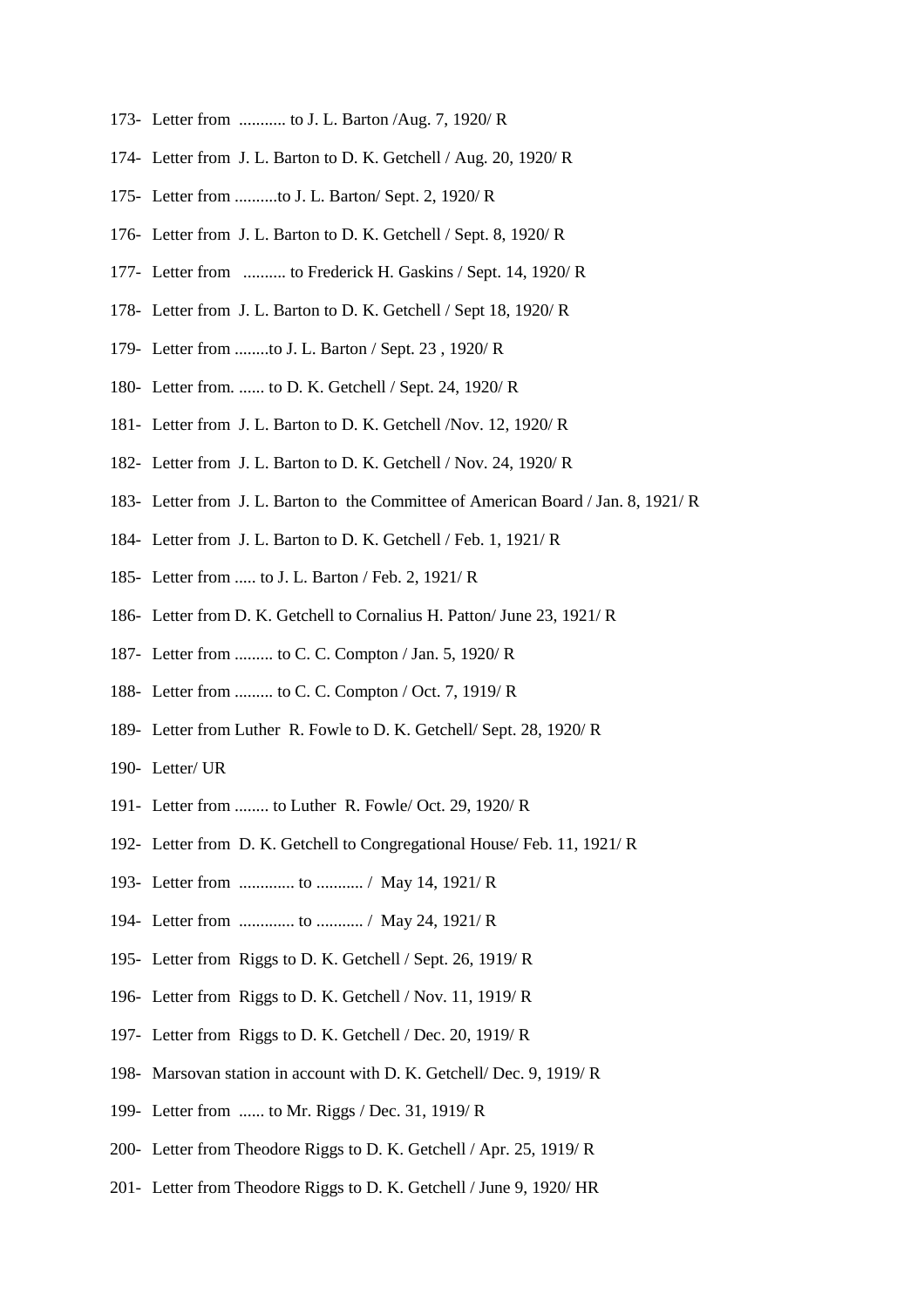- 202- Letter from Theodore Riggs to D. K. Getchell / Aug. 10, 1920/ PR
- 203- Letter from ... to Theodore Riggs/ Sept.?, 1920/ UR
- 204- Letter from ... to Theodore Riggs/ Nov. 10, 1920/ R
- 205- Letter from ... to Theodore Riggs/ Dec. 7, 1920/ PR
- 206- Letter from T. Riggs to D. K. Getchell / Dec. 17, 1920/ R
- 207- Statement of Account,/Nov. 30, 1920/R
- 208- Letter from ... to Theodore Riggs/ May 24, 1921/ R
- 209- A. 3. From Former Students
- 210- Letter from A. G. Anastasis to Getchell/ March 25, 1921/ R
- 211- Letter from John Baptist to Getchell/ March 26, 1921/ R
- 212- Letter from Y. Chardujian to Getchell/ Jan. 17, 1920/ R
- 213- ?
- 214- Letter from L. C. Rambler to ......./......../ R
- 215- Letter from M. G. Garabedian to Getchell/ July 22, 1921/ R
- 216- Letter from C. Hurmuziades to Getchell/ Apr 25, 1921/ R
- 217- Letter from X. D. Ides to Getchell/ Aug. 31, 1921/ R
- 218- Letter from H. H. Kasabashia to Getchell/ Apr. 25, 1921/ R
- 219- Letter from B. M. Kurkryasharian to Getchell/ March 25, 1921/ R
- 220- Letter from B. M. Kurkryasharian to Getchell/ May 25, 1921/ R
- 221- Letter from N. Mimepoulos to Getchell/ Sept. 16, 1921/ R
- 222- Letter from S. J. Paul to Getchell/ May 26, 1921/ R
- 223- Letter from Y. K. Rushdoony to Getchell/ Aug. 4, 1921/ R
- 224- Letter from Edw. Sivashian to Getchell/ May 15, 1921/ R
- 225- Letter from Edw. Sivashian to Getchell/ June 2, 1921/ R
- 226A- Letter from H. A. sivaslian to Getchell/ Oct. 21, 1921/ R
- 226A'- Letter from H. A. Sivaslian to Getchell/ Nov. 16, 1920/ R
- 226E- Letter from A. L. Tertsagian to Getchell/ Jan 17, 1920/ R
- 227- Letter from D. Theoacharides to Getchell/ Jan. 15, 1920/ R
- 228- Letter from G. Thoumaian to Getchell/ Nov. 11, 1919/ R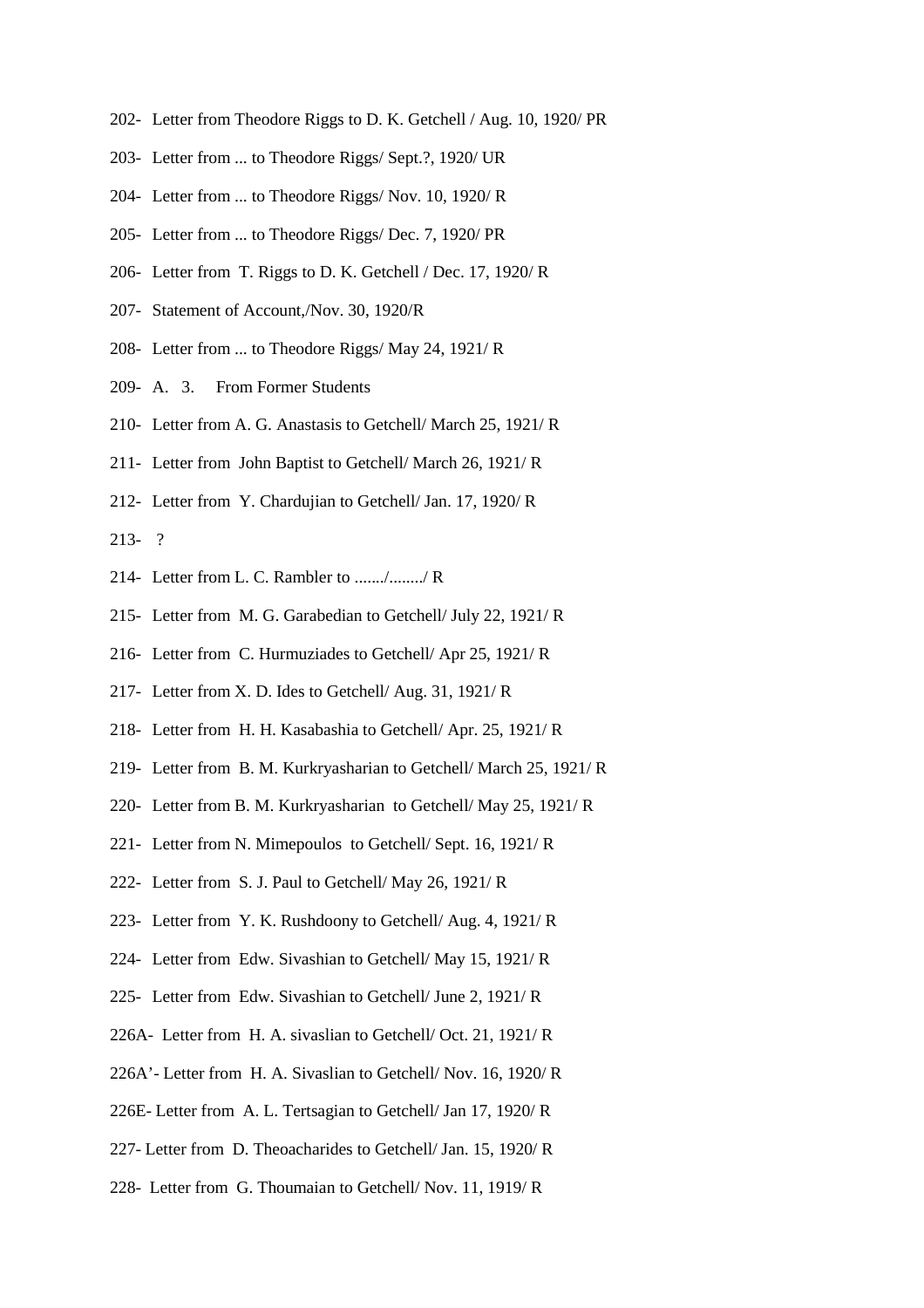- 229- Letter from Timothos to Getchell/ March 28, 1921/ R
- 230- Letter from C. G. Tokas to Getchell/ March 2, 1921/ R
- 231- Letter from George White to James Yeprem/ Oct. 29, 1920/ R
- 232- Letter from J. G. Yeprem to Getchell/ May 15, 1921/ R
- 233- Letter from J. G. Yeprem to Getchell/ May 15, 1921/ R
- 234- A. 4. Miscellaneous.
- 235- Letter from ..... to W. H. Brainerd/ Aug. 30, 1920/ R
- 236- Letter from .......to M. L. Burton/ May 26, 1921/ R
- 237- Letter from Susan M. Childs to Getchell/ 1920/ PR
- 238- Letter from Donald J. Cowling to Getchell/ Sept. 11, 1920/ R
- 239- Letter from ......to Donald J. Cowling/ Nov. 27, 1920/ R
- 240- Letter from ......to J. A. Curran/ May 23, 1921/ R
- 241- Letter from ...... to Hale M. D./ May 21, 1921/ R
- 242- Letter from ...... to G. W. Hinckley/ Apr. 21, 1921
- 243- Letter from .......to G. W. Hinckley/ May 6, 1921
- 244- Letter from ...... to G. W. Hinckley/ May 7, 1921
- 245- 246 Omitted
- 247- Letter from ...... to Dr. Philip Greene/ Feb. 3, 1921/ R
- 248- Letter from ...... to Mr. James/ Dec. 23, 1919/ R
- 249- Letter from ...... to Miss. Ethel Jaynes/ Feb. 7, 1921/ R
- 250- Letter from ...... to D. H. Kabakjian/ Jan. 10, 1920/ R
- 251- Letter from Eliot G. Mears to D. K. Getchell/ Oct. 11, 1920/ R
- 252- Letter from Eliot G. Mears to Bureau of Foreign and Domestic Commerce/ Nov. 6, 1920/ R
- 253- Letter from Annie D. Merrill to Dr. White/ July 2, 1919/ R
- 254- Letter from .... to A. D. Merrill/ Jan. 10, 1920/ R
- 255- Letter from....... to Miss Edith Riggs / May 27, 1921/ R
- 256- Letter from....... to Rollings/ Dec. 23, 1919/ R
- 257- Letter from....... to Rollings/ March 18, 1920/ R
- 258- Letter from....... to D. K. Getchell/ June 3, 1920/ R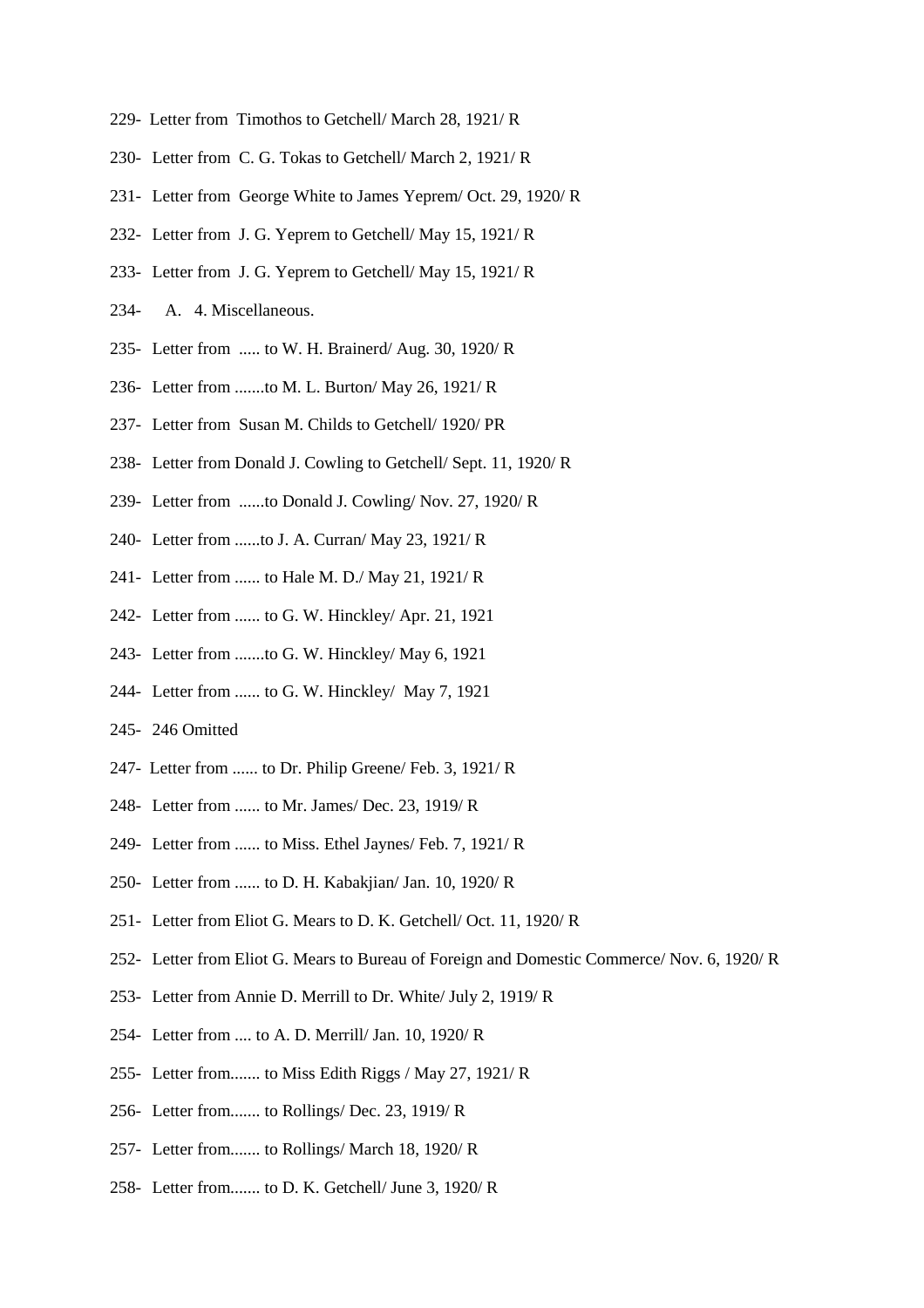- 259- Letter from....... to C. O. Swanson/ July 26, 1919/ R
- 260- Letter from....... to C. O. Swanson/ January 6, 1920/ R
- 261- Letter from....... to D. K. Getchell/ March 16, 1920/ R
- 262- Letter from....... to C. V. Vickrey/ March 16, 1920/ R
- 263- Letter from....... to D. K. Getchell/ Dec. 13, 1920/ R
- 264- Letter from....... to C. V. Vickrey/ Dec. 24, 1920/ R
- 265- Letter from Charles W. Fowle to D. K. Getchell/ Dec 28, 1920/ R
- 266- Letter from....... to C. V. Vickrey/ May 17, 1921/ R
- 267- Letter from....... to C. V. Vickrey/ May 30, 1921/ R
- 268- Letter from....... to Miss Esther White/ June 3, 1921/ R
- 269- Letter from Margaret White to D. K. Getchell/ Jan. 4, 1921/ R
- 270- Letter from....... to D. K. Getchell/ Jan. 15, 1921/ R
- 271- Letter from....... to Will Aitkenhead/ Feb. 3, 1921/ R
- 272- Letter from....... to Mr. Farnham/ Feb. 3, 1921/ R
- 273- Letter from....... to C. M Wilhelm/ July 19, 1919/ R
- 274- Letter from G. E. White to H. E. B. Case/ Jan. 16, 1924/ HR
- 275- Letter from G. E. White to H. E. B. Case/ Feb. 6, 1924/ HR
- 276- Letter from ....... to J. L. Barton / Feb. 17, 1924/ HR
- 277- Letter from G. E. White to E. F. Bell/Dec. 3, 1918/ R
- 278- Letter from G. E. White to J. L. Barton/ June 23, 1919/ R
- 279- Letter from G. E. White to E. F. Bell/Jun. 24, 1919/ R
- 280- Letter from G. E. White to E. F. Bell/July 28, 1919/ R
- 281- Letter from G. E. White to E. F. Bell/July 30, 1919/ R
- 282- Letter from G. E. White to E. F. Bell/ Aug. 14, 1919/ R
- 283- Letter from G. E. White to E. F. Bell/ Aug. 14, 1919/ R
- 284- Letter from G. E. White to E. F. Bell/ Aug. 17, 1919/ R
- 285- Letter from G. E. White to E. F. Bell/ Sept. 8, 1919/ R
- 286- Letter from G. E. White to J. L. Barton/ Sept. 10, 1919/ R
- 287- Letter from G. E. White to J. L. Barton/ Sept. 20, 1919/ R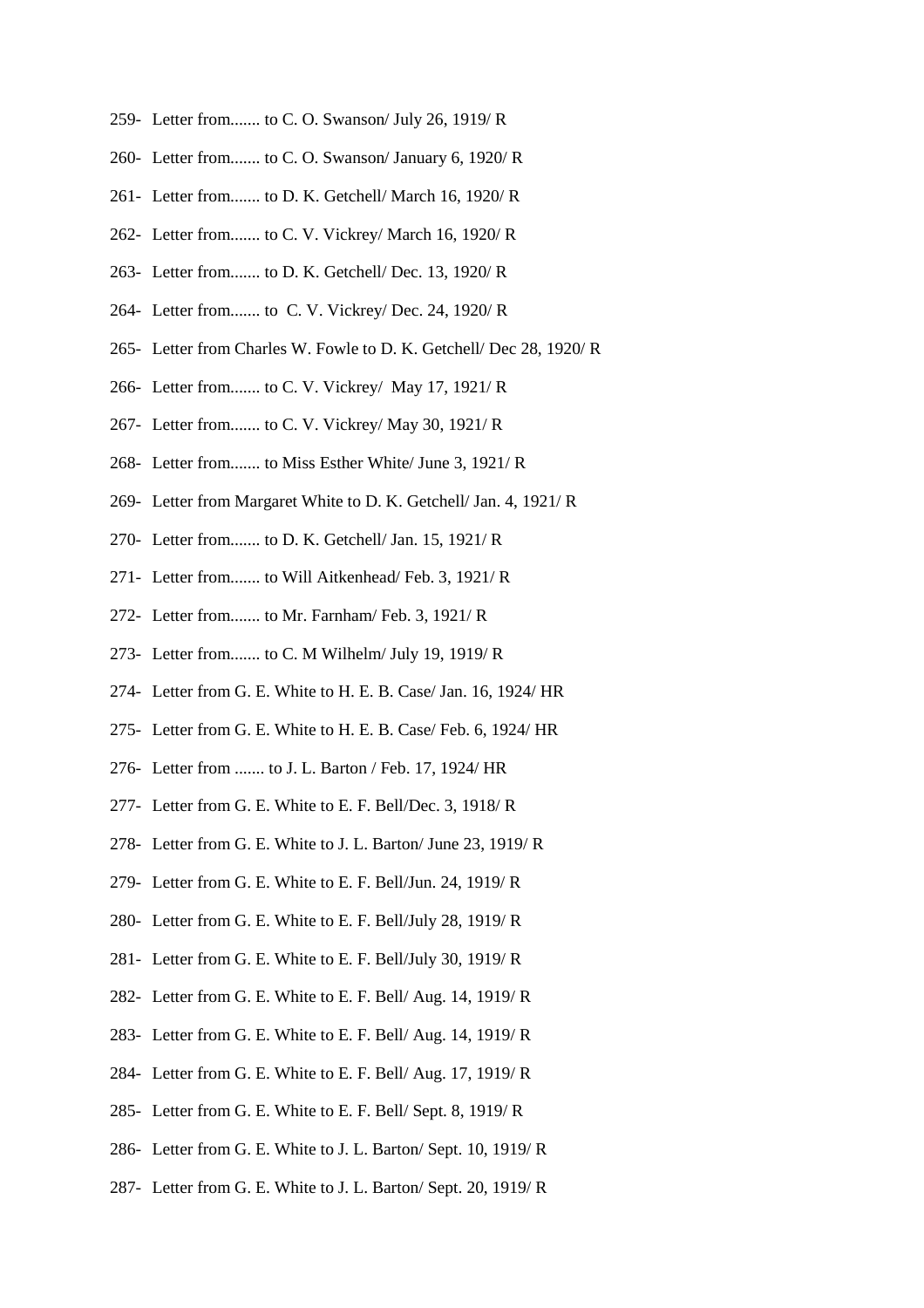- 288- Letter from G. E. White to J. L. Barton/ Oct. 4, 1919/ R
- 289- Letter from G. E. White to Brewer Eddy/ Oct. 23, 1919/ R
- 290- Letter from G. E. White to J. L. Barton/ Dec. 11, 1919/ R
- 291- Letter from G. E. White to J. L. Barton/ Dec. 12, 1919/ R
- 292- Letter from ........to J. L. Barton/ Dec. 29, 1919/ R
- 293- Letter from G. E. White to J. L. Barton/ March 17, 1919/ R
- 294- Letter from G. E. White to J. L. Barton/ ......../ PR
- 295A- Letter from G. E. White to J. L. Barton/ Oct. 19, 1920/ R
- 295B- Letter from G. E. White to J. L. Barton/ Apr. 14, 1921/ R
- 296- Letter from G. E. White to J. L. Barton/ Jan. 28, 1922/ R
- 297- Letter from G. E. White to Ernest W. Riggs/ Feb. 23, 1922/ R
- 298- Letter from G. E. White to Ernest W. Riggs/ Jan. 7, 1924/ R
- 299- Letter from G. E. White to J. L. Barton/ Jan. 8, 1924/ R
- 300- Letter from G. E. White to J. L. Barton/ Jan.18, 1924/ R
- 301- Letter from G. E. White to J. L. Barton/ Feb, 20, 1924/ R
- 302- Letter from G. E. White to J. L. Barton/ March 10, 1924/ R
- 303- Letter from G. E. White to J. L. Barton/ March 14, 1924/ R
- 303A- Letter from G. E. White to J. L. Barton/ March 12, 1924/ R
- 304- Letter from G. E. White to J. L. Barton/ March 25, 1924/ R
- 305- Letter from G. E. White to J. L. Barton/ March 31, 1924/ R
- 306- Letter from G. E. White to J. L. Barton/ Apr. 17, 1924/ R
- 307- Letter from G. E. White to J. L. Barton/ Apr. 18, 1924/ R
- 308- Letter from G. E. White to J. L. Barton/ Apr. 18, 1924/ R
- 309- Letter from G. E. White to J. L. Barton/ Apr. 24, 1924/ R
- 310- Letter from G. E. White to J. L. Barton/ Apr. 25, 1924/ R
- 311- Letter from G. E. White to J. L. Barton/ Apr. 25, 1924/ R
- 312- Letter from G. E. White to J. L. Barton/ Apr. 26, 1924/ R
- 313- Letter from G. E. White to J. L. Barton/ Apr. 22, 1924/ R
- 314- Letter from G. E. White to J. L. Barton/ Apr. 29, 1924/ R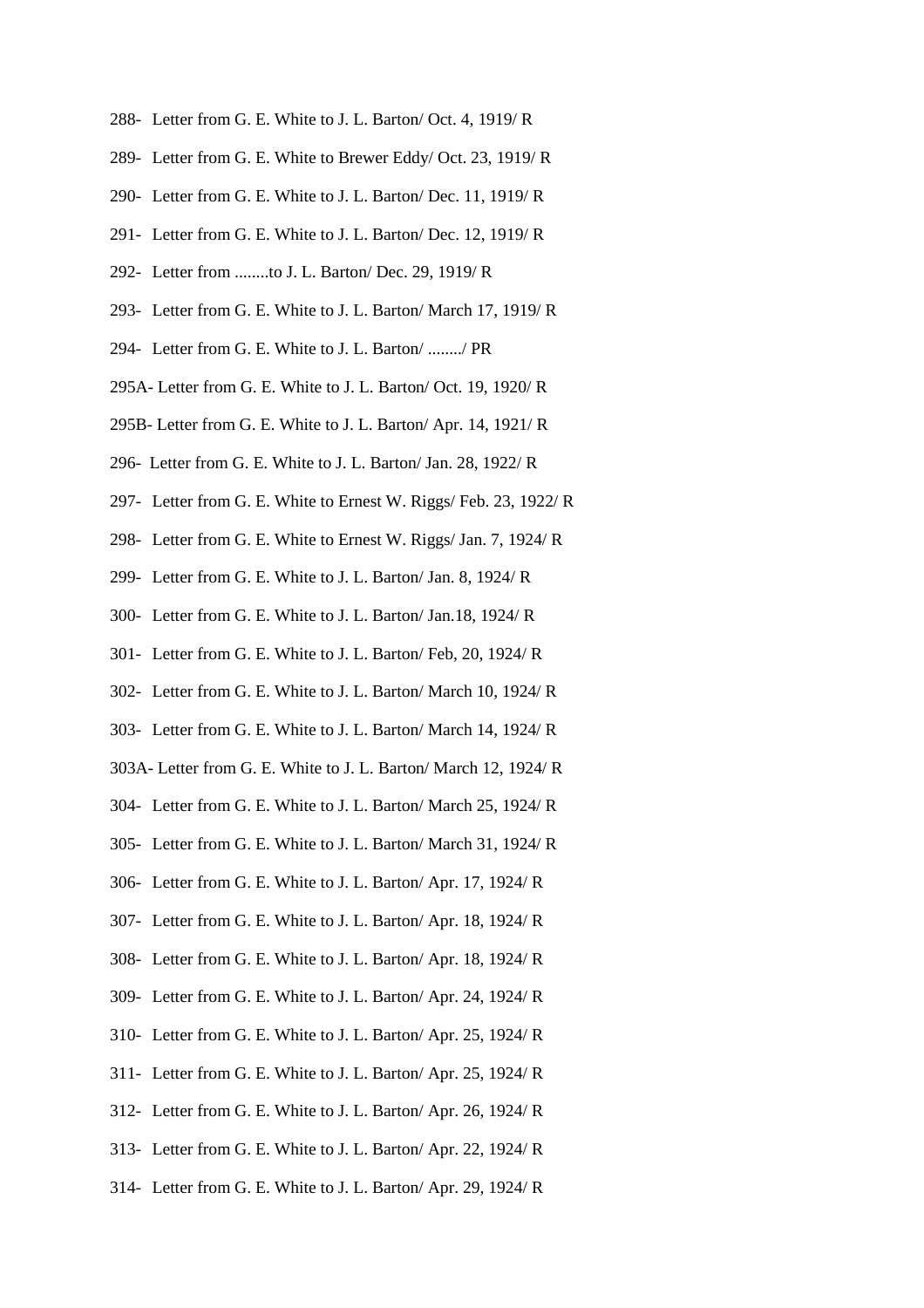- 315- Letter from G. E. White to J. L. Barton/ May 6, 1924/ R
- 316- Statement of Mr. Harold Spender regarding to Anatolia College to President George E. White/ May 4, 1924/ R
- 317- Letter from G. E. White to J. L. Barton/ May 13, 1924/ R
- 318- Letter from G. E. White to J. L. Barton/ June 13, 1924/ R
- 319- Letter from G. E. White to J. L. Barton/ June 30, 1924/ HR
- 320- Letter from G. E. White to J. L. Barton/ June 20, 1924/ HR
- 321- 322- Letter from S. W. Cackett to G . E. White/ June 17, 1924/ R
- 323- Letter from G. E. White to J. L. Barton/ July 3, 1924/R
- 324- Letter from G. E. White to J. L. Barton/ July 4, 1924/R
- 325- Letter from G. E. White to J. L. Barton/ July 5, 1924/R
- 326- Letter from G. E. White to J. L. Barton/ July 21, 1924/R
- 327- Letter from G. E. White to J. L. Barton/ July 23, 1924/R
- 328- Letter from G. E. White to J. L. Barton/ July 28, 1924/R
- 329- Letter from G. E. White to J. L. Barton/ July 28, 1924/R
- 330- Letter from Yervant Nahabedian to G. E. White/ July 27, 1924/ R
- 331- Letter from G. E. White to J. L. Barton/ July 29, 1924/R
- 332- Letter from G. E. White to D. K. Getchell/ Oct 3, 1919/R
- 333- Letter from G. E. White to D. K. Getchell/ Oct 7, 1919/R
- 334- Letter from G. E. White to D. K. Getchell/ Oct 13, 1919/R
- 335- Letter from G. E. White to D. K. Getchell/ Oct 23, 1919/R
- 336- Letter from G. E. White to D. K. Getchell/ Oct 23, 1919/R
- 337- Letter from G. E. White to D. K. Getchell/ Nov. 3, 1919/R
- 338- Letter from G. E. White to D. K. Getchell/ Nov. 13, 1919/R
- 339- Letter from G. E. White to D. K. Getchell/ Nov. 24, 1919/R
- 340- Letter from G. E. White to D. K. Getchell/ Nov. 28, 1919/R
- 341- Letter from D. K. Getchell to G. E. White / Dec. 6, 1919/R
- 342- Letter from D. K. Getchell to G. E. White / Dec. 23, 1919/R
- 343- Letter from D. K. Getchell to G. E. White / Dec. 31, 1919/R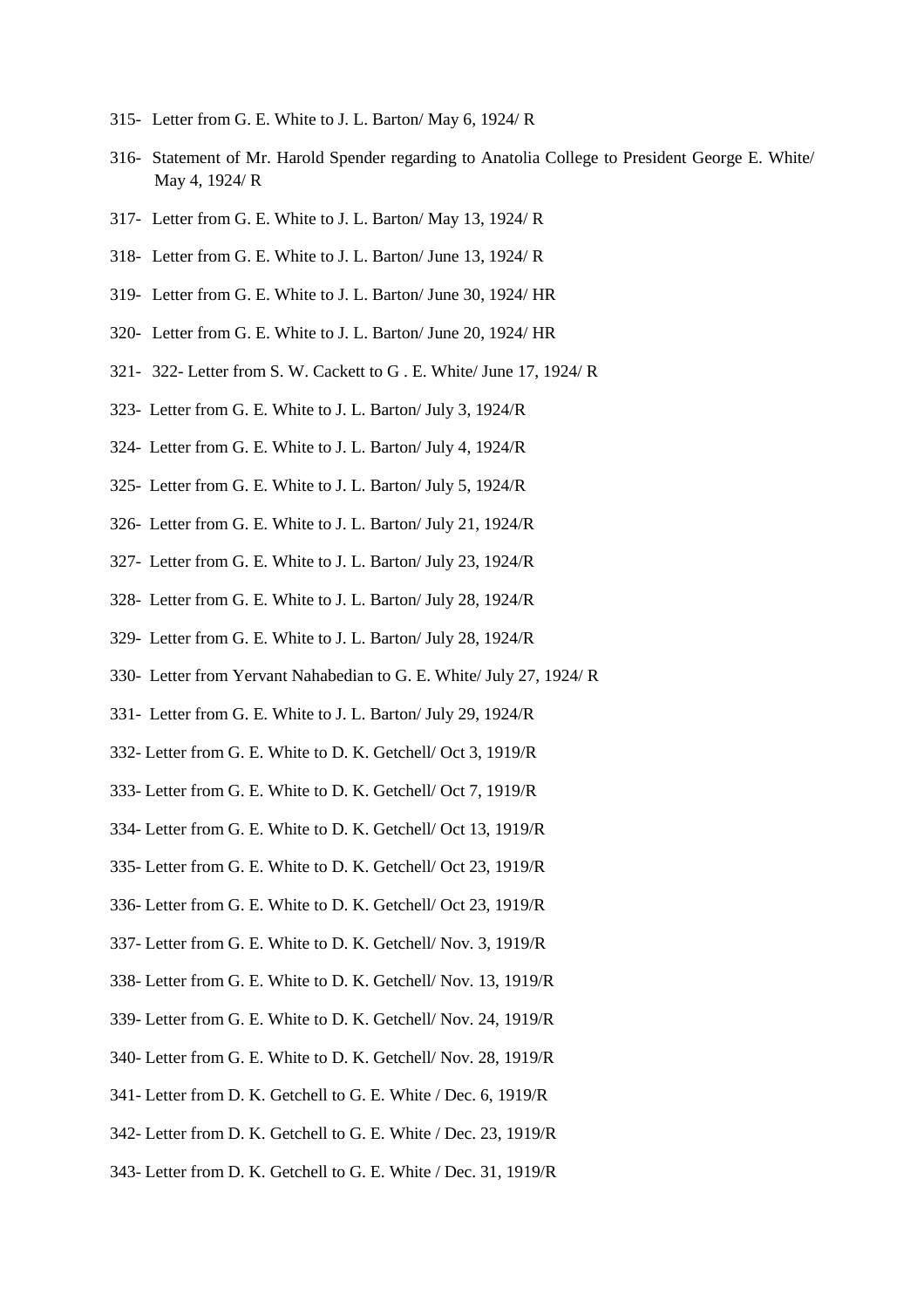344- Letter from G. E. White to D. K. Getchell / Jan. 6, 1920/R 345- Letter from D. K. Getchell to G. E. White / Jan. 14, 1920/R 346- Letter from G. E. White to D. K. Getchell / Jan. 17, 1920/R 347- Letter from G. E. White to D. K. Getchell / Jan. 23, 1920/R 348- Letter from G. E. White to D. K. Getchell / Jan. 29, 1920/R 349- Letter from G. E. White to D. K. Getchell / Feb. 23, 1920/R 350- Letter from G. E. White to D. K. Getchell / March 7, 1920/R 351- Letter from G. E. White to D. K. Getchell / March 10, 1920/R 352- Letter from G. E. White to D. K. Getchell / March 16, 1920/R 353- Letter from G. E. White to D. K. Getchell / Apr. 12, 1920/R 354- Letter from G. E. White to D. K. Getchell / May 29, 1920/R 355- Letter from G. E. White to D. K. Getchell / June 8, 1920/R 356- Letter from G. E. White to D. K. Getchell / July 6, 1920/R 357- Letter from G. E. White to D. K. Getchell / July 8, 1920/R 358- Letter from G. E. White to D. K. Getchell / July 29, 1920/R 359- Letter from G. E. White to D. K. Getchell / July 22, 1920/R 360- Letter from G. E. White to D. K. Getchell / Aug 4, 1920/R 361- Letter from G. E. White to D. K. Getchell / Aug 18, 1920/R 362- Letter from G. E. White to D. K. Getchell / Sept 6, 1920/R 363- Letter from G. E. White to D. K. Getchell / Sept 10, 1920/R 364- UR 365- Letter from G. E. White to D. K. Getchell / Oct. 8, 1920/R 366- UR

367- Letter from G. E. White to D. K. Getchell / Oct. 28, 1920/R 368- UR

- 369-Letter from G. E. White to D. K. Getchell / Nov. 18, 1920/R
- 370-Letter from G. E. White to D. K. Getchell / Nov. 19, 1920/R
- 371- Letter from .........to G. E. White / Nov. 23, 1920/PR
- 372- Letter from .........to G. E. White / Nov. 29, 1920/PR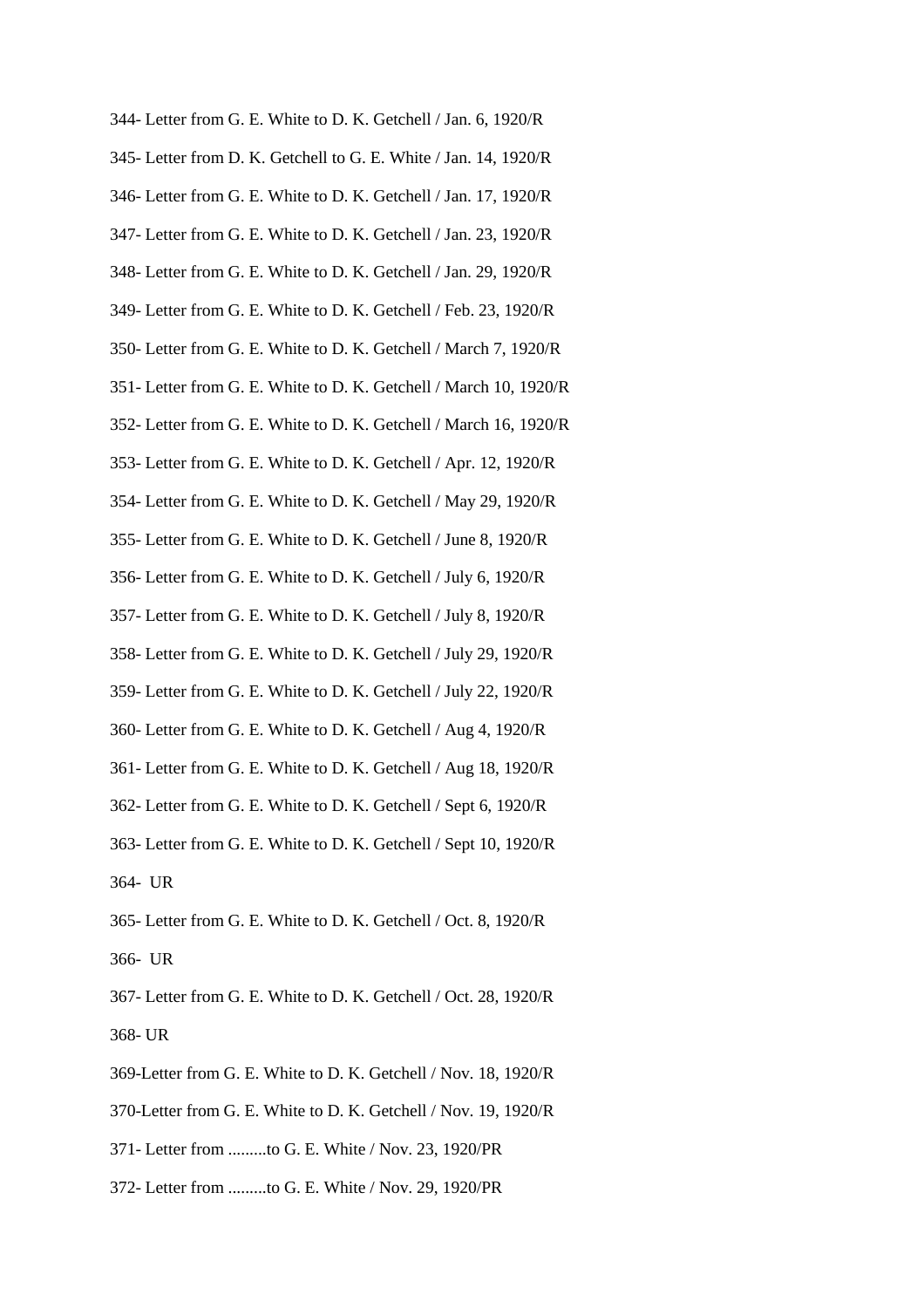- 373- Letter from .........to G. E. White / Dec. 11, 1920/R
- 374- Letter from .........to G. E. White / Dec. 28, 1920/R
- 375- Letter from G. E. White to D. K. Getchell / Apr. 9, 1921/R
- 376- Letter from G. E. White to D. K. Getchell / Apr. 14, 1921/R
- 377- Letter from G. E. White to D. K. Getchell / Apr. 26, 1921/R
- 378- Letter from G. E. White to D. K. Getchell / Apr. 26, 1921/R
- 379- Letter from G. E. White to D. K. Getchell / May 2, 1921/R
- 380- Letter from G. E. White to D. K. Getchell / May 11, 1921/R
- 381- Letter from .........to G. E. White / May 21, 1921/R
- 382- Letter from .........to G. E. White / June 7, 1921/R
- 383- Letter from G. E. White to Pye / March 7, 1920/R
- 384- Letter from G. E. White to D. K. Getchell / Oct. 13, 1920/PR
- 385- Letter from G. E. White to D. K. Getchell / Apr. 29, 1921/R
- 386- Letter from ........ to James A. Blaisdel/ Jan. 29, 1920/ R
- 387- Letter from ........ to W. Brainerd/ May 2, 1921/ R
- 388- Letter from ........ to L. J. Colman/ June 29, 1920/ R
- 389- Letter from White to Colonel Cooms/ Apr. 10, 1920/ R
- 390- Letter from White to Mr. Dodge/ Dec. 29, 1919/ R
- 391- Letter from G. E. White to D. K. Getchell / July 8, 1920/R
- 392- Letter from G. E. White to D. K. Getchell / Sept. 20, 1919/R
- 393- Letter from G. E. White to Prof. Vanausdal/ Oct. 23, 1919/R
- 394- Letter from G. E. White to D. K. Getchell / May 29, 1920/R

#### **-END-**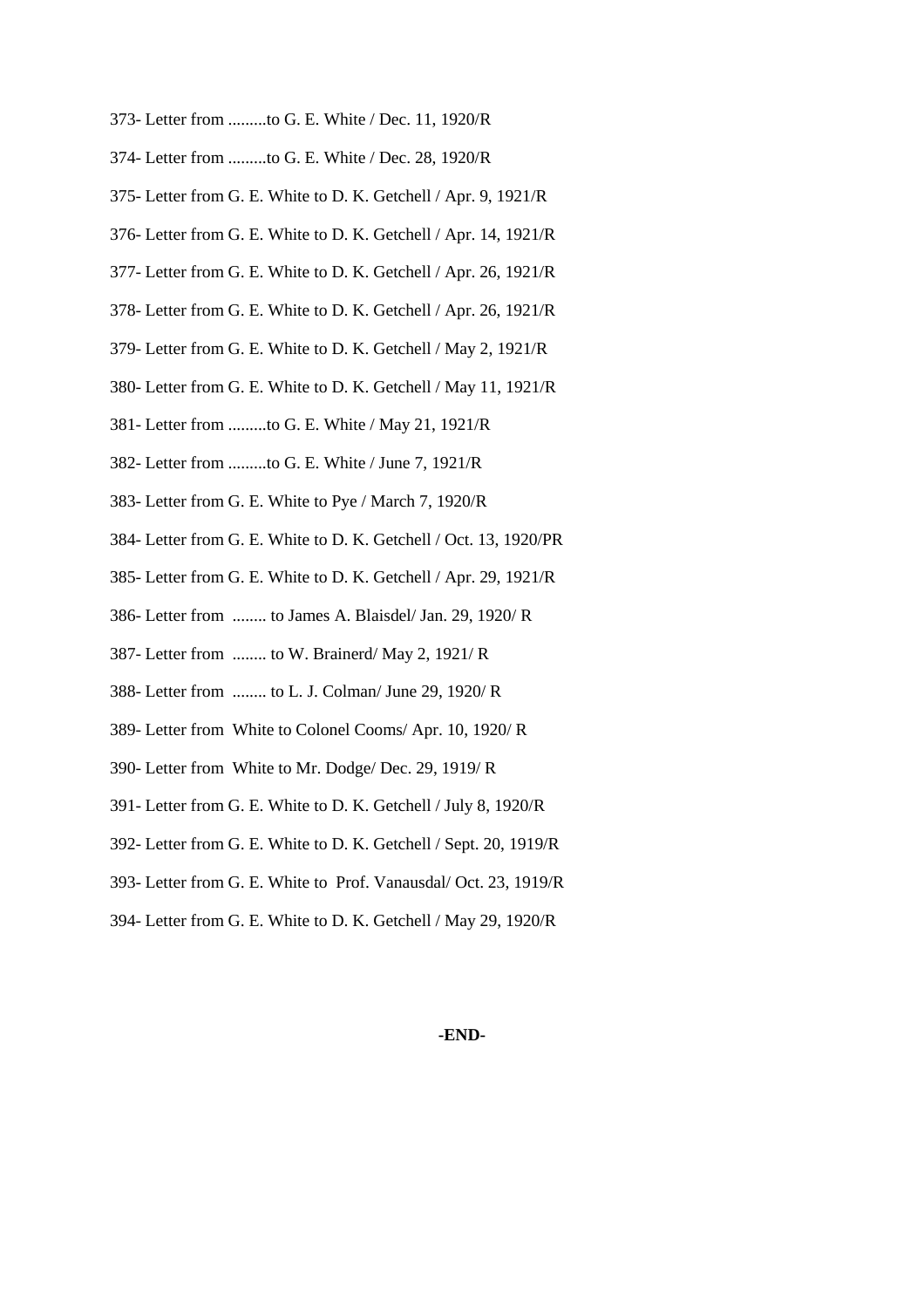# **REEL 507**

Submitted by : Metin Bezikoglu Submitted to : Department of History Project term ( month, year) : December 2000

# **Bibliographical and physical information**

Document type : microfilm Reference no. : BV2410.A4 1984 Reel 507

R : Readable

HR : Hardly Readable

UR : Unreadable

PR : Partially Readable

# NEAR EAST OCCASSIOAL NOTES ON TURKEY BY T. C. TROWBRIDGE 1888 DOCUMENTS 1874 – 1930 EXTRA-SIZE VOL. III (SUPPLEMENTARY)

- 1- The Azeriah Smith Memorial Hospital/ R
- 1a- Introductory Note/ R
- 2- Map of Turkey and Persia
- 3- The Physical Geography of Turkey-in-Asia
- 4- Armenia and the Armenians/ R Chapter III, Armenia and the Armenians Chapter IV, Training and Support of a Native Ministry in the Turkish Empire
- 5- From "The Christian Church" May 1881, Co-operation with Native Christians in the Work of Higher Education in Turkey

5a- Chapter V, The Americans in Turkey, From the British/ Jan. 1878

- 6- The British Quarterly Review for Apr. 1882/ Mohammedanism and the Ottoman Turks.
- 7- Letter from the Editor of Times, Times Office/ Jan 17 1880/ R
- 8- The State of Asiatic Turkey/ R
- 9- How can we Induce Our Young Men to Enter the Ministry
- 10- American Farm School Life in Pictures
- 11- Patriarcot Armenian Constantinople/ J. L. Barton/ 29 Apr. 1921
- 12- Patriarcot Armenian Constantinople/ J. L. Barton/ 23 Aug.. 1921
- 13- Appeal to the American Armenophile Benefactors
- 14- Letter from D. Derderian and M. Nishanyan to J. L. Barton/ June 4, 1921/ R
- 15-Bitlis, Turkey, Jan. 18, 1895/ G. P. Knarr/ PR
- 16-Report/ Cyprus Student Vocation Work/ Ernest Pye/ R
- 17-The School of Religion Summer Work 1926/ Report Letter No. 1/ E. Pye/ R
- 18-The School of Religion Summer Work 1926/ report Letter No. 2
- 19-Cyprus Conditions and Possibilities/ June-Sept. 1926/ R
- 20-The School of Religion Summer Work 1926/ Report Letter No. 3/ May 11, 1927/ R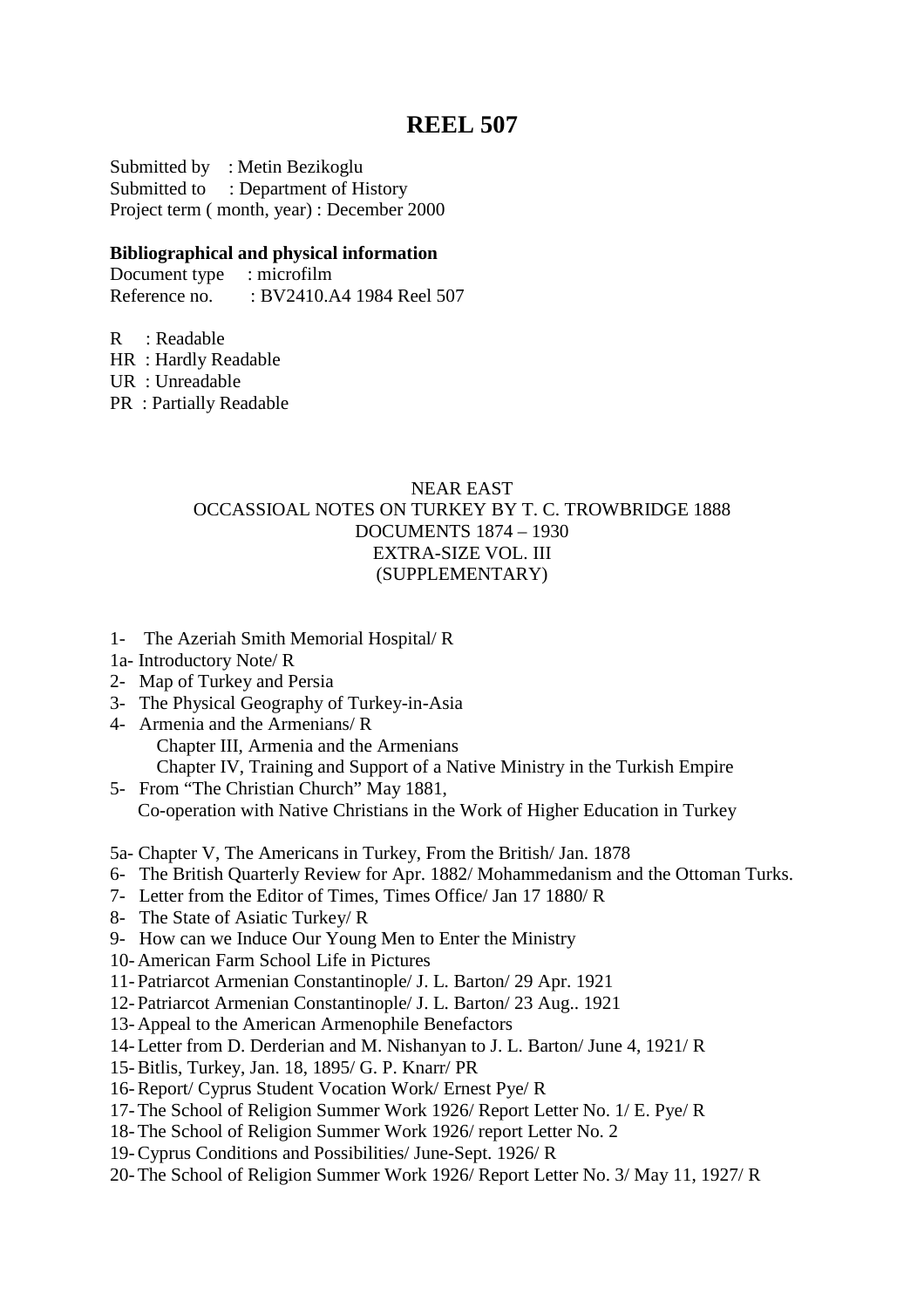- 21-Introduction to 1927 Student Service Reports/ School of Religion/ Athens/ R
- 22- A Varied Program of Summer Work by Greek Students 1927/ R
- 23A- Work among Moslems on the Island of Cyprus/ Summer of 1927
- 23B- Work among Moslems II, summer of 1927
- 23C- The Fifth and Closing Report of Student Summer Work for 1927/ R
- 24A- Introduction to 1928 Student Summer Work Reports, School of Religion, Athens
- 24B- Summer Work Report 1928 No: 3, among the Moslems of Cyprus/ R
- 25- Summer Work Report 1928-1929/ Summer Work in the Refugee Camps about Athens
- 26- Summer Work Report 1929, No: 1/ R
- 27- Summer Work Report 1930, The Report of the Daily Vocation Bible School in Derghouti Camp/ R
- 28- The School of Religion Summer Work Report 1930/ R
- 29- The First Daily Vocation Bible School in Salonica/ R
- 30- Letter from Ernest Pye to the Members of the Fellowship for Work and Prayer for Moslems./ R
- 31- Letter from ....... to Dr Bell/ Nov. 18, 1926/ R
- 32- Letter from ....... to Dr Bell/ May 20, 1927/ R
- 33- Letter from ....... to Dr Bell/ Dec. 1, 1927/ R
- 34- Interim Report from Central Literature Committee for Moslems to Missionary Council for western Asia and Northern Africa/ R
- 35- Letter from Mabel E. Emerson to Miss Constance E. Padwick/ June 27, 1928/ R
- 36- Letter from C. E. Padwick to Member of Central Literature Com./ 31 Dec. 1934
- 37- "Ought One to Change One's Religion?" by Jens Christensen/ R
- 38- "Can A Christian Be A Nationalist" by C. E. Padwick/ R
- 39- The Mirror and the Bracelet/ A Story of Riddles/ R
- 40- Comments by Members of Central Literature Com. on Manuscripts Recently Circulated:
	- Levonian Tracts
	- Who is God?
	- Religion and Peace
	- Religion and Prayer
- 41- Some Present-Day Moslem Questions
- 42- Letter from C. E. Padwick to Member of Central Literature Com. / 31 Jan. 1935/ R
- 43- Letter from C. E. Padwick to Member of Central Literature Com. / 31 Jan. 1935/ R
- 44- Divining Rod
- 45- "Can A Reasonable Man Have Faith?"
- 46- Moslem Question on the Old Testament: Its Nature and Message.
- 47- Minutes of the Conference Held on 6 April to Discuss Educational Work in the Near East/ R
- 48- School Newspaper, March-April-1930/ Vol. VII., No: 4 / R
- 49- American School News- Gedik Pasha/ Vol. I. No: 1/ Dec. 1923. Vol. I No: 2/ Constantinople, January 1924
- 50- Vol. I No: 5 Constantinople, May- June 1924 Vol. I No: 3 Constantinople, Feb.- March 1924
- 51- Hellenic Information Bulletin, Feb. 1925/ R
- 52- The Near East News/ Serial No: 36/ Published by Near East Relief, Tiflis/ 23 Jan. 1920/ R
- 53- Conditions in Sivas and Cesarea, T. B. Phelps 1922/ R
- 54- Copy of the Report on Transcaucasia/ R
- 55- Letter from the Commissar of Agriculture, Baku in regard to the Plague of Locusts/ Baku, 21 Jan. 1922/ R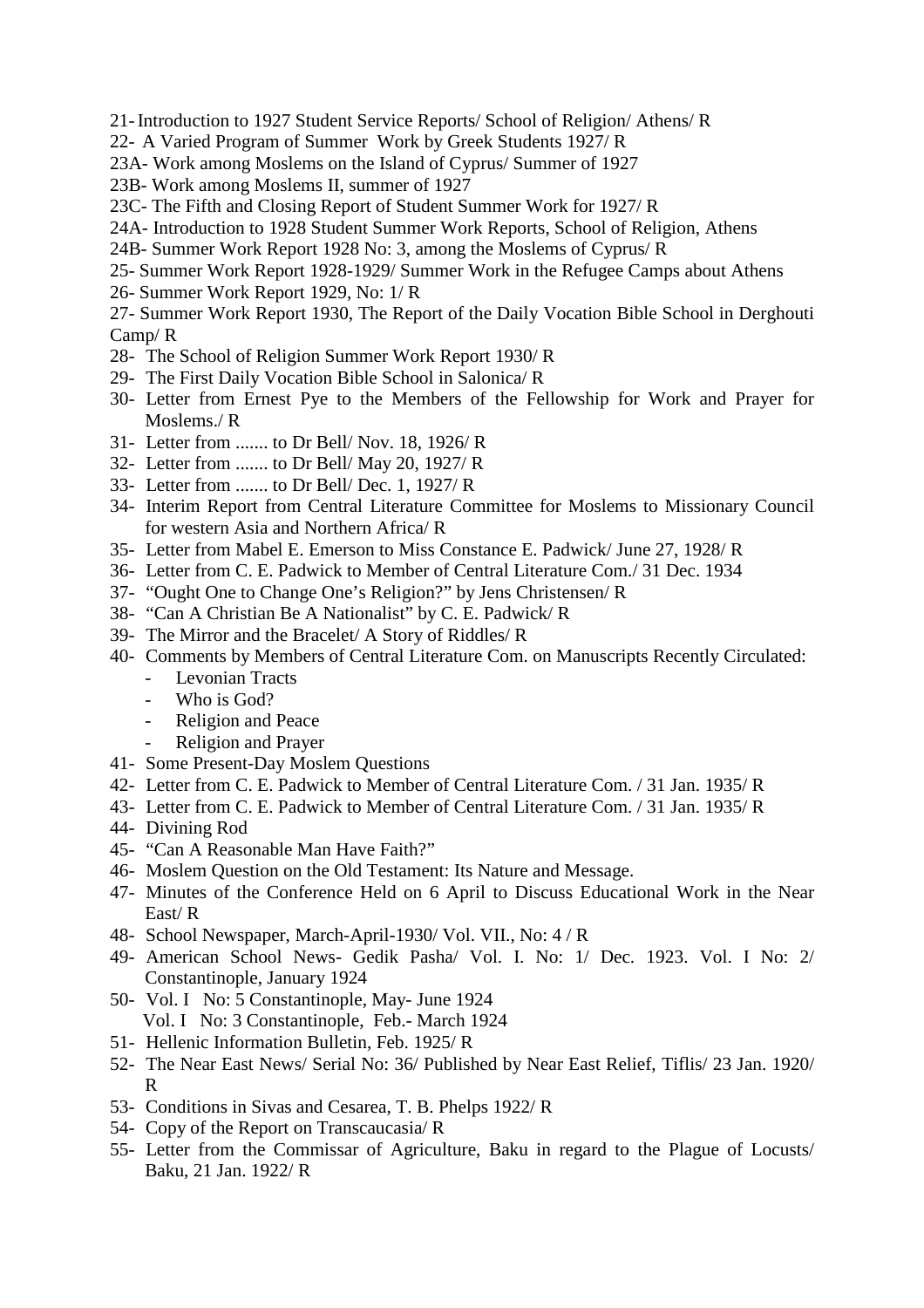- 56- Occupation Survey Report/ July 30- 1928/ R
- 57- A Proclamation by the President of USA/ R
- 58- Rural Work Report
- 59- Proposed Curriculum worked out by Miss Pohl/ 1923/ R
- 60- Letter from the Board to Cass Arthur Reed/ Aug. 22, 1923/ R
- 61- Contract of Services for the International College/ 1924/ R
- 62- Contract of Services for the International College/ 1924/ R
- 63- Contract of Services for the International College/ 1924/ R
- 64- Contract of Services in the International College/ 1924/ R
- 65- Contract of Services for the International College/ 1924/ R
- 66- Contract of Services for the International College/ 1924/ R
- 67- Contract of Services for the International College/ 1924/ R
- 68- The Story of Forthnight's Personnel Experiences in Smyrna Covering the Period of Great Disaster/ R
- 69- International College/ Smyrna- Turkey/ Sept. 15, 1925/ R
- 70- Letter from ........... to J. L. Barton/ Dec. 1, 1925/ R
- 71- Letter from ........... to J. L. Barton/ Dec. 1, 1926/ R
- 72- Letter from Helen and Lee Vrooman to Riggs/ Aug. 15, 1928/ R
- 73- The International College and Turkey Both Mark New Achievements/R
- 74- Turkey Changes Her Alphabet (Autumn- 1928)
- 75- Palestine and Vacation/ Ruth Hitchings
- 76- Maine-in-Turkey News Letter, April 1929/ R
- 77- International College Library/ Smyrna Turkey/ Near East Library/ June 1919/ W. Lawrence
	- Part. I
	- A. Guide Books and Books of Travel
	- B. Archeology, Architecture and Art Part. II- Turkey
	- A. Constantinople and the Byzantines
	- B. Turkey: History, Literature, Folk-Lore Part. III- Western Asia
	- A. Assyria and Mesopotamia, the Hittites
	- B. Palestine
	- C. Syria
	- D. Persia
	- E. Central Asia & India Part. IV- The Balkans Part. V- Egypt & North Africa

# 78- International College Library/ Supplement to Near East Library

| 79A- XIV and XVI. Articles                                         |     |
|--------------------------------------------------------------------|-----|
| (XIV)                                                              |     |
| 1885 Memorandum on Religious Liberty in Turkey                     | 79  |
| from the Constantinople Branch of the Evangelical Alliance         |     |
| 1898-Address on Turkey at Grand Rapids by President James B. Angel | 80  |
| 1916-Armenian Nestorian Refugees by Samuel G. Wilson<br>(XVI)      | 81  |
| 1921 - The Bible in Greece $-$ J. R. Brewster                      | -99 |
| 1921 - How Zeitoun Fell - S. W. Gentle Cackett                     | 100 |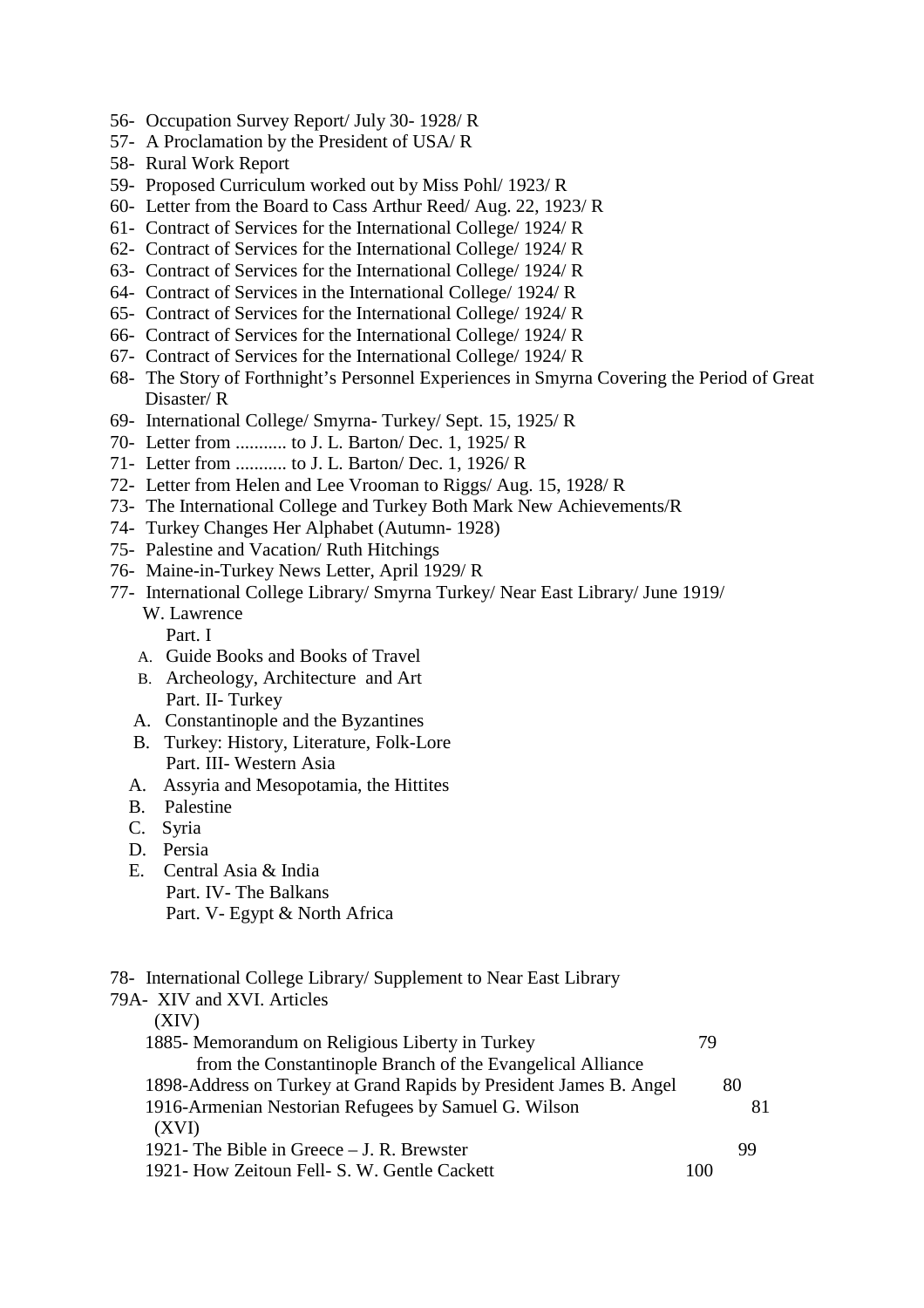| ? - Observations of a Turkey Traveller<br>Caught in a Balkan Blizzard- F. H. Black                                                                                                                                                                                                                                                                                                                                                                                                                                                                           | 101<br>102 |
|--------------------------------------------------------------------------------------------------------------------------------------------------------------------------------------------------------------------------------------------------------------------------------------------------------------------------------------------------------------------------------------------------------------------------------------------------------------------------------------------------------------------------------------------------------------|------------|
| 79B- Memorandum on Religious Liberty in Turkey / PR<br>80- Address on Turkey at Grand Rapids by President James B. Angel<br>81- Armenian Nestorian Refugees by Samuel G. Wilson<br>81B- XV. Translations                                                                                                                                                                                                                                                                                                                                                     |            |
| Instructions from Ottoman Ministry of Foreign Affairs to Officials, 1916                                                                                                                                                                                                                                                                                                                                                                                                                                                                                     | 82         |
| <b>Extracts from Current Turkish Press</b><br>Nos. 8, 13, 14, 15, 1927-28                                                                                                                                                                                                                                                                                                                                                                                                                                                                                    | 83-86      |
| From Hayat, Nos. 63, 63, 64, 65, Feb. 1928                                                                                                                                                                                                                                                                                                                                                                                                                                                                                                                   | 87-90      |
| "Translation Service," 1928-9<br>Nos. 2, 3, 4, 5, 7                                                                                                                                                                                                                                                                                                                                                                                                                                                                                                          | 91-95      |
| Textbooks: Religious Lessons for the Children of the Republic<br>by Professor Abdulbaki<br>Vol. I, II, III, 1929.                                                                                                                                                                                                                                                                                                                                                                                                                                            | 96, 98     |
| 82- Instructions from Ottoman Ministry of Foreign Affairs to Officials, 1916<br>83- Translation Extracts from the Current Turkish Press/ No. 8/ Resimli Ay/<br>September, 1927. "Does a Women Posses The Right To Work?" by Sabiha Zekeriye<br>Hanim.<br>84- Translation Extracts from the Current Turkish Press/No. 13<br>"Foreign Schools In Our Country"/ Vakut, Feb. 7, 1928<br>85A-Translation Extracts from the Current Turkish Press/ No. 14/ Vakut<br>I. For Christianity by Dourbin<br>II. Spiritual Decline- The Fault of Parents by Khalil Khalid |            |
| 85B- From the Periodical Hayat No. 63<br>A Discussion of the Origin and Aims of the Young Men's Christian<br>and Its Present activities in Turkey, by Prof. Moustafa Sherib<br>Association                                                                                                                                                                                                                                                                                                                                                                   |            |
| 86- Translation Extracts from the Current Turkish Press/ No. 15/ Resimit Ay No. 49 March<br>1928. "Is The Mosque Attendance in Turkey Increasing or Decreasing?"                                                                                                                                                                                                                                                                                                                                                                                             |            |
| 87- From Hayat No. 63 Vol. III/ Feb. 9, 1928<br>The Conversations to Christianity and the Culture Crisis. By Keuprulu Zade Fouad Bey.<br>88- Article From Hayat/Feb. 9, 1928<br>"Shall We Not Ask?" by Moustapha Shekib Bey.                                                                                                                                                                                                                                                                                                                                 |            |
| 89- From Hayat No. 64 Vol. III/ Feb. 16, 1928<br>Is The Conversation to Christianity Incident A Result of a Culture Crisis? By Mehmed<br>Emin Bey.                                                                                                                                                                                                                                                                                                                                                                                                           |            |
| 90- From Hayat No. 65 / Feb. 22, 1928<br>Apropos of the "Culture Crisis" by Prof. Keuprulu Zade Fouad Bey.                                                                                                                                                                                                                                                                                                                                                                                                                                                   |            |

91- From Daily Vakit/ August 22, 1928.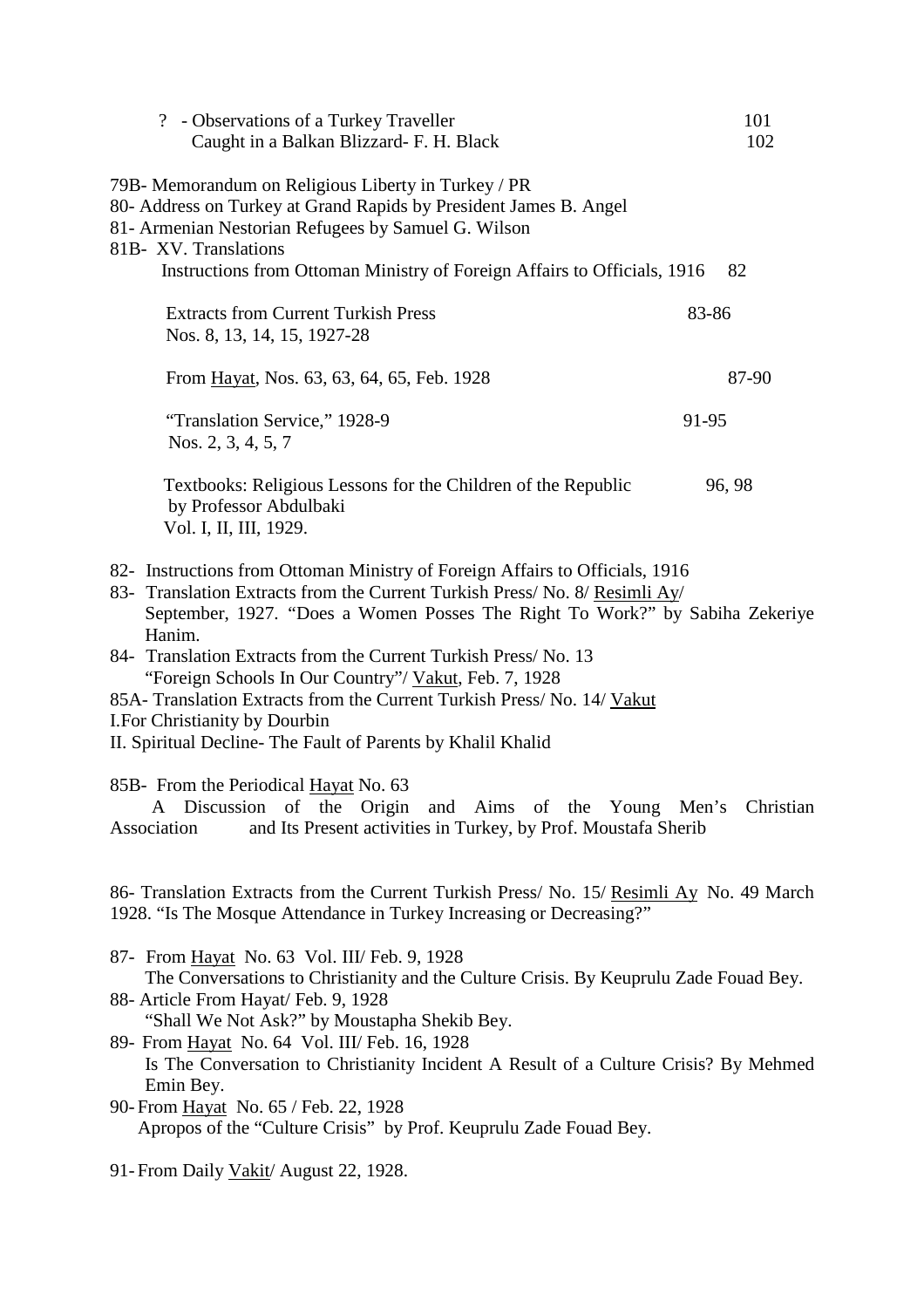Moustafa Kemal Pasha's Address in Launching the New Latin Characters.

- 92- From Ikdam, March 27, 1928 Separation of Church and State in Turkey, by Mahmud Esad Bey.
- 93- From Ikdam Sept. 10, 1928 "The Bible" by Celal Nuri
- 94- From Vakit/ Nov. 2, 1928 Official Pronouncement Inaugurating The New Turkish Characters- Latin Alphabet
- 95- From Hayat / May 3, 1928 Ideals of State and Society Controlling Early Christianity. by ?
- 96- Religious Lessons for the Children of the Republic- I by Professor Abdulbaki Owner and Publisher: Tefeyyuz Bookstore/ 1929
- 97- Religious Lessons for the Children of the Republic- II by Professor Abdulbaki
- 98- Religious Lessons for the Children of the Republic- III by Professor Abdulbaki
- 99- The Bible in Greece/ J. R. Brewster/ HR
- 100- Letter from s. W. Gentle- Cackett to Herbert Case/ July 21, 1921/ R
- 101- Observations of a Turkey Traveller/ R
- 102- Caught in a Balkan Blizzard- F. H. Black/ R

# **-END-**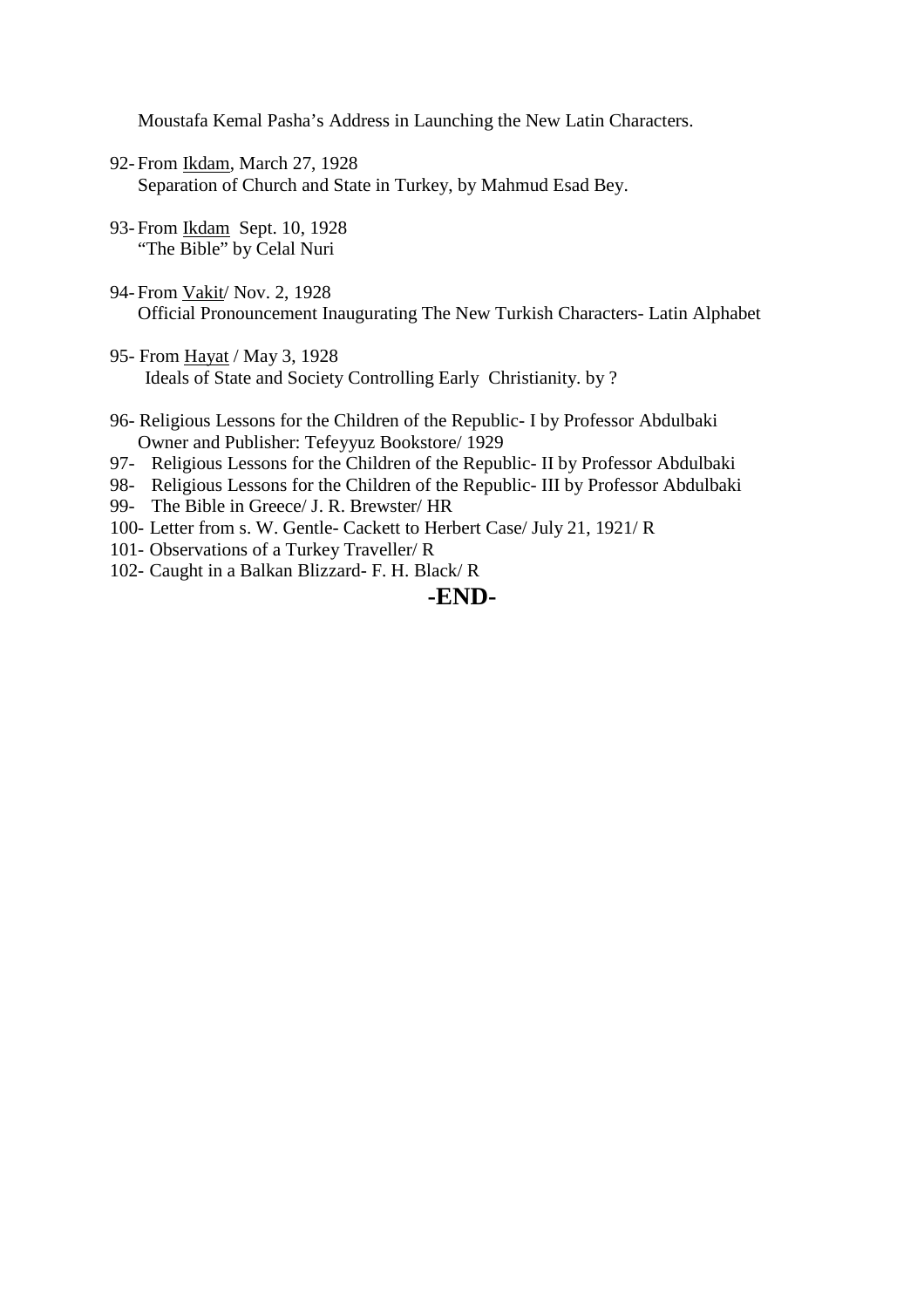# **REEL 508**

Submitted by : Metin Bezikoglu

Submitted to : Department of History Project term (month, year) : January 2001

# **Bibliographical and physical information**

Document type : microfilm

Reference no. : BV2410.A4 1984 Reel 508

- R : Readable
- HR : Hardly Readable
- UR : Unreadable
- PR : Partially Readable

# Near East Supplementary 1902-1924

# International College Documents

# Letters

International College

# 1902-1924

(Supplementary)

Table of Contents

I. Documents 1-158

*II. Letters 159-480*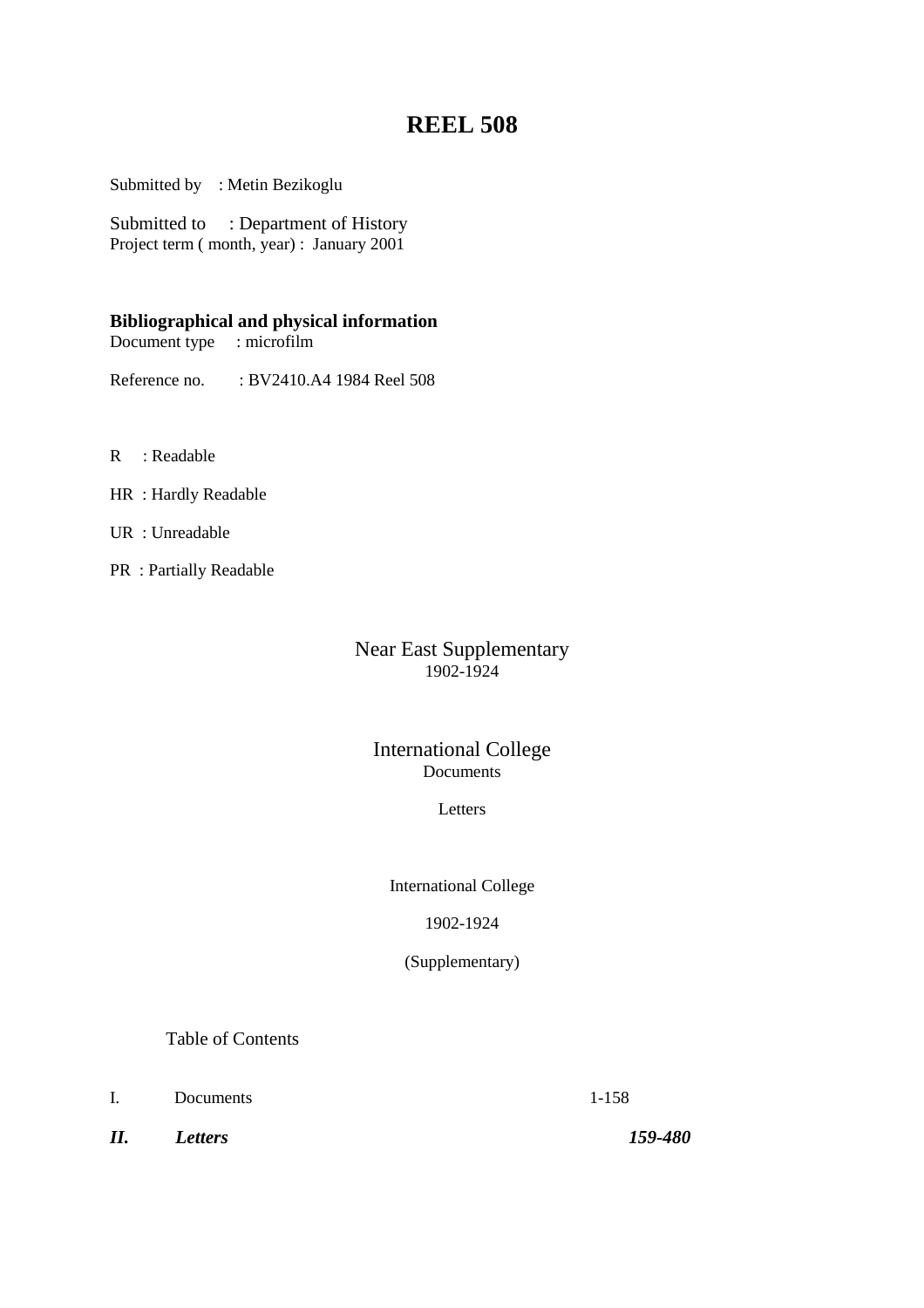# I. Documents (Note: The first 72 pages are each numbered in black. Beyond that the numbers (in red) indicates documents, not pages.)

# A. Of the Trustees

| 1. | Act of Incorporation of Trustees, 1903                                        | 1        |
|----|-------------------------------------------------------------------------------|----------|
| 2. | Summons to First Meeting, 1902                                                | 2        |
| 3. | Constitution and By-laws, 1902                                                | $3-6$    |
| 4. | Minutes of Trustees' Meetings, 1902-May 1924                                  | $7 - 72$ |
| 5. | Revision of Name, 1921                                                        | 42       |
| 6. | Authorization for Conferring of Degrees                                       | 44       |
| 7. | Revised By-laws, 1921 (see also pp. 45-51)                                    | 74       |
| 8. | Executive Committee Business, 1922-24                                         | 75-84    |
| 9. | Letters and Special Reports to Trustees, 1920-24                              | 85-98    |
|    | 10. Other Trustees' Business                                                  |          |
|    | a. Resignation of Prof. S. R. Harlow, 1922-23                                 | 99-104   |
|    | b. Letter to the President of the U.S., 1922                                  | 105      |
|    | c. Legal Paper on Holding of the Property, 1923                               | 106      |
|    |                                                                               |          |
| 1. | B. Of the College<br>Minutes of Four Meetings of the Board of Managers of the |          |
|    | College, 1920-3                                                               | 107-111  |
| 2. | Reports of the College, including finances                                    |          |
|    | 1919-20                                                                       | 112-114  |
|    | 1920-21                                                                       | 115-118  |
|    | 1921-22                                                                       | 119-123  |
|    | 1922-23                                                                       | 124-128  |
|    | 1923-24                                                                       | 129-133  |
|    |                                                                               |          |

3. Government Relations

IA-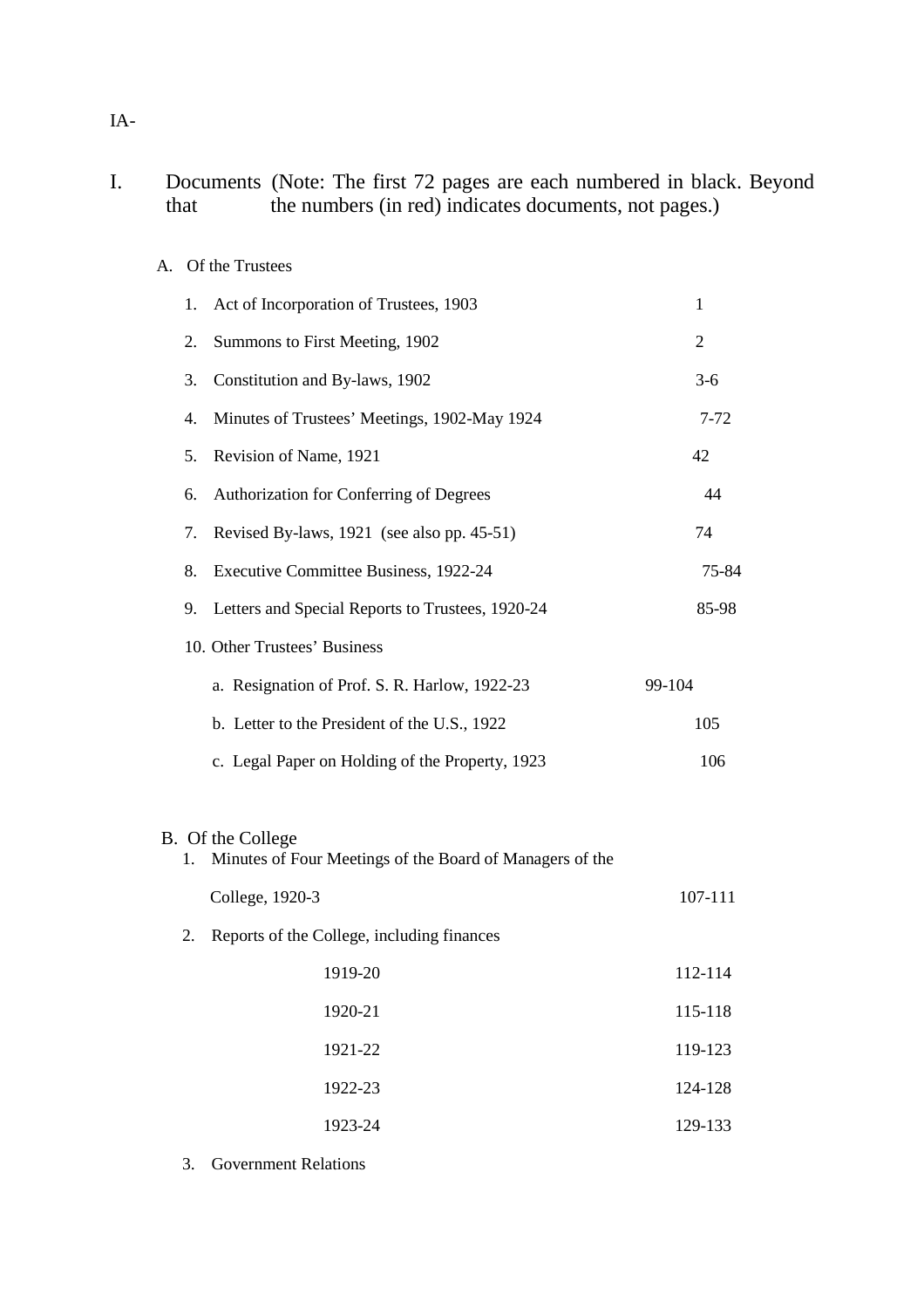|    | a. | Act of Assembly re Foreign Schools, 1922                 | 134     |
|----|----|----------------------------------------------------------|---------|
|    | b. | Plan for Cooperation in Agricultural Department          | 135-136 |
|    | c. | Re-proposed Community Center, 1923                       | 137-138 |
|    | d. | Relations with Director of Public Instruction, 1923      | 139-141 |
|    | e. | Letters of Dr. MacLachlan on Government Relations, 1924. | 142-146 |
|    |    |                                                          |         |
| 4. |    | List of Beneficiary Students, 1922                       | 147     |
| 5. |    | Publicity Letters, Dr. McLachlan, 1920, 1922             | 148-151 |
| 6. |    | Programs                                                 |         |
|    | a. | Sixth Paradise student Conference, 1920                  | 152-153 |
|    | b. | Founder's Day, 1920                                      | 154     |
| 7. |    | "The Wim"-College News- June 13, 1922                    | 155     |
| 8. |    | <b>Earlier Documents</b>                                 |         |
|    | a. | Two Maps of the Property, 1908                           | 156-157 |
|    | b. | Program of College Y.M.C.A., 1913-14                     | 158     |

# II. Letters

# A. Trustees

|         | 1. K. L. Butterfield           | 159-169 |
|---------|--------------------------------|---------|
|         | 2. W. H. Crosby                | 170-182 |
|         | 3. L. R. Eastman               | 183-187 |
|         | 4. A. L. Gillett               | 188-191 |
|         | 5. J. L. Grandin               | 192     |
|         | 6. W. G. Renwick               | 193-199 |
| 7.      | Shepherd Knapp                 | 200     |
|         | 8. F. B. Towne                 | 201-203 |
|         | <b>B.</b> Staff Members        |         |
| $1_{-}$ | President Alexander MacLachlan | 204-342 |
| 2.      | Dean Cass A. Reed              | 343-472 |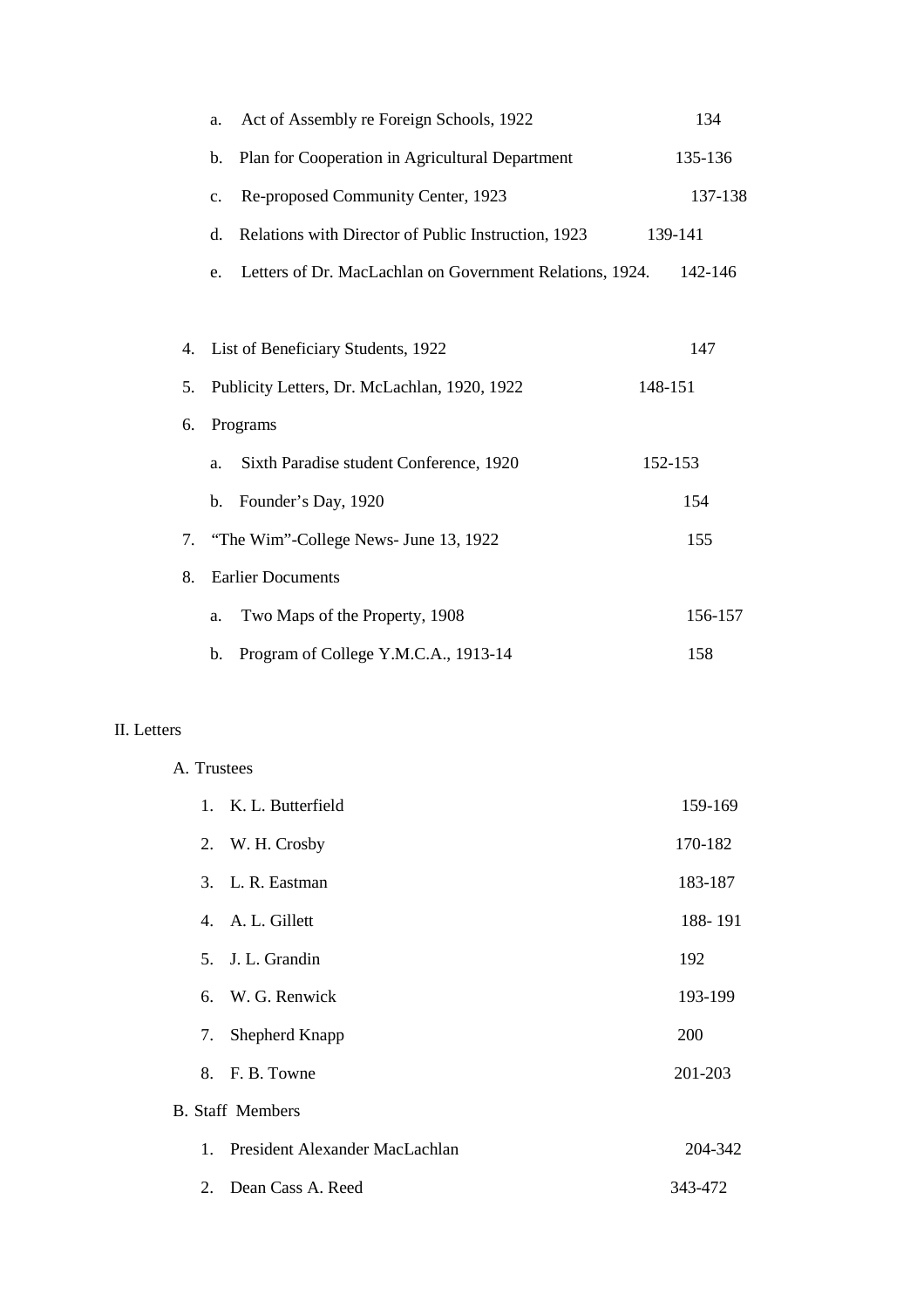| 3. Librarian Caleb Lawrence             | 473 |         |
|-----------------------------------------|-----|---------|
| 4. J. Kingsley Birge                    |     | 474-478 |
| 5. Samuel Lee Caldwell                  |     | 479     |
| 6. "The College Group" (printed letter) | 480 |         |

- 159- Letter from K. L. Butterfield to J. L. Barton/ Aug. 31, 1922/ R
- 160- Letter from K. L. Butterfield to J. L. Barton/ Sept. 7, 1922/ R
- 161- Letter from J. L. Barton to K. L. Butterfield / Sept. 8, 1922/ R
- 162- Letter from K. L. Butterfield to J. L. Barton / Sept. 13, 1922/ R
- 163- Letter from K. L. Butterfield to J. L. Barton / Sept. 27, 1922/ R
- 164- Letter from K. L. Butterfield to J. L. Barton / March. 15, 1923/ R
- 165- Letter from K. L. Butterfield to J. L. Barton / May 28, 1923/ R
- 166- Letter from E. C. Robinson to J. L. Barton / June 8, 1923/ R
- 167- Letter from J. L. Barton to K. L. Butterfield / May 6, 1924/ R
- 168- Letter from K. L. Butterfield to J. L. Barton / May 8, 1924/ R
- 169- Letter from J. L. Barton to K. L. Butterfield / May 21, 1924/ R
- 170- Letter from ........ to W. H. Crosby/ Aug. 30, 1922/ R
- 171- Letter from W. H. Crosby to J. L. Barton/ Sept. 2, 1922/ R
- 172- Letter from J. L. Barton to W. H. Crosby / Dec. 5, 1922/ R
- 173- Letter from J. L. Barton to W. H. Crosby / Apr. 14, 1924/ R
- 174- Letter from W. H. Crosby to J. L. Barton/ May 19, 1924/ R
- 175- Letter from J. L. Barton to W. H. Crosby / May 21, 1924/ R
- 176- Letter from W. H. Crosby to J. L. Barton/ May 28, 1924/ R
- 177- Letter from J. L. Barton to W. H. Crosby / June 20, 1924/ R
- 178- Letter from W. H. Crosby to J. L. Barton/ June 25, 1924/ R
- 179- Letter from J. L. Barton to W. H. Crosby / July 10, 1924/ R
- 180- Letter from W. H. Crosby to J. L. Barton/ July 12, 1924/ R
- 181- Letter from J. L. Barton to W. H. Crosby / July 14, 1924/ R
- 182- Letter from W. H. Crosby to J. L. Barton/ July 17, 1924/ R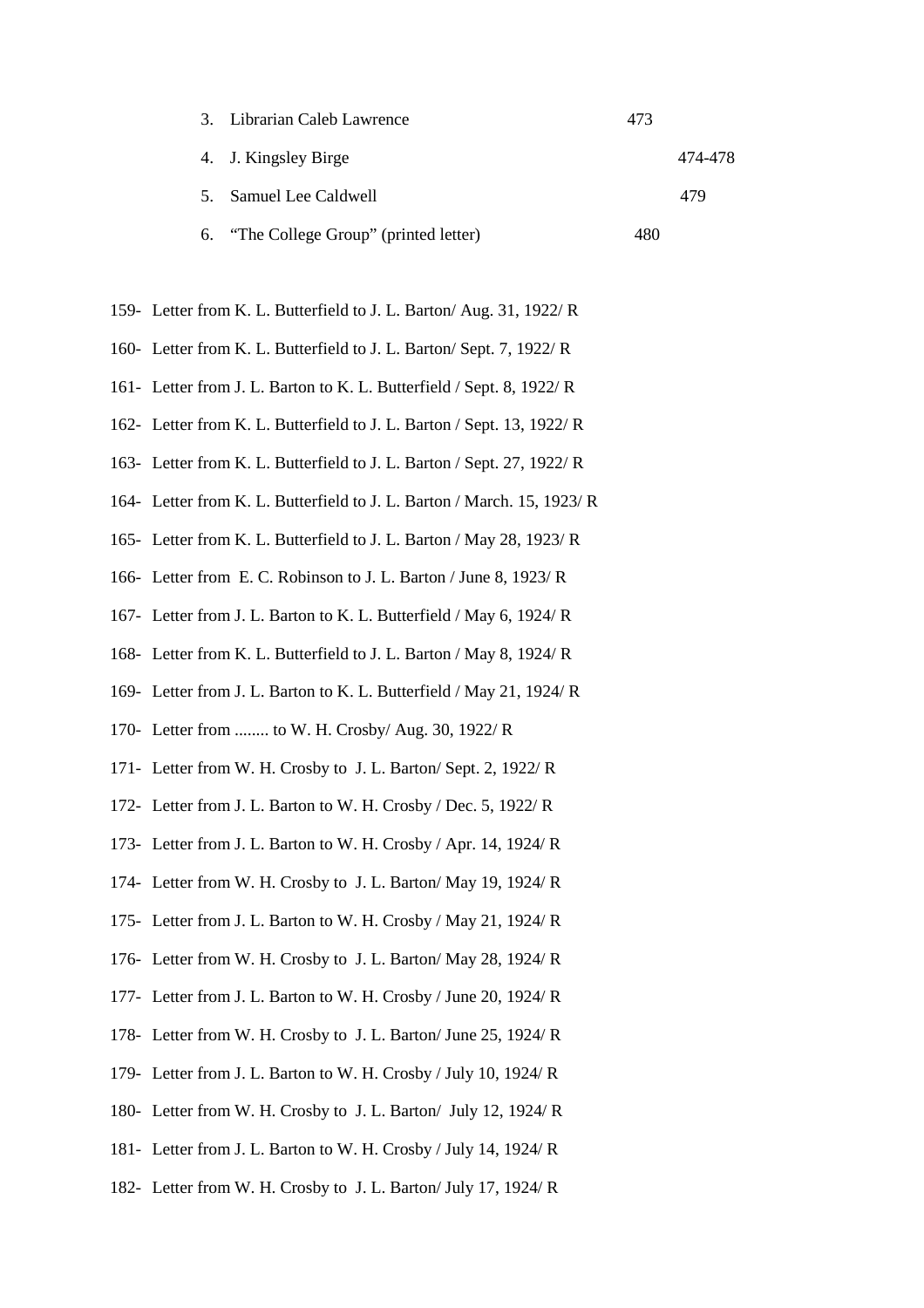- 183- Letter from Lucius R. Eastman to J. L. Barton/ Sept. 6, 1922/ R
- 184- Letter from J. L. Barton to L. R. Eastman / Sept. 7, 1922/ R
- 185- Letter from J. L. Barton to L. R. Eastman / Oct. 11, 1922/ R
- 186- Letter from J. L. Barton to L. R. Eastman / June 7, 1923/ R
- 187- Letter from Lucius R. Eastman to J. L. Barton/ May 22, 1923/ R
- 188- Letter from Arthur L. Gillett to Barton/ March 15, 1923/ R
- 189- Letter from Arthur L. Gillett to Barton/ Sept. 28, 1922/ R
- 190- Letter from Arthur L. Gillett to Barton/ Sept. 15, 1922/ R
- 191- Letter from Barton to Arthur L. Gillett / Oct. 5, 1922/ R
- 192- Letter from ........ to Barton/ Jan. 25, 1924/ R
- 193- Letter from William G. Renwick to Barton/ May 23, 1921/ R
- 194- Letter from William G. Renwick to Barton/ Aug. 8, 1922/ R
- 195- Letter from Barton to William G. Renwick / Aug. 29, 1922/ R
- 196- Letter from Barton to William G. Renwick / Oct. 11, 1922/ R
- 197- Letter from William G. Renwick to Barton/ Jan. 31, 1924/ R
- 198- Letter from William G. Renwick to Barton/ Apr. 21, 1924/ R
- 199- Letter from Barton to William G. Renwick / May. 28, 1924/ R
- 200- Letter from ....... to Barton / Sept. 16, 1922/ R
- 201- Letter from ....... to Barton / Sept. 29, 1922/ R
- 202- Letter from J. L. Barton to Frank B. Towne / May. 7, 1924/ R
- 203- Letter from J. L. Barton to Frank B. Towne / May. 14, 1924/ R
- 204- Letter from Alexander M. to Barton / Jan. 2, 1920/ R
- 205- Letter from Alexander.....to Barton / Jan. 9, 1920/ R
- 206- Letter from Alexander.....to Barton / Jan. 17, 1920/ R
- 207- Letter from Alexander.....to Barton / July 2, 1920/ R
- 208- Letter from Alexander.....to Barton / July 12, 1920/ R
- 209- Letter from Alexander.....to E. B. Case/ Apr. 12, 1920/ R
- 210- Letter from Alexander.....to Barton / May 17, 1920/ R
- 211- Letter from ...........to Barton / Apr. 26, 1920/ R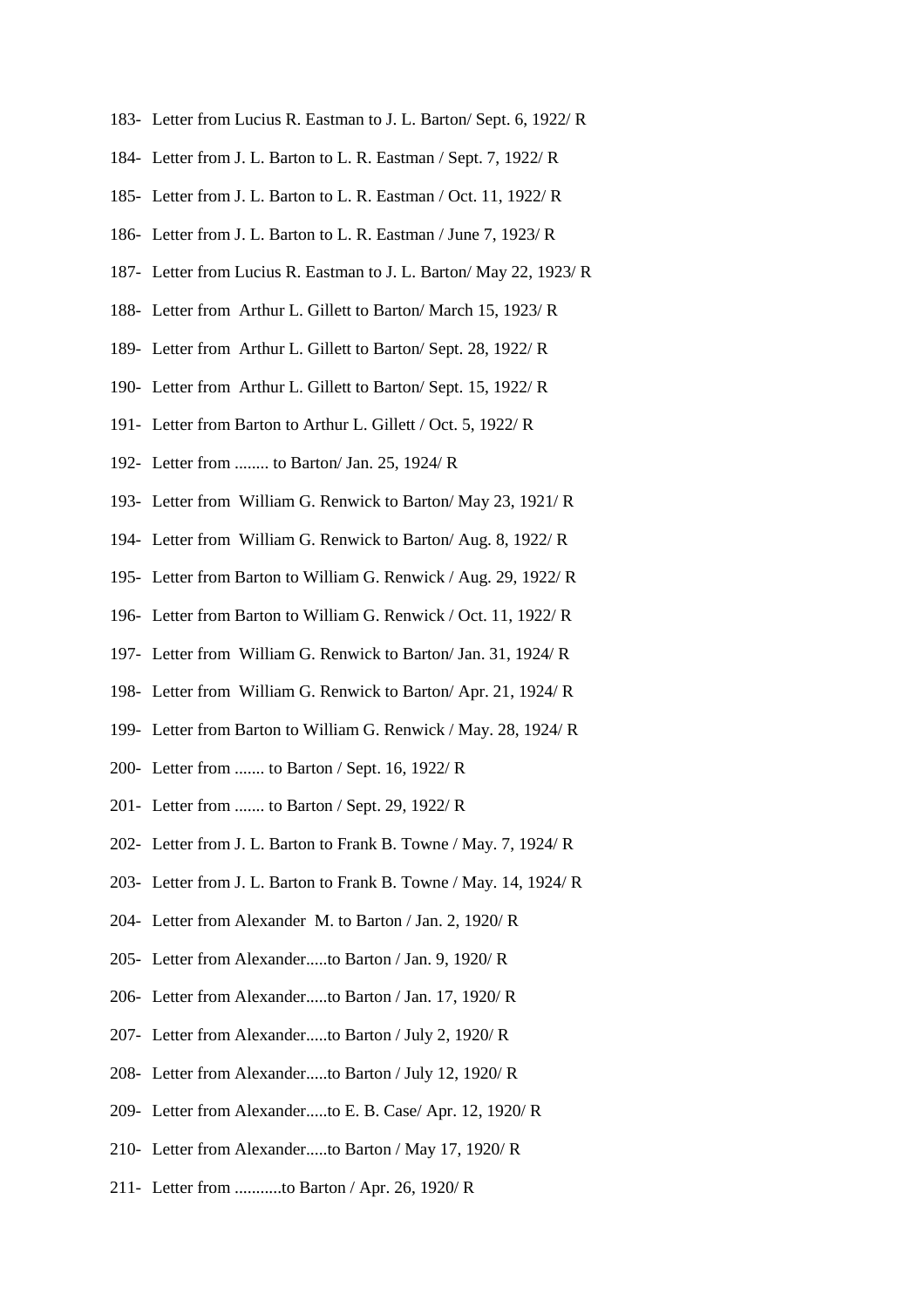- 212- Letter from Alexander MacLachlan to J. L. Barton / June 8, 1920/ R
- 213- Letter from Alexander M. to Barton / Aug. 18, 1920/ R
- 214- Letter from Alexander M. to Barton / Aug. 21, 1920/ R
- 215- Letter from Alexander M. to Barton / Aug. 20, 1920/ R
- 216- Letter from Alexander M. to Barton / Aug. 30, 1920/ UR
- 217- Letter from Alexander M. to Barton / Sept 4, 1920/ UR
- 218- Letter from Alexander M. to Barton / Sept 18, 1920/ UR
- 219- Letter from Alexander M. to Barton / Sept 19, 1920/ R
- 220- Letter from Alexander M. to Barton / Oct. 30, 1920/ R
- 221- Letter from Alexander M. to Barton / Dec. 11, 1920/ R
- 222- Letter from Alexander M. to Barton / July 6, 1920/ R
- 223- Letter from Alexander M. to Barton / Feb. 13, 1920/ R
- 224- Letter from Alexander M. to Barton / March 16, 1921/ R
- 225- Letter from Alexander M. to Barton / March 28, 1921/ R
- 226- Letter from Alexander M. to Barton / March 31, 1921/ R
- 227- Letter from Alexander M. to Barton / March 31, 1921/ R
- 228- Letter from Alexander M. to Barton / May 30, 1921/ R
- 229- Letter from Alexander M. to Barton / July 14, 1921/ R
- 230- Letter from Alexander M. to E. F. Bell / Aug. 11, 1921/ UR
- 231- Letter from Alexander M. to E. F. Bell / Aug. 26, 1921/ R
- 232- Letter from Alexander M. to E. F. Bell / Aug. 27, 1921/ PR
- 233- Letter from Alexander M. to E. F. Bell / Sept. 7, 1921/ R
- 234- Letter from Alexander M. to G. D. White / Sept. 6, 1921/ R
- 235- Letter from Alexander M. to E. F. Bell / Sept. 10, 1921/ R
- 236- Letter from Alexander M. to J. E. Merrill / Nov. 16, 1921/ R
- 237- Letter from Alexander M. to Barton / Nov. 15, 1921/ R
- 238- Letter from Alexander M. to Riggs/ 1922/ PR
- 239- Letter from Alexander M. to Barton / March 9, 1922/ R
- 240- Letter from Alexander M. to Riggs / March 20, 1922/ R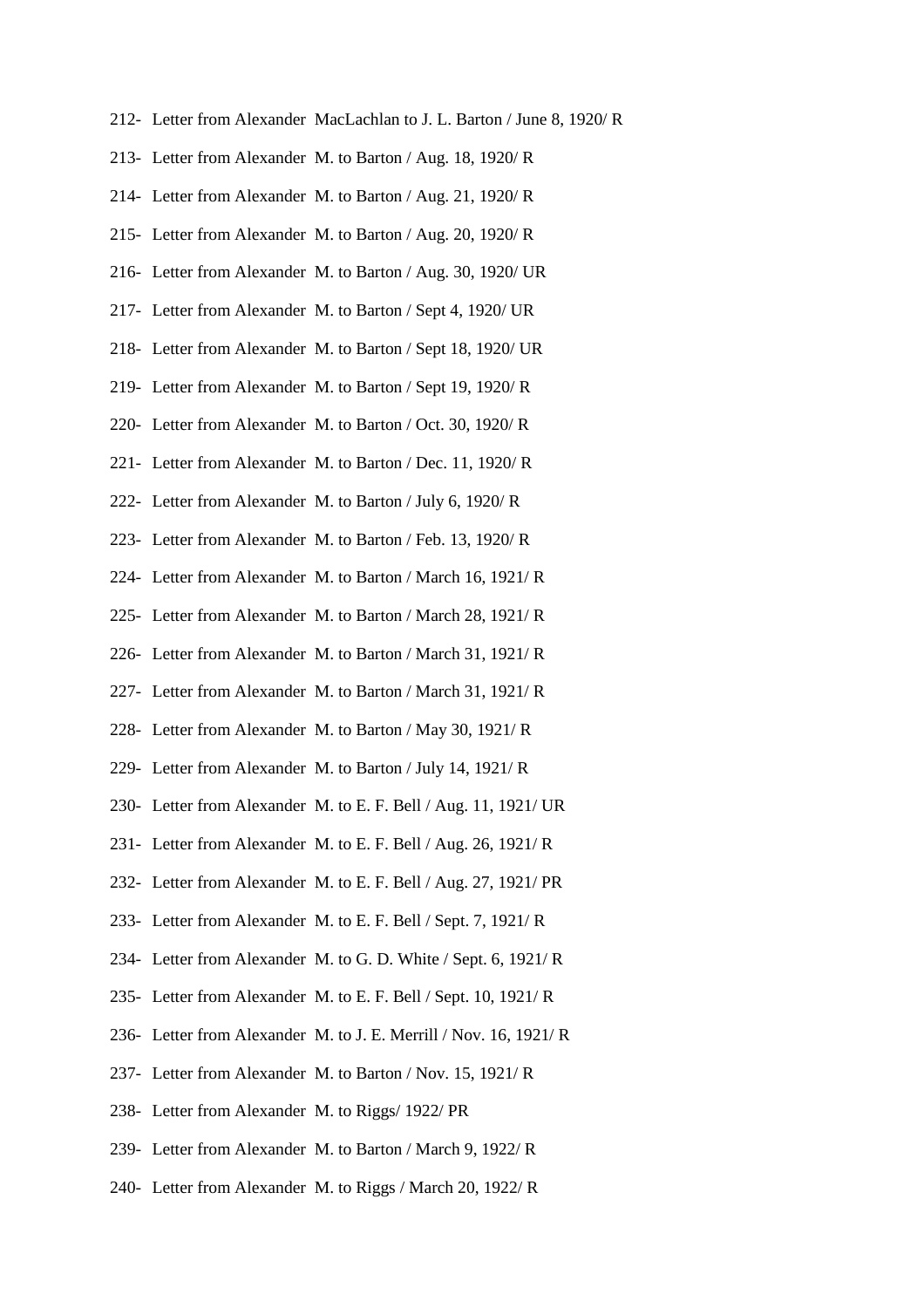- 241- Letter from Alexander M. to Barton / Apr. 21, 1922/ R
- 242- Letter from Alexander M. to H. E. B. Case / Apr. 21, 1922/ R
- 243- Letter from Alexander M. to Barton / Apr. 21, 1922/ R
- 244- Letter from Alexander M. to Barton / Apr. 25, 1922/ R
- 245- Letter from Alexander M. to Barton / May 4, 1922/ R
- 246- Letter from Barton to Alexander M. / May 9, 1922/ R
- 247- [No Entry]
- 248- Letter from Alexander M. to H. E. B. Case / May 5, 1922/ R
- 249- Letter from Alexander M. to H. E. B. Case / May 4, 1922/ R
- 250- Letter from H. E. B. Case to Alexander M. / May 8, 1922/ R
- 251- Letter from Alexander M. to Barton/ May 12, 1922/ R
- 252- Letter from Barton to Alexander M. / July 7, 1922/ R
- 253- Letter from Barton to Alexander M. / June 7, 1922/ R
- 254- Letter from Barton to Alexander M. / May 19, 1922/ R
- 255- Letter from Alexander M. to Barton/ June 8, 1922/ PR
- 256- Letter from Alexander M. to Barton/ June 12, 1922/ R
- 257- Letter from Alexander M. to H. E. B. Case/ June 13, 1922/ R
- 258- Letter from H. E. B. to Case Alexander M. / July 6, 1922/ R
- 259- Letter from H. E. B. to Case Alexander M. / June 19, 1922/ R
- 260- Letter from Alexander M. to Barton/ June 20, 1922/ R
- 261- Letter from Alexander H. E. B. Case/ June 28, 1922/ R
- 262- Letter from Alexander M. to Barton/ July 4, 1922/ PR
- 263- Letter from Alexander M. to Barton/ July 5, 1922/ PR
- 264- Letter from Alexander M. to Barton/ July 19, 1922/ UR
- 265- Letter from Barton to Alexander M. / July 31, 1922/ R
- 266- Letter from H. E. B. Case to Alexander M./ Aug. 7, 1922/ PR
- 267- Letter from Alexander M. to Barton/ Aug. 10, 1922/ R
- 268- Letter from Alexander M. to Barton/ July 28, 1922/ R
- 269- Letter from Alexander M. to Barton/ Aug. 17, 1922/ R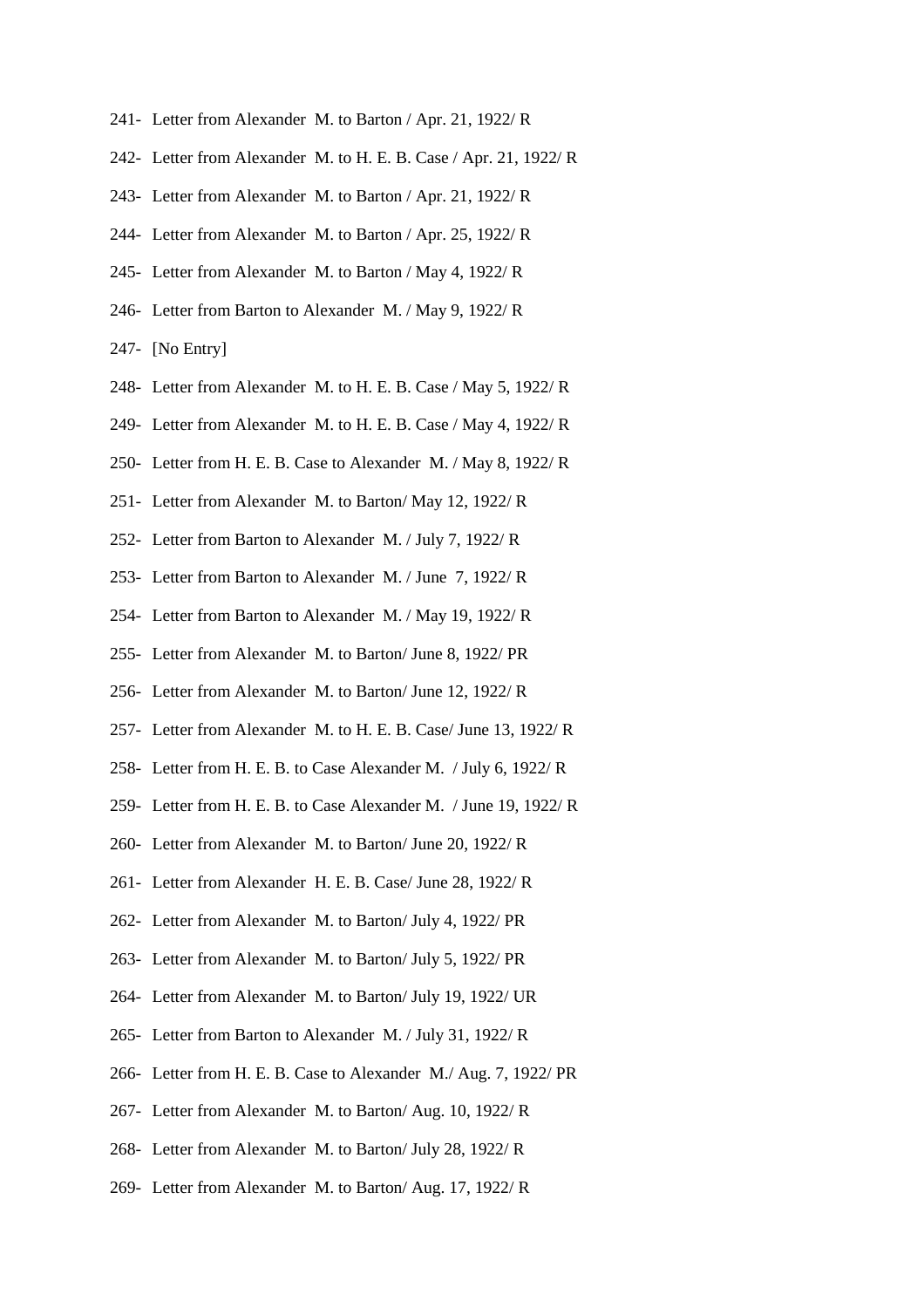- 270- Letter from Alexander M. to Barton/ Aug. 28 1922/ R
- 271- Letter from Barton to Alexander M. / Aug. 29, 1922/ R
- 272- Letter from Alexander M. to J. S. Kennedy/ Sept. 7 1922/ R
- 273- Letter from Barton to Alexander M. / Sept. 8, 1922/ R
- 274- Cablegram from Alexander M. to Barton/ Sept. 20, 1922/ R
- 275- Letter from Alexander M. to Barton/ .........../ R
- 276- UR
- 277- Letter from Alexander M. to Barton/ Sept. 27, 1922/ R
- 278- Cablegram from Alexander M. to Barton/ Sept. 27, 1922/ R
- 279- Letter from Barton to Alexander M. / Oct. 5, 1922/ R
- 280- Letter from Alexander M. to Barton/ Oct. 4 1922/ R
- 281- Letter from Barton to Alexander M. / Oct. 11, 1922/ R
- 282- Letter from Alexander M. to Barton/ Oct. 16, 1922/ R
- 283- Letter from H. E. B. Case to Alexander M. / Oct. 24, 1922/ R
- 284- Letter from Barton to Alexander M. / Oct. 31, 1922/ R
- 285- Letter from Alexander M. to Barton/ Nov. 5, 1922/ R
- 286- Letter from Alexander M. to Barton/ Nov. 23, 1922/ R
- 287- Letter from Alexander M. to Barton/ Dec. 6, 1922/ R
- 288- Letter from Alexander M. to H. E. B. Case/ Dec. 8, 1922/ R
- 289- Letter from Alexander M. to J. S. Kennedy/ Nov. 16, 1922/ R
- 290- Letter from Alexander M. to Barton/ Jan. 26, 1923/ R
- 291- Letter from Alexander M. to J. S. Kennedy/ Jan. 24, 1923/ R
- 292- Letter from Barton to Alexander M. / Feb. 23,, 1923/ R
- 293- Letter from Alexander M. to Barton/ May 14, 1923/ R
- 294- Letter from Barton to Alexander M. / Apr. 4, 1923/ R
- 295- Letter from Barton to Alexander M. / Apr. 26, 1923/ R
- 296- Letter from Alexander M. to Barton/ Apr. 20, 1923/ R
- 297- Letter from .............to Albert W. Staub/ Apr. 20, 1923/ PR
- 298- Letter from Alexander M. to Barton/ May 29, 1923/ R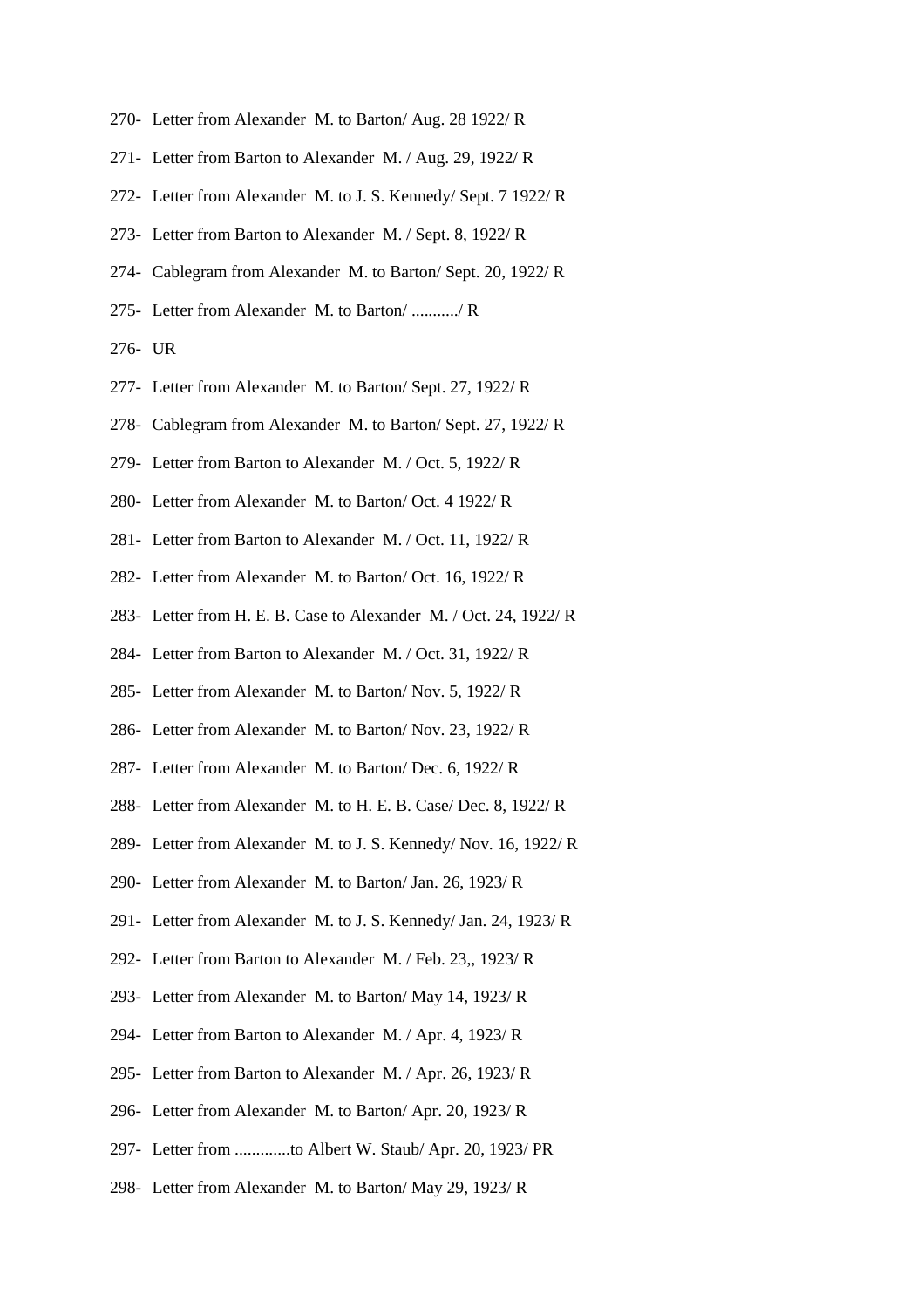- 299- Letter from Alexander M. to Barton/ Apr. 28, 1923/ R
- 300- Letter from Barton to Alexander M. / June 19, 1923/ R
- 301- Letter from Barton to Alexander M. / June 30, 1923/ R
- 302- Letter from Alexander M. to Riggs/ June 4, 1923/ R
- 303- Letter from Alexander M. to Barton/ June 27, 1923/ R
- 305- Letter from Barton to Alexander M. / July 11, 1923/ R
- 304- Letter from Alexander M. to Cass/ June 23, 1923/ R
- 305- Letter from Alexander M. to Riggs/ July 19, 1923/ R
- 306- Letter from Riggs to Alexander M./ Aug. 20, 1923/ R
- 307- Letter from Alexander M. to Barton/ June 26, 1923/ R
- 308- Letter from Alexander M. to Barton/ Aug. 6, 1923/ R
- 309- Letter from Alexander M. to Barton/ Sept. 10, 1923/ R
- 310- Letter from Alexander M. to Barton/ Sept 23, 1923/ R
- 311- Letter from Barton to Alexander M. / Oct. 13, 1923/ R
- 312- Letter from Alexander M. to Barton/ Oct. 23, 1923/ R
- 313- Press News Item/ Oct. 24, 1923/ R
- 314- Letter from Alexander M. to Barton/ Oct. 24, 1923/ R
- 315- Letter from Barton to Alexander M. / Nov. 8, 1923/ R
- 316- Letter from Alexander M. to Barton/ Nov. 2, 1923/ R
- 317- Letter from H. E. B. Case to Alexander M. / Dec. 21, 1923/ R
- 318- Letter from Alexander M to Barton / Nov. 20, 1923/ R
- 319- Letter from ...... to Kennedy / Nov. 15, 1923/ R
- 320- Letter from Barton to Alexander M. / Dec. 15, 1923/ R
- 321- Letter from Alexander M to Barton / Jan. 8, 1924/ R
- 322- Letter from Barton to Alexander M. / Jan. 9, 1924/ R
- 323- Letter from Barton to Alexander M. / Jan. 24, 1924/ R
- 324- Letter from Barton to Alexander M. / Jan. 28, 1924/ R
- 325- Letter from Alexander M to Barton / Feb. 12, 1924/ R
- 326- Letter from Barton to Alexander M. / Jan. 9, 1924/ R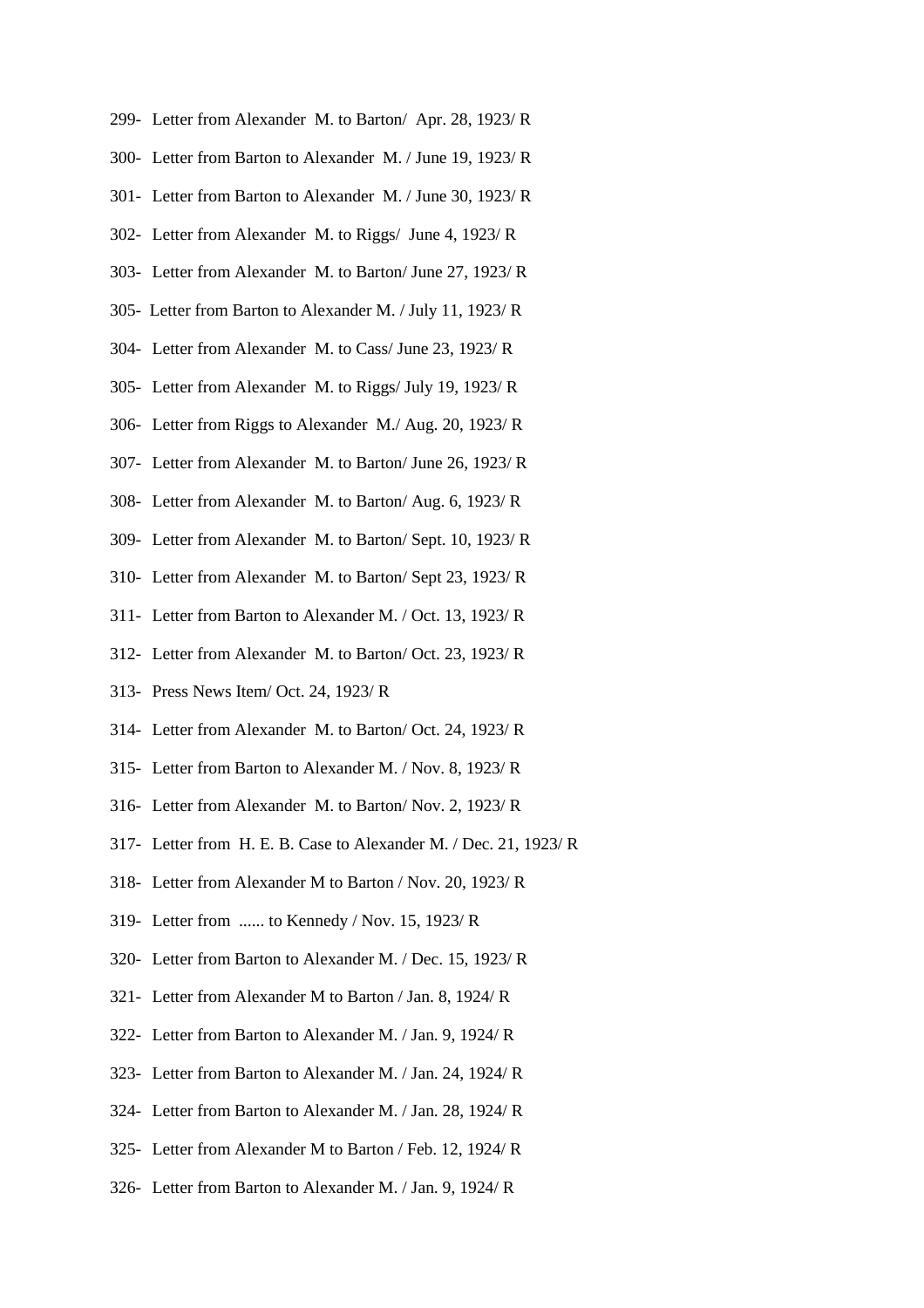- 327- Letter from Alexander M to Riggs / March 26, 1924/ R
- 328- Letter from Alexander M to Barton / March 27, 1924/ R
- 329- Letter from Alexander M to Barton / Apr. 7, 1924/ R
- 330- Letter from Alexander M to Frederick O. Bird / Apr. 5, 1924/ R
- 331- Letter from Barton to Kennedy/ May 5, 1924/ R
- 332- Letter from Alexander M to Barton / May 11, 1924/ R
- 333- Letter from Barton to Alexander M. / May 14, 1924/ R
- 334- Letter from Alexander M to Barton / May 15, 1924/ R
- 335- Letter from Barton to Alexander M. / May 16, 1924/ R
- 336- Letter from Barton to Alexander M. / June 4, 1924/ R
- 337- Letter from Alexander M to Barton / June 9, 1924/ R
- 338- Letter from Alexander M to F. Bell / June 11, 1924/ R
- 339- Letter from Alexander M to Case / June 14, 1924/ R
- 340- Letter from Barton to Alexander M. / June 24, 1924/ R
- 341- Letter from Alexander M to Barton / June 28, 1924/ R
- 342- Letter from Alexander M to Barton / July 18, 1924/ R
- 343- Letter from Cass Arthur Reed to Barton / Jan. 2, 1920/ R
- 344- Letter from Cass Arthur Reed to Barton / Jan. 20, 1920/ R
- 345- Letter from Cass Arthur Reed to Barton / Feb. 10, 1920/ R
- 346- Letter from Cass Arthur Reed to Barton / Feb. 13, 1920/ R
- 347- Letter from Cass Arthur Reed to Barton / March 18, 1920/ R
- 348- Letter from Cass Arthur Reed to Barton / Apr. 12, 1920/ R
- 349- Letter from Cass Arthur Reed to Barton / Apr. 22, 1920/ R
- 350- Letter from Cass Arthur Reed to Case/ Apr. 24, 1920/ R
- 351- Letter from Cass Arthur Reed to E. F. Bell / May 3, 1920/ R
- 352- Letter from Cass Arthur Reed to Barton / May 9, 1920/ R
- 353- Letter from Cass Arthur Reed to Case/ May 17, 1920/ R
- 354- Letter from Cass Arthur Reed to Barton / July 13, 1923/ R
- 355- Letter from Cass Arthur Reed to Barton / July 31, 1920/ R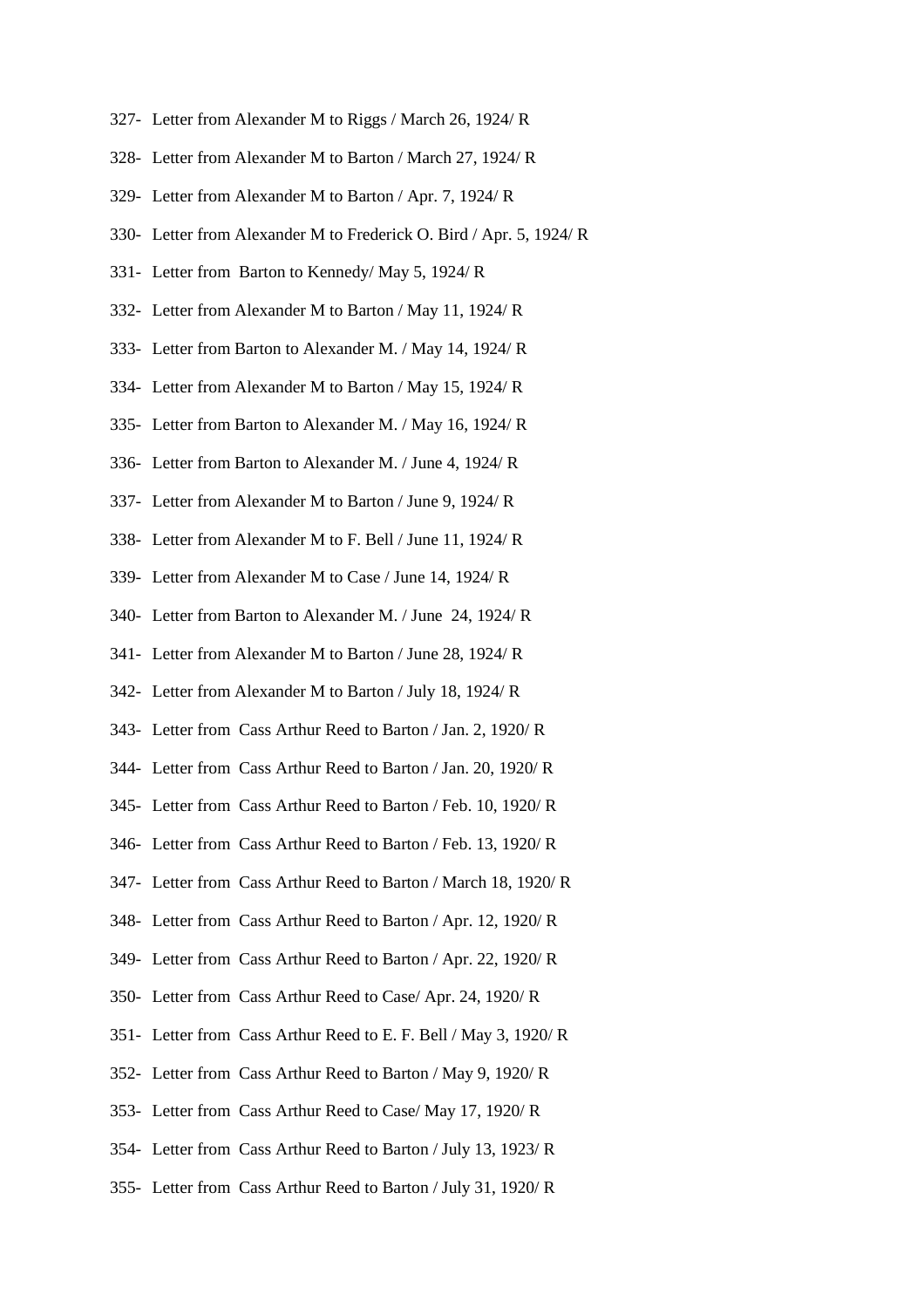- 356- Letter from Cass Arthur Reed to Case / Aug. 27, 1920/ R
- 357- Letter from Augustus S. Downing to C. A. Reed / March 18, 1921/ R
- 358- Letter from Cass Arthur Reed to Case/ Apr. 28, 1921/ R
- 359- Letter from Cass Arthur Reed to Barton / May 1, 1921/ R
- 360- Letter from Cass Arthur Reed to Bell / May 17, 1921/ R
- 361- Letter from Cass Arthur Reed to Case / May 14, 1921/ R
- 362- Letter from Cass Arthur Reed to Barton / May 27, 1921/ R
- 363- Letter from Cass Arthur Reed to Barton / June 1, 1921/ R
- 364- Letter from Cass Arthur Reed to Barton / June 13, 1921/ R
- 365- Letter from Cass Arthur Reed to Case / June 30, 1921/ R
- 366- Letter from Cass Arthur Reed to Bell / July 13, 1921/ R
- 367- Letter from Cass Arthur Reed to Case / Aug. 1, 1921/ R
- 368- Letter from Cass Arthur Reed to Case / Aug. 1, 1921/ R
- 369- Letter from Cass Arthur Reed to Bell/ Aug. 10, 1921/ R
- 370- Letter from Cass Arthur Reed to Case / Aug. 30, 1921/ R
- 371- Letter from Cass Arthur Reed to Bell/ Aug. 31, 1921/ R
- 372- Letter from Cass Arthur Reed to Bell/ Sept. 1, 1921/ R
- 373- Letter from Cass Arthur Reed to Dr. Merrill/ Sept. 19, 1921/ R
- 374- Letter from Cass Arthur Reed to Bell/ Sept. 28, 1921/ R
- 375- Letter from Cass Arthur Reed to ....../ ........./ PR
- 376- Letter from Cass Arthur Reed to Bell/ Oct. 21, 1921/ PR
- 377- Letter from Cass Arthur Reed to Bell/ Nov. 17, 1921/ R
- 378- Letter from Cass Arthur Reed to Bell/ Dec. 3, 1921/ R
- 379- Letter from Cass Arthur Reed to Barton/ Dec. 20, 1921/ R
- 380- Letter from Cass Arthur Reed to Riggs/ Feb. 18, 1922/ R
- 381- Letter from Cass Arthur Reed to Riggs/ March. 17, 1922/ R
- 382- Letter from Cass Arthur Reed to the U.S. Post Master/ March 17, 1922/ R
- 383- Letter from Cass Arthur Reed to Barton/ Apr. 1, 1922/ R
- 384- Letter from Cass Arthur Reed to Barton/ May 20, 1922/ R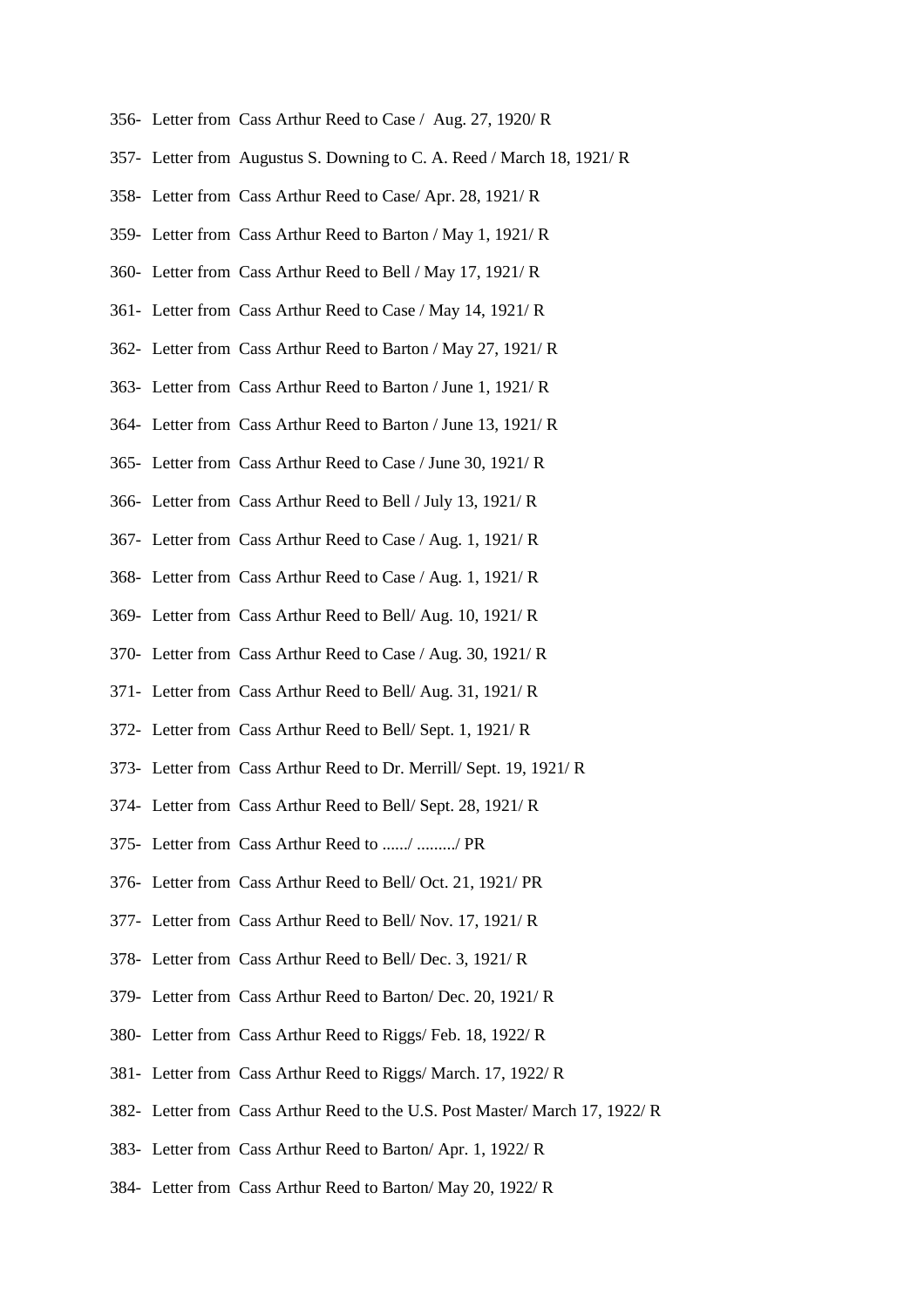- 385- Letter from Barton to Cass Arthur Reed / July 1, 1922/ R
- 386- Letter from Cass Arthur Reed to Barton/ May 26, 1922/ R
- 387- Letter from Barton to Cass Arthur Reed / July 1, 1922/ R
- 388- Letter from Cass Arthur Reed to E. W. Riggs/ May 22, 1922/ R
- 389- Letter from Cass Arthur Reed to Barton/ June 27, 1922/ R
- 390- Letter from Barton to Cass Arthur Reed / July 31, 1922/ R
- 391- Letter from Cass Arthur Reed to Case/ June 8, 1922/ R
- 392- Letter from Case to Cass Arthur Reed/ July 27, 1922/ R
- 393- Letter from Cass Arthur Reed to Riggs/ Aug. 1, 1922/ R
- 394- Letter from Cass Arthur Reed to Barton/ Aug. 11, 1922/ R
- 395- Letter from Barton to Cass Arthur Reed / Aug. 29, 1922/ R
- 396- Letter from Cass Arthur Reed to Bell/ Sept. 3, 1922/ R
- 397- Letter from Cass Arthur Reed to Bell/ Sept. 3, 1922/ PR
- 398- Letter from Cass Arthur Reed to Mother/ Sept. 3, 1922/ PR
- 399- Letter from Cass Arthur Reed to Barton/ Sept. 6, 1922/ R
- 400- Letter from Cass Arthur Reed to Barton/ Sept. 11, 1922/ R
- 401- Letter from Barton to Cass Arthur Reed / Oct. 5, 1922/ R
- 402- Letter from Cass Arthur Reed to Barton/ Oct. 7, 1922/ R
- 403- Letter from Cass Arthur Reed to Peet/ Oct. 4, 1922/ R
- 404- Letter from Cass Arthur Reed to Barton/ Oct. 7, 1922/ PR
- 405- Letter from Cass Arthur Reed to Barton/ Oct. 12, 1922/ R
- 406- Letter from Barton to Cass Arthur Reed / Oct. 19, 1922/ R
- 407- Letter from Cass Arthur Reed to Barton/ Oct. 11, 1922/ R
- 408- Letter from Cass Arthur Reed to Barton/ Oct. 27, 1922/ R
- 409- Letter from Barton to Cass Arthur Reed / Oct. 31, 1922/ R
- 410- Letter from Cass Arthur Reed to Barton/ Nov. 10, 1922/ R
- 411- Letter from Cass Arthur Reed to Barton/ Nov. 6, 1922/ R
- 412- Letter from Cass Arthur Reed to Riggs/ Dec. 1, 1922/ R
- 413- Letter from Cass Arthur Reed to Case/ Dec. 3, 1922/ R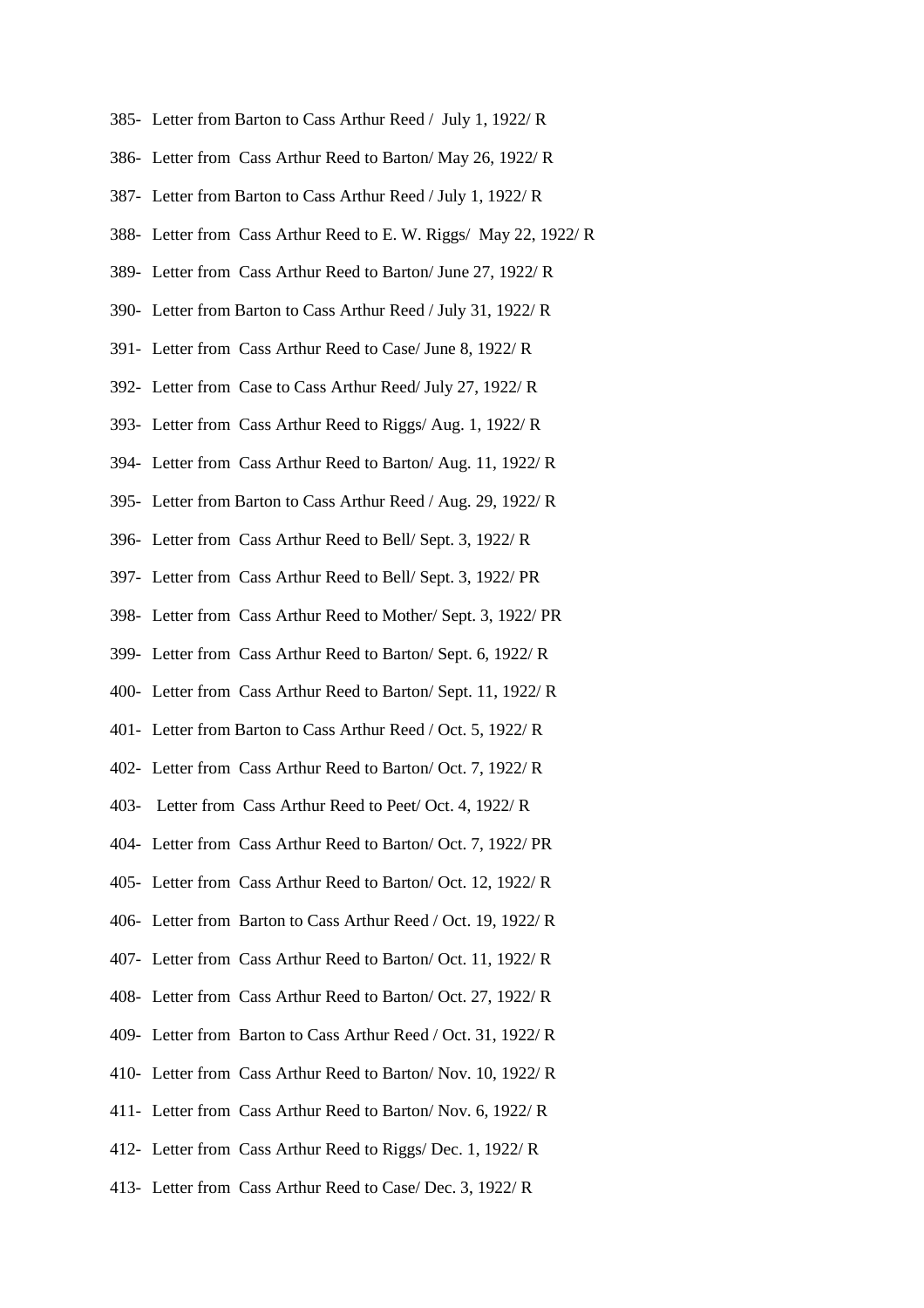- 414- Letter from Cass Arthur Reed to Case/ Jan. 4, 1923/ R 415- Letter from Cass Arthur Reed to Riggs/ Jan. 23, 1923/ R 416- Letter from Cass Arthur Reed to Barton/ Feb. 1, 1923/ R 417- Letter from Barton to Cass Arthur Reed / March 5, 1923/ R 418- Letter from Cass Arthur Reed to Barton/ Feb. 7, 1923/ R 419- Letter from Cass Arthur Reed to Barton/ Feb. 16, 1923/ R 420- Letter from Cass Arthur Reed to Barton/ Feb. 15, 1923/ R 421- Letter from Cass Arthur Reed to Barton/ Feb. 23, 1923/ R 422- Letter from Cass Arthur Reed to Barton/ Feb. 23 1923/ R 423- Letter from Cass Arthur Reed to Barton/ Feb. 24, 1923/ R 424- Letter from Cass Arthur Reed to Case/ Feb. 24, 1923/ R 425- Letter from Case to Cass Arthur Reed/ March 20, 1923/ R 426- Letter from Cass Arthur Reed to Barton/ March 16, 1923/ R 427- Letter from Cass Arthur Reed to Barton/ March 19, 1923/ R 428- Letter from Cass Arthur Reed to Barton/ March 27, 1923/ R 429- Letter from Cass Arthur Reed to A. W. Staub/ March. 24, 1923/ R 430- Letter from Cass Arthur Reed to Barton/ Apr. 2, 1923/ R 431- Letter from Cass Arthur Reed to Barton/ Apr. 30, 1923/ R 432- Letter from Cass Arthur Reed to Barton/ May 11, 1923/ R 433- Letter from Barton to Cass Arthur Reed / May 14, 1923/ R 434- Letter from Cass Arthur Reed to Case/ May 14, 1923/ R 435- Letter from Cass Arthur Reed to Rene Bourguin/ July 6, 1923/ R 436- Telegram..................../ July 27 437- Letter from Cass Arthur Reed to Riggs/ May 18, 1923/ R 438- Letter from Cass Arthur Reed to Case/ July 11, 1923/ R 439- Letter from Case to Cass Arthur Reed / July 14, 1923/ R 440- Letter from Cass Arthur Reed to Riggs/ July 13, 1923/ R 441- Letter from Cass Arthur Reed to Barton/ July 21, 1923/ R
- 442- Letter from Cass Arthur Reed to Riggs/ Aug. 1, 1923/ R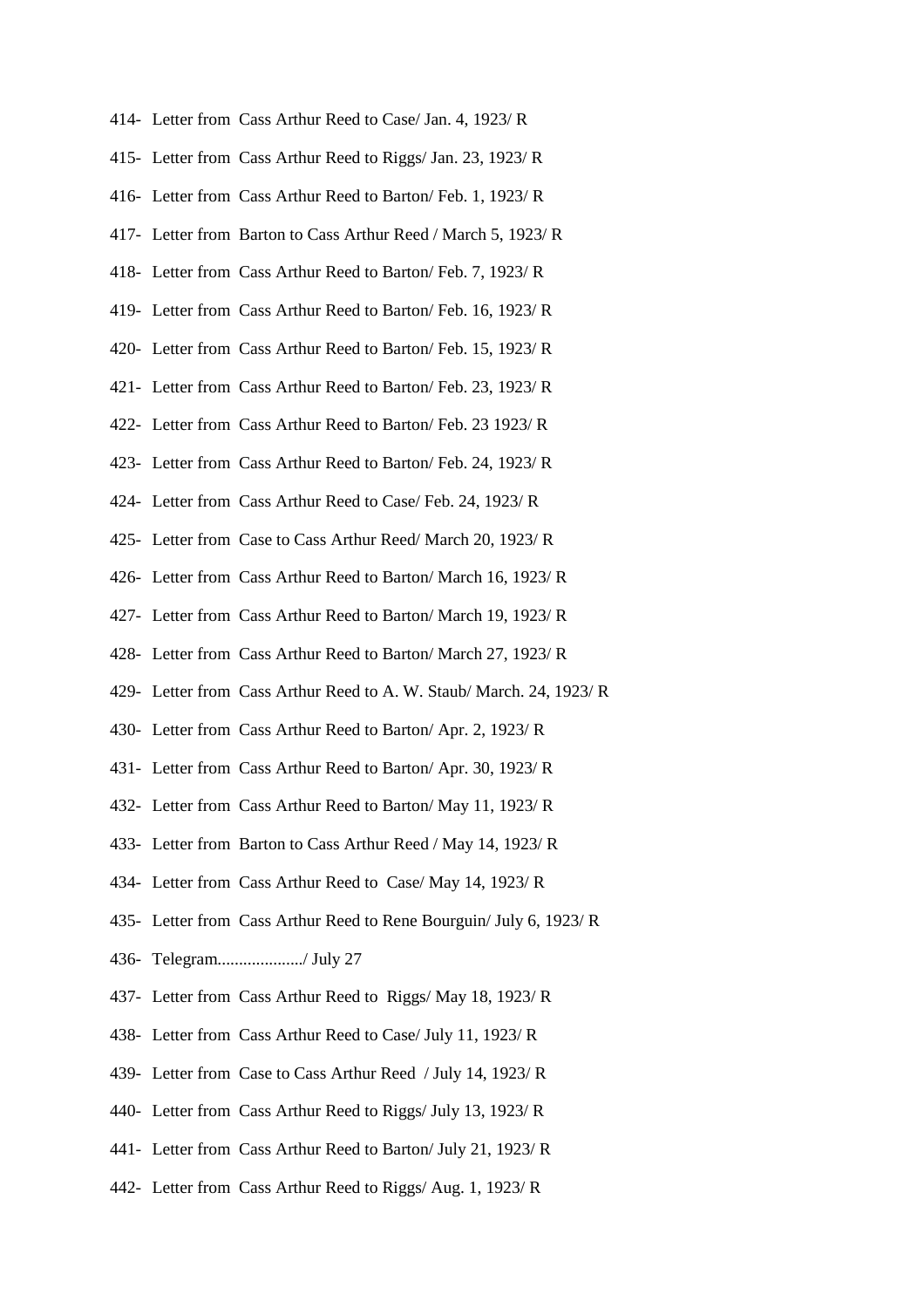- 443- Letter from Cass Arthur Reed to Case/ Aug. 2, 1923/ R
- 444- Letter from Cass Arthur Reed to Barton/ Aug. 17, 1923/ R
- 445- Letter from S. B. Peugelly to Cass Arthur Reed/ July 4, 1923/ R
- 446- Letter from S. B. Peugelly to ........./ July 4, 1923/ R
- 447- Letter from ............ to Cass Arthur Reed/ Aug. 24, 1923/ R
- 448- Letter from Cass Arthur Reed to Barton/ Sept. 3, 1923/ R
- 449- Letter from Barton to Cass Arthur Reed / Sept. 20, 1923/ R
- 450- Letter from Cass Arthur Reed to Harold B. Belcher/ Sept. 11, 1923/ R
- 451- Letter from Case to Cass Arthur Reed / Sept. 22, 1923/ R
- 452- Letter from Cass Arthur Reed to Barton/ Oct. 31, 1923/ R
- 453- Letter from Cass Arthur Reed to Riggs/ Nov. 22, 1923/ R
- 454- Letter from Cass Arthur Reed to Barton/ Nov. 24, 1923/ R
- 455- Letter from Barton to Cass Arthur Reed / Dec. 18, 1923/ R
- 456- Letter from Cass Arthur Reed to Riggs/ Dec. 7, 1923/ R
- 457- Letter from Cass Arthur Reed to Barton/ Feb. 26, 1924/ R
- 458- Letter from Cass Arthur Reed to Barton/ March 17, 1924/ R
- 459- Letter from Cass Arthur Reed to Barton/ March 17, 1924/ R
- 460- Letter from Barton to Cass Arthur Reed / March 26, 1924/ R
- 461- Letter from Barton to Cass Arthur Reed / Apr. 14, 1924/ R
- 462- Letter from Cass Arthur Reed to Barton/ Apr. 28, 1924/ R
- 463- Letter from Cass Arthur Reed to Lee Vrooman/ Apr. 23, 1924/ R
- 464- Letter from Cass Arthur Reed to Barton/ May 2, 1924/ R
- 465- Letter from Cass Arthur Reed to Barton/ May 22, 1924/ R
- 466- Letter from Cass Arthur Reed to Barton/ June 18, 1924/ R
- 467- Letter from Barton to Cass Arthur Reed / June 20, 1924/ R
- 468- Letter from Cass Arthur Reed to A. MacLachlan/ July 4, 1924/ R
- 469- Letter from Cass Arthur Reed to Barton/ July 7, 1924/ R
- 470- Letter from Barton to Cass Arthur Reed / July 24, 1924/ R
- 471- Letter from Cass Arthur Reed to Case/ July 14, 1924/ R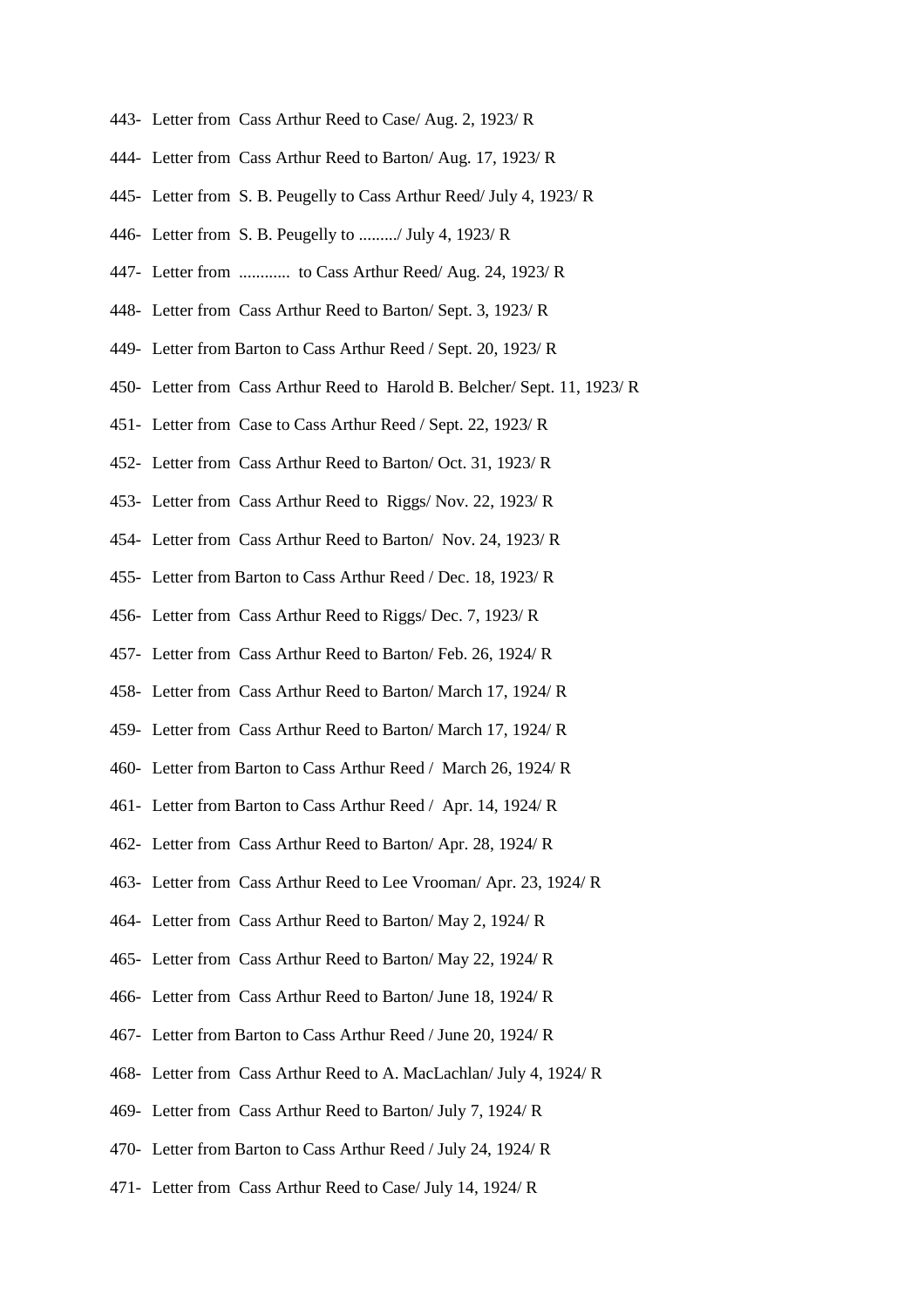- 472- Letter from Cass Arthur Reed to Barton/ July 24, 1924/ R
- 472a- Letter from Cass Arthur Reed to Barton/ July 23, 1924/ R
- 473- Letter from Laurance to Barton/ Aug. 8, 1923/ R
- 474- Letter from J. K. Birge to MacLachlan / June 3, 1922/ R
- 475- Letter from J. K. Birge to Riggs / June 8, 1922/ R
- 476- Letter from Barton to J. K. Birge/ July 7, 1922/ R
- 477- Letter from J. K. Birge to Barton / July 27, 1922/ R
- 478- Letter from Barton to J. K. Birge/ Oct. 18, 1922/ R
- 479- Letter from C. C. to Barton/...... / PR
- 480- Thanksgiving, Day 1923./ International College/ R

# **-END-**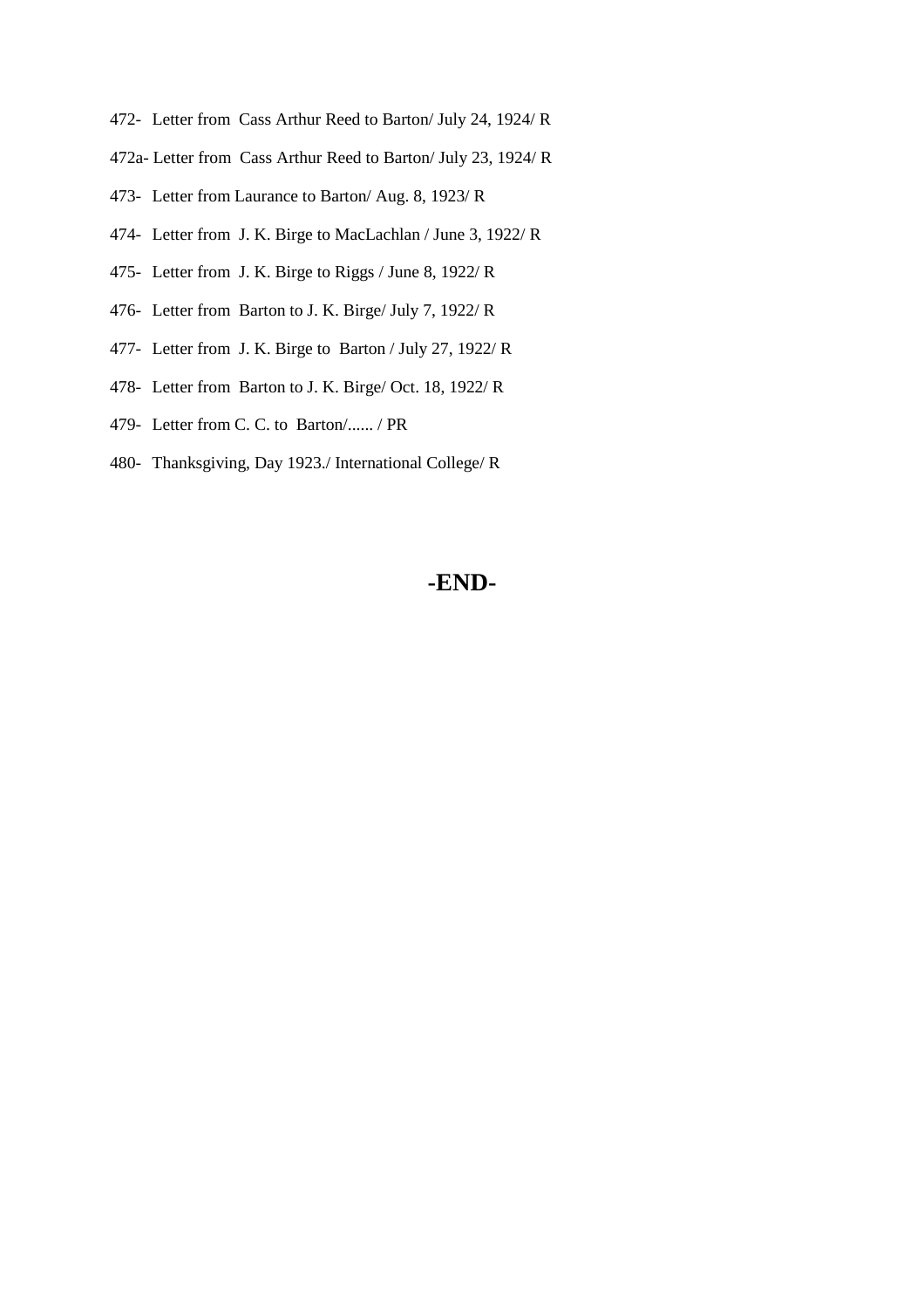# **REEL 509**

| Submitted by:  | Milena Methodieva                                                  |    |
|----------------|--------------------------------------------------------------------|----|
| Submitted to:  | Department of History                                              |    |
| Project term:  | October 2000                                                       |    |
|                |                                                                    |    |
| Document type: | microfilm                                                          |    |
| Reference No.: | BV2410.a4 1984                                                     |    |
| Reel No.:      | 509                                                                |    |
|                | Degree of readability: doc.s R PR HR U letters R PR HR U           |    |
|                |                                                                    |    |
|                | Miscellaneous papers relating the Near East Missions, 1845-1915    |    |
|                |                                                                    |    |
| 1:1            |                                                                    |    |
| May 30, 1910   | From Diantha Dewey to Friends of Armenia                           | PR |
| 1:2            |                                                                    |    |
| 1861-1898      | Abstracts of minutes of the East Turkey Mission                    |    |
|                | June, 1892<br><b>HR</b>                                            |    |
|                | $1st$ Annual meeting<br>5 June. 1861, Harpout<br><b>HR</b>         |    |
|                | $2nd$ Annual meeting<br>23 May, 1862, Bitlis<br>$\mathbf R$        |    |
|                | 18 May, 1863, Diarbakr 3 <sup>rd</sup> Annual meeting<br>HR        |    |
|                | 31 June, 1864, Erzurum 4 <sup>th</sup> Annual meeting<br><b>PR</b> |    |
|                | 10 June, 1865, $5th$ Annual meeting<br><b>HR</b>                   |    |
|                | 1 June 1866, Harput, 6 <sup>th</sup> Annual meeting<br>R           |    |
|                | 28 August, 1867, Harput, 7 <sup>th</sup> Annual meeting PR         |    |
|                | 5 July, 1868, Harput, 8 <sup>th</sup> Annual meeting<br><b>PR</b>  |    |
|                | 28 May, 1869, Harput, 9th Annual meeting<br><b>HR</b>              |    |
|                | 18 June, 1870, Bitlis, 10 <sup>th</sup> Annual meeting<br>R        |    |
|                | 6 June, 1871, $11th$ Annual meeting<br>HR                          |    |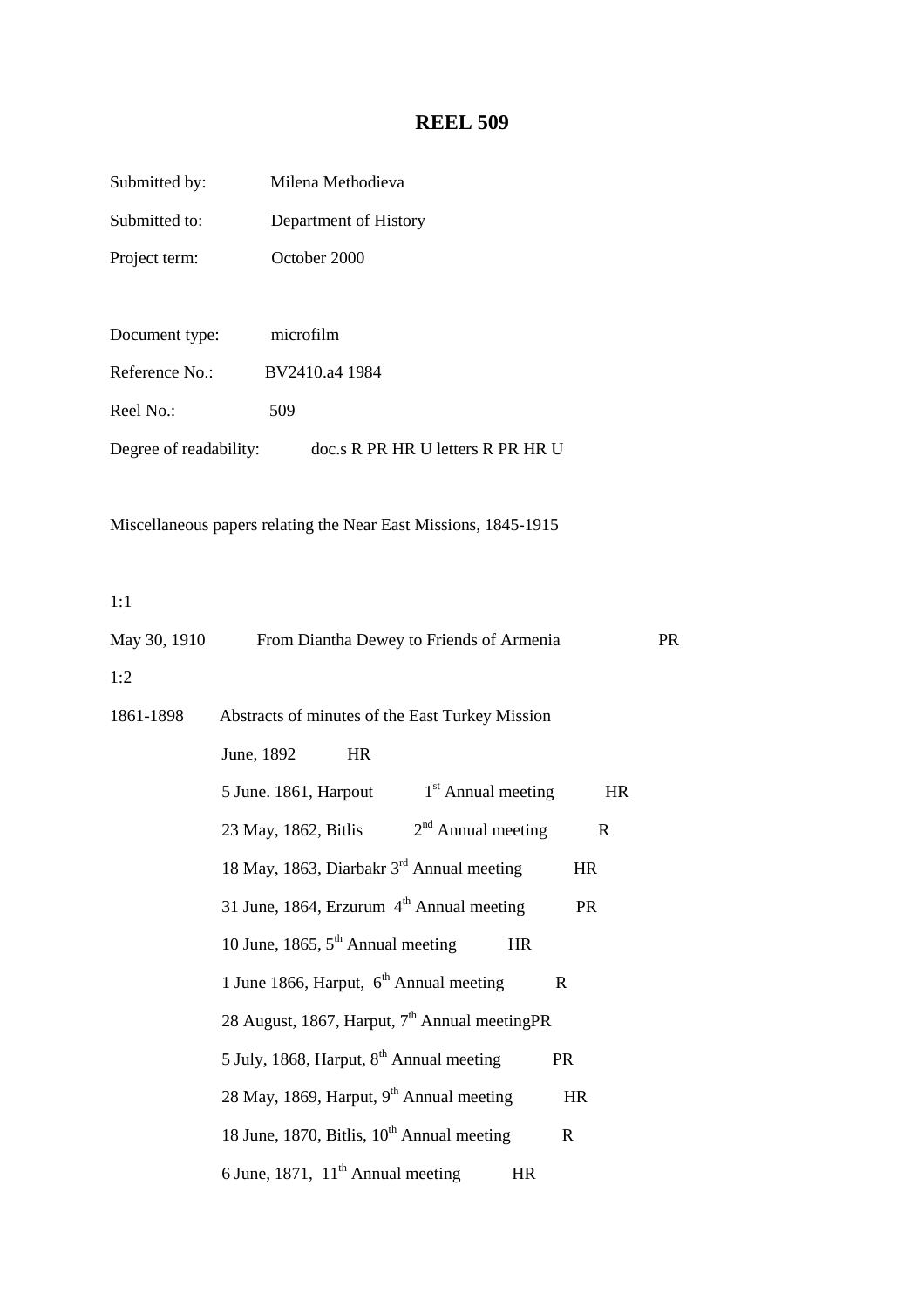| 3 June 1872, Erzurum, 12 <sup>th</sup> Annual meeting         | HR           |    |
|---------------------------------------------------------------|--------------|----|
| 16 June 1873, Harput, 13 <sup>th</sup> Annual meeting         | $\mathbf R$  |    |
| 17 June, 1874, Van, 14 <sup>th</sup> Annual meeting           | $\mathbf R$  |    |
| 17 May, 1875, Harput, 15 <sup>th</sup> Annual meeting         | <b>HR</b>    |    |
| 1 June, 1876, Erzurum, 16 <sup>th</sup> Annual meeting        | R            |    |
| 28 May, 1879, Mardin, 17 <sup>th</sup> Annual meeting         | $\mathbf R$  |    |
| 13 June, 1880, Van, 18 <sup>th</sup> Annual meeting           | <b>PR</b>    |    |
| 8 June, 1882, Harput, 19th Annual meeting                     | $\mathbf R$  |    |
| 28 May, 1883, Constantinople, 20 <sup>th</sup> Annual meeting |              | PR |
| 19 May, 1884, Mardin, 21 <sup>st</sup> Annual meeting         | $\mathbf R$  |    |
| 7 June, 1885, Erzurum 22 <sup>nd</sup> Annual meeting         | R            |    |
| 24 May, 1886, Van, 23rd Annual meeting                        | $\mathbf R$  |    |
| 6 June, 1887, Harput, 24 <sup>th</sup> Annual meeting         | PR           |    |
| 28 May, 1888, Mardin, 25 <sup>th</sup> Annual meeting         | <b>PR</b>    |    |
| 12 June, 1889, Bitlis, 27 <sup>th</sup> Annual meeting        | U            |    |
| 18 July, 1892, Harput, 28 <sup>th</sup> Annual meeting        | <b>PR</b>    |    |
| 26 May, 1893, Bitlis, 29 <sup>th</sup> Annual meeting         | $\mathbf R$  |    |
| 28 June, 1894, Mardin, 30 <sup>th</sup> Annual meeting        | $\mathbf R$  |    |
| 6 June, 1898, Erzurum, 31st Annual meeting                    | $\mathsf{R}$ |    |

1:3

Account of the Meeting of the three Turkish Missions, n.d. PR

#### 1:4

Report from the Stated Clerk W.E. Ward of the Eastern Turkey Mission to the Secretary of the ABCFM, 17 May, 1911 R

#### 1:5

Letter from Mission Secretary G.P.Knapp to Friends of Eastern Turkey Mission, Bitlis, 17 May, 1915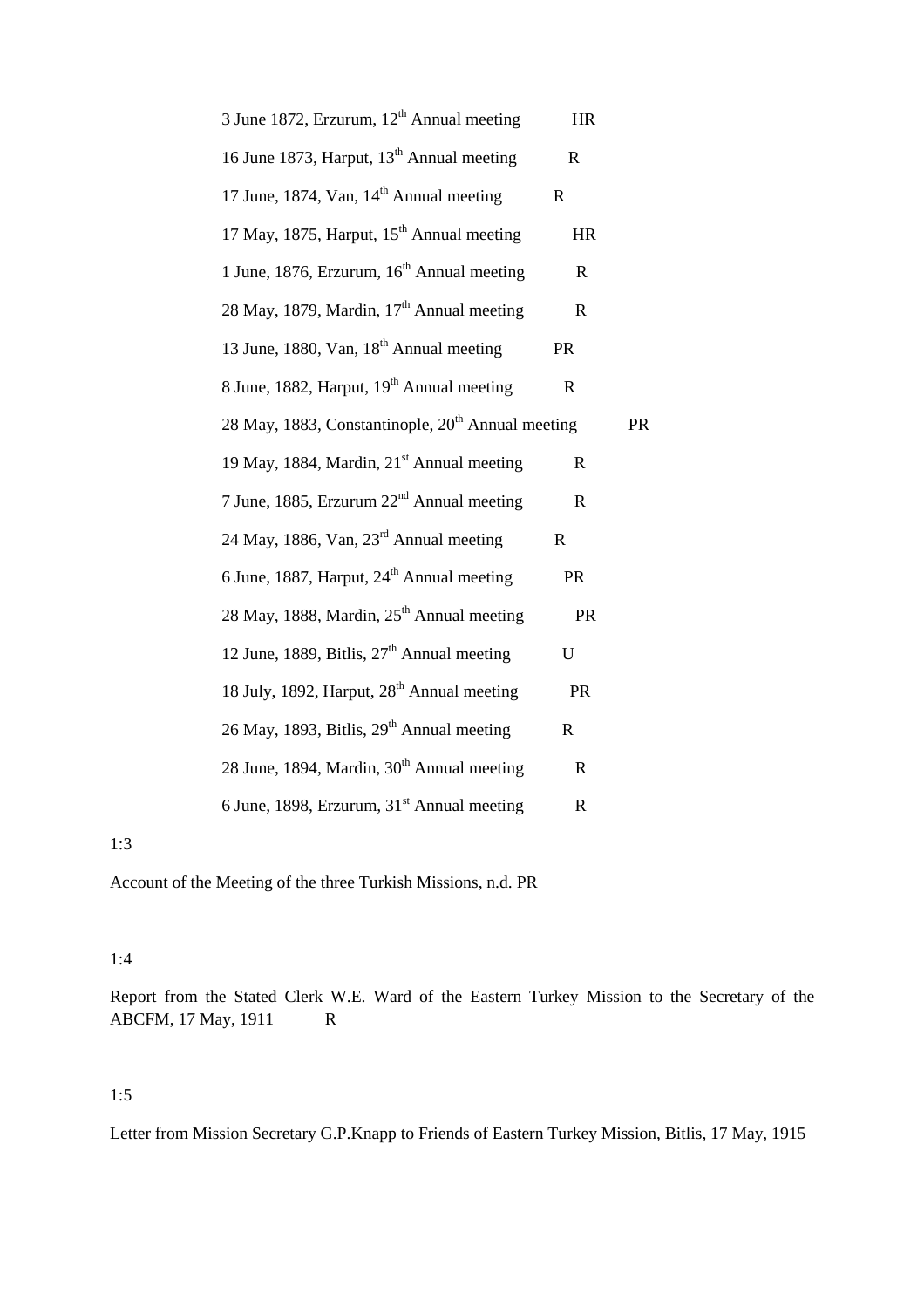From Mission Treasurer W.W. Peet (1905-1916)

To Rev. H.N. Barnum, Aug. 24, 1905 R

|                 | Circular letter to the stations of ABCFM, Constantinople | Oct. 5, 1914 PR                |             |
|-----------------|----------------------------------------------------------|--------------------------------|-------------|
| $\zeta$ $\zeta$ | $\zeta\,\zeta$                                           | Oct. 6, 1914 PR                |             |
| $\zeta$ $\zeta$ | $\zeta\,\zeta$                                           | Oct. 15, 1914                  | $\mathbf R$ |
| $\zeta\,\zeta$  | $\zeta\,\zeta$                                           | Nov. 2, 1914 R                 |             |
| $\zeta\,\zeta$  | $\zeta\,\zeta$                                           | Dec. 3, 1914<br>$\overline{R}$ |             |
| $\zeta\,\zeta$  | $\zeta\,\zeta$                                           | Dec. 11, 1914                  | $\mathbf R$ |
| $\zeta\,\zeta$  | $\zeta\,\zeta$                                           | Jan. 4, 1915 R                 |             |
| $\zeta\,\zeta$  | $\zeta\,\zeta$                                           | Feb. 8, 1915 R                 |             |
| 44              | $\zeta\,\zeta$                                           | Feb. 16, 1915                  | $\mathbf R$ |
| $\zeta\,\zeta$  | $\zeta\,\zeta$                                           | Feb. 23, 1915                  | $\mathbf R$ |
| $\zeta\,\zeta$  | $\zeta\,\zeta$                                           | March, 2, 1915 R               |             |
| $\zeta\,\zeta$  | $\zeta\,\zeta$                                           | March 8, 1915                  | $\mathbf R$ |
| $\zeta$ $\zeta$ | $\zeta\,\zeta$                                           | March 15, 1915 R               |             |
| $\zeta$ $\zeta$ | $\zeta\,\zeta$                                           | March 23, 1915 R               |             |
| 44              | $\zeta\,\zeta$                                           |                                |             |
|                 |                                                          |                                |             |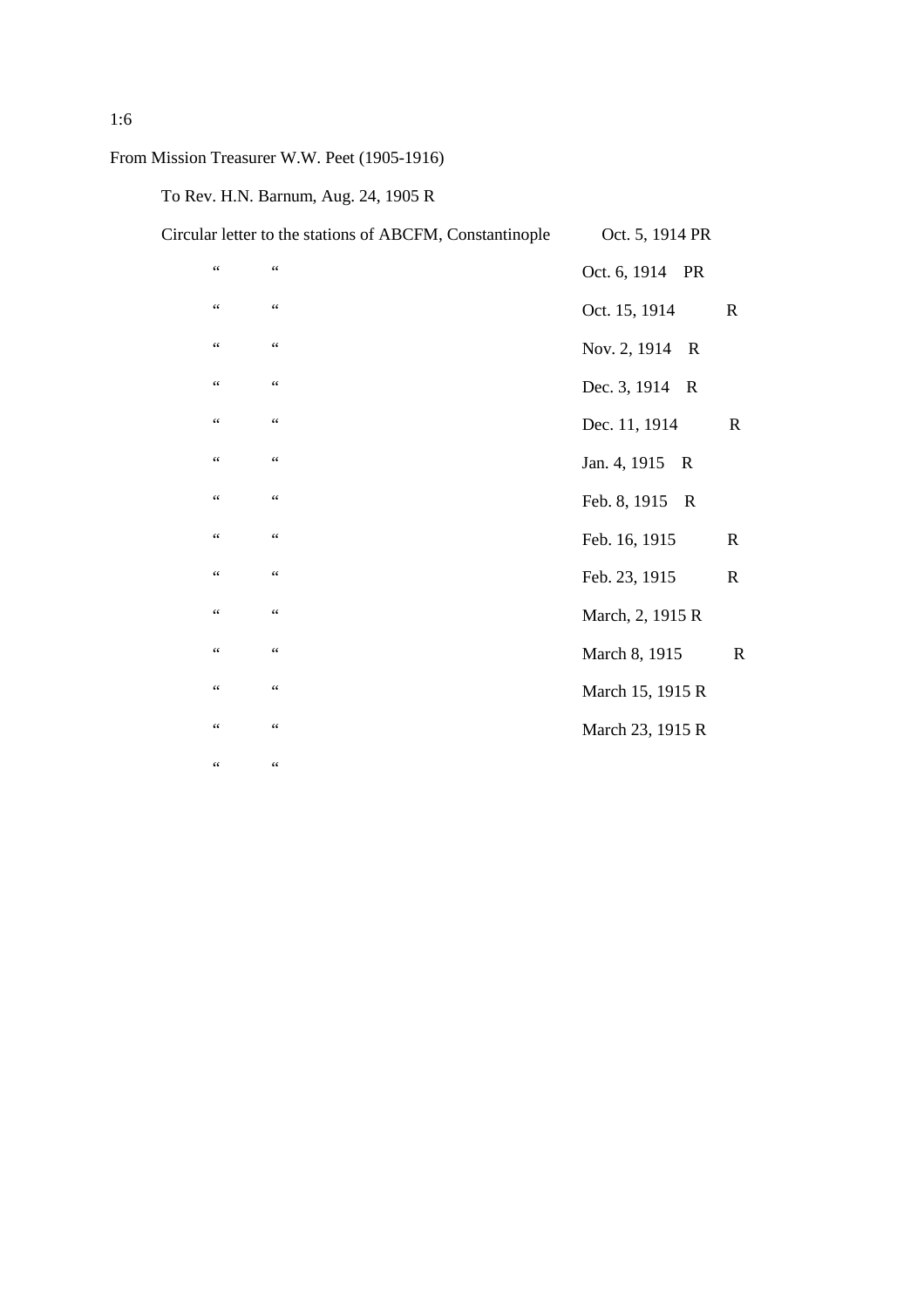#### **REEL 510**

| Submitted by:          | Milena Methodieva                 |
|------------------------|-----------------------------------|
| Submitted to:          | Department of History             |
| Project term:          | November 2000                     |
|                        |                                   |
| Document type:         | microfilm                         |
| Reference No.:         | BV2410.a4 1984                    |
| Reel No.:              | 510                               |
| Degree of readability: | doc.s R PR HR U letters R PR HR U |

Miscellaneous papers relating the Near East Missions, 1845-1915

Near Eastern Mission Supplementary Papers 1845-1933

0004-0144

Letters in Arabic and Ottoman-Turkish re. the activities of the Mission R

0145-0165

Article *La decouverte recente des deux livres sacres des Yezidis.* n.d. R

0166-0176

Letters in Arabic and Ottoman-Turkish R

0177-0201

Collection of history regarding the Yezidis n.d. HR/U

0202-0206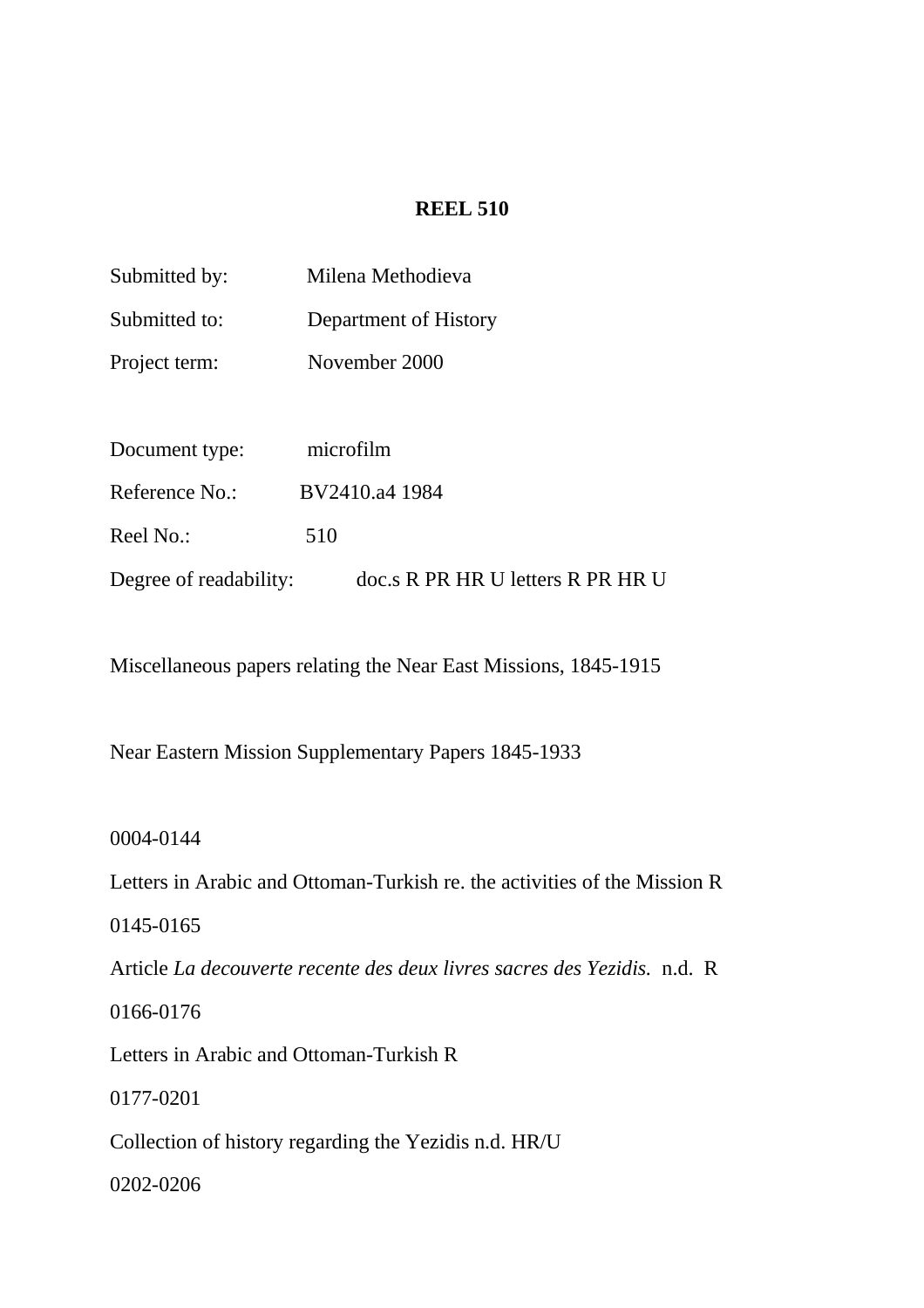Mr. Parry's statement with regard to the Yezidis August 1892 R

0207-0216

Visit with a Yezidi chief n.d. R

0217

Letter from Jasim Big (?) n.d. U

0218

C.A. Gatis to Andrus n.d. R

0220-0221

Letter in Arabic R

0222-0223

Letter in English U

0224

Letter from C.A. Gatis n.d. R

0225

Letter from *The Advance* newspaper Chicago to H.A. Andrus, Dec. 30, 1887 PU

0226-0229

Letter U

0230

Conditions for the subscription for *The Advance* newspaper n.d.

0231

Part of a letter n.d. PR/U

0232

From ABCFM, Boston, Treasurer's Office to A.N. Andrus, Dec. 30, 1887

0233-0234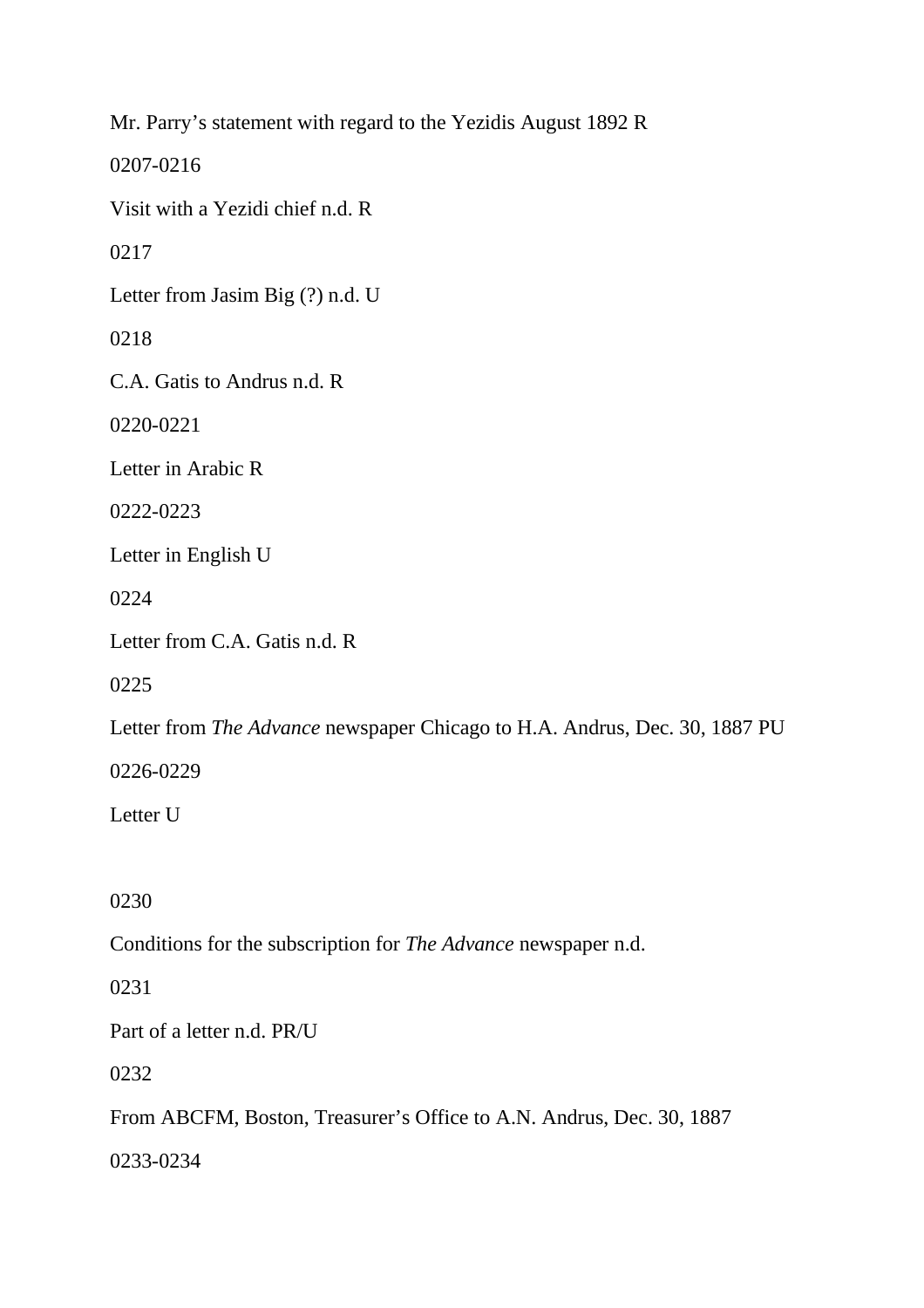Part of a letter in English PR

0235

From ABCFM, Boston, Treasurer's Office to Sept. 26, 1887 PU

0236

Parts of a letter in English U

0237

Address of A.N. Andrus at Painesville, Ohio, Dec. 15, 1887 R

0238-0240

A letter/report on the Yezidis n.d. PR/U

2:3

0242

From J.K. Birge to Miss Agnes Fenega, May 11, 1929 R

0243-0244

From J.K. Birge to Miss Fenega May 30, 1929 R

2:3

0246-0247

From Edwin E. Bligh to a member of the East Turkey Mission Sept. 29, 1858 R

2:5

0248-0250

H.G.O. Dwight to the editor of the circular for Constantinople Jan. 12, 1847 R

0251-0252

Circular from Dwight, Jan 28, 1847 PU

0253

Circular from Dwight, April 24, 1847 R

0254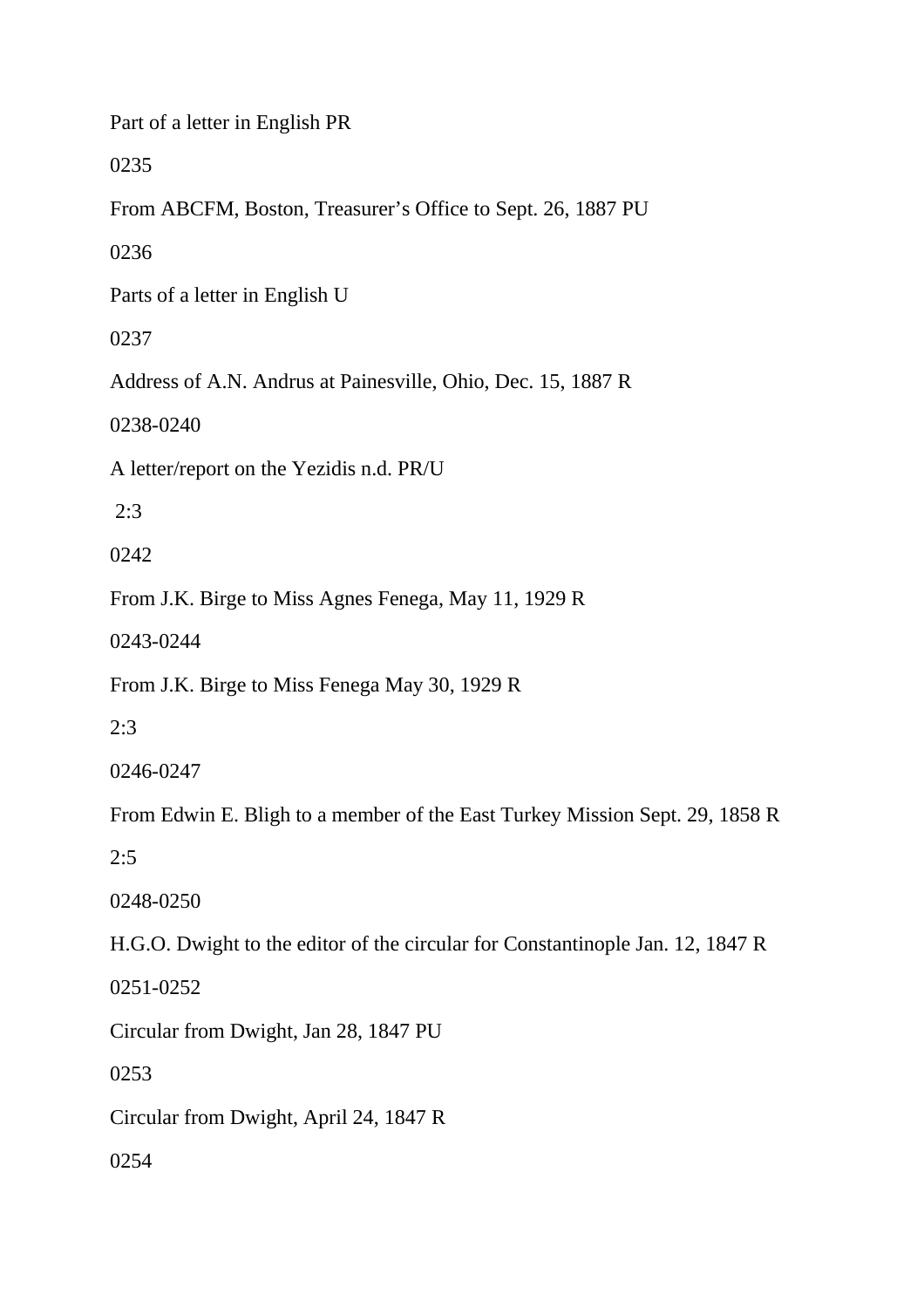0255-0256 From Dwight to the Oroomiah Mission, July 15, 1847 R 0257-0260 From Dwight to the Oroomiah Mission, Nov, 11, 1847 R 0261-0264 From Dwight to the Broosa, Trebizond and Erzurum Missions, Jan. 1848 0265-0268 Circular from Dwight, Constantinople Feb. 7, 1848 R 0269-0272 From Dwight to the Oroomiah Mission, Feb. 11, 1848 R 0273-0276 From Dwight, Malta circular, Jan. 9, 1849 PU 2:6 0278-0289 From Rachel North to Luise, private letter, Nov. 25, 1919 PU 2:7 Armenian Mission 0283-0308 From Andrus, the Missionary House, Boston to the Armenian Mission, Nov. 27, 1857 R 0309-0327

A note n.d. R

From Y.E. Anderson to the Armenian Mission, March 3, 1859 R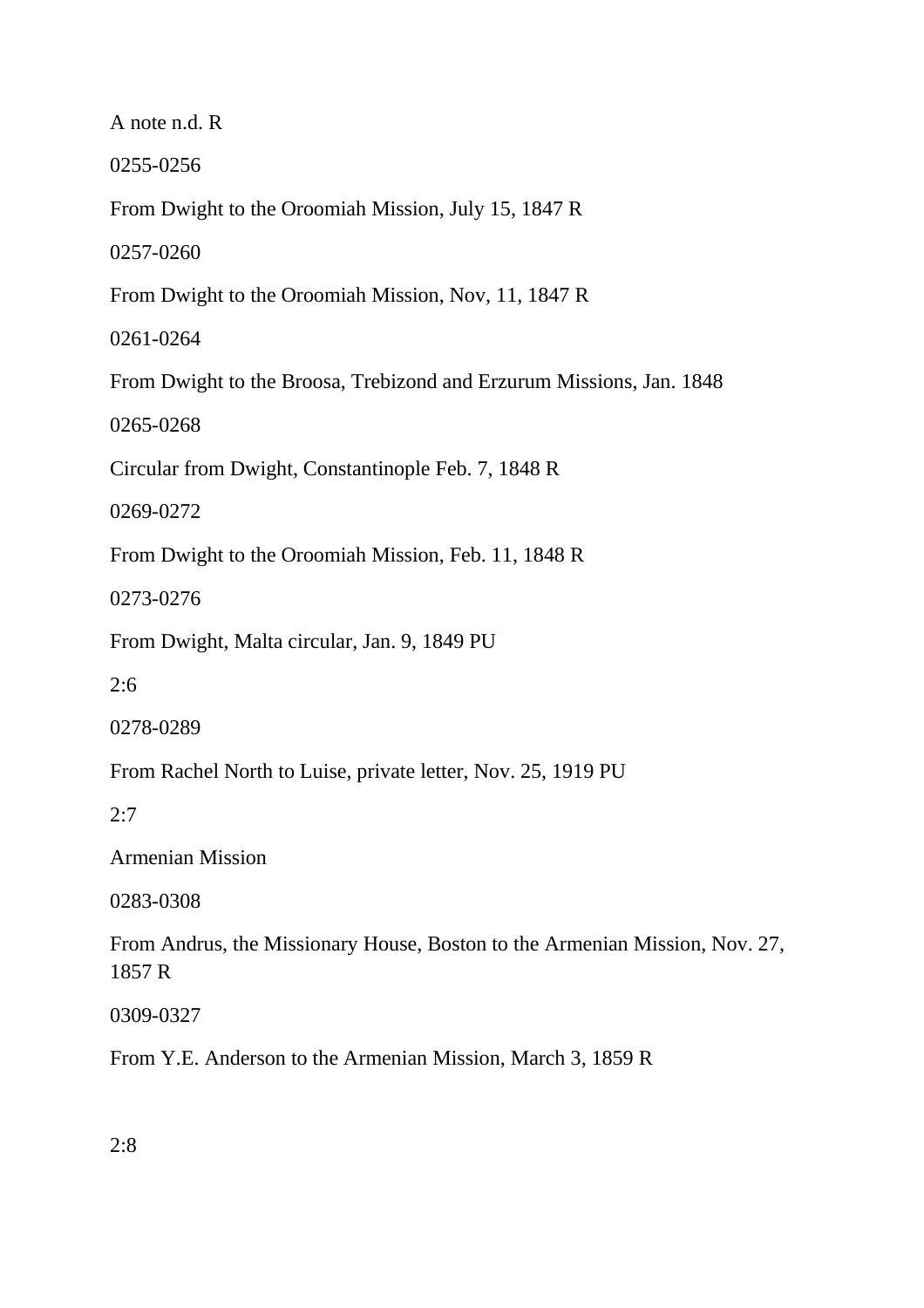# 0329-0333

From Andrus, Missionary House, Boston to H.N. Barnum, Harput, May 17, 1862 R

| 0334-0335 |                 | $\mbox{G}\,\mbox{G}$ |                               | 66                   | July 20, 1869 R   |
|-----------|-----------------|----------------------|-------------------------------|----------------------|-------------------|
| 0336      | 66              |                      | $\zeta$ $\zeta$               |                      | June 28, 1869 R   |
| 0337-0339 |                 | $\mbox{\bf 6}$       |                               | $\zeta$ $\zeta$      | Oct. 25, 1872 R   |
| 0340-0343 |                 | $\zeta$ $\zeta$      |                               | $\zeta$ $\zeta$      | Nov. 25, 1874 R   |
| 0344-0346 |                 | $\zeta$ $\zeta$      |                               | $\zeta$ $\zeta$      | Nov. 17, 1879 R   |
| 0357-0348 |                 | $\mbox{\bf 6}$       |                               | $\zeta$ $\zeta$      | Apr. 3, 1880 R    |
| 0349-0350 |                 | $\zeta$ $\zeta$      |                               | $\zeta$ $\zeta$      | Aug. 16, 1880 R   |
| 0251-0355 |                 | $\zeta$ $\zeta$      |                               | $\zeta$ $\zeta$      | Feb. 14. 1881 R   |
| 0356-0358 |                 | $\mbox{\bf 6}$       |                               | $\zeta$ $\zeta$      | July 8, 1882 R    |
| 0359      | $\zeta$ $\zeta$ |                      | $\mbox{\bf 6}$                |                      | July 28, 1882 R   |
| 0360-0363 |                 | $\zeta$ $\zeta$      |                               | $\zeta$ $\zeta$      | Aug. 31, 1882 R   |
| 0364-0365 |                 | $\zeta$ $\zeta$      |                               | $\zeta$ $\zeta$      | Sept. 18, 1882 R  |
| 0366-0369 |                 | $\zeta$ $\zeta$      |                               | $\zeta$ $\zeta$      | Dec. 2, 1882 R    |
| 0370      |                 |                      | $\mbox{\bf 6}$                |                      | Jan. 3, 1883 R    |
| 0371-0373 |                 | $\zeta$ $\zeta$      |                               | $\mbox{G}\,\mbox{G}$ | Jan. 30, 1883 R   |
| 0374-0375 |                 | $\leq$ $\leq$        |                               | $\zeta$ $\zeta$      | Feb. 1, 1883 R    |
| 0376      | $\zeta$ $\zeta$ |                      | $\mbox{\bf 6}$ $\mbox{\bf 6}$ |                      | Feb. 24, 1883 R   |
| 0377-0378 |                 | 66                   |                               | $\zeta$ $\zeta$      | March 16, 1883 HR |
| 0379      | $\zeta$ $\zeta$ |                      | $\zeta$ $\zeta$               |                      | March 26, 1883 PU |
| 0380-0381 |                 | $\mbox{\bf 6}$       |                               | $\zeta$ $\zeta$      | April 11, 1883 HR |
| 0382-0385 |                 |                      |                               | $\zeta$ $\zeta$      | June 18, 1883 R   |
| 0386-0387 |                 |                      |                               | $\zeta$ $\zeta$      | Nov. 19, 1883 R   |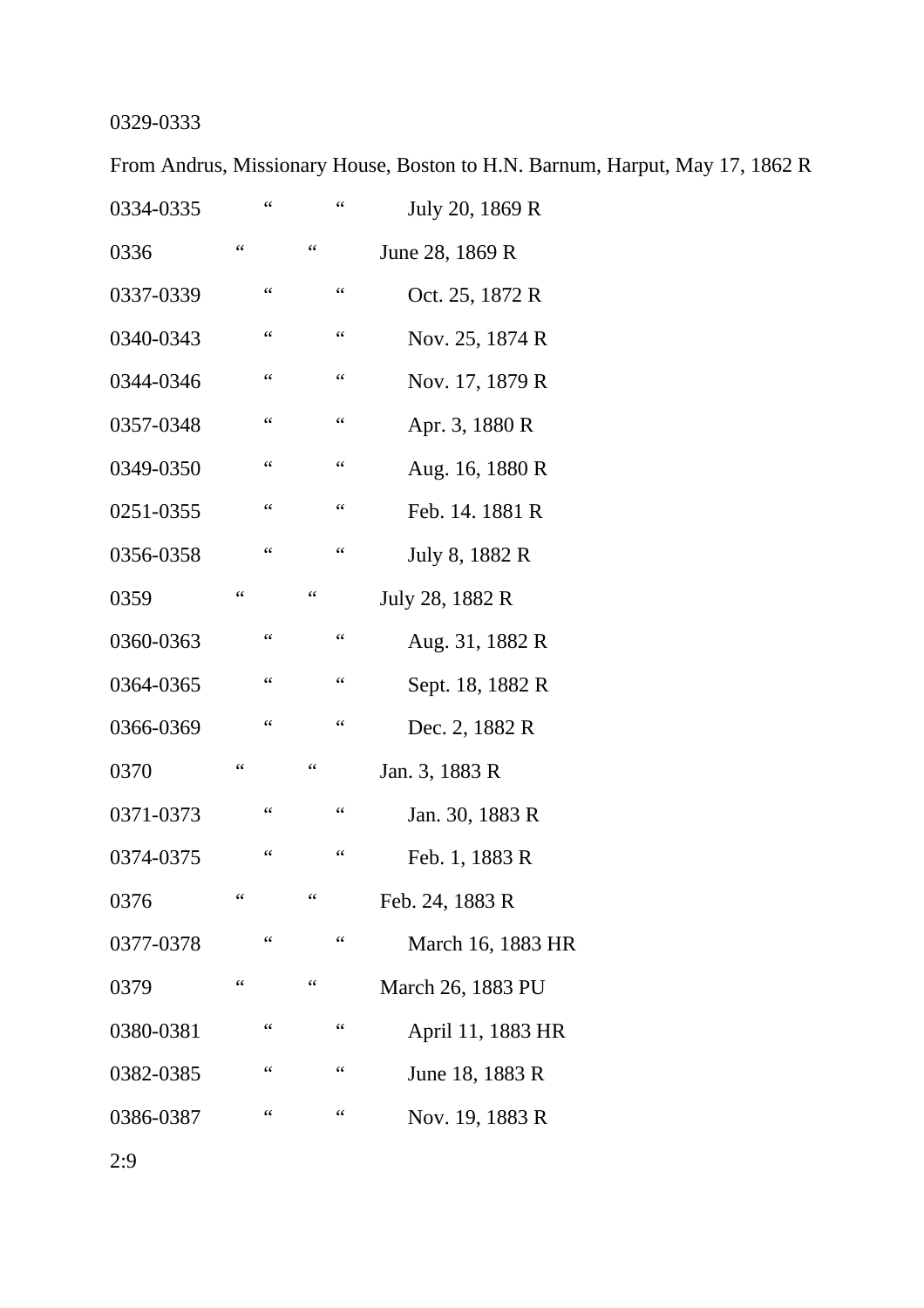# 0389-0390

From the Missionary House, Boston to H.N. Barnum Jan.1, 1884 R

| 0391-0393 | 66             | 66                   | Feb. 11, 1884 R   |
|-----------|----------------|----------------------|-------------------|
| 0394-0395 | 66             | $\mbox{\bf 6}$       | March 10, 1884 R  |
| 0396-0399 | $\mbox{\bf 6}$ | $\mbox{G}\,\mbox{G}$ | March 13, 1884 R  |
| 0400-0403 | $\mbox{\bf 6}$ | $\mbox{G}\,\mbox{G}$ | March 19, 1884 PU |
| 0404-0406 | $\mbox{\bf 6}$ | $\mbox{G}\,\mbox{G}$ | March 31, 1884 R  |
| 0407-0408 | 66             | 66                   | April 4, 1884 R   |
| 0409-0410 | $\mbox{\bf 6}$ | $\mbox{\bf 6}$       | April 22, 1884 PU |
| 0411-0413 | $\mbox{\bf 6}$ | $\zeta$ $\zeta$      | May 1, 1884 R     |
| 0414-0416 | 66             | 66                   | May 23, 1884 R    |
| 0417-0420 | 66             | 66                   | Dec. 15, 1884 R   |
|           |                |                      |                   |

From the Missionary House, Boston to H.N. Barnum

| 0422-0423 | 66 | 66 | Jan. 19, 1885 R  |
|-----------|----|----|------------------|
| 0424-0431 | 66 | 66 | March 27, 1885 R |
| 0432-0433 | 66 | 66 | April 24, 1885 R |
| 0434-0435 | 66 | 66 | May 21, 1885 R   |
| 0436-0437 | 66 | 66 | July 17, 1885 R  |
| 0438-0440 | 66 | 66 | Sept. 24, 1885 R |
| 0441-0455 | 66 | 66 | July 27, 1885 R  |
| 2:11      |    |    |                  |

From the Missionary House, Boston to H.N. Barnum

| 0457-0461 | 66 | 66 | Jan 7, 1886 PU   |
|-----------|----|----|------------------|
| 0462-0466 | 66 | 66 | March 15, 1886 R |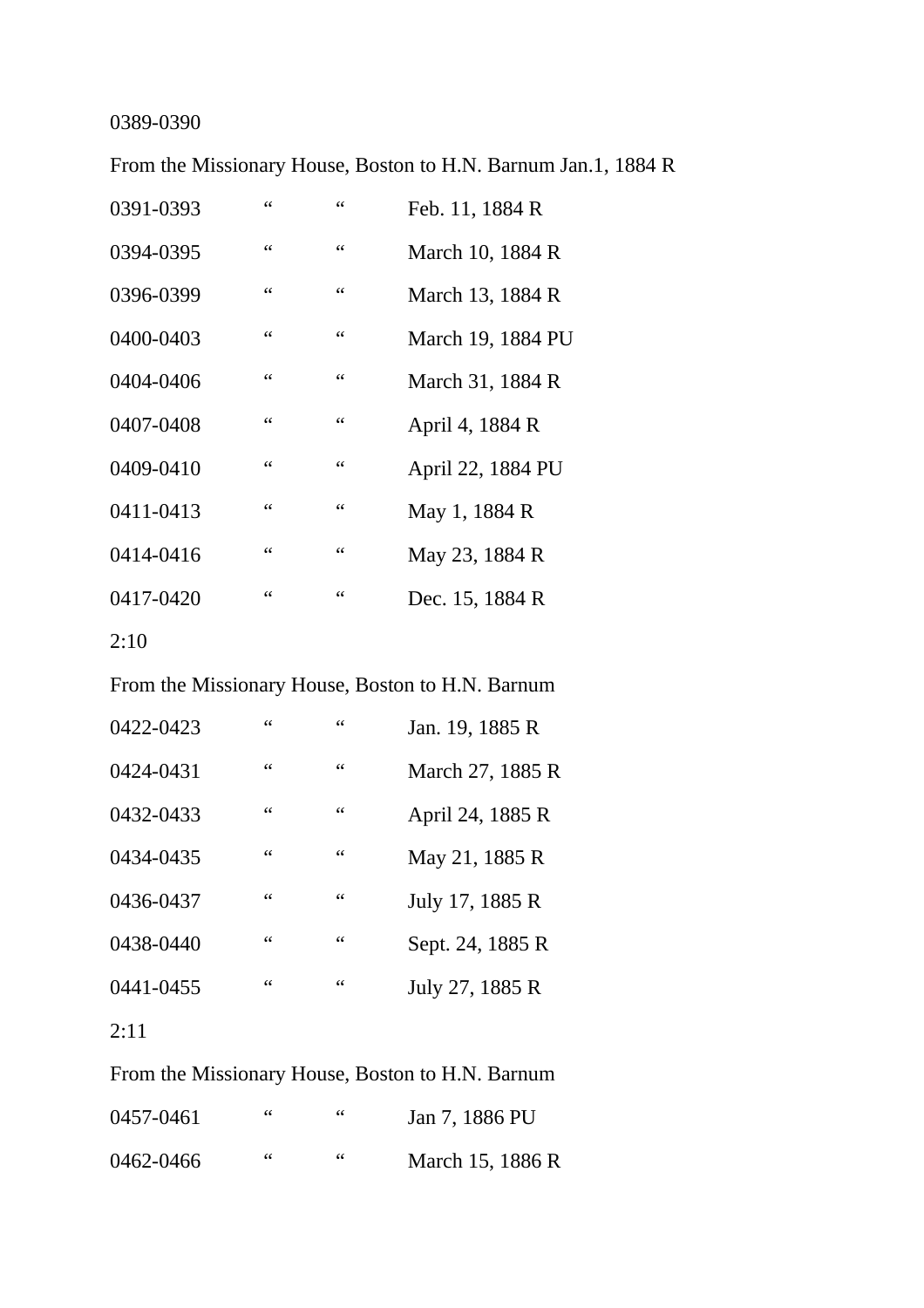| 0467      | 66 | 66 | June 29, 1886 R  |
|-----------|----|----|------------------|
| 0468-0469 | 66 | 66 | July 9, 1886 R   |
| 0470      | 66 | 66 | Sept. 21, 1886 R |
| 0471      | 66 | 66 | Nov. 5, 1886 R   |
| 2:12      |    |    |                  |

From the Missionary House, Boston to H.N. Barnum

| 0473-0474 | 66 | 66 | Jan. 17, 1887 R  |
|-----------|----|----|------------------|
| 0475-0480 | 66 | 66 | March 21, 1887 R |
| 0481-0482 | 66 | 66 | June 25, 1887 R  |
| 0483-0484 | 66 | 66 | Nov. 8, 1887 R   |
|           |    |    |                  |

2:13

From the Missionary House, Boston to H.N. Barnum

| 0486-0487 | 66 | 66 | Sept. 24, 1990 R |
|-----------|----|----|------------------|
| 0488-0490 | 66 | 66 | Dec. 3, 1891 R   |
| 0491-0492 | 66 | 66 | Aug. 17, 1894 R  |

2:14

From ABCFM to James Barton in Harput

| 0494-0495 | 66 | 66 | April 8, 1887 R |
|-----------|----|----|-----------------|
| 0496-0498 | 66 | 66 | June 10, 1887 R |
| 0499-0500 | 66 | 66 | Jan. 11, 1883 R |

2:15

Browne, J.K.

0502 Part of a letter 1883 R

0503-0505

From ABCFM to the Egyptian Mission with a copy to Browne, May 29, 1882 R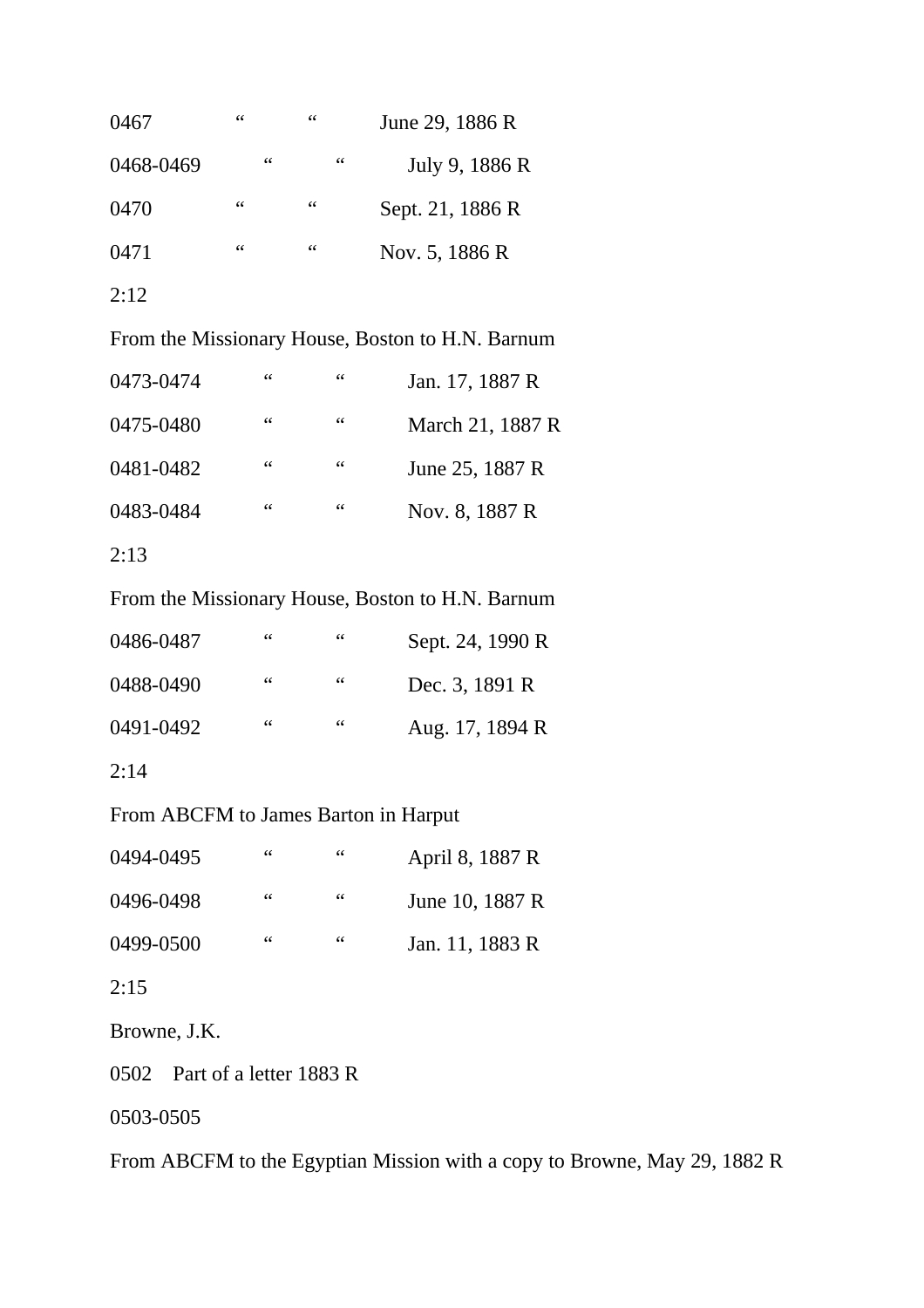0506 " " July 29, 1882 R 0507-0511 " " July 28, 1884 R 2:16 From ABCFM to Robert Chambers in Erzurum 0513-0515 " " Aug. 15, 1884 R 0516 " " Aug. 18, 1884 R 0517-0522 " " March 23, 185 R 2:17 0524-0529 From ABCFM to M.P. Parmelee in Erzurum, April 9, 1877 PU 2:18 0531

From ABCFM to Crosby H. Wheeler, Aug. 25, 1873 R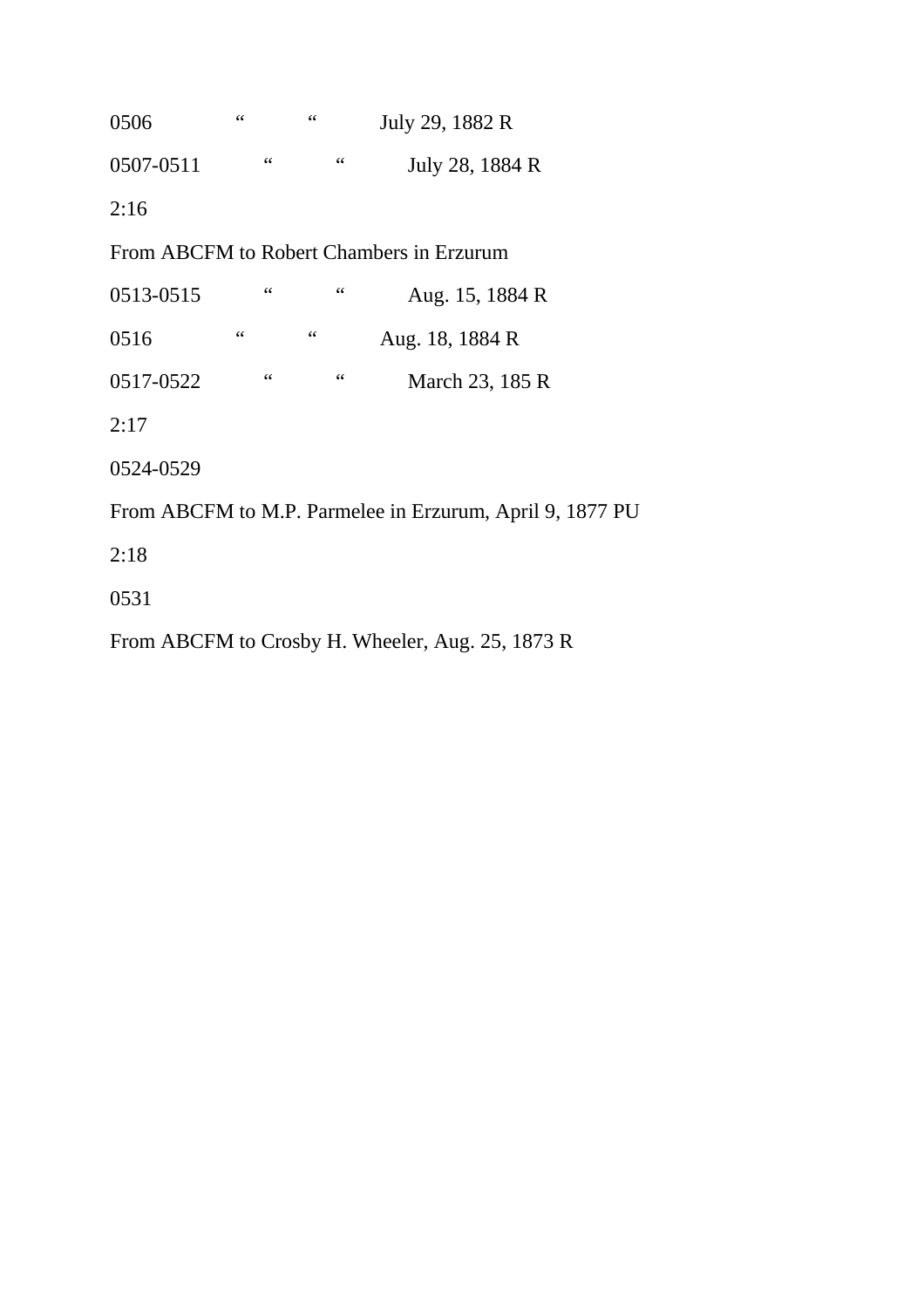### **REEL 511**

| Submitted by: | Milena Methodieva     |
|---------------|-----------------------|
| Submitted to: | Department of History |
| Project term: | December 2000         |
|               |                       |

Document type: microfilm

Reference No.: BV2410.a4 1984

Reel No.: 511

Degree of readability: doc.s R PR HR U letters R PR HR U

Near Eastern Mission Supplementary Papers 1845-1933

Mardin Supplementary Papers 1859-1933

Documents, Minutes

 $3.1$ 

0004-0005 First annual report for Mardin Station, 1859 HR

0006-0007 Annual report for 1862 HR

0007-0008 Annual report for 1863 R

0009-0011 Annual report for 1864 PU

0012-0014 Annual report for 1865 PU

0015-0019 Annual report for 1868 HR/U

0020-0027 Annual report for 1883 PU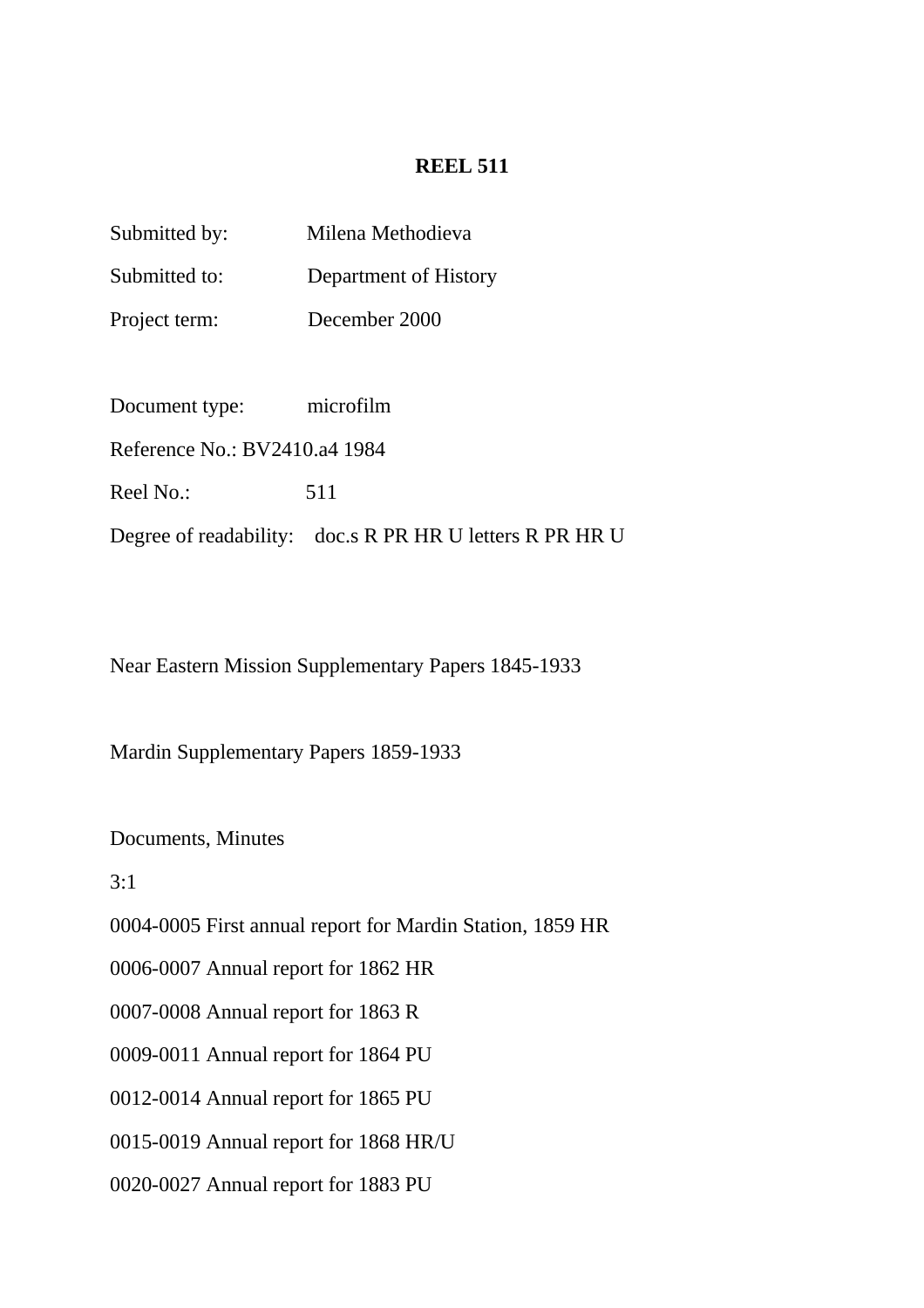0028-0031 Annual report for 1884 PU 0032-0038 Annual report for 1886 U 0039-0051 Annual report for 1887 R 0052-0064 Annual report for 1888 R 3:2

0066-0070 Annual report for 1889 PU 0071-0083 Annual report for 1890 PU 0084-0090 Annual report for 1891 U

0091-0101 Annual report for 1892 R

0102-0131 Annual report for 1893 R

0132-0134 Annual report for 1894 R

0135-0137 Annual report for 1895 R

0138-0141 Annual report for 1896 R

0142-0146 Annual report for 1897 U

0147-0153 Annual report for 1898 R

0154-0156 Annual report for 1899 PU

3:3

Annual reports 1900-1913

0158-0165 Annual report for 1900 R

0166-0175 Annual report for 1901 R

0176-0191 Annual report for 1902 R

0192-0198 Annual report for 1903 R

0199-0203 Annual report for 1904 PU

0204-0206 Annual report for 1908 R

0207-0226 Annual report for 1913 R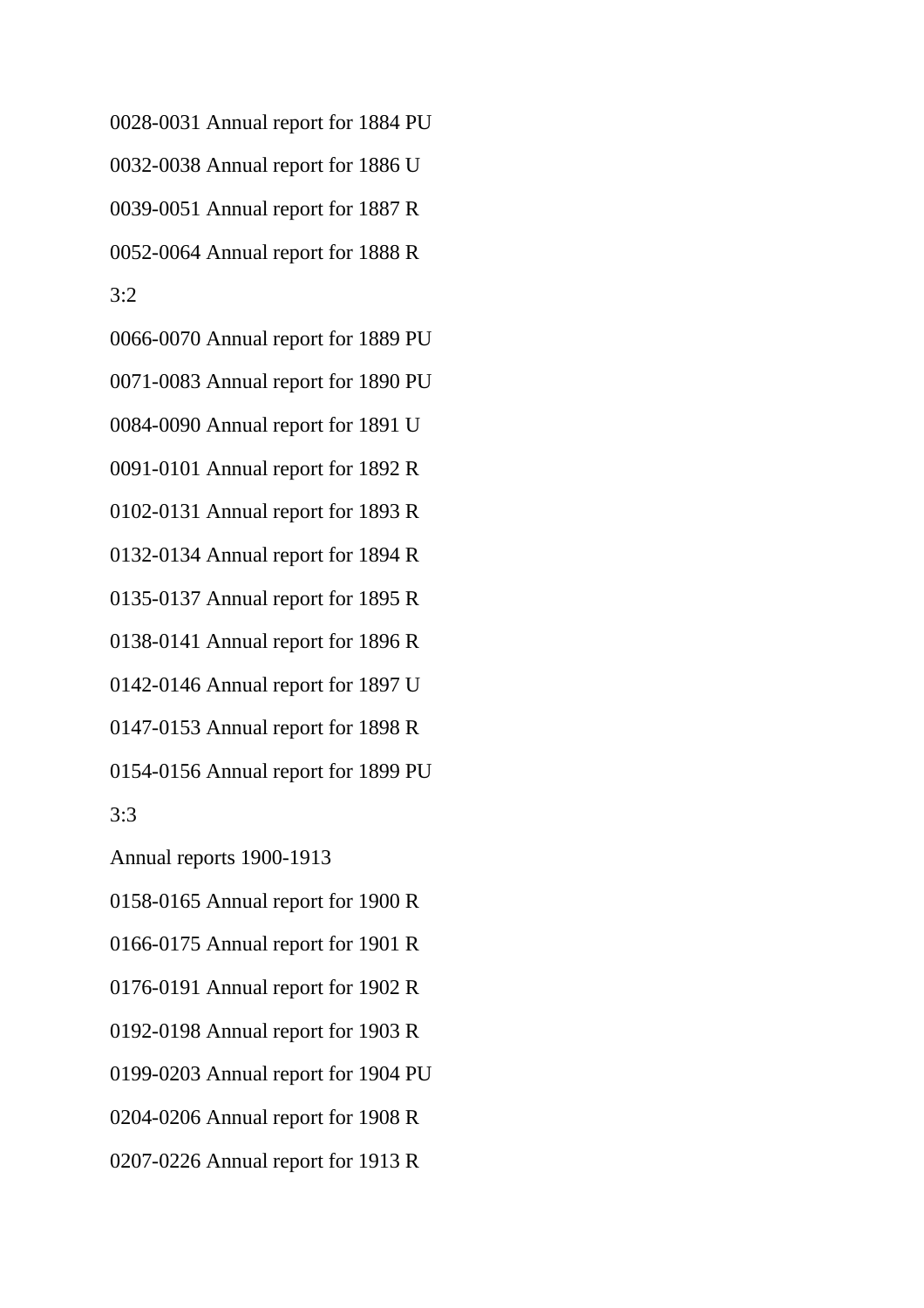Annual reports of the Medical Department, 1878-1914

0228-0231 Medical report for the Mardin Station, 1884-88 PU

0232-0253 Medical report for the Mardin Station, 1893 PU

0254-0263 Medical report for the Mardin Station, 1894 R

0264-0282 Medical report for the Mardin Station, 1902 R

3:5

Statistics for 1868-1902

0284-0285 Statistics for 1868-1892 R

0286-0287 Statistics for 1883 and 1890-93 R

0288 Statistics of American schools, hospitals and other institutions in Eastern Turkey, Mardin station R

 $3.6$ 

Minutes 1878-1881

0290 note n.d. U

0291-0293 Records of the Station meeting 1878 U

0294-0315 Records of the Station meeting 1879 U

0216-0336 Records of the Station meeting 1880 U

0336-0040 Records of the Station meeting 1881 U

3:7

Minutes 1885-1898

0342-0451 Mardin station records, 1885-1898 R/PU

3:8

Minutes 1898-1916

0453-0597 Mardin station records, 1898-1916 PU/R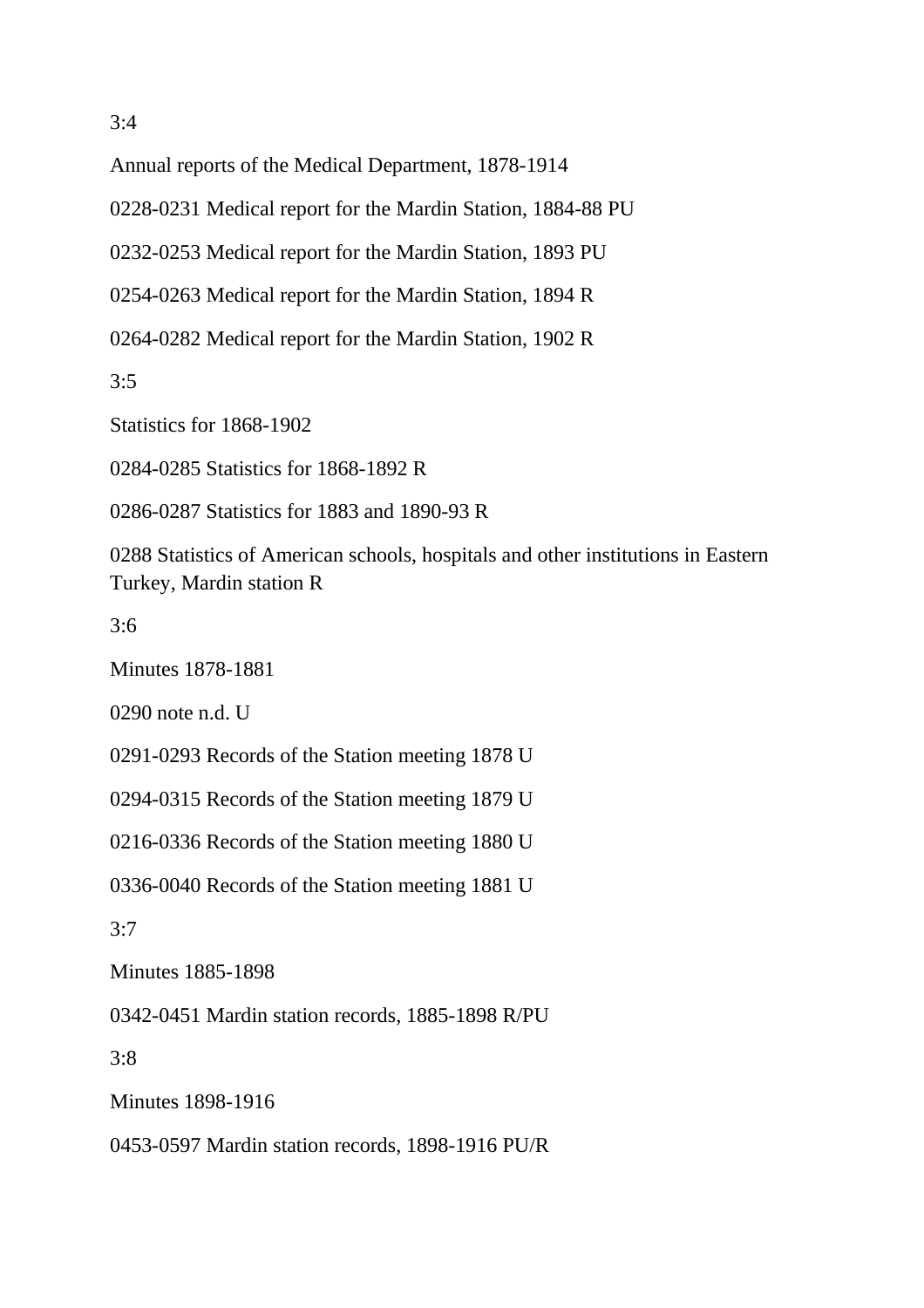3:9

Minutes 1931-1933

0599-0604 Mardin station records, 1981-1933 R

 $3:10$ 

0606-0611 Treasurer's reports 1900 PU

3:11

0613-0640 ACRNE (Near East Relief), Mardin, Executive and General Committee Members 1919 PR/U

3:12

0642-0647 Committee for the Evangelical Union of Mesopotamia PU

3:13

Special committee regarding conditions and needs of Madin field station, 1909

0649-0650 Report R

0652-0653 Document in Arabic R

3:14

0655-0758 Boys' High School Annual Reports, 1886-1913 R/PU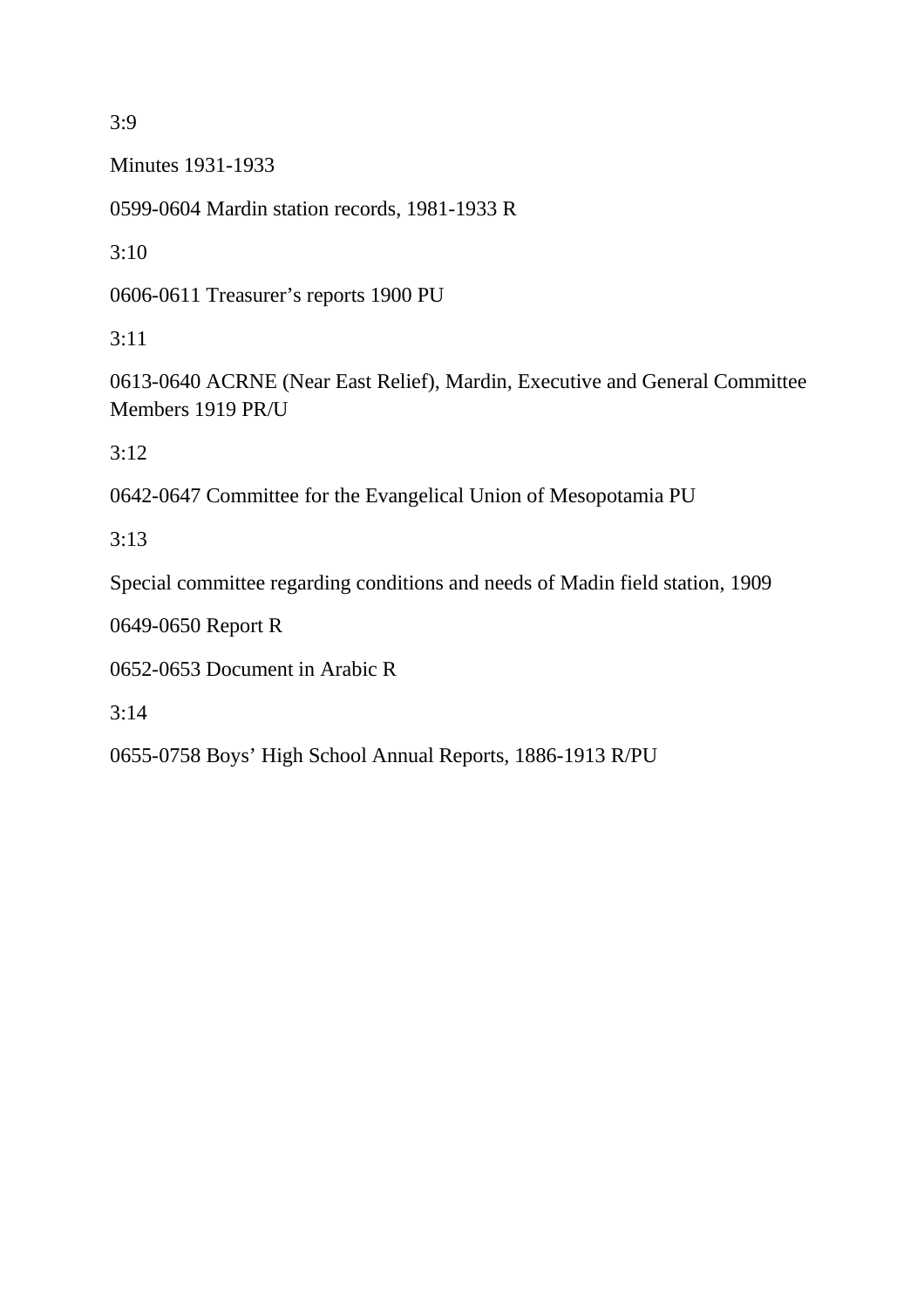## **REEL 512**

| Submitted by:          | Milena Methodieva                 |
|------------------------|-----------------------------------|
| Submitted to:          | Department of History             |
| Project term:          | January 2001                      |
|                        |                                   |
| Document type:         | microfilm                         |
| Reference No.:         | BV2410.a4 1984                    |
| Reel No.:              | 512                               |
| Degree of readability: | doc.s R PR HR U letters R PR HR U |

Near Eastern Mission Supplementary Papers 1845-1933

Mardin Supplementary Papers 1859-1933

0001 Contents

4:1

0003-0019 Boys' High School Record – 1885-1880 R

4:2

0020-0076 Boys' High School Reports of Teachers' Meetings, Msc. Notes, November-1898-March 1901 R

4:3

0077-0091 Girls' High School, Annual Reports, 1910-1914 R/PU

4:4

0092-0136 Girls' High School Journal, 1886-1908 R/PU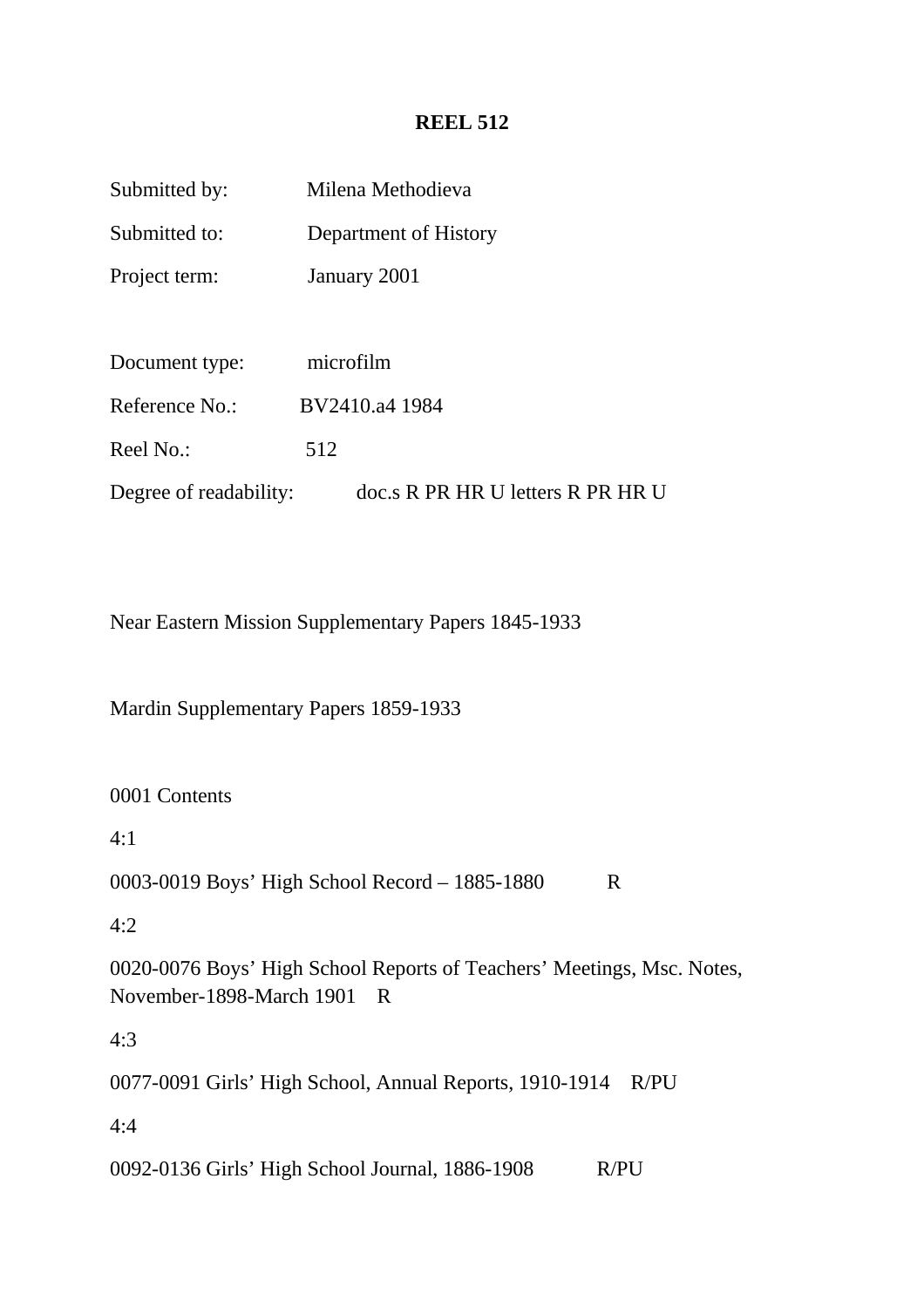4:5

0137-0200 Kindergarten and Primary school, Msc., 1887-1930 PR/U

4:6

0201-0230 Mardin Orphanage, Reports for 1897-1899 PU/R

4:7

0231-0241 Monthly Accounts of Expenses of the Mardin Red Cross Hospital, 1915 R

0242-0243 Documents in Ottoman Turkish R

4:8

Special Papers and Reports, Mardin (1)

0245-0248 Contents of the Report R

0249-0275 Documents in Arabic R

0276-0277 Copy of the Harpoot Mission's Report to Mardin, July 1, 1881 R

0278-0280 Documents in Arabic R

0281-0282 Letter from Constantinople to the Mission in Mardin, June 21, 1881 R

0283-0295 Coduments in Arabic R/PU

4:9

Special Papers and Reports, Mardin (2)

0296-0299 From the American Consular Service in Harpoot to Rev. A.N. Andrus in Mardin, Dec. 17, 1910 R

0300 From the Society of Alumni of Williams College, March 15, 1911 R

 $4.10$ 

Special Papers and Reports, Mardin (3)

0301-0309 Pages from a Notebook found Among Old Papers in Mardin, 1893 R

4:11

Special Papers and Reports, Mardin (4)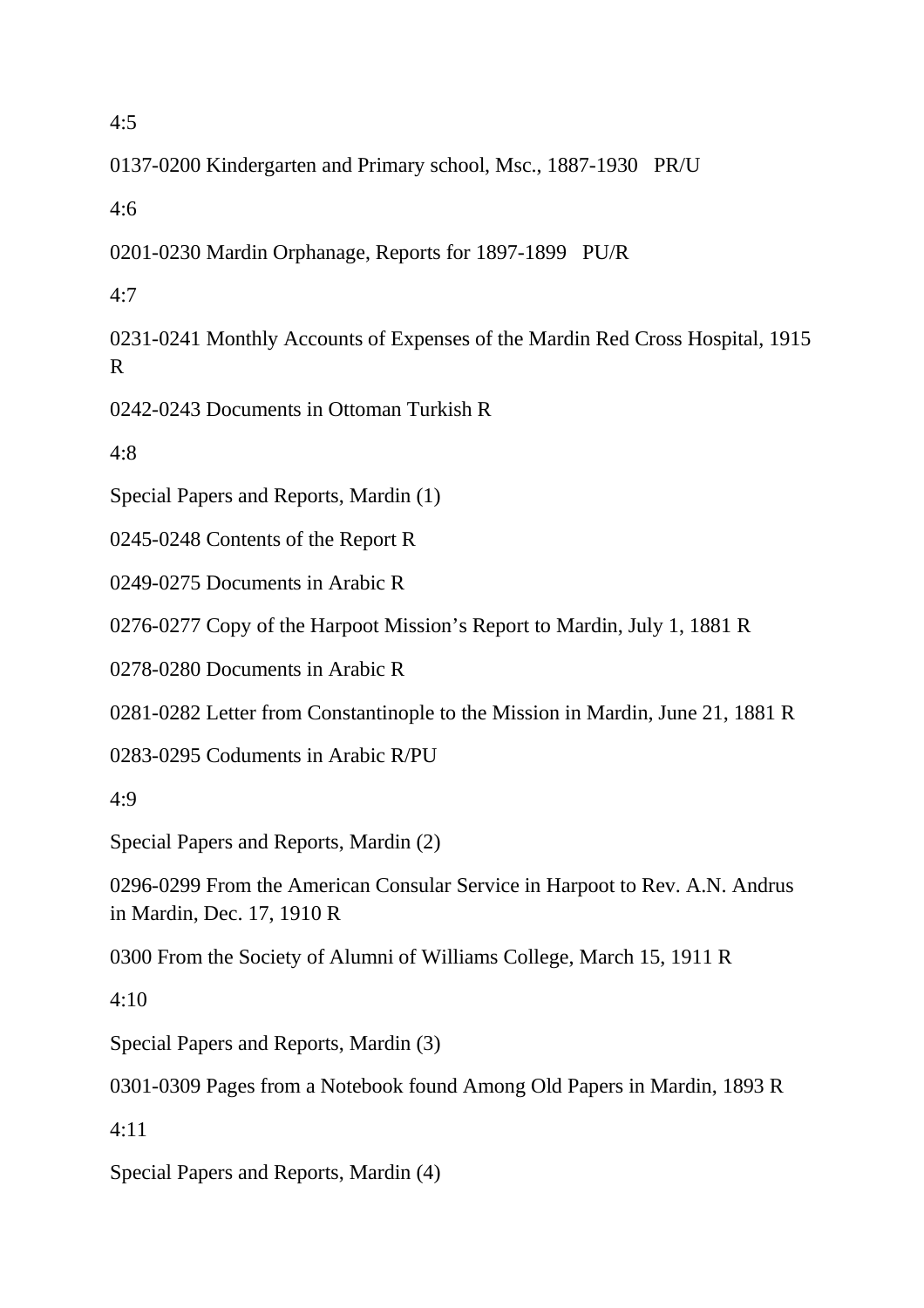0310-0334 A letter from Mardin 1859 PR/U

 $4:12$ 

Special Papers and Reports, Mardin (5)

0335-0338 Conditions for the Foundation of a Protestant Community in Midyat PR

0339 Document in Arabic R

4:13

Special Papers and Reports, Mardin (6)

0340-0362 Account of Tour by Rev. Mrs. R.S. Emrich and Miss Graf leaving Mardin on May 4, 1904 R

4:14

Special Papers and Reports, Mardin (7)

0363-0419 Account of Work in Mardin Station, 1884-1901 R

0420-0433 Documents in Arabic R

4:15

Special Papers and Reports, Mardin (8)

0434-0445 Mardin Evangelical Field – 1850-1950 R

4:16

Special Papers and Reports, Mardin (9)

0446-0448 Regulation Regarding Touring, passed by Mardin Station, May 22, 1882 PU

4:17

Special Papers and Reports, Mardin (10)

0449-0455 Scheme for Cooperation, March, 1885, HR

4:18

Special Papers and Reports, Mardin (11)

0457-0461 Description of Mardin Station, n.d. R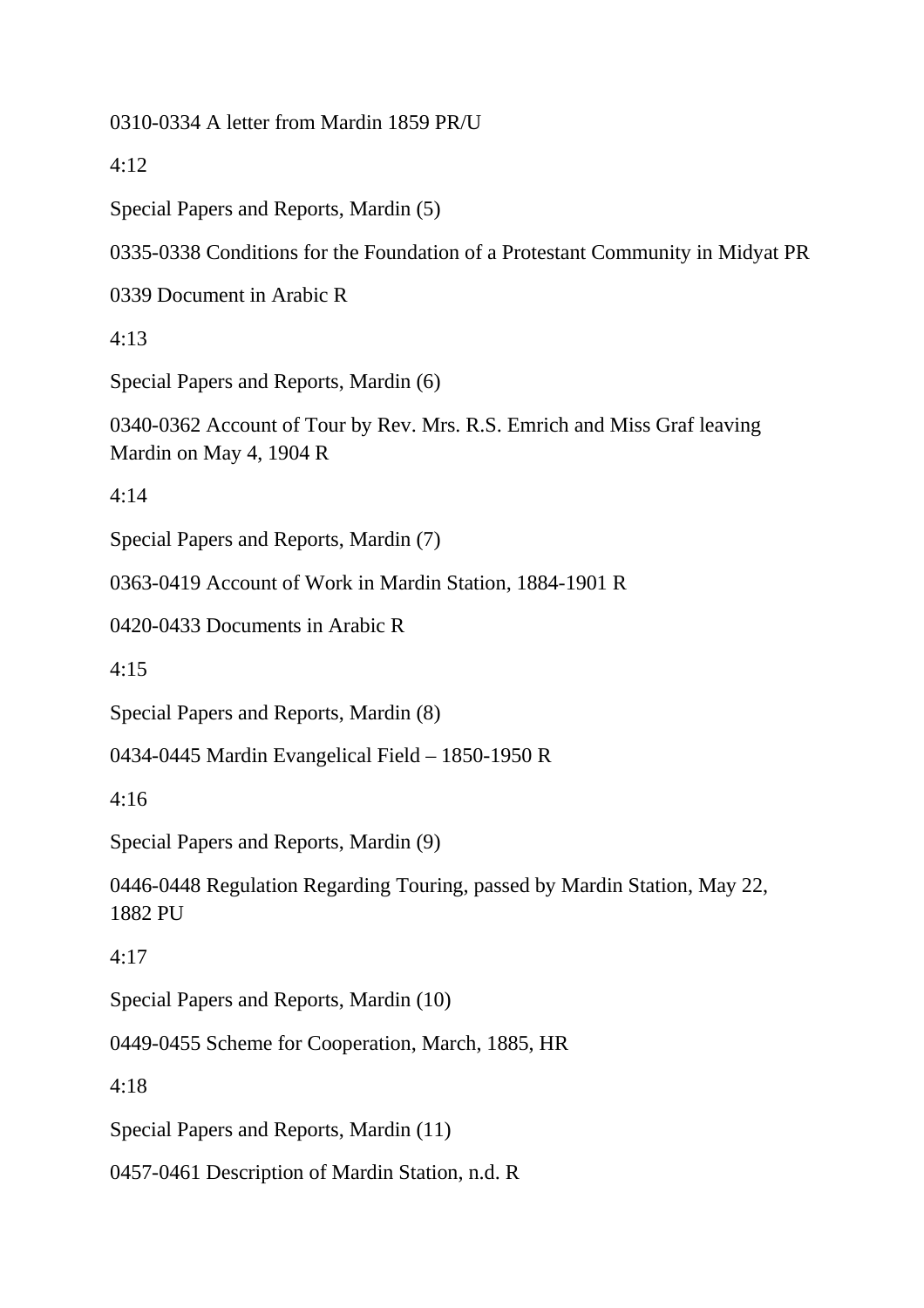0462-0463 From the Board of Foreign Missions of the Presbytherian Church in USA to Miss Agnes Fenega, March 9, 1923 R

0464-0468 Resume of the work of the Mardin Station between March 31, 1922- April 1, 1923 HR

0469-0470 Letter for Supporters of Mardin Station, March 1924

0471-0474 The Board of the Presbytherian Church in USA to Miss Agnes Fenega, March 5, 1925 R

4:19

Special Papers and Reports, Mardin (19)

0475-0479 Notes R/PR

 $4:20$ 

Andrus, A.N

0481-0505 From Andrus to Bell, March 22, 1875 R

0506-0525 Findings for Mesopotamia, August 1890 R

0526-0529 Report R

0530-0533 Quarterly Station Letter, January-March 1901 U

0534-0536 Letter from Andrus to Barnum, June 9, 1901 PU/R

0537-0543 The Board's Plant from a Business Point of View R

4:21

Barstow, Robbins, W.

0544-0545 Report re. an incident, March 16, 1912 R

4:22

Dewey, Willis, C.

0546-0550 A letter from Dewey, Dec. 25, 1895 R

4:23

Emrich, R.S.